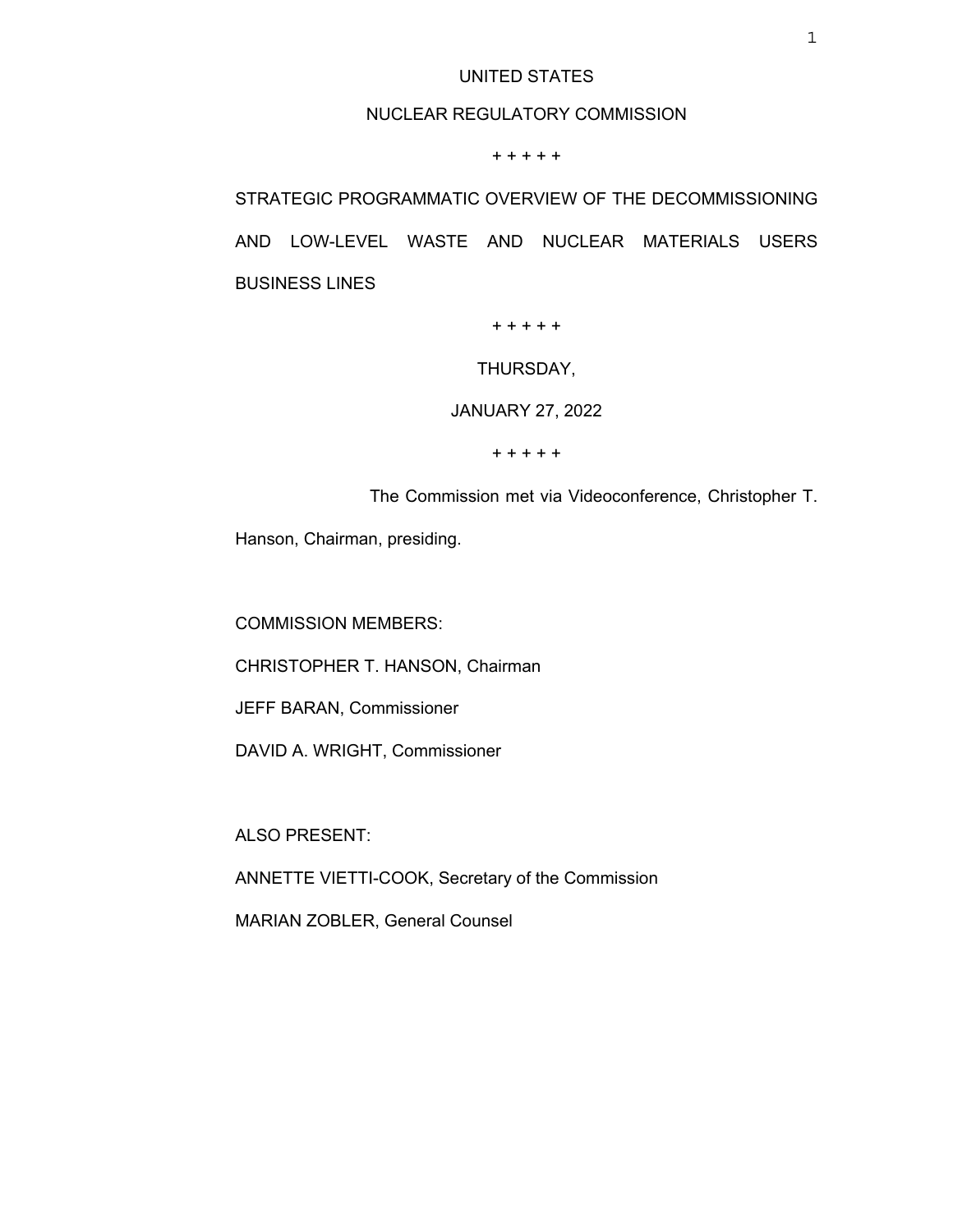NRC STAFF:

CATHERINE HANEY, Assistant for Operations, Office of the Executive **Director** 

JOHN LUBINSKI, Director, Office of Nuclear Material Safety and Safeguards (NMSS)

ASHLEY ROBERTS, Deputy Director, Division of Decommissioning,

Uranium Recovery, and Waste Programs, NMSS

TED SMITH, Project Manager, Division of Decommissioning, Uranium

Recovery, and Waste Programs, NMSS

RICHARD TURTIL, Senior Financial Analyst, Division of Rulemaking,

Environmental, and Financial Support, NMSS

KATHERINE WARNER, Senior Health Physicist, Division of Radiological

Safety and Security, Region I

ROBERT LEWIS, Deputy Director, NMSS

THERESA CLARK, Deputy Director, Division of Materials Safety, Security,

State, and Tribal Programs, NMSS

MARYANN AYOADE, Medical Physicist, Division of Materials Safety,

Security, State, and Tribal Programs, NMSS

JAMES THOMPSON, Senior Health Physicist, Division of Nuclear Materials Safety, Region IV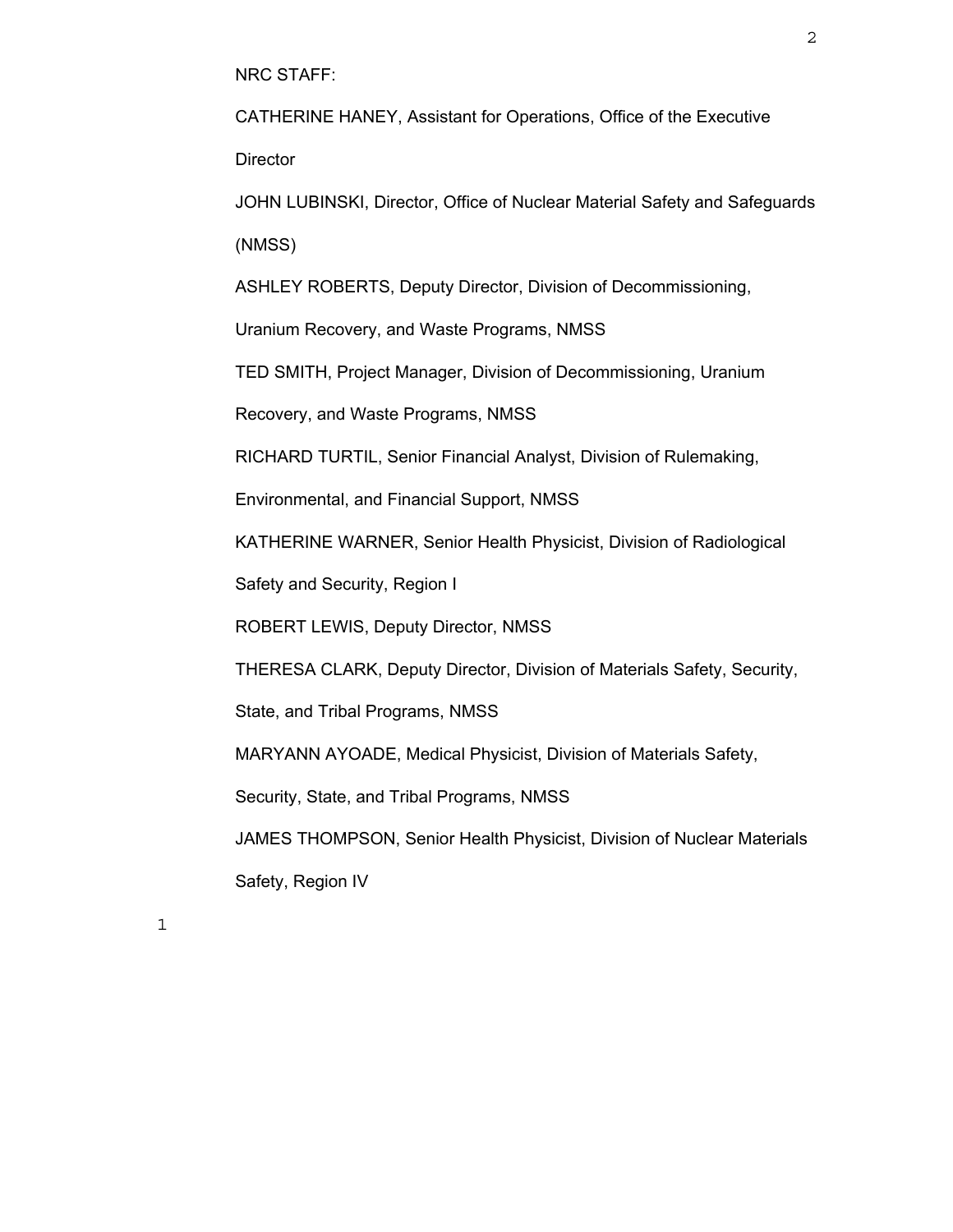| $\mathbf 1$  | P-R-O-C-E-E-D-I-N-G-S                                                         |
|--------------|-------------------------------------------------------------------------------|
| $\mathbf{2}$ | 9:01 a.m.                                                                     |
| 3            | CHAIRMAN HANSON: Good morning, everyone.                                      |
| 4            | I convene the Nuclear Regulatory Commission's public                          |
| 5            | meeting for the purpose of discussing the NRC's strategic considerations      |
| 6            | associated with Decommissioning and Low-level Waste Business Line and         |
| 7            | the Nuclear Materials Users Business Line.                                    |
| 8            | It's very important to keep the public informed of the                        |
| 9            | Agency's development in these areas of high interest. So, I thank all of you  |
| 10           | for supporting this meeting today, and I'm looking forward to a great         |
| 11           | discussion.                                                                   |
| 12           | In fact, I might note, at our last appearance, Commissioner                   |
| 13           | Baran, Commissioner Wright, and I, when we last appeared before               |
| 14           | Congress, before the Senate Environment and Public Works Committee, in        |
| 15           | December of 2021, easily half or more than half of the questions we received  |
| 16           | were regarding the topics that we're going to be discussing this morning.     |
| 17           | So, I find this Commission briefing particularly timely.                      |
| 18           | We'll hear from two NRC staff panelists this morning.                         |
| 19           | First to present are the participants for the Decommissioning and Low-Level   |
| 20           | Waste Business Line. Next, we'll take a short break. And then, we'll hear     |
| 21           | from the staff panel for the Nuclear Materials Users Business Line. With      |
| 22           | each panel, we'll hold questions until the end, and then we'll hear questions |
| 23           | from the Commissioners to the panel.                                          |
| 24           | Before we start, I'll ask my colleagues if they have any                      |
| 25           | remarks they would like to make. No?                                          |
| 26           | Okay. With that, we'll begin with the first panel. The first                  |
|              |                                                                               |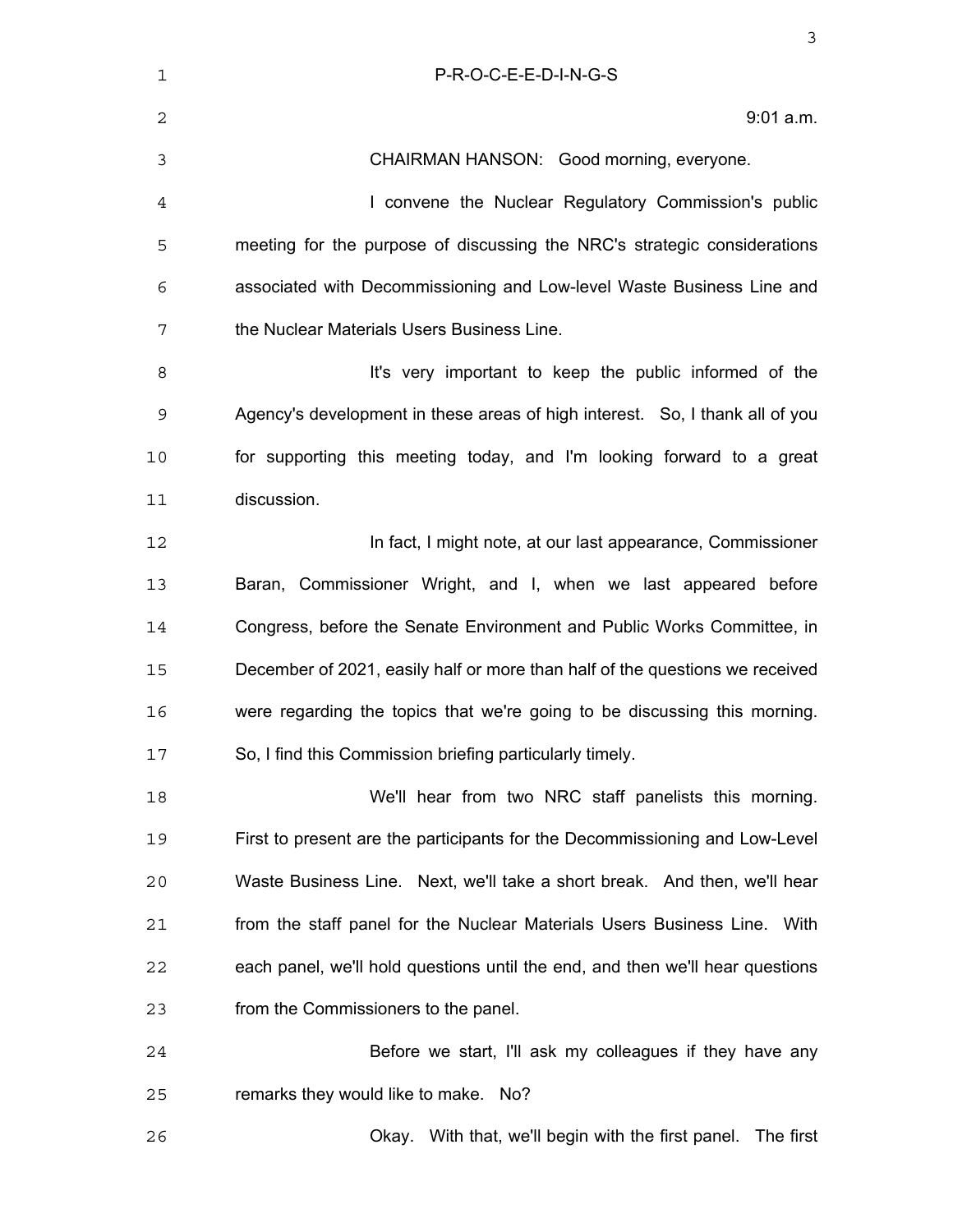panel will be kicked off this morning by NRC's Deputy Executive Director of Operations, Cathy Haney. Cathy? MS. HANEY: Good morning, Chairman Hanson and Commissioners. We appreciate the opportunity to provide you with an update on the Decommissioning and Low-Level Waste and the Nuclear Materials Users Business Lines, commonly referred to as DLLW and NMU, including current activities and accomplishments, business line priorities, challenges, and emerging focus areas. These business lines are directed by the Office of Nuclear Material Safety and Safeguards, or NMSS. Our business lines continue to focus on ensuring we have the right people at the right time to address challenges in this dynamic environment, which you will hear more about from today's panelists. I would like to take this time to commend the staff in both business lines for their hard work, diligence, and commitment to achieving the NRC's mission. They've adapted to a hybrid work environment and continue to leverage technology to advance the mission of the Decommissioning and Low-Level Waste and Nuclear Materials Users Programs. Today's briefing will be provided by two panelists, which I'll introduce separately. The first panel will be the Decommissioning and Low-Level Waste Business Line. Next slide, please. Our first speaker is John Lubinski, who is the NMSS Office Director. He will provide an overview of the Decommissioning and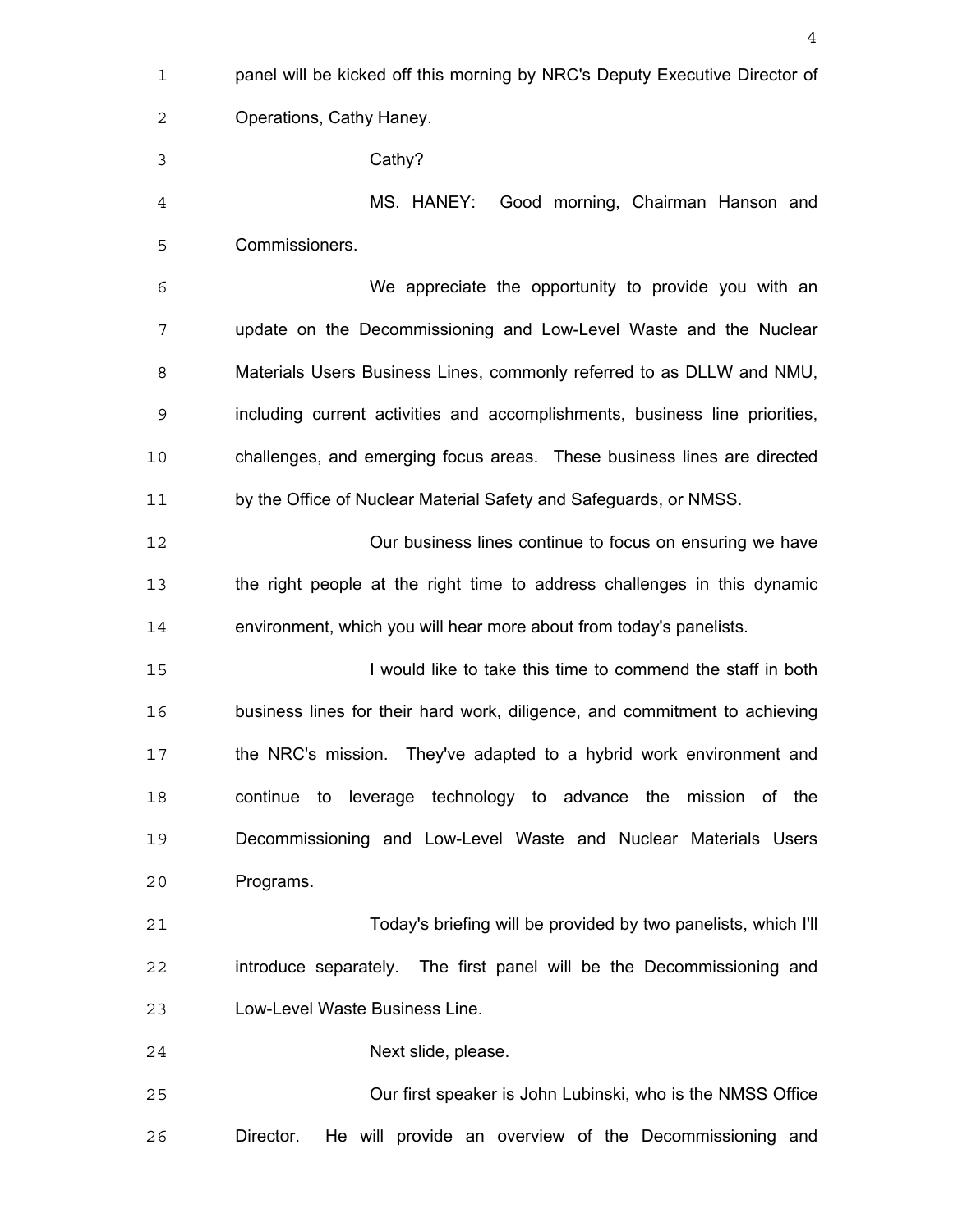Low-Level Waste Business Line.

| $\mathbf{2}$ | Ashley Roberts, Deputy Director of the Division of                            |
|--------------|-------------------------------------------------------------------------------|
| 3            | Decommissioning, Uranium Recovery, and Waste Programs, will present the       |
| 4            | key successes and ongoing initiatives in the business line.                   |
| 5            | Ted Smith, Project Manager in NMSS, will discuss trends                       |
| 6            | in reactor decommissioning and how the staff are transforming the Reactor     |
| 7            | Decommissioning Program to adjust for these trends.                           |
| 8            | Rich Turtil, Senior Financial Analyst, will present on                        |
| 9            | decommissioning funding assurance.                                            |
| 10           | And then, we'll end the first panel with Katherine Warner, a                  |
| 11           | Senior Health Physicist in Region I, who will present on the ongoing efforts  |
| 12           | in the Regions on uranium recovery and decommissioning oversight              |
| 13           | activities.                                                                   |
| 14           | I'll now turn the presentation over to John to kick us off with               |
| 15           | Decommissioning and Low-Level Waste Business Line activities.                 |
| 16           | Next slide, please.                                                           |
| 17           | MR. LUBINSKI: Thanks, Cathy. Appreciate you kicking                           |
| 18           | off the meeting for us this morning. Good morning, Chairman and good          |
| 19           | morning, Commissioners.                                                       |
| 20           | Next slide, please.                                                           |
| 21           | Today's presentations will cover several of the significant                   |
| 22           | business line activities and achievements, and we'll have a special emphasis  |
| 23           | on the 2022 NMSS focus areas.<br>These focus areas are:<br>meet our           |
| 24           | mission; focus on our people and our future, and optimize.                    |
| 25           | This includes ensuring greater use of data and risk insights                  |
| 26           | in our decision-making, focusing on recruiting, developing, and retaining our |

 $\sim$  5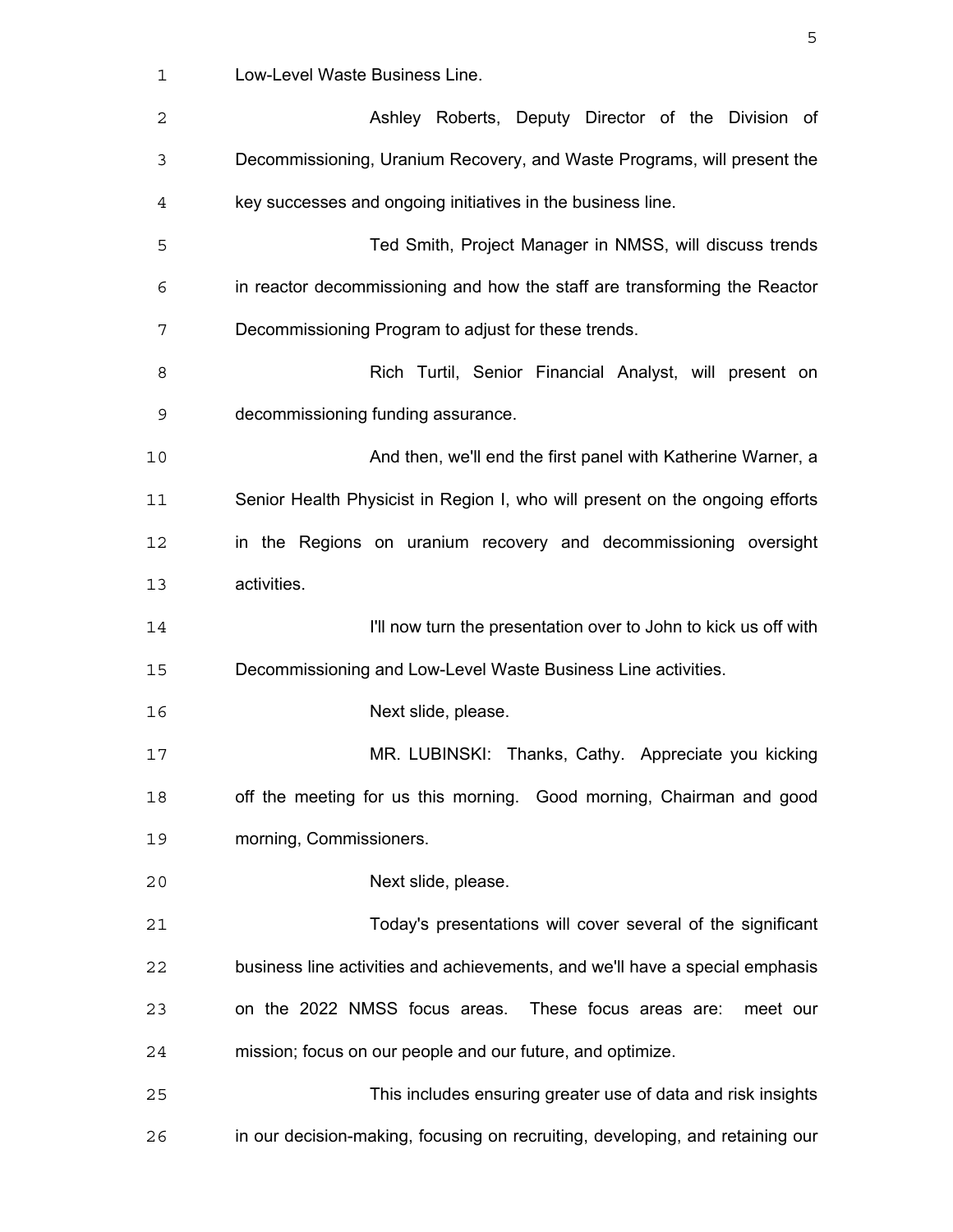- workforce, and continuing our work on optimizing our processes. During today's presentation, please note in the top right section of the slides you will find these icons indicating which focus area is demonstrated by each topic we are discussing. Next slide, please. We meet our mission by ensuring the effective and efficient licensing and oversight of sites undergoing decommissioning and through ensuring the safe handling of low-level waste. The business line is charged with ensuring effective licensing and oversight of both power reactor and material sites undergoing decommissioning; the licensing and oversight of uranium recovery sites, and ensuring the safe use, handling, and disposal of low-level radioactive waste. The business line also oversees waste incidental to reprocessing and provides support to the Department of Energy for activities related to the West Valley Demonstration Project Act. The business line manages these functional areas in coordination with other federal agencies, states, and Native American tribal governments, as well as licensees and the public.
- Next slide, please.

Currently, we are seeing a significant growth in licensing and oversight activities as a result of the increasing number of power reactors transferring to active or accelerated decommissioning, many immediately upon closure. In this environment, we anticipate increased communication across the industry on best practices and processes, as we have seen with other business lines.

To adapt to this, the business line is enhancing and risk-informing processes and optimizing our approach to meet the increase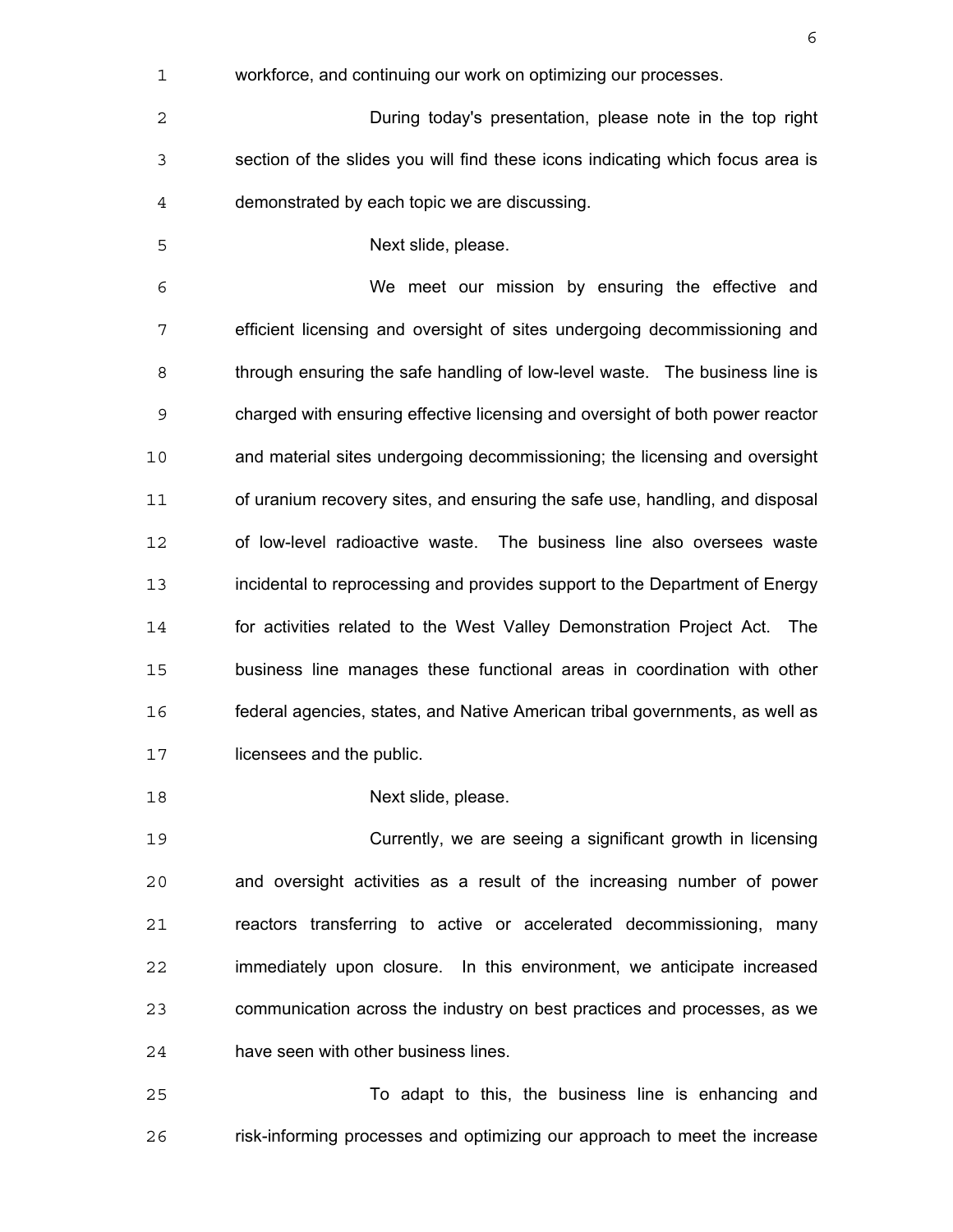1 in licensing and oversight activities. For example, the business line leverages partnerships with other offices, Regions, and Agreement States, on the ongoing revisions to materials, uranium recovery, and decommissioning inspection guidance, using tools from the Be RiskSMART framework to evaluate and revise inspection guidance. Additionally, the business line experienced a reduction in the number of NRC uranium recovery licensees and a decrease in the corresponding workload since Wyoming became an Agreement State. However, now we are starting to see a slight increase in workload in this area, as the staff works with states and the Department of Energy to terminate licenses for uranium recovery sites under state license. This fiscal year, the staff is working on a transition of two Uranium Mill Tailings Radiation Control Act Title 2 sites to the Department of Energy under general license. Specifically, these are the Western Nuclear and Hecla Durita sites, and we expect more of these in the future. Next slide, please. We are promoting a culture of continuous development, supporting our people and optimizing our programs by implementing knowledge management and process improvement activities. The business line delivered training on several topics. These included writing requests for additional information and applying the new Alternative Disposal Request Guidance. The staff also created several Nuclepedia articles on topics including decommissioning; the hydrogeology of the Indian Point Energy Center; background on the American Nuclear Corporation site; a page on

below regulatory concern and clearance; and descriptions of innovative and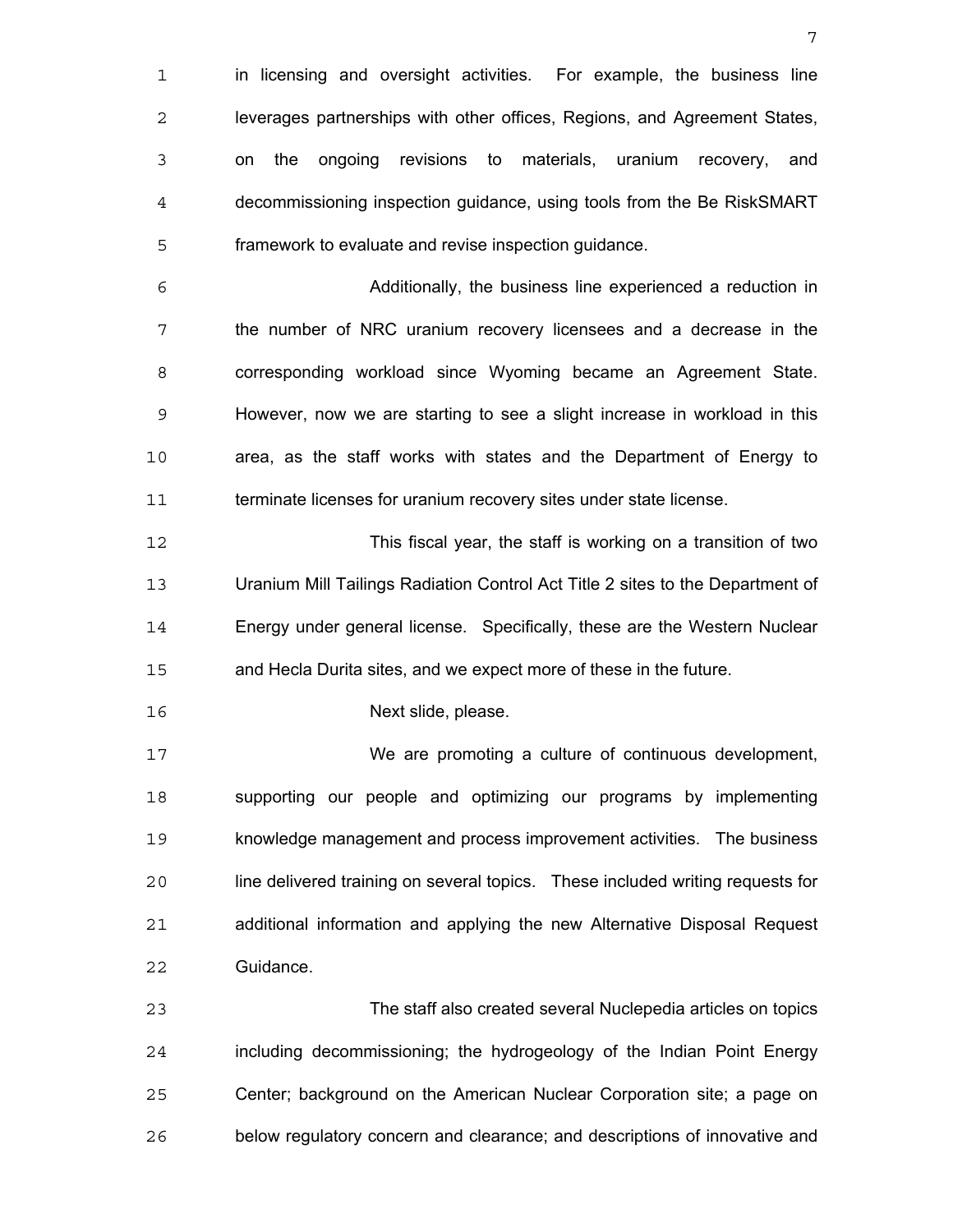| 1              | technologies for decommissioning<br>advanced<br>and<br>remediation<br>at        |
|----------------|---------------------------------------------------------------------------------|
| 2              | radiologically contaminated sites.                                              |
| 3              | I've highlighted only a few of the accomplishments in this                      |
| $\overline{4}$ | business line, and additional activities and accomplishments will be            |
| 5              | described in the remainder of this presentation.                                |
| 6              | That concludes my remarks this morning, and I would now                         |
| 7              | like to turn the presentation to Ashley Roberts.                                |
| 8              | MS. ROBERTS:<br>Thanks, John.<br>Good morning,                                  |
| 9              | <b>Chairman and Commissioners.</b>                                              |
| 10             | Today, I will share several of the key significant                              |
| 11             | accomplishments and other activities of the Decommissioning and                 |
| 12             | Low-Level Waste Business Line since the last Commission briefing in             |
| 13             | November 2020, as well as forward-looking activities for the program.           |
| 14             | Next slide, please.                                                             |
| 15             | Since promulgation of the dose-based license termination                        |
| 16             | rule in 1997, the business line has successfully completed<br>many              |
| 17             | decommissioning, uranium recovery, and waste management activities.             |
| 18             | Among these activities are the safe and effective decommissioning of 27         |
| 19             | research and power reactors and 51 complex material sites.                      |
| 20             | addition, the business line developed guidance<br>In                            |
| 21             | documents, reviewed and approved decommissioning activities, and                |
| 22             | provided oversight to the license termination process for uranium mill tailings |
| 23             | sites, military and non-military radium sites, and provided support to the      |
| 24             | naval reactors decommissioning efforts related to the Surface Ship Support      |
| 25             | Barge.                                                                          |
| 26             | To<br>these<br>activities,<br>support<br>participated<br>we<br>in               |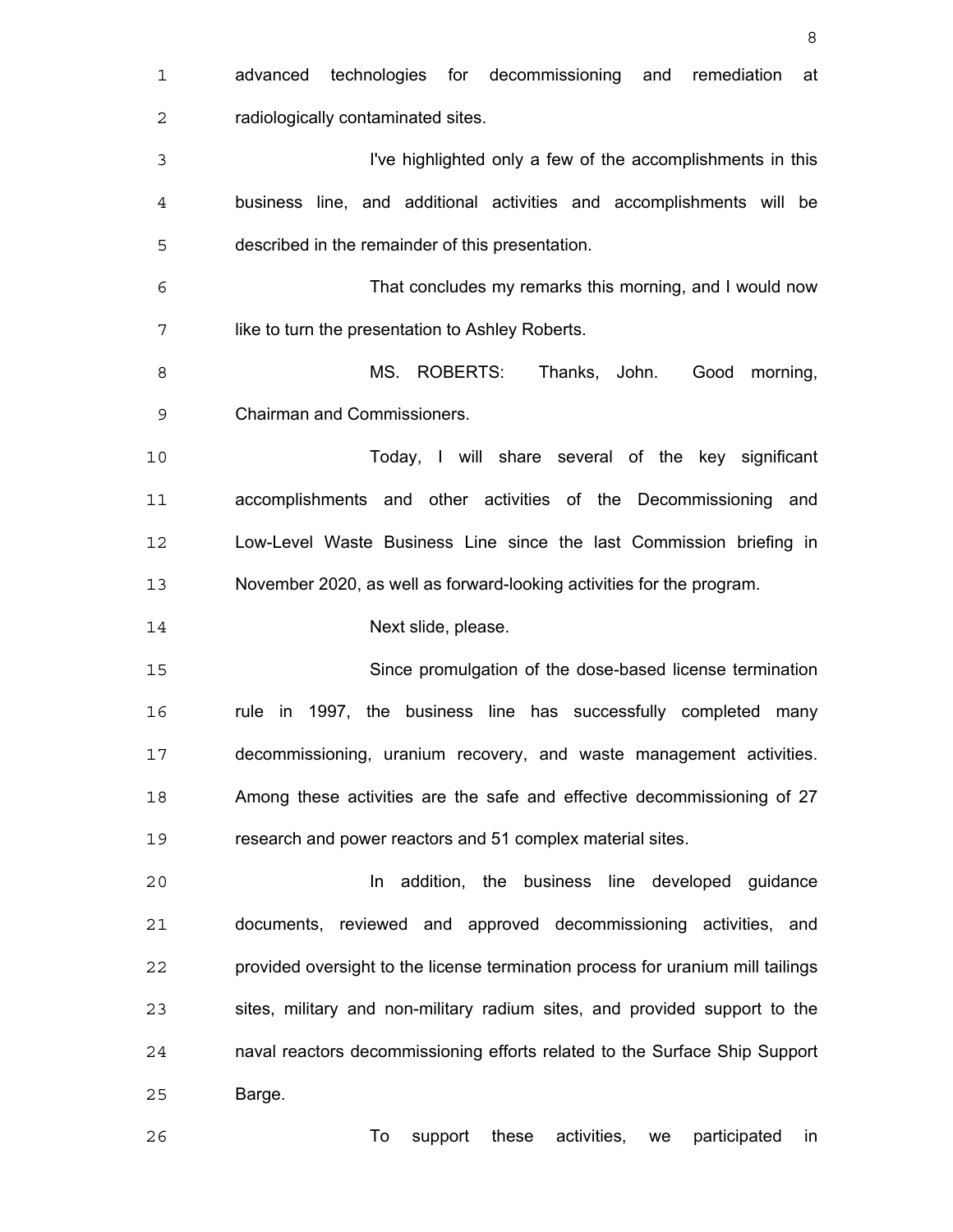decommissioning, uranium recovery, and waste-management-related **rulemaking efforts, guidance and inspection manual revisions, and led** working groups for various decommissioning-related activities; for example, the reactor transition, financial assurance, and decommissioning working groups.

The chart illustrated on this slide provides you with a visual representation of the number of license terminations executed since 1998. Fifty-one complex materials sites, 19 research reactors, and eight power reactors, totaling 78 licenses safely and effectively terminated over the last 20-plus years. Four of the 78 license terminations were completed during calendar year 2021. The staff terminated the licenses for unrestricted use at Humboldt Bay Power Reactor, the Sigma-Aldrich Complex Decommissioning Site, and two General Atomics TRIGA research reactors.

**Next slide, please.** 

This flowchart illustrates an overview of the power reactor decommissioning process and NRC's regulatory function. It highlights main actions required by the licensee and the NRC and the opportunities for engagement with the public during each step of the decommissioning process.

Key steps in the reactor decommissioning process are the certification to the NRC of the permanent cessation of operations and removal of fuel; submittal and implementation of the Post-Shutdown Decommissioning Activities Report, or PSDAR; submittal of the License Termination Plan, or LTP; implementation of the LTP; and completion of decommissioning with license termination.

As the chart reflects, the NRC is required to hold a public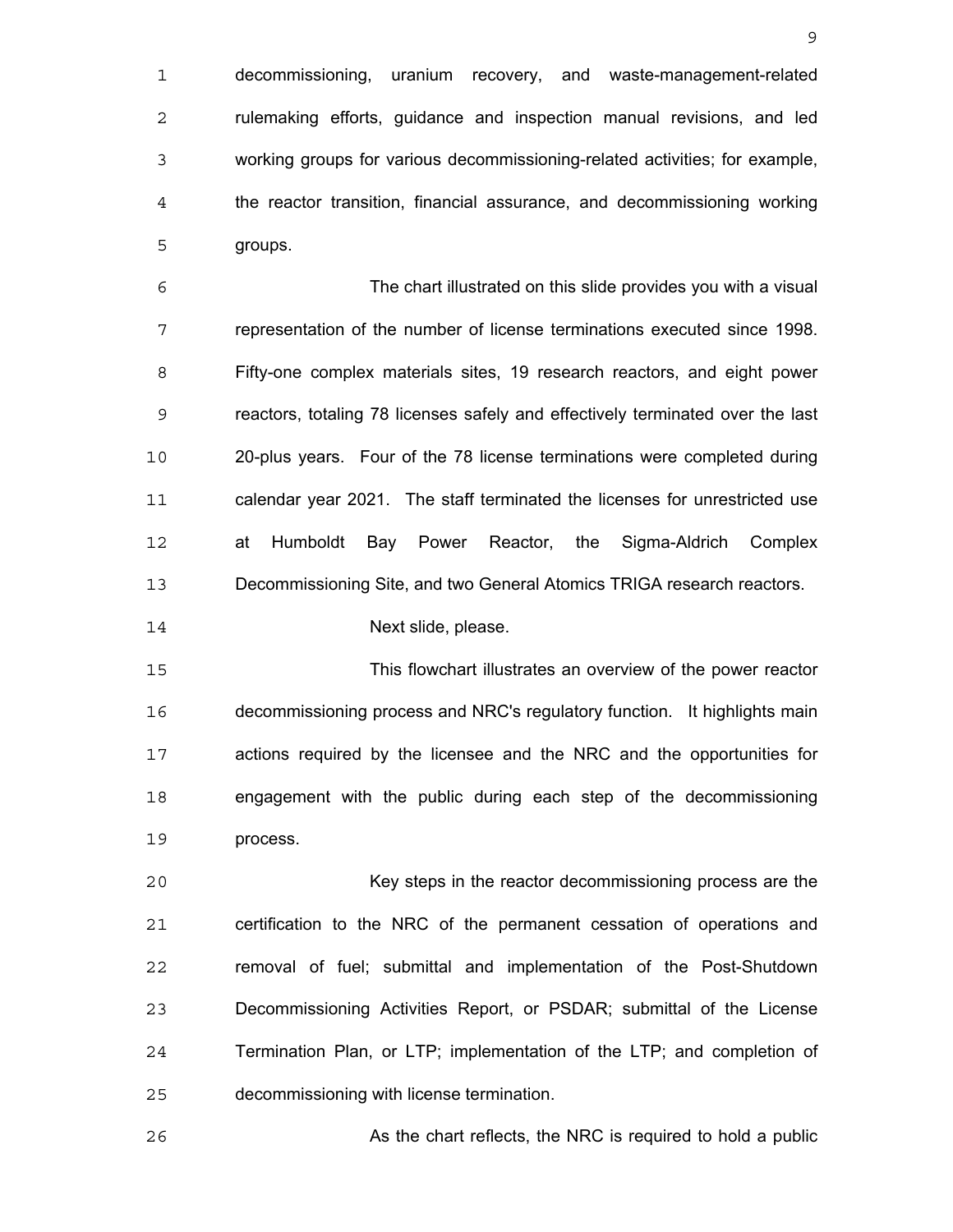meeting in the vicinity of the facility to obtain public comments on both the PSDAR and the LTP. The NRC reviews the License Termination Plan and only approves after determining the licensee has met all regulatory requirements. In addition, the NRC reviews the final license termination as a license amendment and terminates the license only after confirming all requirements have been met.

The regulation specifies the content of the PSDAR, including the licensee's high-level communication plan; planned decommissioning activities and schedule; the status of the Decommissioning Trust Fund; and affirms decommissioning can be conducted safely within the site's Environmental Assessment.

In addition to establishing license requirements, our oversight program includes routine programmatic inspections. The inspection manual chapter, or IMC 2561, "Reactor Decommissioning Inspection Program," establishes a risk-informed approach for the Regional Offices to perform onsite inspection for routine programmatic reviews and high-risk activities. NRC's oversight program and guidance also defines pertinent NRC follow-up actions for any deficiencies identified during the decommissioning inspections which are prior licensee corrective actions.

Next slide, please.

The staff has completed many significant accomplishments over the last year. These accomplishments demonstrate our strong commitment to fulfill the mission within the business line in an innovative manner. This year, the business line developed and provided the Commission a Draft Proposed Rule for Groundwater Protection at Uranium In Situ Recovery, or ISR Facilities. And we received Commission direction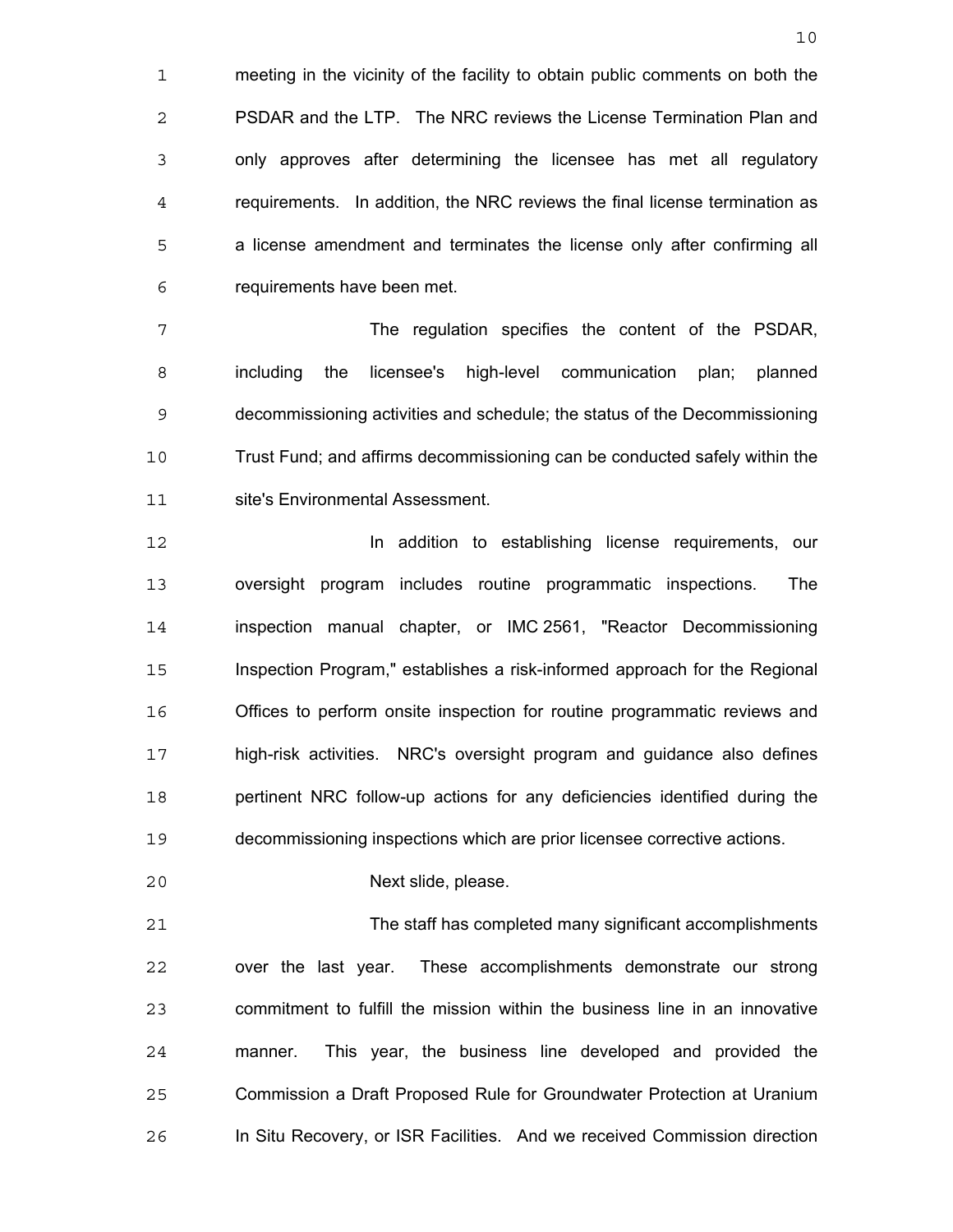1 to publish for comments a Proposed Rule focusing on the regulatory improvements for production and utilization facilities transitioning to decommissioning.

These proposed rules will enhance regulatory stability, predictability, and clarity in these aspects of our licensing and oversight programs, and the staff will ensure strong public engagement throughout the process.

The NRC continues to work on the Church Rock license review. The NRC has engaged with the Navajo community in innovative ways to enhance the community outreach during the pandemic -- by scripted radio broadcasts on Navajo radio in English and Dine and expanding the Draft Environmental Impact Statement comment period for a total of 353 days. These actions were needed to address the challenge of the pandemic; ensure the Navajo Nation people had the opportunity to participate in the regulatory process, and to ensure open channels of communication with other government agencies.

The business line has made significant progress on uranium recovery activities for Agreement States and uranium recovery sites. For example, staff inspected the Preliminary Final Long-Term Surveillance Plan in November 2021 for the Western Nuclear Incorporated Site and has held several public meetings with the licensee and the Agreement State of Wyoming to facilitate the license termination process. In this program, these discussions are an innovative way that we are meeting our mission, as we gather perspectives from the relevant stakeholders and provide status updates on the NRC's process.

The NRC staff is planning and preparing for the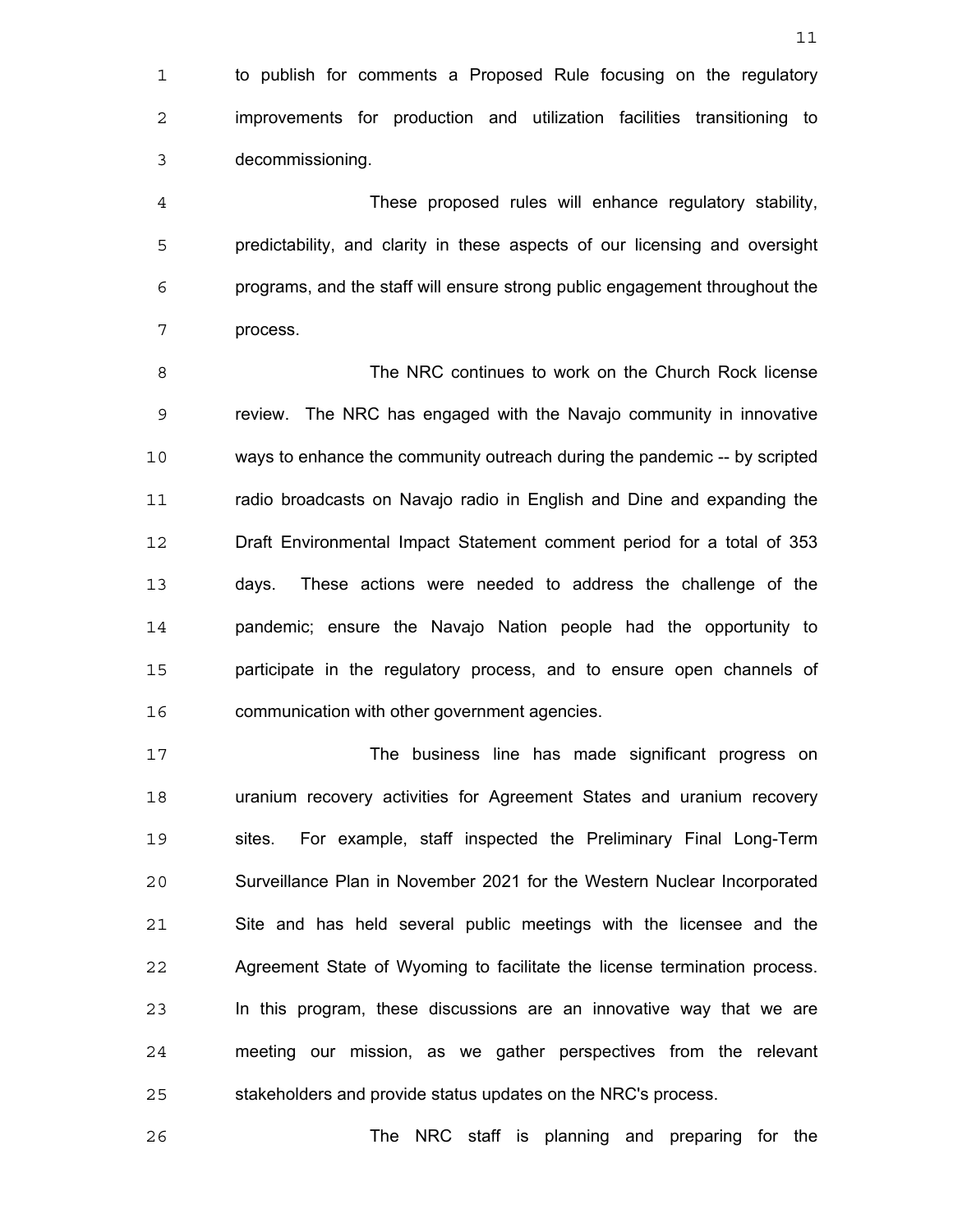termination of additional uranium recovery licenses located in Agreement States, and we expect to continue to work on these activities in 2022.

In 2021, we completed a revision to Inspection Manual Chapter 2801 for operating uranium recovery facilities, which codified and standardized a risk-informed approach to performing onsite inspections. Currently, staff is working on IMC 2602 for the Fuel Cycle and Materials Decommissioning Inspection Program.

We also issued the results of the Very Low-Level Waste, or VLLW Scoping Study which identified possible areas that will merit improvement to the existing NRC's VLLW regulatory framework. The evaluation concluded that the current regulatory framework provides adequate protection of public health and safety, while providing licensees with VLLW disposal flexibility under a risk-informed, performance-based framework.

Also in 2021, we approved a first-of-a-kind license amendment leveraging the Be RiskSMART principles to modify the number of armed responders at the Pilgrim Power Reactor Decommissioning Site in Plymouth, Massachusetts. The staff approval was based on the detailed review of the site-specific issues and risk-informed analysis.

Lastly, as a commitment to our international community, we issued the Seventh U.S. National Report for the Joint Convention on the Safety of Spent Fuel Management and on the Safety of Radioactive Waste Management, and are preparing for the Joint Convention meeting, which will be held in June 2022.

Next slide, please.

The business line has been heavily focused on developing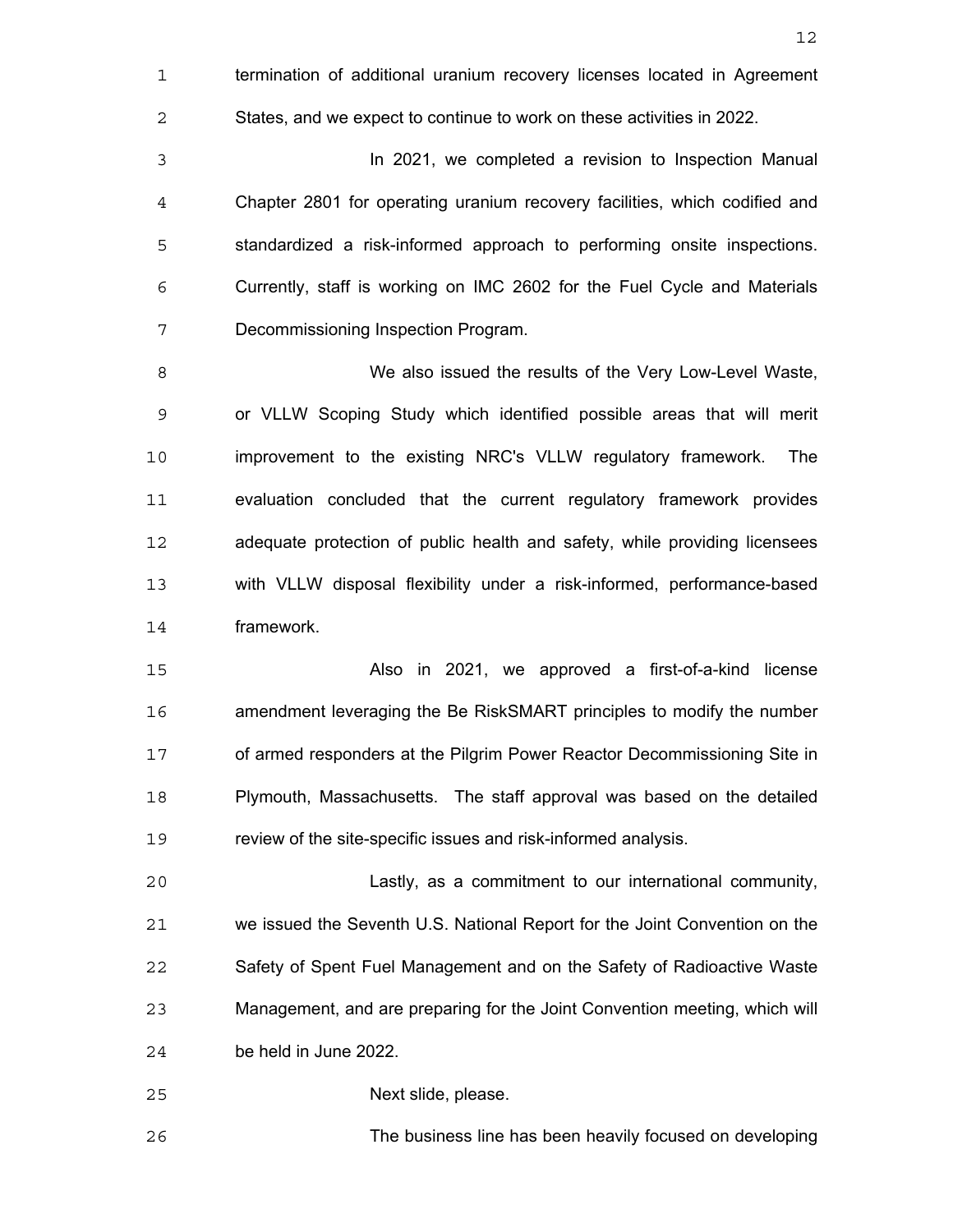the skills necessary to meet our mission and focusing on building and strengthening our workforce. Based on regional demands for decommissioning health physics inspectors, staff in Headquarters and the Regions continue to cross-qualify as Reactor Decommissioning Inspectors to supplement the existing resources in the oversight program. As a result of these cross-qualifications, five Headquarters staff members completed qualifications as Decommissioning Inspectors. And these Headquarters staff supported onsite inspections in Regions I, III, and IV during the fourth quarter of FY 2021. We are continuing with these activities in FY 2022 to ensure we have the right people when and where they are needed.

Additionally, the business line sponsored two IdeaScale Campaigns, one focused on the Guidance for Characterization and Final Status Surveys of Subsurface Residual Radionuclides and the other on Decommissioning Oversight and Inspection Program for Fuel Cycle Facility and Materials Licensees. Also, our staff actively participated in the 16 IdeaScale Campaign on Categorical Exclusions.

**Next slide, please.** 

We are strengthening our licensing and oversight programs through strategic resource planning, leveraging technologies to enhance data-driven decision-making, and enhancing our processes to increase effectiveness.

The business line has overcome challenges through systematic optimization and enhanced public outreach. We completed a self-assessment survey on the Waste Incidental to Reprocessing, or WIR Program to evaluate the performance of the WIR Program and identify potential areas where the program could be more effective, efficient, and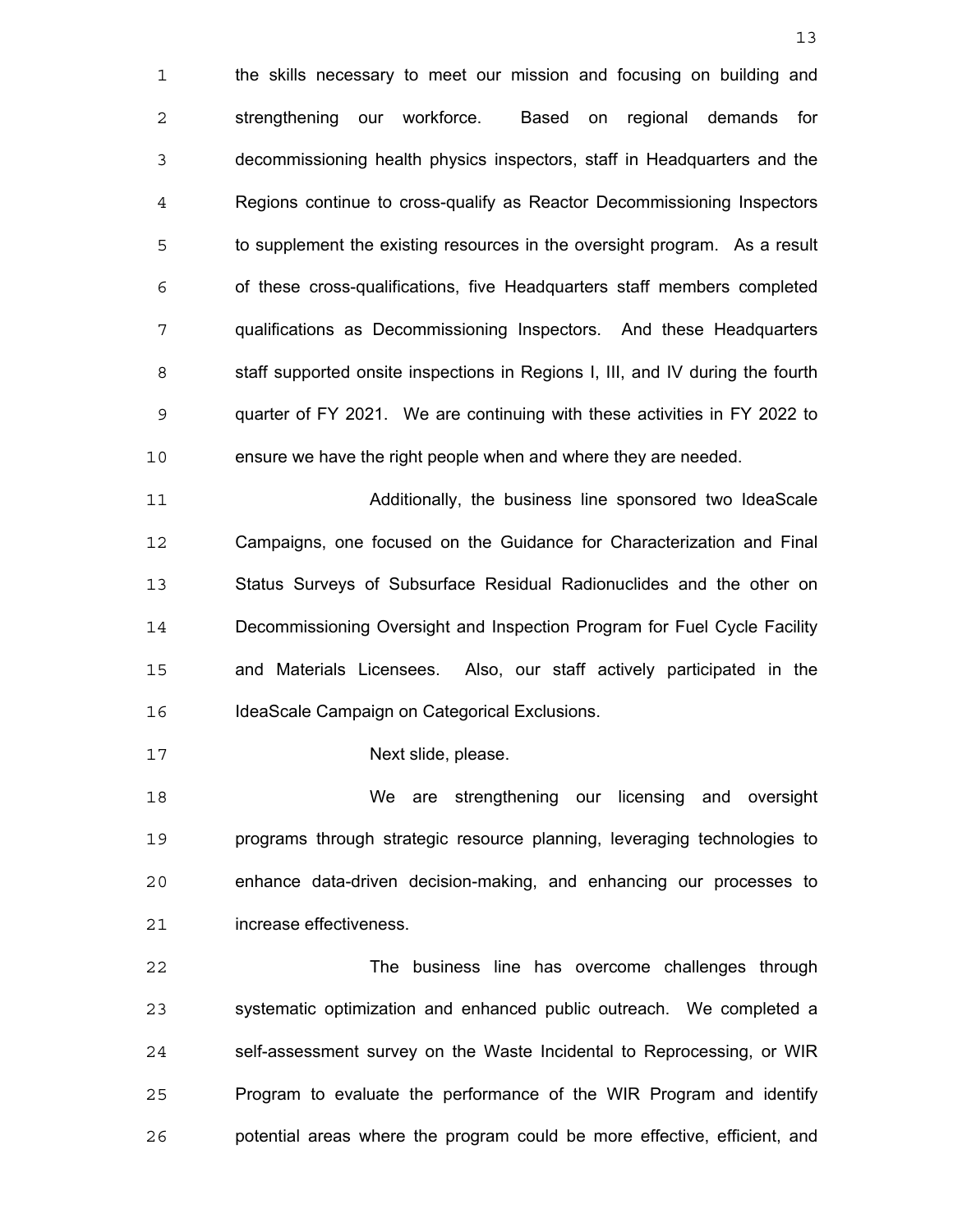risk-informed. The results of the assessment identified two areas for improvement.

The first is focused on the enhancement of existing guidance to support knowledge transfer, consistency, and transparency of across the program. The second is focused on strengthening and enhancing the internal and external communications to improve program efficiency and consistency, as well as facilitate effective interactions with the Department of Energy and other stakeholders within the program. The activities for enhancement of these identified areas are continuing in FY 2022.

**I am also very pleased to inform you that the business line** successfully completed the transfer of all active casework and non-casework data in the Decommissioning, Uranium Recovery, and Waste Program Division to the Web-Based Licensing System, or WBL. The transition of licensing activities into WBL provides an up-to-date repository of all licenses nationwide and a venue for Agreement States to use the same licensing information platform as the NRC.

**Its use will allow the staff to track and monitor workload** 19 and ensure consistency across the Nuclear Materials and Waste Safety Programs and enable strengthened, data-driven decision-making. Additionally, it will facilitate data collection and analysis and enhance the visualization of data through consistent datasets and a common system across the Agency.

For example, collection and presentation of data related to performance metrics are being developed now across the program in an integrated fashion, ensuring the use of compatible and authoritative data to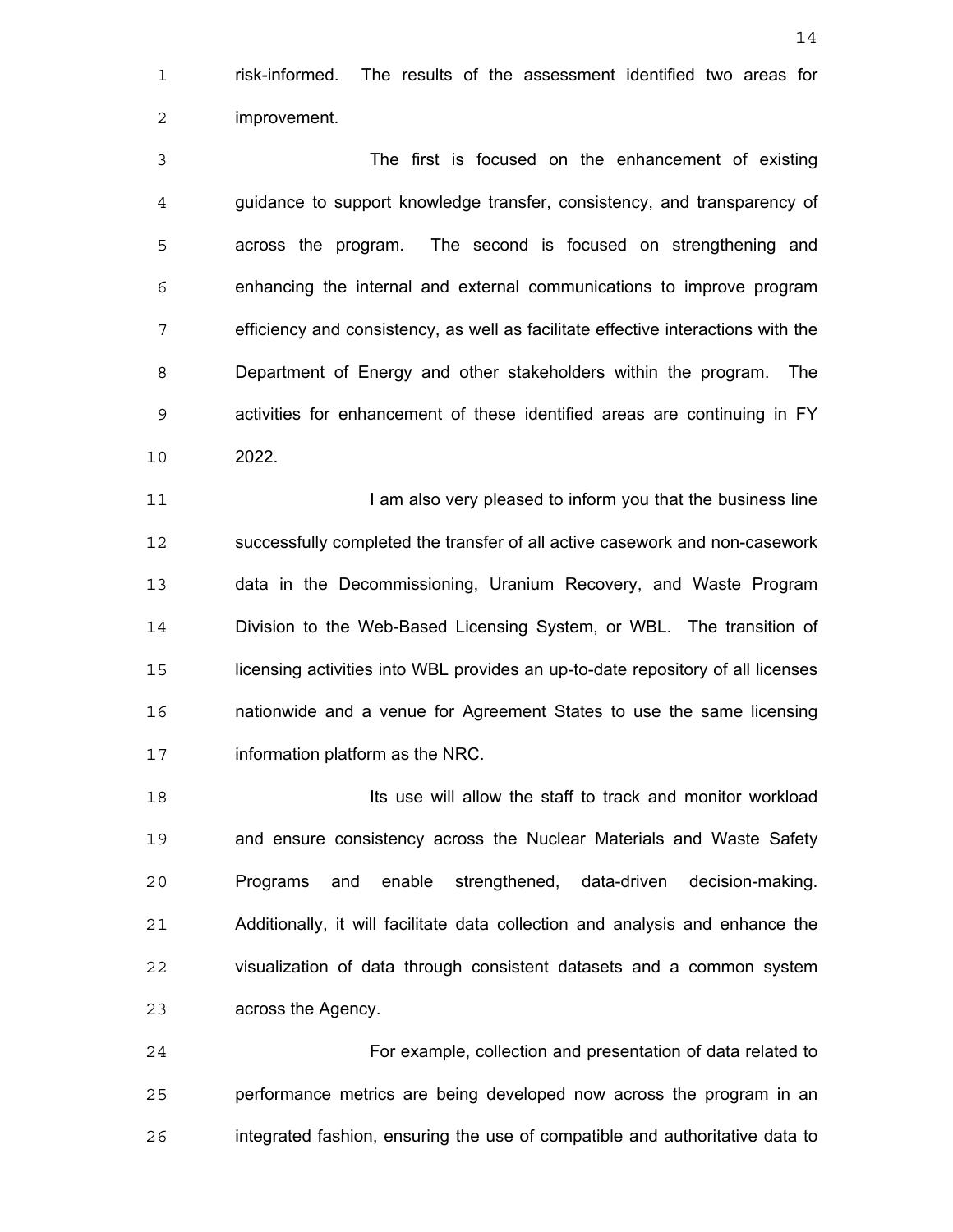| 1  | evaluate trends, assess risks, and inform workload planning.                 |
|----|------------------------------------------------------------------------------|
| 2  | This concludes my presentation, and I will now turn it over                  |
| 3  | to Ted Smith.                                                                |
| 4  | Next slide, please.                                                          |
| 5  | MR. SMITH: Thank you, Ashley.                                                |
| 6  | Good morning, Chairman and Commissioners.<br>It's an                         |
| 7  | honor to speak with you this morning.                                        |
| 8  | The Reactor Decommissioning Program is mature and will                       |
| 9  | continue to grow for the foreseeable future. We need to continue to          |
| 10 | innovate our licensing and oversight process while maintaining public health |
| 11 | and safety to avoid reputational risk and not being able to meet the         |
| 12 | continuing demands for timely decommissioning of nuclear power reactors.     |
| 13 | Next slide, please.                                                          |
| 14 | The program continues to adapt to the changing landscape                     |
| 15 | for reactor decommissioning, including an expected increase in the number    |
| 16 | of sites entering decommissioning and an increase in sites opting to         |
| 17 | decommission on accelerated schedules under the new business models.         |
| 18 | Under the Decommissioning License Transfer Business                          |
| 19 | Model, licensees typically submit License Termination Plans earlier in the   |
| 20 | process than in traditional decommissioning. Accelerated schedules           |
| 21 | condense the timeline for required licensing work to five to seven years. If |
| 22 | multiple decommissioning reactors request accelerated schedules, including   |
| 23 | earlier License Termination Plan, or LTP submittals, NMSS and partner        |
| 24 | offices, primarily NSIR and the Regions, may require additional              |
| 25 | organizational capacity to support simultaneous licensing and inspection     |
| 26 | work. The increased workload potentially affects our planning needs for      |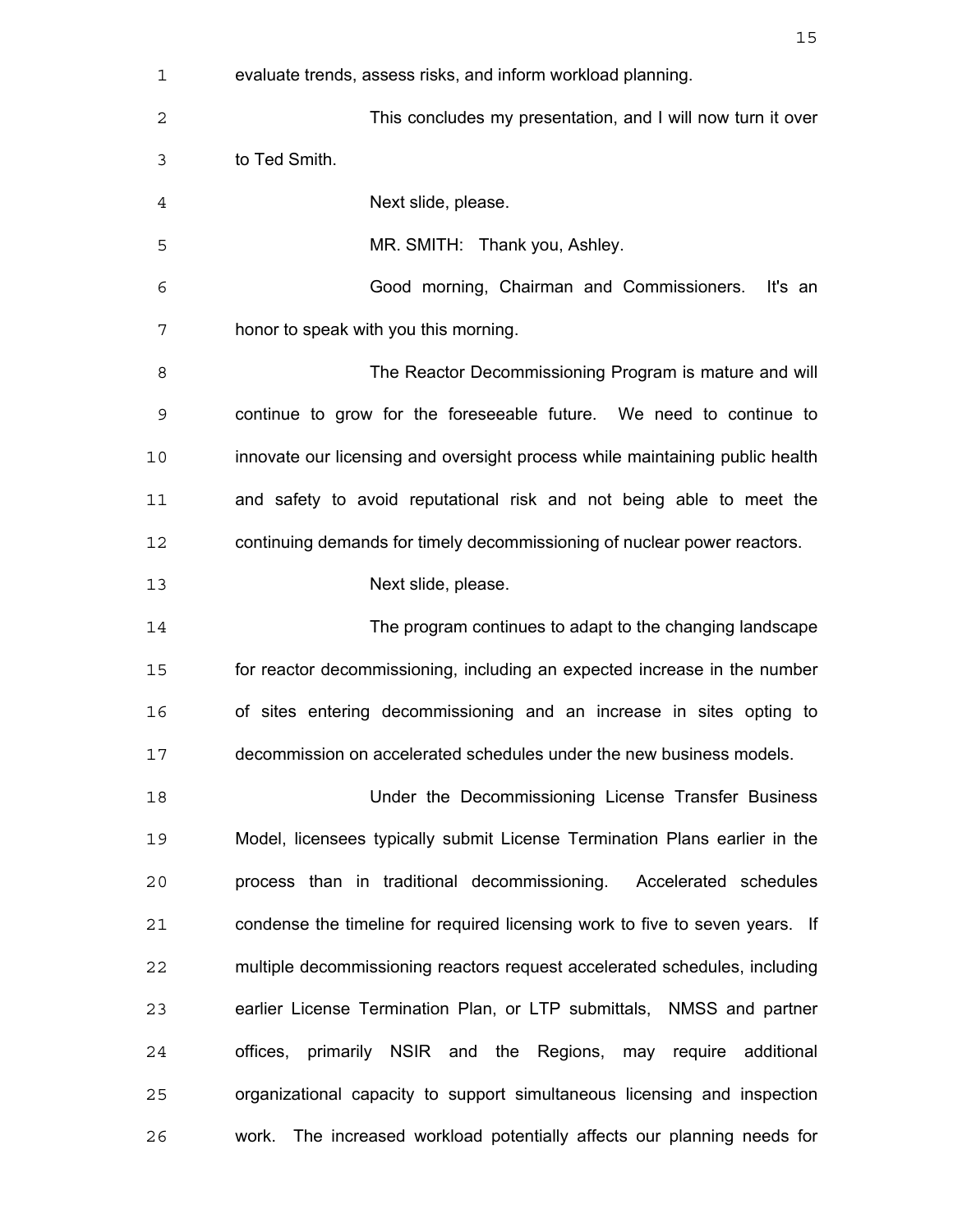staffing, travel, and contractual support to conduct confirmatory radiological surveys. An organizational capacity shortfall would create longer review schedules, potentially creating a backlog of LTPs for approval, challenging the metrics in our congressional budget justification, which normally allots two years for approval of an LTP.

In addition, while we will not close actions on a site that doesn't meet our license termination criteria, this delay would impact inspection activities, which rely upon the approved radiological criteria contained in the LTP to assess survey finality. Not having firm radiological cleanup criteria may potentially cause longer timeframes for site decommissioning, which may result in the unscheduled use of Decommissioning Trust Funds and the potential loss of public confidence.

This graphic demonstrates our challenge. The next few 14 slides will discuss our response.

Next slide, please.

This graphic demonstrates our current phased approach to work planning. Aggregated resource needs are estimated in the phased approach, so that resources needed for oversight and licensing are based in the current phase that a decommissioning site is in, adjusted by modifiers we've identified that affect resource needs. The modifiers we've used to account for an unplanned shutdown, enhanced stakeholder engagement, and optimization to account for work at a multi-unit site. This graphic represents our current work planning approach, which does not account for accelerated decommissioning.

Next slide, please.

Staff are implementing an updated systematic approach to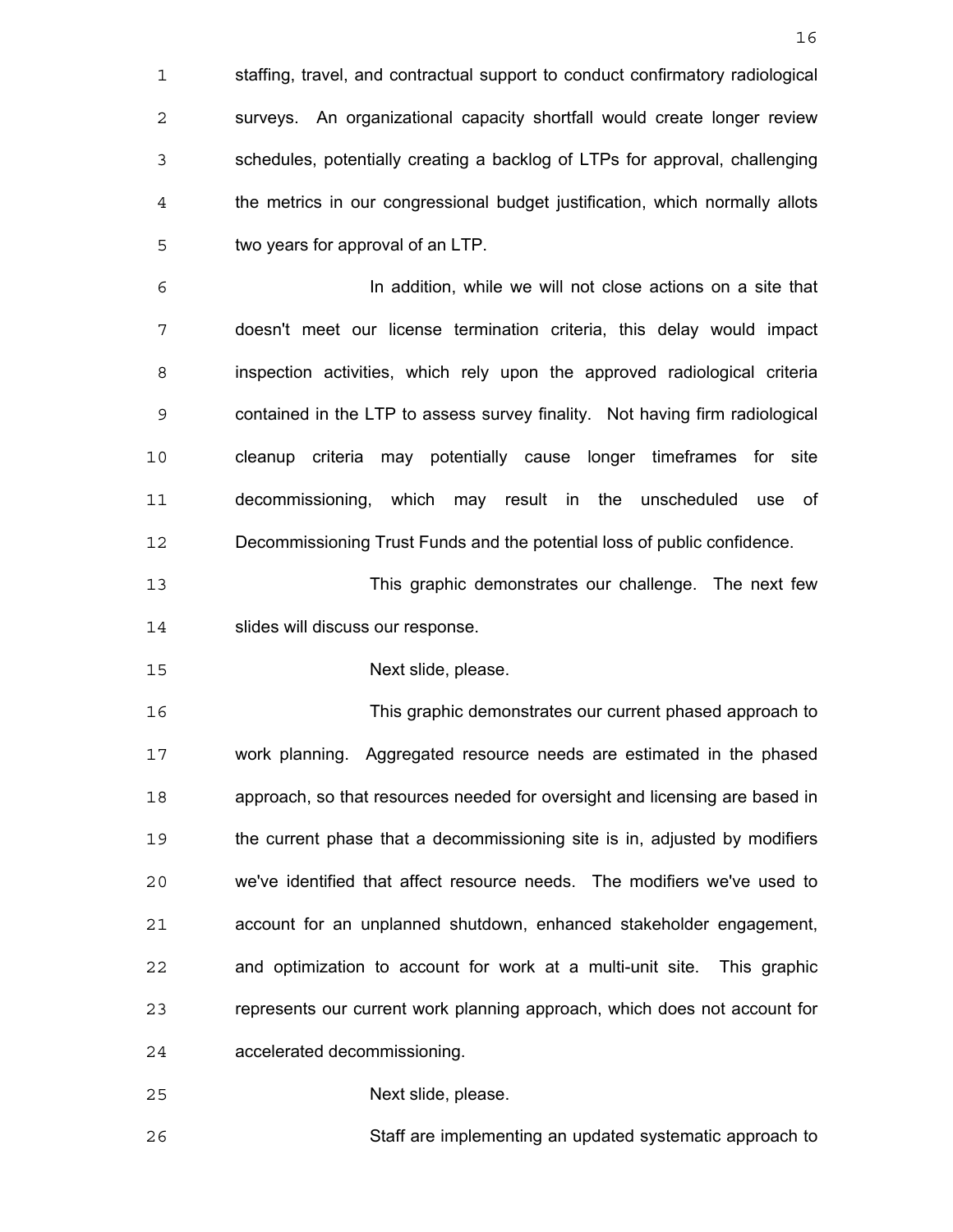better respond to the new dynamics of power reactor decommissioning and provide better fidelity in our work planning process. We are looking at how we have staffed accelerated decommissioning work, applying lessons learned to work planning, including oversight and interagency office support. To account for accelerated decommissioning schedules as well as provide advanced planning information, staff are working with the Operating Reactor Program in NRR to develop and implement and optimize needs for the transition of decommissioning plants, which addresses the License Transfer Business Model, as well as the anticipated implementation of enhanced NRC guidance, such as guidance revisions resulting from the decommissioning transition rulemaking.

In this augmented graphic, the lighter shaded portions represent adjustments to be made to account for the changes in the program we are currently experiencing, which are causing increases through the reactor decommissioning arena, to include licensing, oversight, support office work, as well as contracts. Increased effort is expected for licensing reviews, such as license transfers to decommissioning entities; security and licensing amendments, and exemptions associated with permanent reactor shutdown; and reviews to support final site release, including License Termination Plans and Final Status Survey Reports.

**Inspection activities, such as performing confirmatory** surveys, are also expected to increase to support oversight of decommissioning activities. The impact to licensing staff needs some to faster and earlier work on an accelerated site, including LTP reviews for all of the increasing number of sites entering accelerated decommissioning.

Next slide, please.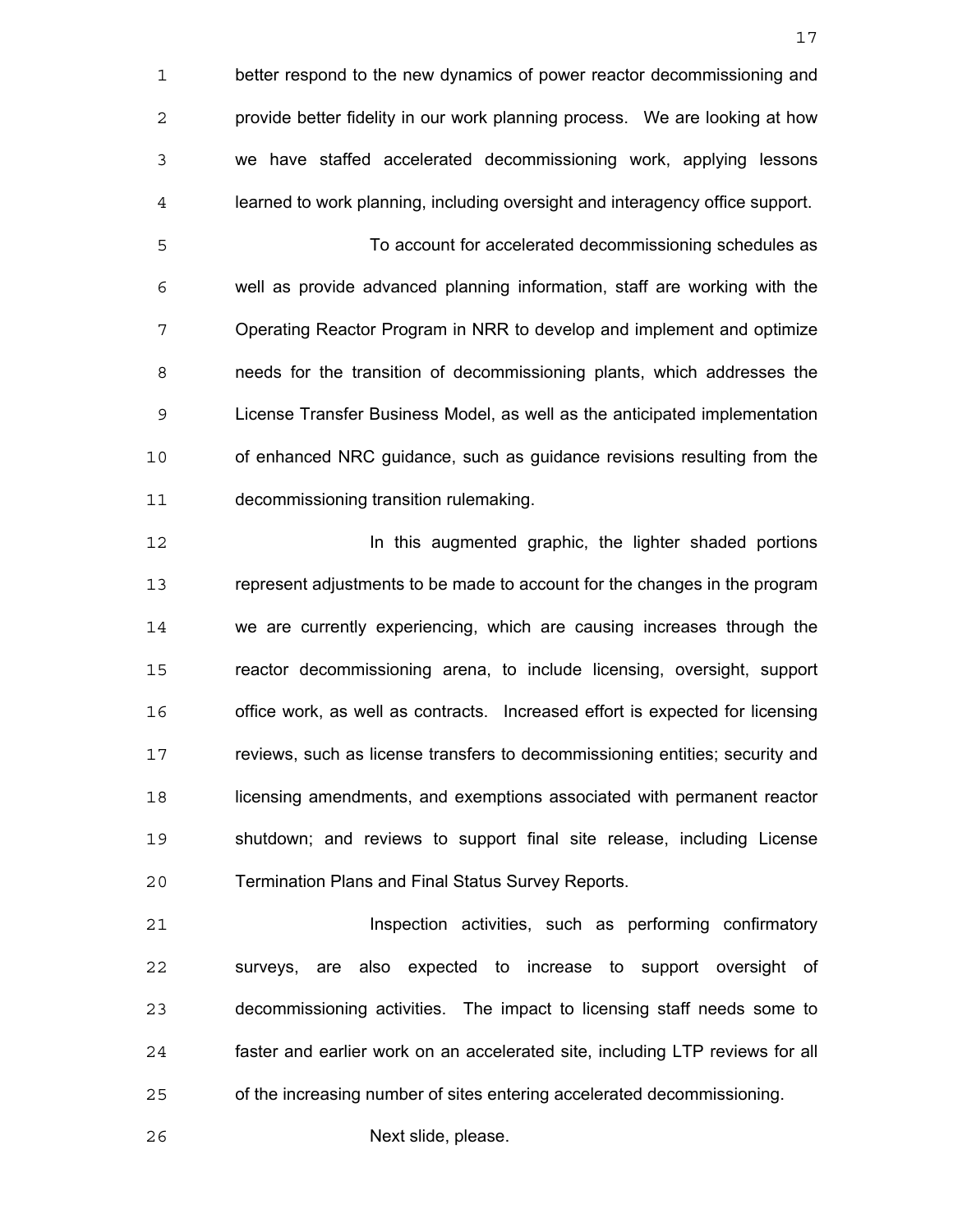First, we are issuing a revision to NUREG-1575, which is the Multi-Agency Radiation Survey and Site Investigation Manual, or MARSSIM, which provides the statistical basis behind final radiological surveys for demonstrating that a site meets the NRC license termination criteria, and communicating with licensees to help enhance processes and standardize and improve the quality of applications, and help mitigate resource challenges during decommissioning.

Second, staff in the business line are working to issue NUREG-1757, Volume 2, by mid-FY 2022. Volume 2 of NUREG-1757, Consolidated Decommissioning Guidance, contains guidance on characterization, survey, and determination of radiological release criteria.

We are also working with industry to encourage initiatives to develop lessons learned; participate in industry forums; and promoting interactions aimed at providing resources for them to strengthen the technical robustness and clarity of decommissioning submissions, as well as highlight the applicability of existing Agency guidance and resources.

We have been informed that the Nuclear Energy Institute will provide draft guidance early next year that they believe is adequate for addressing the areas of site characterization, remediation planning, environmental reporting, final radiological surveys, and a crosswalk with our NUREG-1700, Standard Review Plan all integrated as a template for LTPs.

We are also working to develop a path forward to interact in the future with industry on improving guidance for subsurface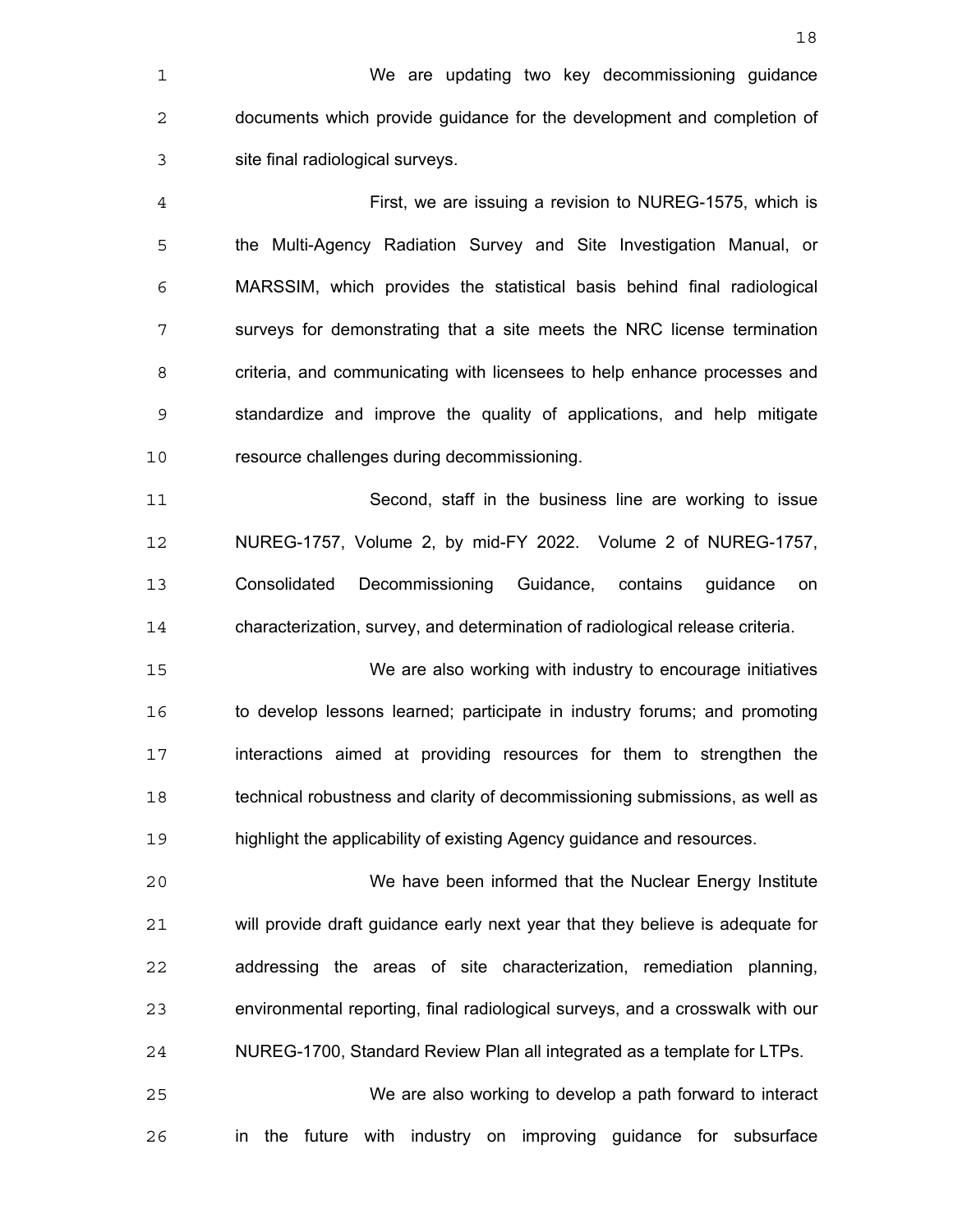contamination and discrete particles.

| $\overline{c}$ | The Reactor Decommissioning Branch has participated in                        |
|----------------|-------------------------------------------------------------------------------|
| 3              | the Nuclear Regulator Apprenticeship Network, NRAN, this year to engage       |
| 4              | entry-level health physicists to inculcate interests and working knowledge of |
| 5              | the unique work of decommissioning health physics. Timothy Hooker has         |
| 6              | just completed his year with RDB and Louis Caponi recently completed a        |
| 7              | year in the Risk and Technical Analysis Branch.                               |
| 8              | Additionally, as part of the start of a larger plan for                       |
| 9              | reorganization, Regions I and IV have reorganized to combine Operating        |
| 10             | Reactor HP Inspectors and Decommissioning Inspectors in one branch to         |
| 11             | allow cross-qualification and consolidated resources.                         |
| 12             | Staff conducted knowledge management sessions on the                          |
| 13             | revision of IMC 2561 on the decommissioning of power reactors and             |
| 14             | inspection programs and collaborated to provide specific training on the new  |
| 15             | inspection requirements in Inspection Procedure 71801, "Decommissioning       |
| 16             | Performance and Status Reviews at Permanently Shutdown Reactors," all         |
| 17             | that support the Decommissioning Trust Fund financial reviews.                |
| 18             | And now, I'd like to turn the presentation over to Rich                       |
| 19             | Turtil.                                                                       |
| 20             | MR. TURTIL: Thank you, Ted.                                                   |
| 21             | Good morning, Chairman and Commissioners.                                     |
| 22             | My name is Richard Turtil, and I'm a Senior Financial                         |
| 23             | Analyst in NMSS.                                                              |
| 24             | Next slide, please.                                                           |
| 25             | Since the Financial Center of Expertise, or FCOE, was                         |
| 26             | established in NMSS in October of 2019, we have successfully worked on        |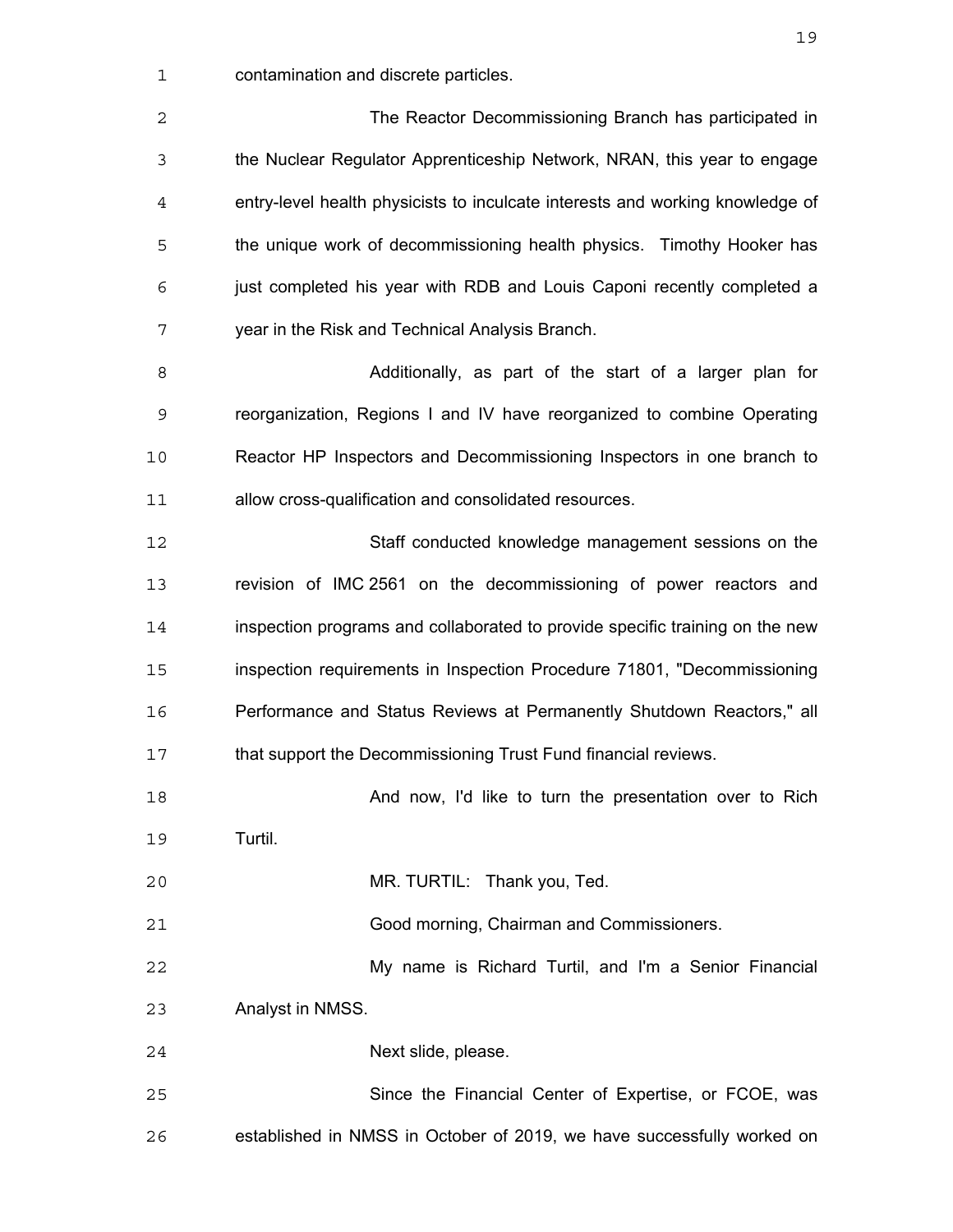both nuclear materials and reactor and decommissioning financial assurance issues. Staff brings financial qualifications and decommissioning funding assurance expertise to the Center, and that experience and expertise, coupled with effective communications, has helped support needs across the Agency among various business lines. Staff possess skills and knowledge and experience across a broad range of financial, technical, and safeguards fields, including electrical and chemical engineering, finance, business, accounting, and nuclear security and safeguards. Next slide, please. In coordination with NMSS's Reactor Decommissioning Branch and NRR's Division of Operating Reactor Licensing Branches, financial analysts in the FCOE perform safety evaluations for power reactor license transfer for the purposes of decommissioning. Staff also directly supports the Regions and regional inspectors. Many decommissioning reactors previously were pursuing SAFSTORE, a decommissioning approach in which licensees can take up to 60 years to complete decommissioning. Many now are pursuing immediate decommissioning. The FCOE has been highly successful in supporting the Agency in addressing this industry transition. Staff evaluates four primary areas for applicants and licensees: financial qualifications, decommissioning funding assurance, foreign ownership control or domination, and insurance and indemnity. Regarding financial qualifications and decommissioning funding, in all cases, staff has ensured transferees are financially qualified to acquire the licenses and to fund decommissioning activities. FCOE staff continues to develop and implement consistent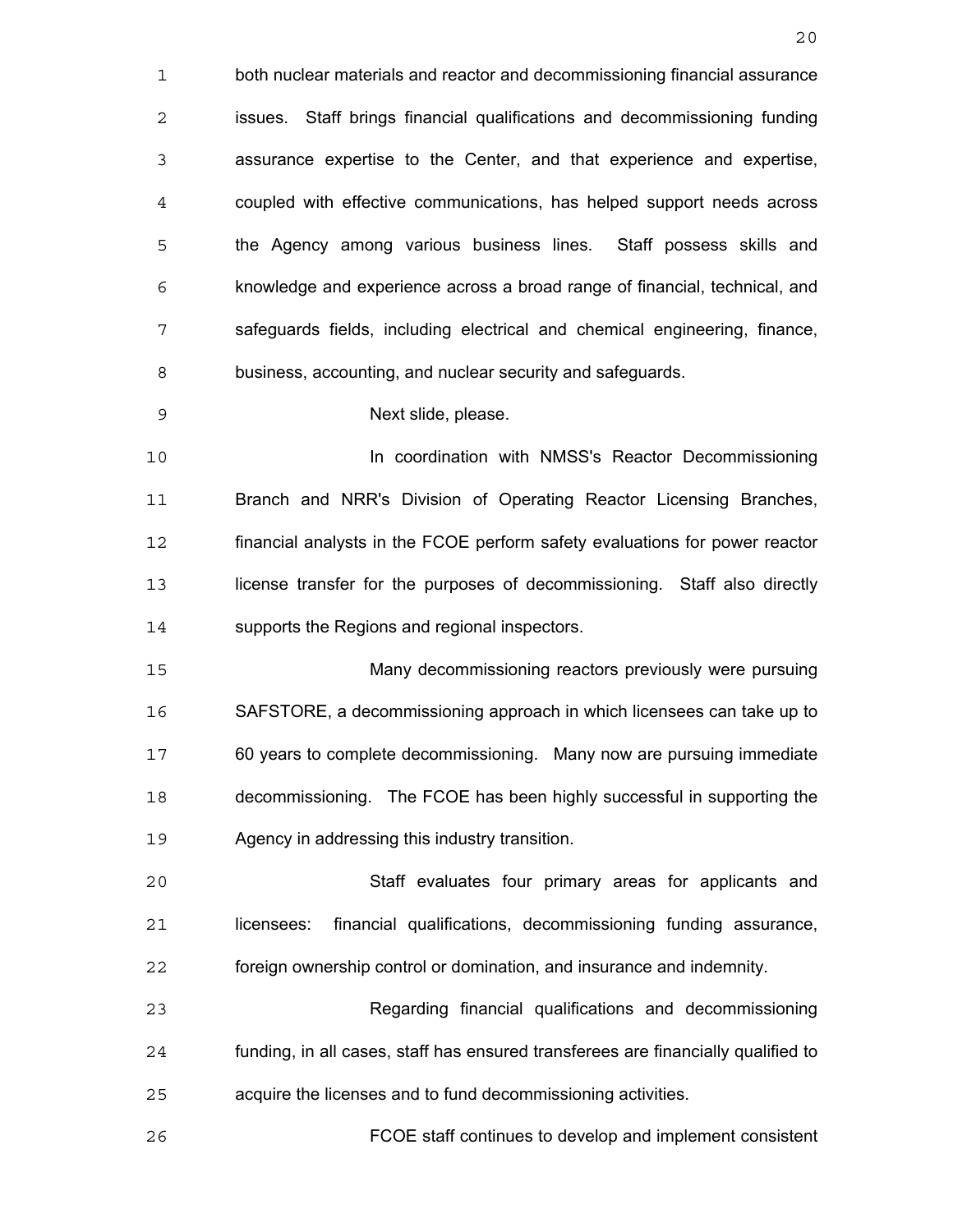policies and procedures across all business lines to the extent practical; provide NRC staff with guidance on federal and Agency financial assessment and processes and procedures; ensure that FTE and financial resources are efficiently managed to perform financial review activities for the Agency; and communicate with various audiences, providing insight about NRC's financial qualification, decommissioning funding assurance, insurance and indemnity, and foreign ownership control or domination regulations, oversight, and guidance.

2021 has seen increased coordination between FCOE Financial Analysts and NRR and NMSS Reactor Project Managers and Regional Inspectors, as reactor licensees decommission their facilities, by measure of collaborative interactions with licensing branches and divisions throughout the Agency and completed licensing actions and reactor decommissioning funding evaluation and reporting timeliness. Establishment of the Financial Center of Expertise has been highly successful.

17 Next slide, please.

The NRC's comprehensive, regulation-based Decommissioning Funding Oversight Program provides reasonable assurance that sufficient funding will be available for radiological decommissioning of all U.S. commercial nuclear reactors from the start of reactor operations. NRC's reasonable assurance standard for decommissioning funding assurance is met through a series of lifelong funding and reporting requirements that initially establish, maintain, and then regularly report on the status of Trust assets. Operating reactor licensees provide Decommissioning Fund status reports to the NRC for review every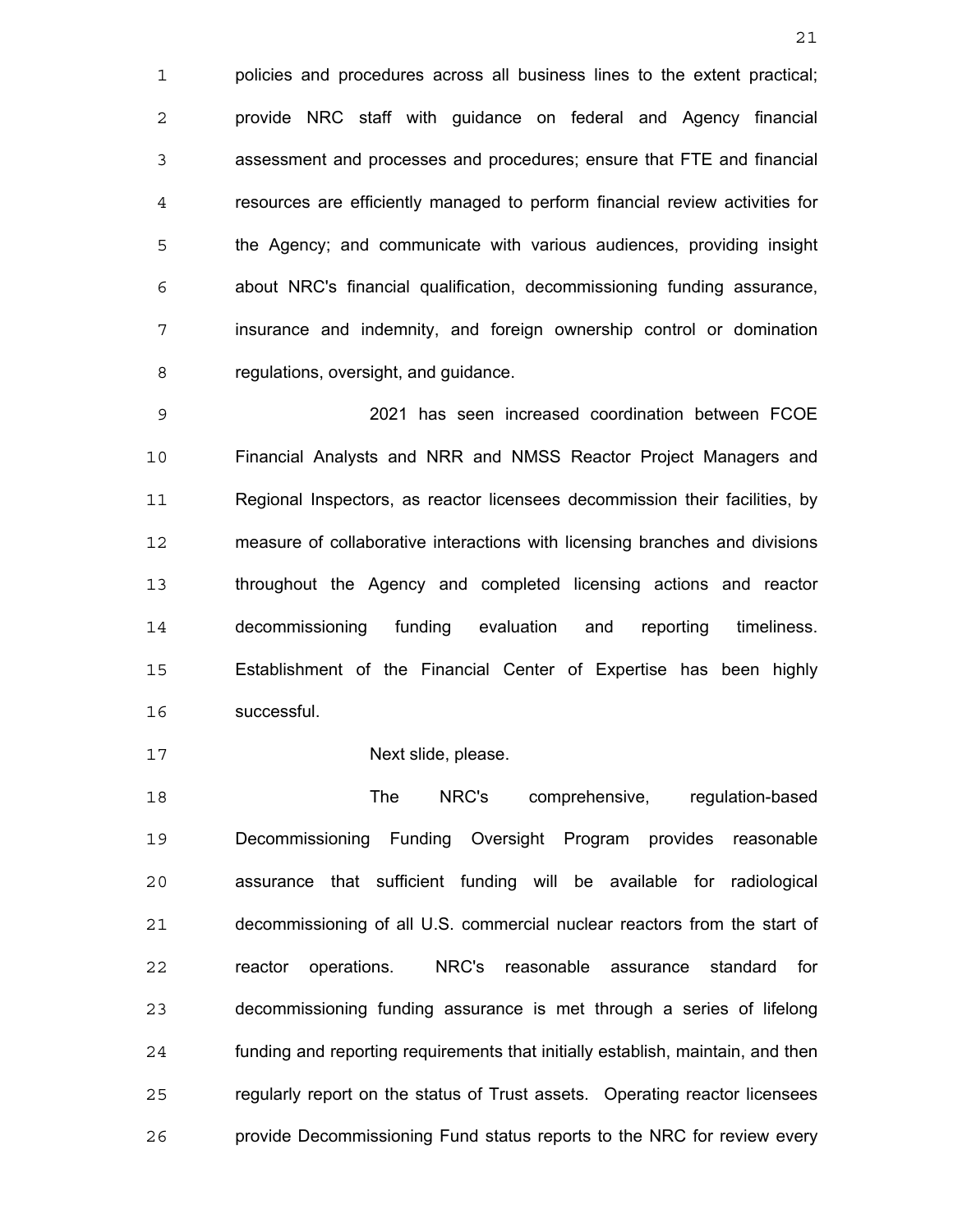| 1              | two years, and every year for those in decommissioning.                     |
|----------------|-----------------------------------------------------------------------------|
| $\overline{c}$ | A summary of staff's latest review of these reports is                      |
| 3              | provided in SECY-21-0108 entitled, "Summary of Staff Biennial Review and    |
| $\overline{4}$ | Findings of the 2021 Decommissioning Funding Status Reports from            |
| 5              | Operating and Decommissioning Power Reactor Licensees," which was           |
| 6              | made publicly available on January 3rd of this year.                        |
| 7              | Processes are available to address shortfalls in funding,                   |
| 8              | should they occur, including extending the time horizon for completion of   |
| 9              | decommissioning and providing additional financial assurance through        |
| 10             | addition of new funds or other acceptable funding assurance mechanisms.     |
| 11             | Next slide, please.                                                         |
| 12             | Staff's recent Decommissioning Fund Status Report review                    |
| 13             | of plants in active decommissioning included 24 reviews, totaling over \$12 |
| 14             | billion in Decommissioning Trusts. All plants in decommissioning met        |
| 15             | NRC's decommissioning funding assurance requirements. These reviews         |
| 16             | allow us to act during decommissioning, as necessary, to ensure adequate    |
| 17             | funding is available to complete decommissioning.                           |
| 18             | Staff continues to develop and has successfully                             |
| 19             | implemented new financial review procedures and guidance in response to     |
| 20             | findings of NRC's Reactor Decommissioning Financial Assurance Working       |
| 21             | Group, including updated inspection procedures, one of which the next       |
| 22             | speaker will address. These efforts have improved NRC oversight and         |
| 23             | awareness of decommissioning spending at licensees' sites and has           |
| 24             | enhanced Headquarters and regional collaboration and communication.         |
| 25             | Staff also continues to implement improvements in annual                    |

decommissioning funding review process controls; update internal annual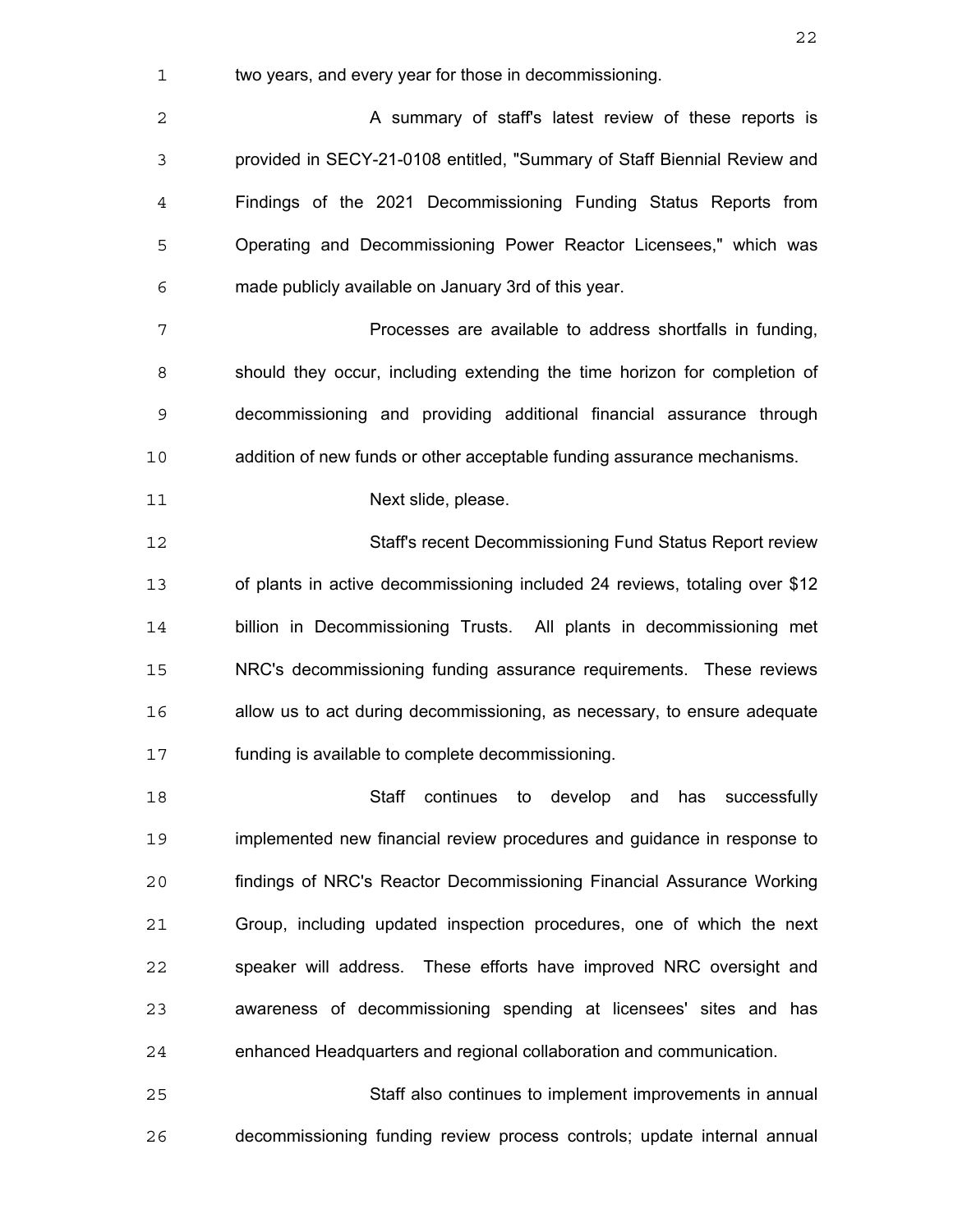| $\mathbf 1$ | review guidance; implement centralized tracking of staff's reviews; and       |
|-------------|-------------------------------------------------------------------------------|
| 2           | periodically assess Decommissioning Trust Fund trustee compliance with        |
| 3           | NRC requirements.                                                             |
| 4           | This concludes my portion of the presentation. I will now                     |
| 5           | turn it over to Katherine Warner.                                             |
| 6           | Next slide, please.                                                           |
| 7           | MS. WARNER: Thanks, Rich.                                                     |
| 8           | And good morning, Chairman Hanson and Commissioners.                          |
| 9           | My name is Katherine Warner. I'm a Senior Health                              |
| 10          | Physicist in Region I.                                                        |
| 11          | Today, I will give an overview of the reactor and materials                   |
| 12          | decommissioning inspection activities, including a significant challenge we   |
| 13          | have in staffing for the Decommissioning Oversight Program and some of        |
| 14          | our initiatives to transition our oversight guidance to more a risk-informed, |
| 15          | performance-based approach.                                                   |
| 16          | Next slide, please.                                                           |
| 17          | There<br>has been an increase in demand for                                   |
| 18          | decommissioning inspectors, and it is expected to continue to grow over the   |
| 19          | next several years, given the increase in reactor decommissioning workload.   |
| 20          | This increase necessitates that staff acquire and implement a wider skill     |
| 21          | set, to include both Resident Inspector and health physics topics. This is    |
| 22          | because when a reactor first shuts down, the inspection focus is split        |
| 23          | between the spent fuel pool and associated cooling systems, initial changes   |
| 24          | to the plant, including abandonments and modifications, and occupational      |
| 25          | health physics.                                                               |
| 26          | Once the fuel is fully transitioned to an ISFSI pad, which is                 |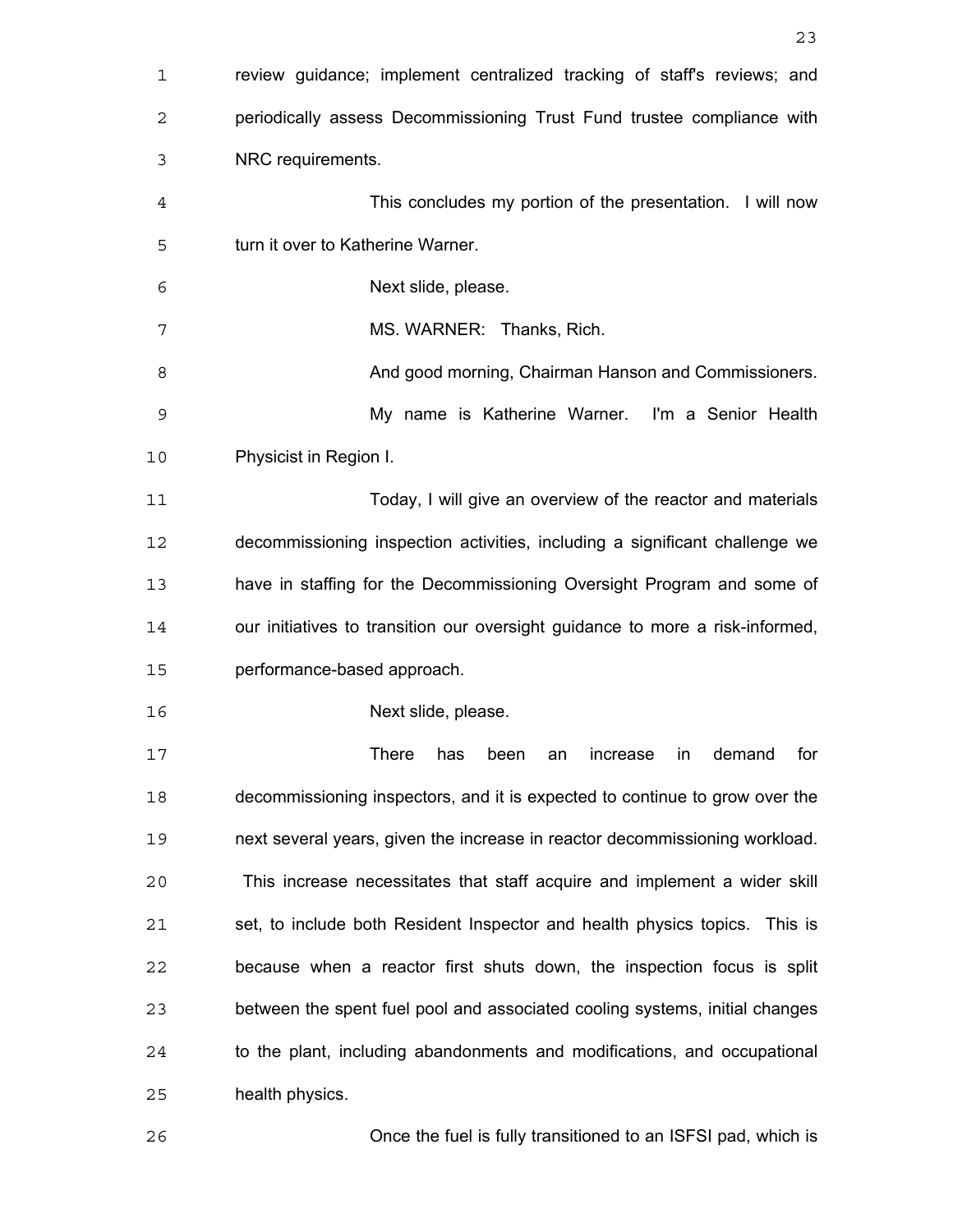| 1  | happening earlier in the process as of late, the major inspection focus shifts |
|----|--------------------------------------------------------------------------------|
| 2  | to health physics as the site is decommissioned. Oversight of site             |
| 3  | programs, such as environmental and effluent monitoring and fire protection,   |
| 4  | continues throughout.                                                          |
| 5  | The increase in inspector workload is also due to an                           |
| 6  | increase in stakeholder interactions and requests to support meetings          |
| 7  | around decommissioning, including congressional and state legislators.         |
| 8  | Concurrently, we have had, and expect to continue to                           |
| 9  | have, a significant amount of inspector attrition that has resulted in         |
| 10 | decreased margins in our inspection resources and experience.                  |
| 11 | The Regions have taken steps, such as hiring new                               |
| 12 | inspectors with a variety of experience, and we are working on knowledge       |
| 13 | transfer, including having inspectors do cross-regional inspections to see     |
| 14 | new sites and inspection styles.                                               |
| 15 | The Agency recently hired<br>three<br>inspectors<br>and                        |
| 16 | cross-trained two in the Regions and several more at Headquarters. We          |
| 17 | expect to train new and/or cross-qualify several individuals over the coming   |
| 18 | year.                                                                          |
| 19 | As always, we will meet our safety mission of ensuring                         |
| 20 | public health and safety despite these challenges. However, I should stress    |
| 21 | the Regions' focus on actively hiring and training inspectors, so we are       |
| 22 | prepared for the years to come.                                                |
| 23 | Next slide, please.                                                            |
| 24 | As I just discussed, we have some new decommissioning                          |
| 25 | inspectors getting started. So, we are proactively updating our                |
| 26 | Decommissioning Inspection Oversight Guidance using Be RiskSMART               |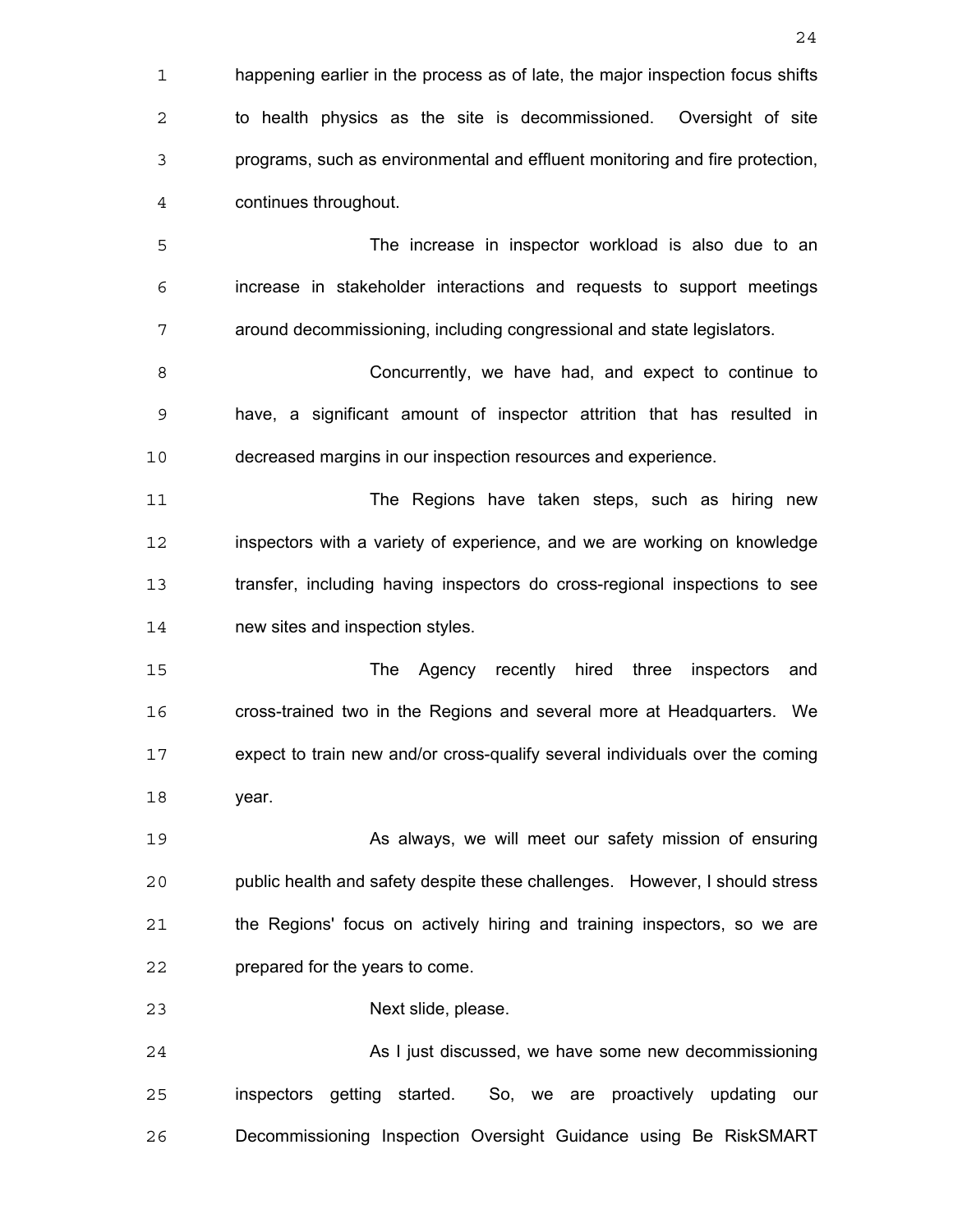principles. The revisions also include working to decrease duplication of efforts and incorporate experience gained since the last revision, which, for some of these documents, was 20-plus years ago.

Last April, with travel restrictions in place due to COVID-19, the Decommissioning Power Reactor Inspection Program Working Group optimized our available time and expanded our scope from the inspection manual chapter to also include the core procedures, which are the inspections we perform annually. This allowed us to take a big-picture look at the program. The effort was completed in 2020 and effective January 1, 2021.

The number of inspection hours overall did not significantly change. Instead, they were shifted to focus on risk-informed areas, including Financial Assurance and Inspection Procedure 71801 and Fire Protection, which was originally a section in one of the procedures. But, given its importance, we created its own core procedure.

These newly-revised procedures have had a year of runtime, and we have received positive feedback from the inspectors, which will be further assessed by our Headquarters staff during this year's Decommissioning Counterpart Meeting.

Along the same lines, the Working Group for the Decommissioning Oversight and Inspection Program for Fuel Cycle Facilities and Materials Licensees is ongoing. They are tackling both the manual chapter and most of the procedures incorporating risk insights. This effort is expected to be completed in the spring of this year.

With new inspectors qualifying or cross-qualifying, it was well overdue to take a look at our Training Qualification Journal. We took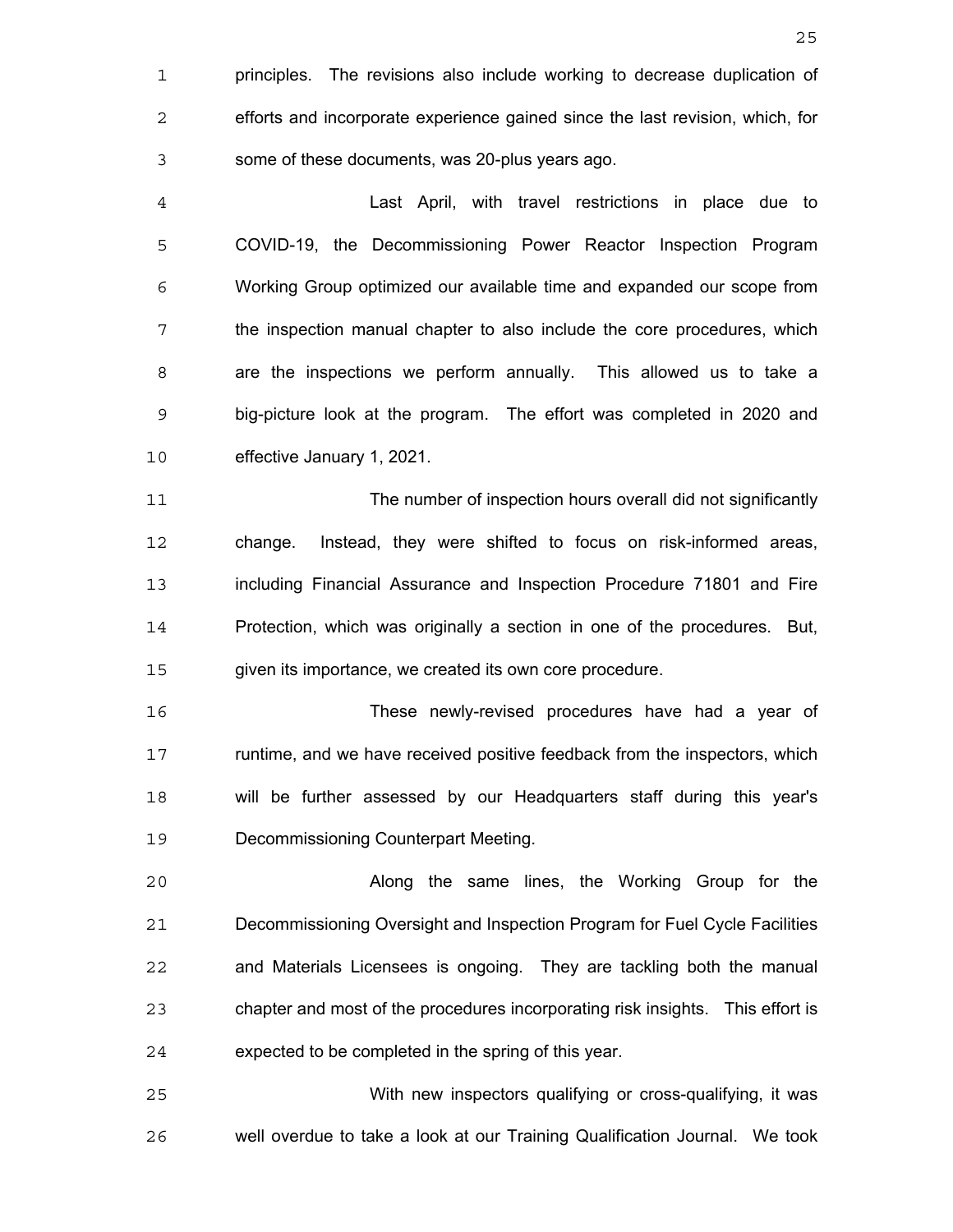an innovative approach to revise the manual by adding a basic inspector qualification, followed by two technical inspector tracks: Materials and Reactors.

Similar to other training manual chapters, this allows a new inspector to go through the initial part of their training to get familiar with NRC processes and procedures, including inspector conduct through the basic qualification. Once achieved, an inspector continues training under one or both technical tracks, but can help perform inspection work under supervision. Having two technical tracks allows the Branch Chief flexibility to have the inspector trained in the area needed most with the ability to cross-train later. We also added some activities to address the increased stakeholder outreach activities I mentioned, including adding media training as a required course.

Next slide, please.

While looking at these programs and living through COVID, we tried to incorporate what we were learning. We determined that, while some portions of the inspections could be conducted remotely, such as some of the document review, onsite inspection with direct observation of activities is the preferred method of inspection, as remote inspections tend to be more compliance-based, rather than that risk-informed, performance-based methodology we strive for.

With this in mind, we sought to include guidance that has inspectors spend the appropriate amount of time in the field, such as observing the lineup and physical condition of the spent fuel pool cooling system and radiologically significant work activities.

Also, for the training manual chapter, we incorporated new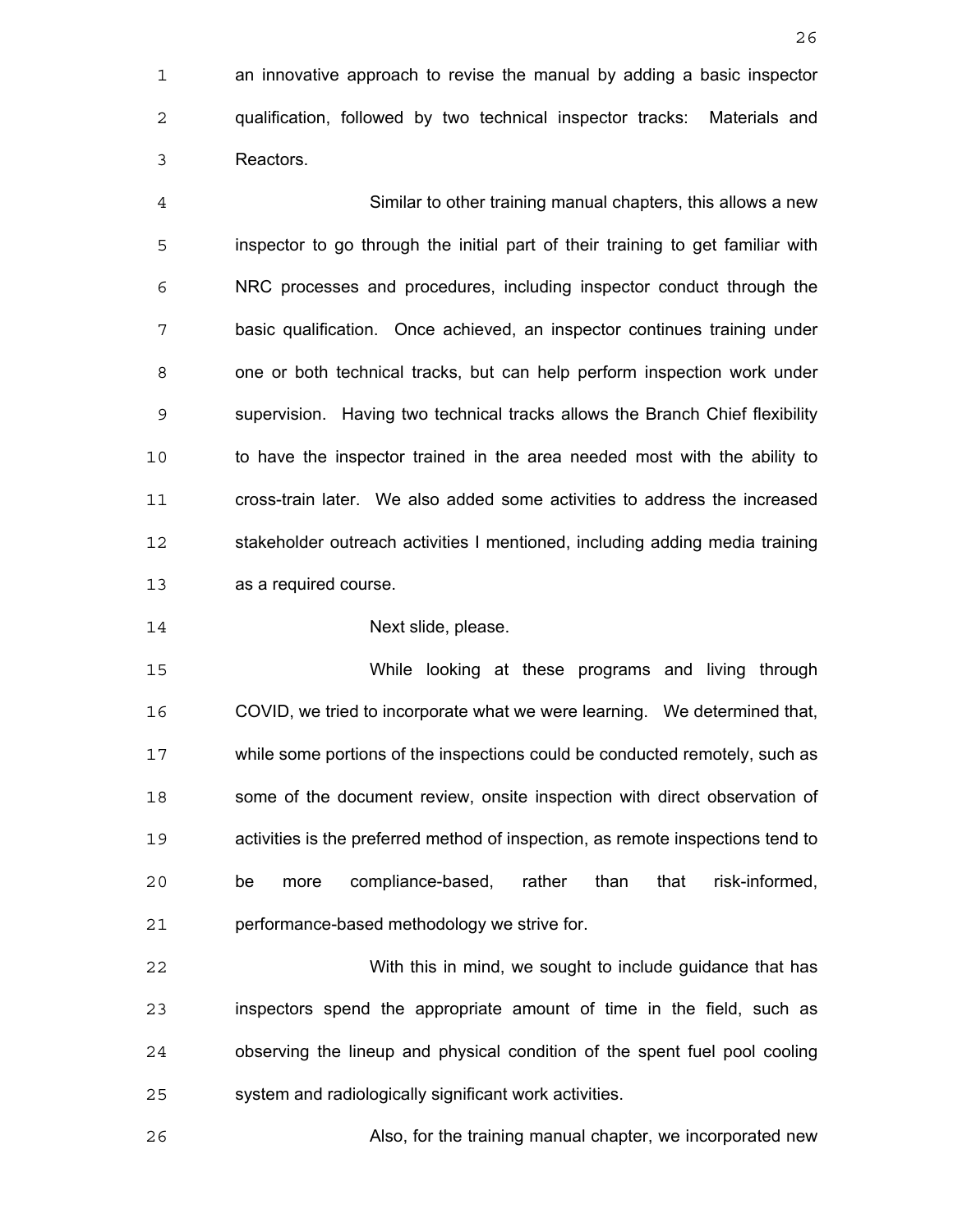| $\mathbf 1$ | inspector feedback to enhance guidance for trainees to get out in the field   |
|-------------|-------------------------------------------------------------------------------|
| 2           | and better learn technical matters and inspector conduct.                     |
| 3           | Take a look at the two pictures on the screen. On the                         |
| 4           | right, you're looking at a grainy picture of myself and another inspector     |
| 5           | looking over the shoulder of a plant employee working around the spent fuel   |
| 6           | pool area. If I was doing this inspection remotely, I might have access to    |
| 7           | this camera for this blurry view, but I couldn't look at what the employee is |
| 8           | actually doing or see the whole picture of what was going on. But we were     |
| 9           | there.                                                                        |
| 10          | And when you look at the picture on the left, you can see                     |
| 11          | that we are watching spent fuel pool racks come out of the pool. This is      |
| 12          | direct observation of work activities, rather than a blurry or no view and    |
| 13          | relying on paperwork.                                                         |
| 14          | This concludes my portion of the presentation, and I will                     |
| 15          | now turn it over to Cathy to close out this part of the briefing.             |
| 16          | Next slide, please.                                                           |
| 17          | MS. HANEY: Thank you, Katherine. And thank all of                             |
| 18          | you, the panelists, for your presentations.                                   |
| 19          | Also, I'd like to thank all the NRC Headquarters and                          |
| 20          | Regional staff and Agreement State staff that support and make the            |
| 21          | Decommissioning and Low-Level Waste and Uranium Recovery Programs a           |
| 22          | Their hardworking commitment helps us to successfully fill our<br>success.    |
| 23          | important safety and security mission for the American people.                |
| 24          | This concludes our presentation on this business line, and                    |
| 25          | we look forward to answering any questions that you may have for us on this   |
| 26          | portion of the briefing.                                                      |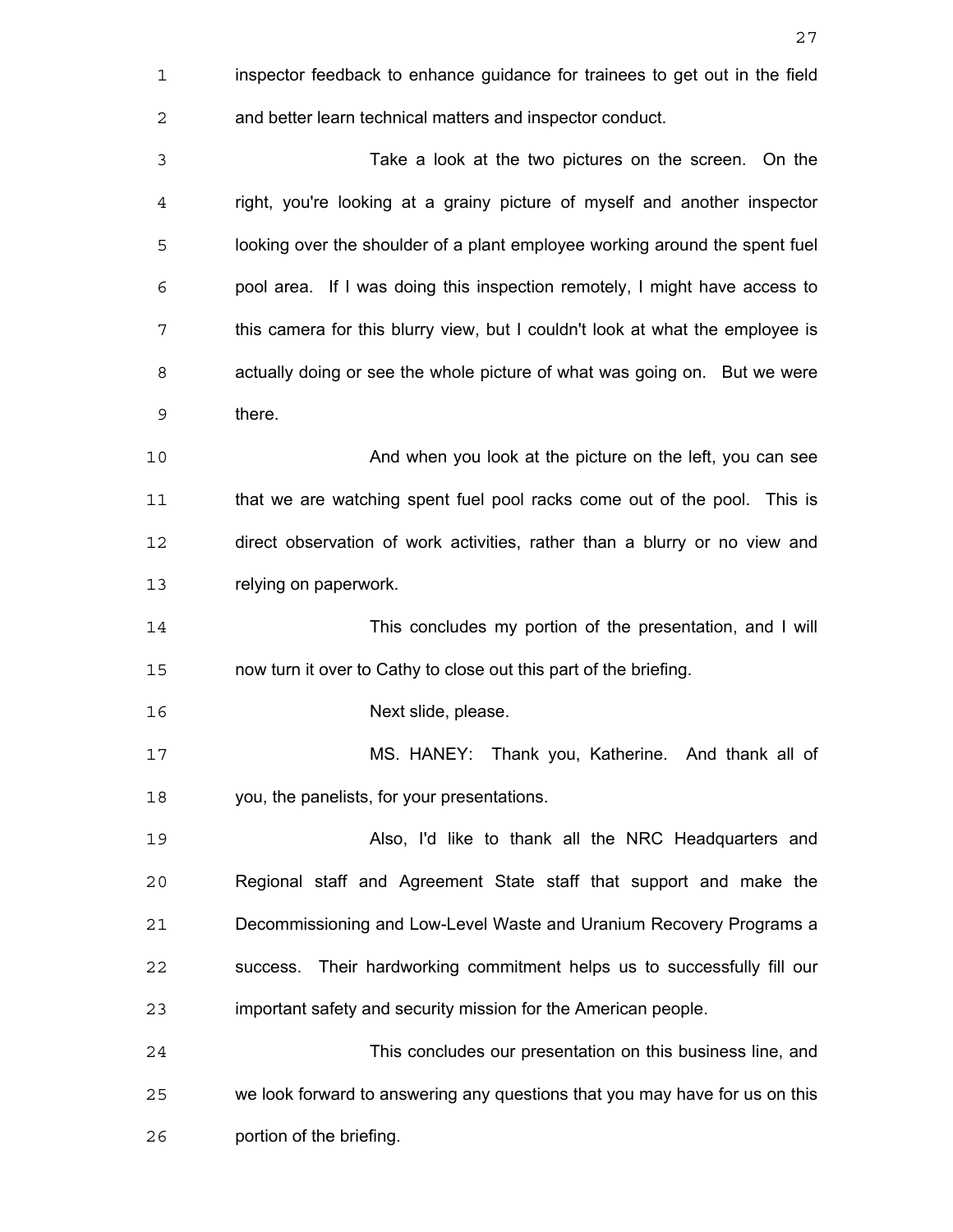| 1  | Thank you.                                                                     |
|----|--------------------------------------------------------------------------------|
| 2  | CHAIRMAN HANSON: Thank you, Cathy and John, and                                |
| 3  | the rest of the staff for your presentations.                                  |
| 4  | We're going to begin questions this morning<br>with                            |
| 5  | <b>Commissioner Baran.</b>                                                     |
| 6  | Commissioner Baran, over to you.                                               |
| 7  | COMMISSIONER BARAN: Well, good morning.                                        |
| 8  | Thank you all for your presentations and the work you're                       |
| 9  | doing on these issues.                                                         |
| 10 | Katherine, I want to follow up on your discussion of the                       |
| 11 | value of in-person inspection. As you alluded to, during the pandemic,         |
| 12 | some inspections were performed remotely out of necessity. But it sounds       |
| 13 | like you and other inspectors have found that onsite inspection with direct    |
| 14 | observation of licensee activities is superior to remote inspections. I was    |
| 15 | really struck by your description of the stark difference between in-person    |
| 16 | and remote inspection, the difference between direct observation of what the   |
| 17 | licensee is actually doing and looking at a blurry camera view or just relying |
| 18 | on paperwork.                                                                  |
| 19 | If our goal is performing a quality inspection -- and, of                      |
| 20 | course, that is the goal -- it sounds like there's no substitute for having    |
| 21 | independent NRC inspectors onsite; in-person inspection is much, much          |
| 22 | better. Is that the right takeaway from the inspection experience of you and   |
| 23 | your colleagues?                                                               |
| 24 | MS. WARNER: I agree, the direct observation activities                         |
| 25 | and being onsite is definitely the preferred method of inspection. Like I      |
| 26 | said, we did find that we could do some of that document review remotely,      |
|    |                                                                                |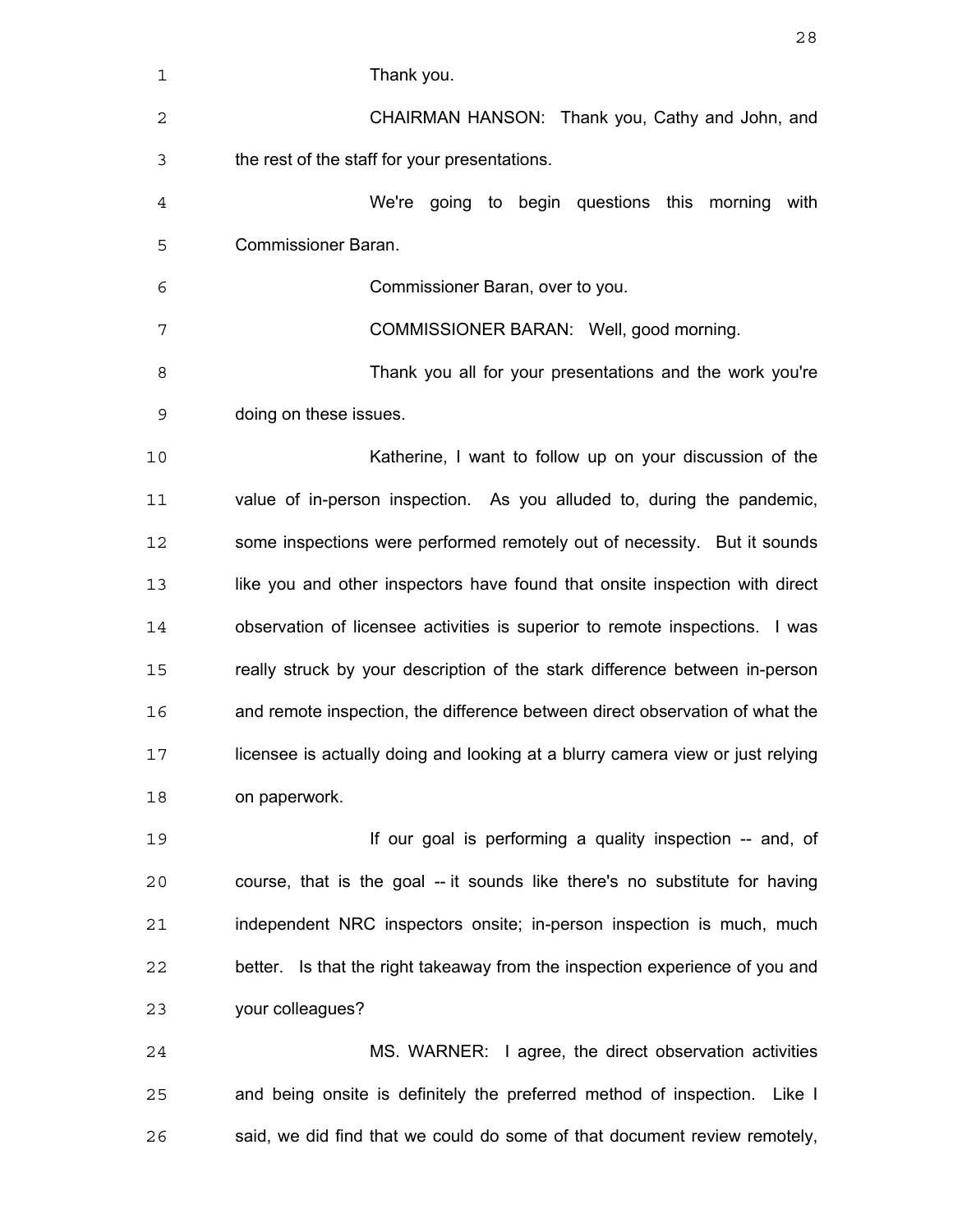and I have also used the ability of having Rich Turtil actually listen in on one of my interviews on financial assurance at the site. So, there have been small silver linings of being able to do some remote, but onsite activities is definitely better for a couple of reasons. One is the quality of inspection. When I'm doing a remote inspection, I ask a question, and the licensee is generally good about getting back, but when I'm onsite, I can have a quicker interaction, and then, delve deeper into a topic, pull the string, that kind of stuff. Also, as you can see from the picture, there is no substitute for being there in person and actually watching a work activity. Some of the things that we do just cannot physically be done from home. So, there's also, with some of the things we do, like watching a pre-job brief, I tried to do that remotely during the pandemic, when we absolutely had to during those early stages. And I just couldn't get anything out of it. They were trying to pass the cell phone around, so I could hear. So, remote inspections rely on both a licensee's cooperation and their capabilities. So, while I found their cooperation to generally be good, the capabilities just aren't there. So, we need to be there in person. COMMISSIONER BARAN: And as an inspector, are there issues you find in person that you wouldn't have identified through a remote inspection? MS. WARNER: Yes. Absolutely. Because when you're there and you're able to see the whole 360 picture, rather than relying on, say, a checkmark of a licensee going and doing their walkdown, I can say I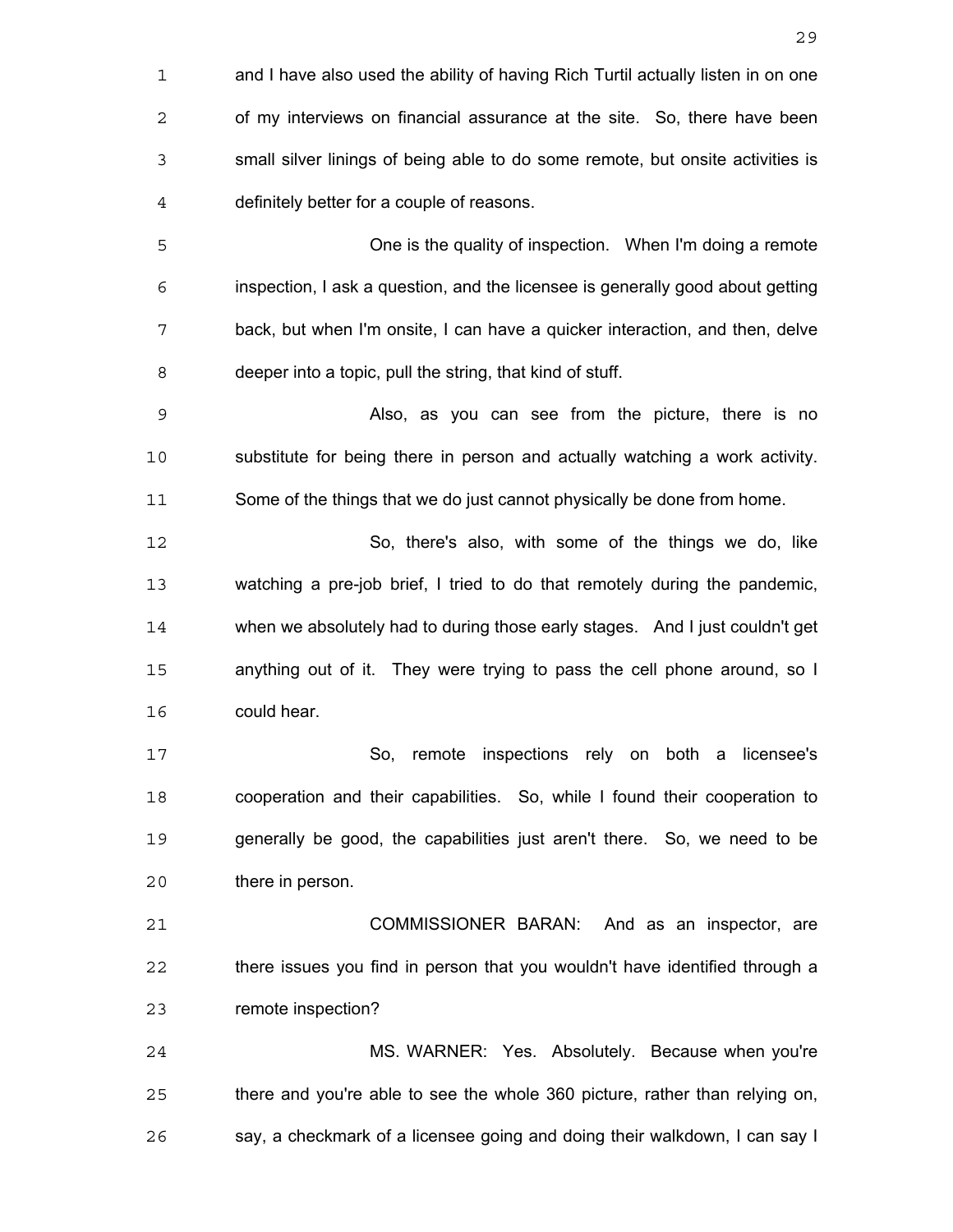can do the walkdown with them and see how they do it, but then also, once they're doing the work activities, I can look over, say, at this checklist that was actually a recent inspection and say, "Hey, can you explain to me how you met this part of the checklist?" And it turns out they actually hadn't, and I ended up catching that. And I could not have done that remotely. COMMISSIONER BARAN: Great. Well, thanks, Katherine. **And, John or Ashley, based on that kind of inspector** feedback, I assume that as the Inspection Guidance is updated for Decommissioning Fuel Cycle Facilities and Materials Licensees, a clear default for in-person inspections will be included, is that right? MR. LUBINSKI: If I could start, Commissioner, thank you, and then I'll let Ashley talk more specifically about some of the guidance with 14 respect to decommissioning inspections. What Ashley highlighted earlier -- and also, Katherine talked about it, some of our revisions to inspection guidance -- the focus of that was really looking at taking into account risk insights to make sure, as Katherine said in her example, that we focus on the most risk-significant areas of activities. It's not a focus of those reviews to determine whether or not those activities should be done remotely or in-person. We are doing a lessons learned more generally out of COVID to determine what activities should be done in person and whether any could be done remotely. We, of course, engaged with the inspectors across all the Regions to get their insights. They did issue a report in November. And I believe Rob Lewis in our next presentation will talk about that, but two highlights I want to focus.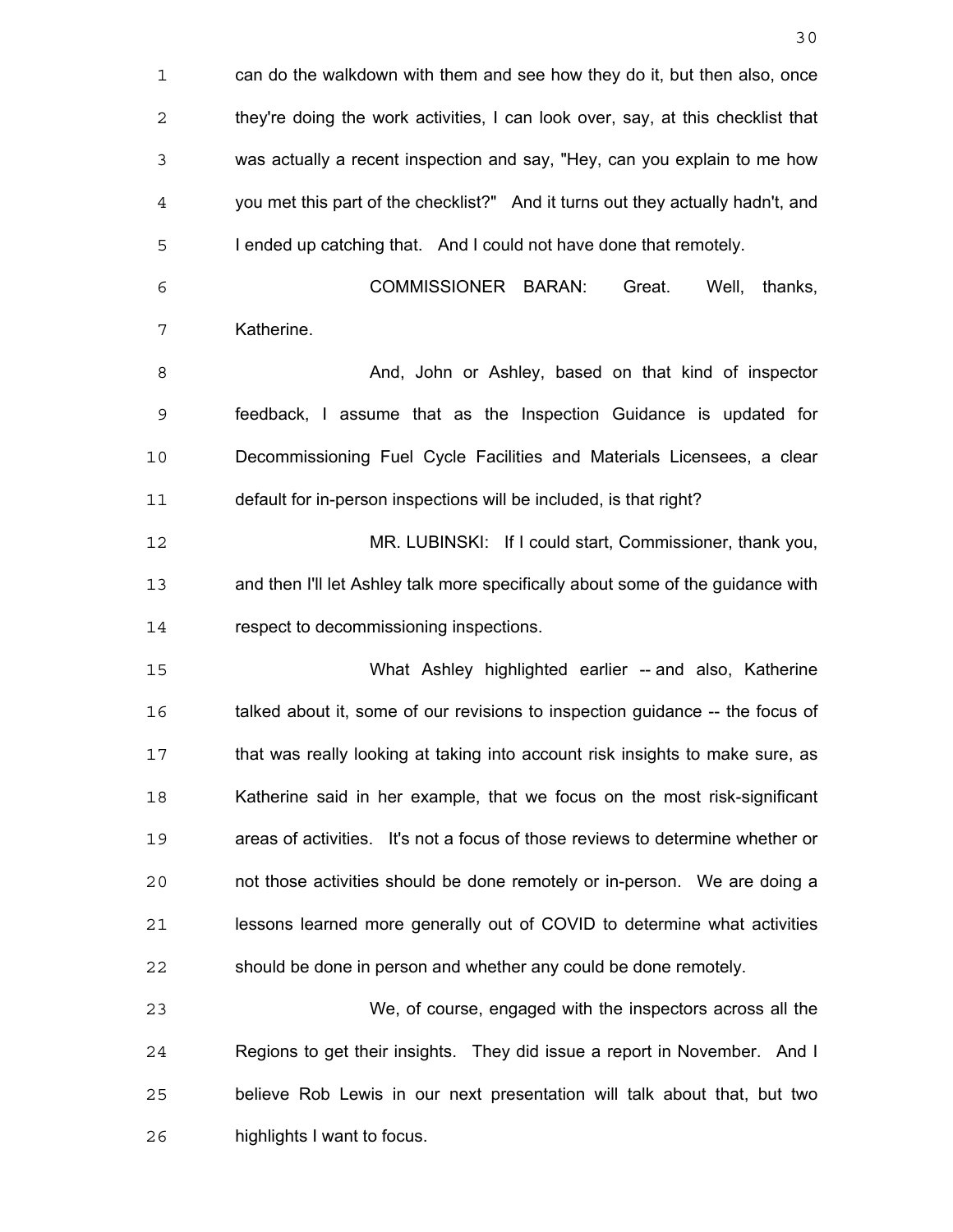| 1  | From their recommendation for all business lines, they did                        |
|----|-----------------------------------------------------------------------------------|
| 2  | believe that the majority of inspections being performed should be for direct     |
| 3  | onsite inspection of those activities, as Katherine said, based on the            |
| 4  | benefits, which I personally totally agree with what Katherine said.              |
| 5  | They also included in there on a case-by-case basis there                         |
| 6  | should be some flexibility for inspectors for certain inspection activities which |
| 7  | could be done remotely, as long as they determine that they're effective.         |
| 8  | Katherine identified a couple of examples, and I really appreciated her           |
| 9  | identifying that some of the technical expertise, either from Headquarters or     |
| 10 | other offices, can be pulled in remotely to provide that additional expertise     |
| 11 | and the individuals don't need to go to the site.                                 |
| 12 | In those cases, the report from the Working Group, again                          |
| 13 | for all business lines, recommended if that was to be done, that it should be     |
| 14 | aligned, that the inspector and their management totally agree that those         |
| 15 | parts that could be done remotely are effective, and only based on that           |
| 16 | would they make the determination to do that.                                     |
| 17 | Ashley, did you want to add anything with respect to the                          |
| 18 | focus of the inspection reviews we've done so far?                                |
| 19 | MS. ROBERTS: Thanks, John. Yes.                                                   |
| 20 | The main focus in risk-informing the IMCs overall,                                |
| 21 | Commissioner, has been incorporating lessons learned in new guidance,             |
| 22 | eliminating duplication, codifying and standardizing the risk-informed            |
| 23 | approach to strengthen the effectiveness of the program.                          |
| 24 | As Katherine mentioned, it gives the inspectors the                               |
| 25 | flexibility to still access facilities that have the most safety-significant      |
| 26 | consequences and allows inspectors to plan and focus their activities             |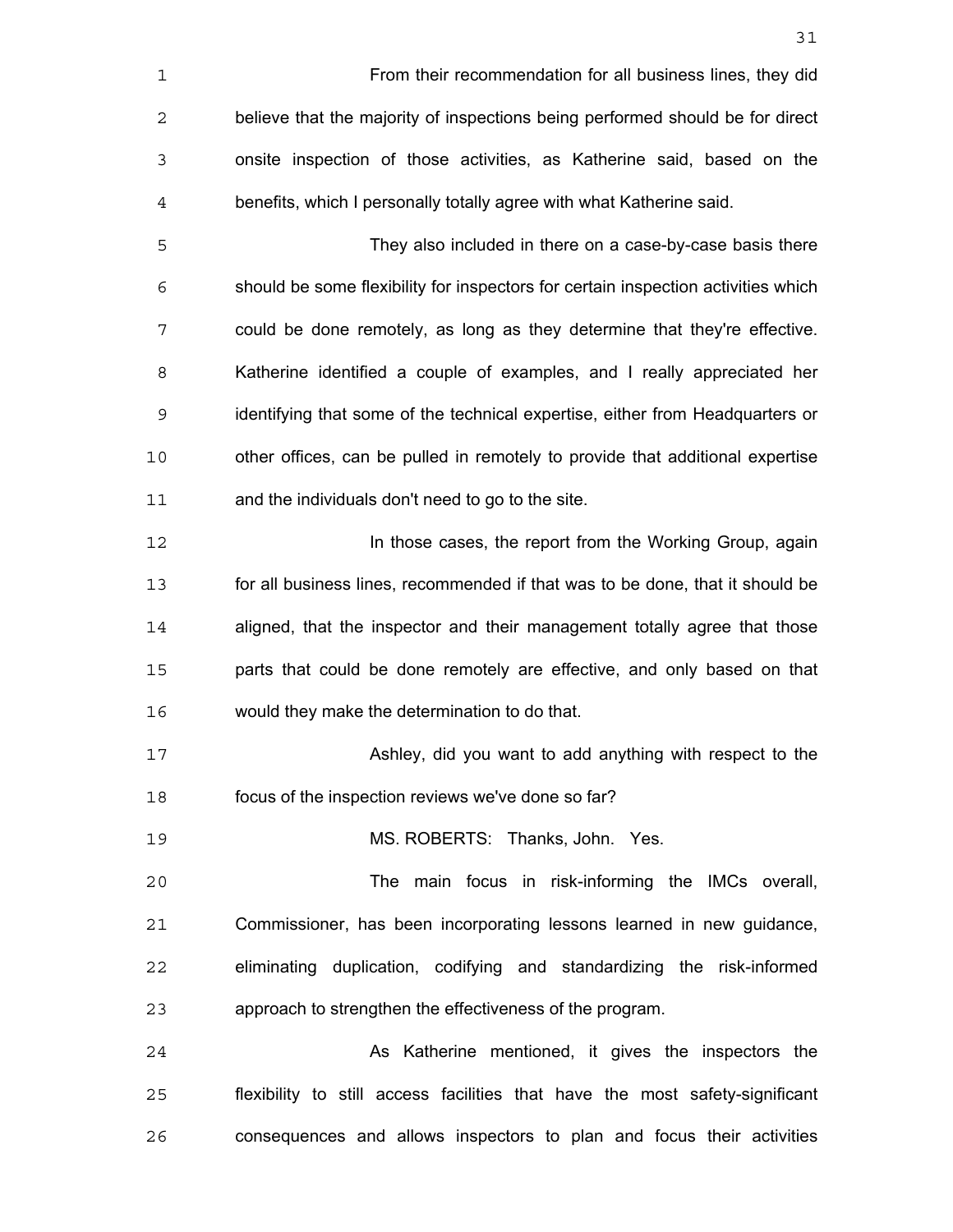commensurate with those site activities, which may vary. So, overall, while we've risk-informed our procedures, as Katherine mentioned -- I'm in the Decommissioning Reactor Program -- the overall number of inspection hours have not changed as a result of the updates, and we're really just focusing on the risk-informed areas. COMMISSIONER BARAN: Okay. Thanks, John and Ashley. Rich, I'd like to ask about Power Plant Decommissioning Trust Funds and cost estimates. To satisfy NRC that there will be adequate funds to decommission a nuclear power plant, the regulations currently require operating reactor licensees to set aside enough assets in a Decommissioning Trust Fund to meet or exceed the amount established by NRC's generic decommissioning funding formula. And then once a plant permanently shuts down, the licensee must prepare a site-specific cost estimate and demonstrate that the assets in the Decommissioning Trust Fund are sufficient to cover the estimated decommissioning costs. The formula hasn't been updated for over 30 years and has been criticized by GAO and the IG. And I'm concerned that the formula routinely underestimates the actual cost of decommissioning. Have you and your colleagues found that the detailed, site-specific decommissioning cost estimates typically are much higher than the minimum amount required by the formula? MR. TURTIL: Thank you for your question, Commissioner. Our assessment of the site-specific cost estimates against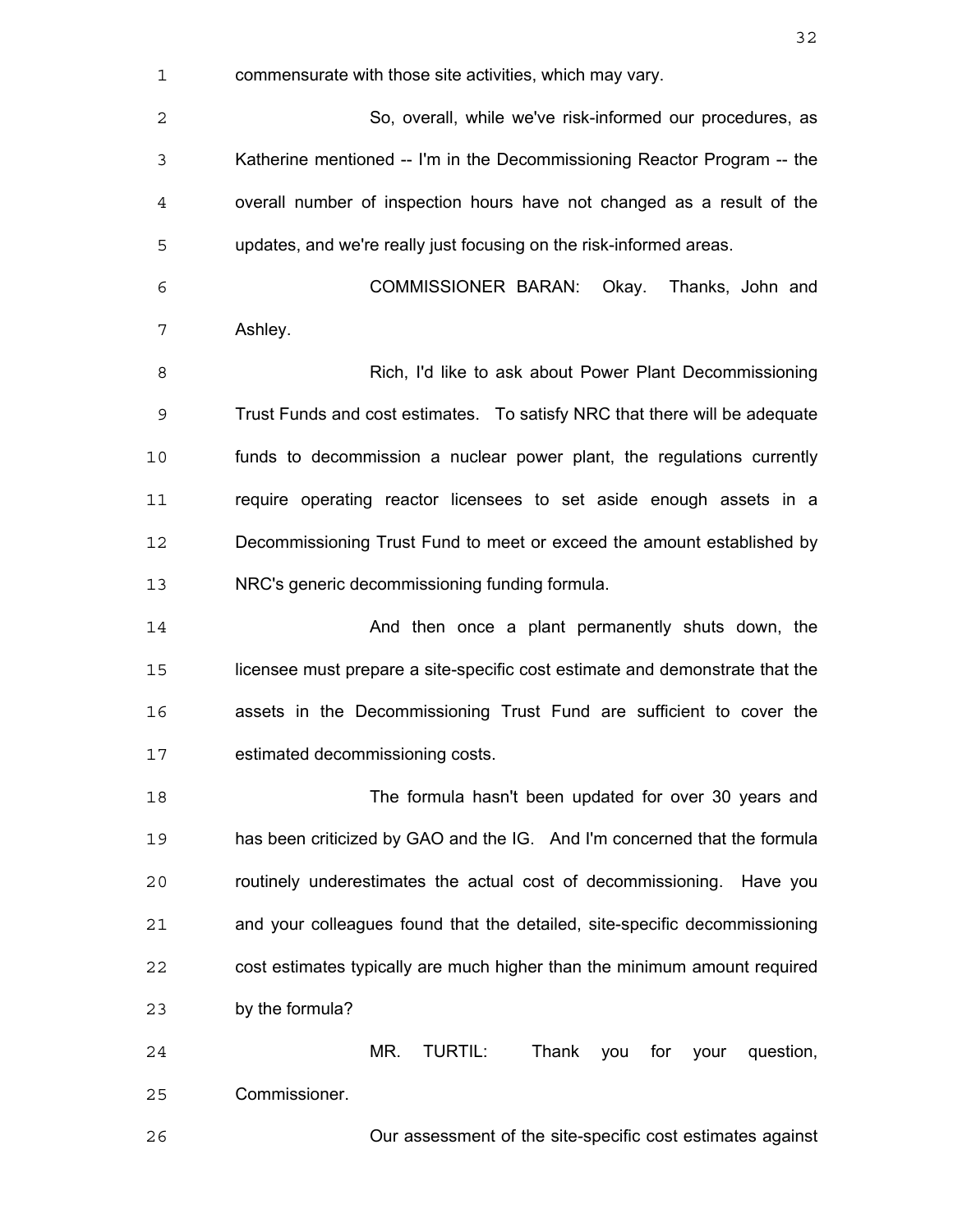the minimum formula amounts have found kind of a broad range of comparisons. I know one recently that we evaluated for Indian Point Unit 3, reflecting about 90 percent of the site-specific cost estimate for radiological decommissioning, was about 90 percent of the minimum formula amount. But we also recognize some of the minimum formula amount comparisons for other sites have not been as robust and there have certainly been deltas, but the licensee funding and regular reporting that we receive from licensees on a regular basis, that allows us to kind of keep an eye on what funding is available and it forms the basis of kind of our comprehensive analysis of the decommissioning funding requirements and the licensee's obligation.

So, I mean, I'd like to say that for the minimum formula, the staff has concluded it continues to be an adequate method of assessing the amount required to cover what is referred to as the lower end or the bulk, if you will, of expected decommissioning costs. So, we've seen deltas definitely. We recognize there will be outliers regarding the minimum formula and site-specific cost estimate comparisons, but staff still concludes the formula has proven effective. And to this day, of course, no plants have gone through decommissioning becoming short of decommissioning funding.

COMMISSIONER BARAN: Well, I appreciate your comment that it's kind of a range of results. Some of the examples are pretty stark. To take one, at the end of 2016, Beaver Valley Unit 1 had a site-specific cost estimate of \$711 million. Unit 2 didn't have a site-specific cost estimate at that time; it had a formula amount of \$482 million. But, by the end of 2018, both units at site-specific cost estimates, and they were at \$748 and \$756 million. So, the formula amount, at least in that case, was over \$200 less than what was estimated as necessary to complete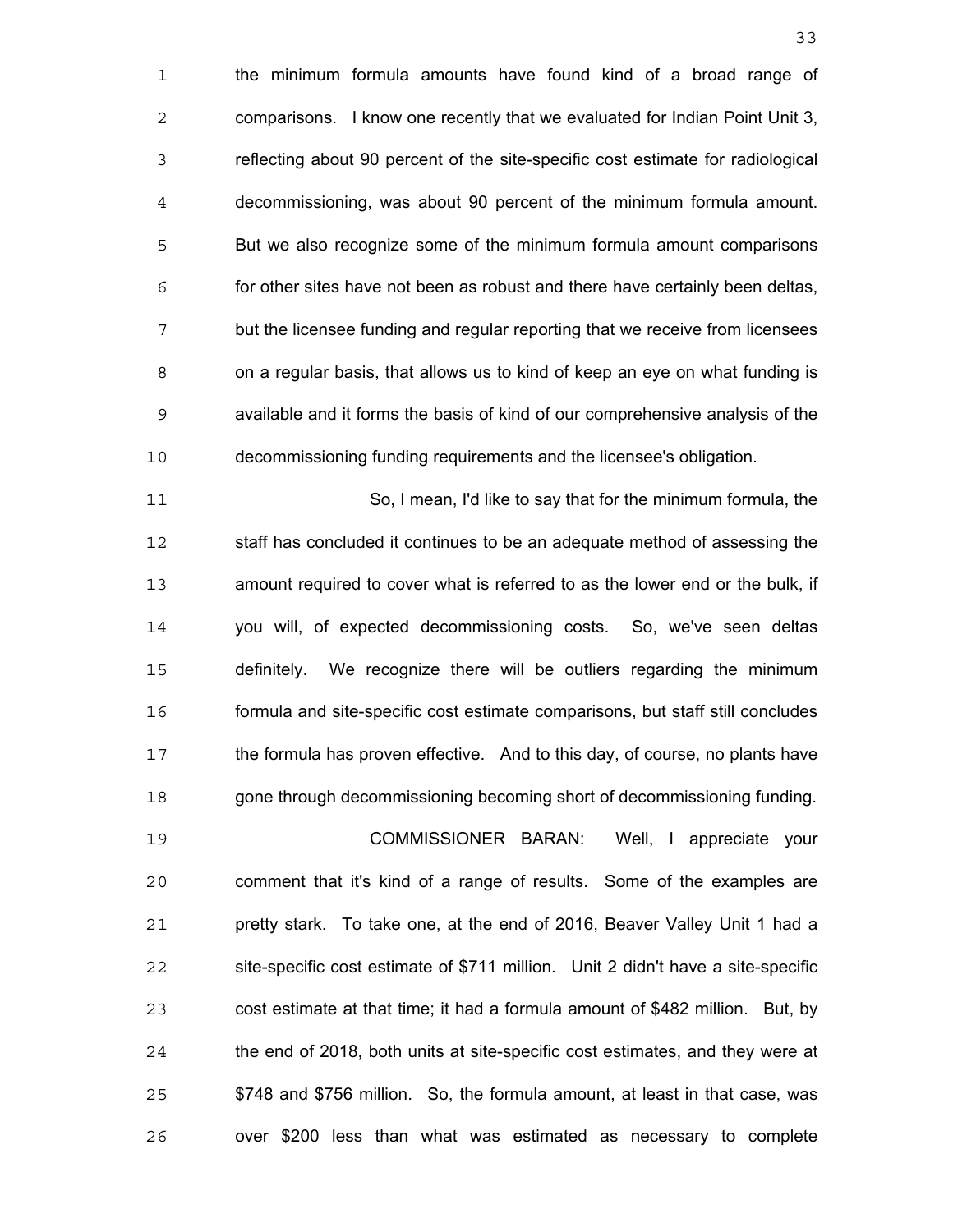| $\mathbf 1$    | radiological decommissioning.                                                     |
|----------------|-----------------------------------------------------------------------------------|
| 2              | In terms of kind of the spectrum of cases, have you or your                       |
| 3              | colleagues seen that kind of gap at other plants?                                 |
| $\overline{4}$ | MR. TURTIL: We have seen -- again, what we do as we                               |
| 5              | get closer to decommissioning, we're evaluating the site-specific cost            |
| 6              | estimate. We have to ensure the cost estimate at all times certainly is equal     |
| 7              | to or exceeds the minimum formula amount.                                         |
| 8              | I think in the case of Beaver Valley, we are looking at                           |
| 9              | somewhere of 63, between 63-67 percent of the minimum formula amount              |
| 10             | reflected what you just suggested, 63-65 percent of the site-specific cost        |
| 11             | estimate provided by the licensee for decommissioning.                            |
| 12             | So, again, we're looking at this range, and as we get more                        |
| 13             | into decommissioning, we're seeing efficiencies that are coming around, as        |
| 14             | the industry sort of transitions into special -- like the licensee that has taken |
| 15             | on Indian Point, specialized decommissioning activities of that particular        |
| 16             | licensee. So, we're certainly seeing evolving site-specific cost estimates as     |
| 17             | efficiencies are gained.                                                          |
| 18             | So, we do see those deltas, as you suggest. And in our                            |
| 19             | view, the formula still provides that which is necessary to ensure over that      |
| 20             | lifetime that the funding is being put in place. Is that responsive here?         |
| 21             | COMMISSIONER BARAN: Yes, right, it is.                                            |
| 22             | And how often do you see a plant where the amount                                 |
| 23             | formula is deficient to complete<br>required by<br>radiological<br>the            |
| 24             | decommissioning?                                                                  |
| 25             | MR. TURTIL: Generally not. Generally, we are seeing                               |
| 26             | the minimum formula amount, that approach, which is not a cost estimate           |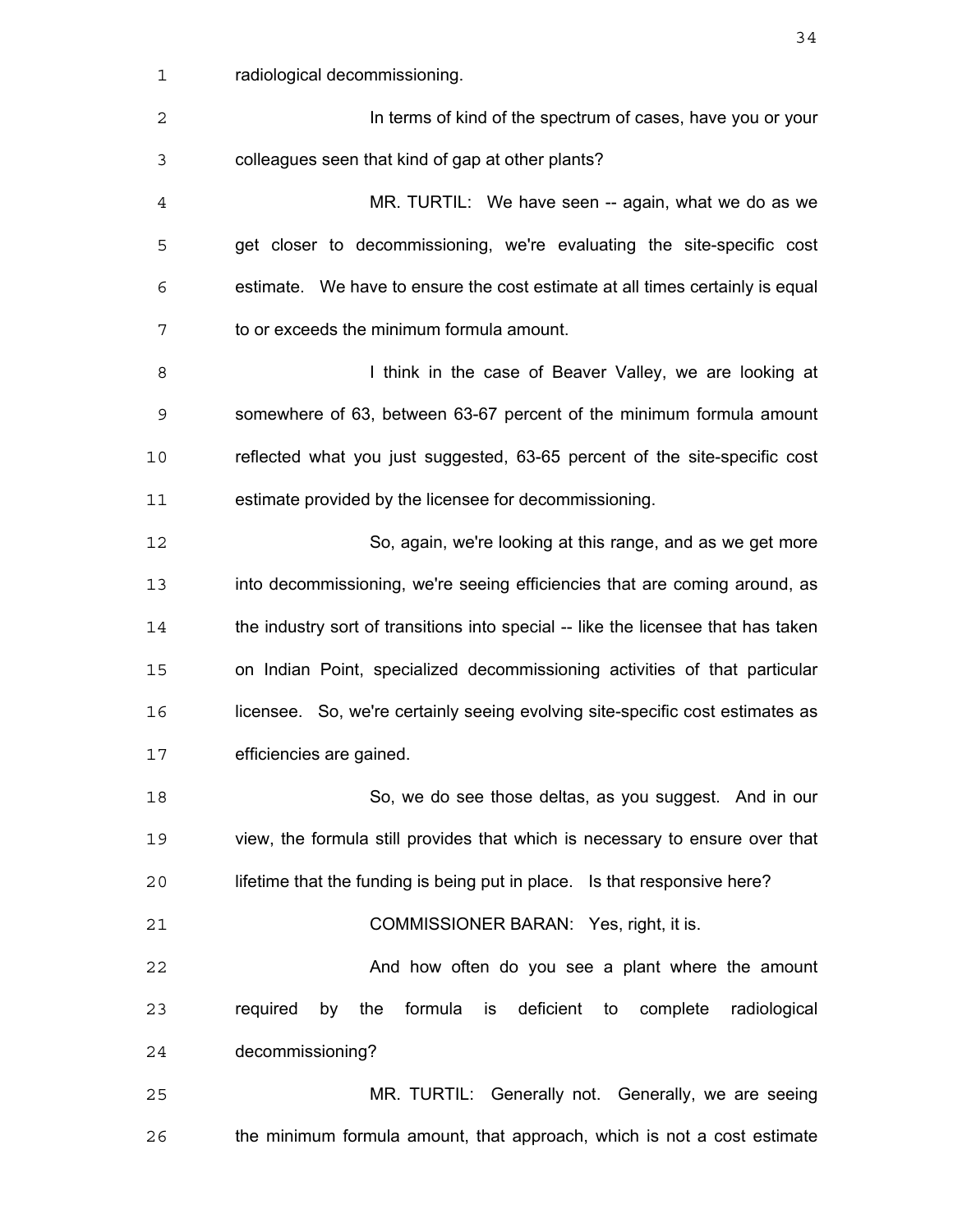per se by any means -- it is perceived and used to provide funding for, planned funding over a 35-45-year life of an operating facility to set aside funds for decommissioning. So, it is not a specific cost estimate. So, in most cases, we find that the minimum formula amount would not provide that which would be required specifically for the site-specific cost estimate.

So, in many, many cases -- and maybe it would be most cases -- that would be the case. The site-specific cost estimate would require more than or exceed. But, again, we're finding of late that some of those cost estimates are getting closer to, if you will, the minimum formula amount that's provided. And staff is finding those cost estimates to be reasonable.

COMMISSIONER BARAN: And I know that decommissioning costs vary significantly across sites and depend a lot on site-specific cost-drivers. That's why, ultimately, you need to have a site-specific cost estimate.

But if we're going to rely on a generic formula in the regulation to have licensees accumulating funds appropriately over the years of operation, wouldn't it make more sense to have a formula that did a better 19 job of estimating the total cost of radiological decommissioning? I mean, it seems to me, to kind of put you on the spot, it's a little bit of a policy question. But, I mean, what's the merit of having a formula that just represents the bulk or represents the low end of a decommissioning range? Wouldn't it make more sense to have a formula that actually captures what we think it would take to decommission the site?

MR. TURTIL: Well, I would agree with you. I know the IG and the GAO certainly have made these observations, as you are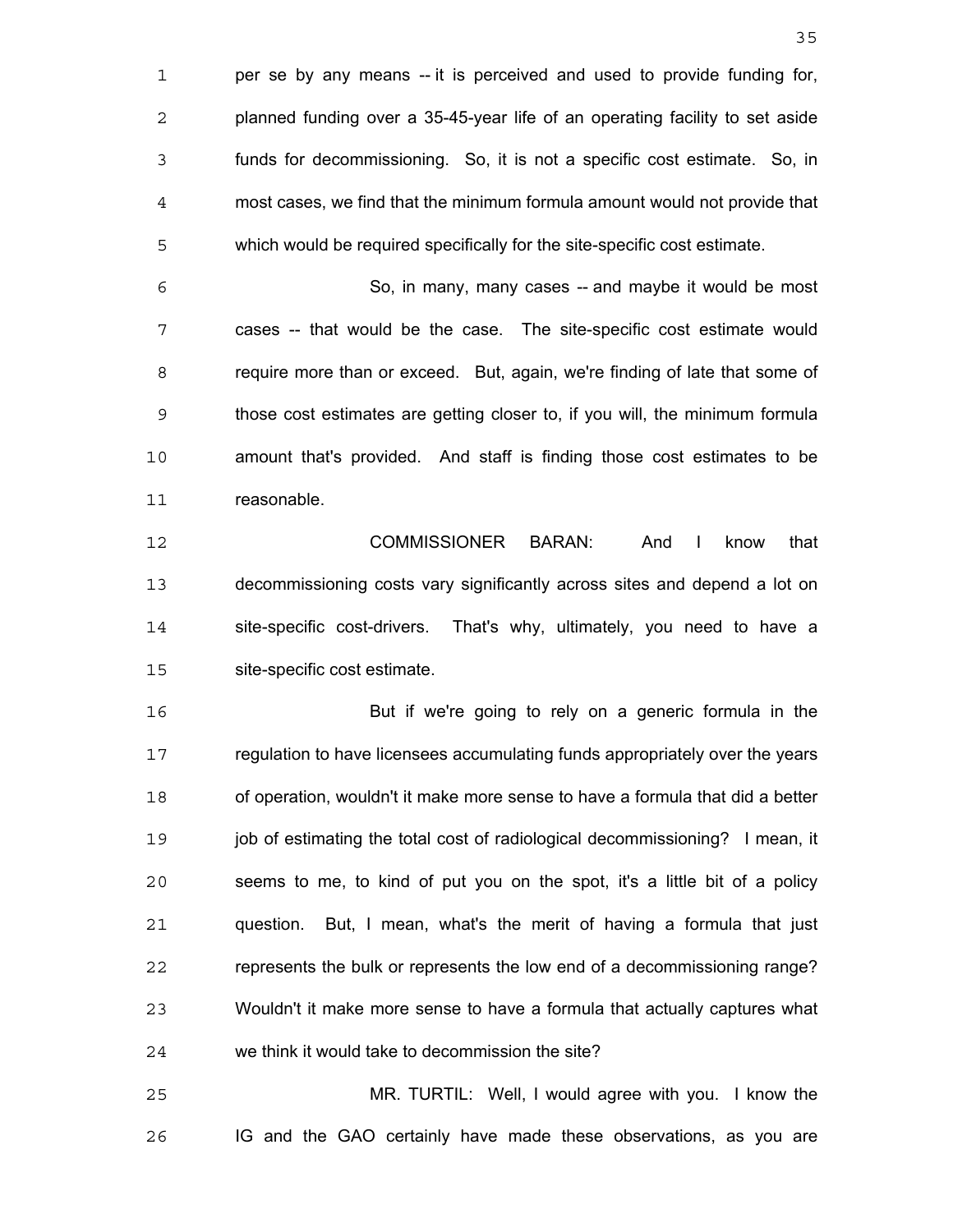indicating. We, of course, would not want licensees, we would not want to put a burden, if you will, on licensees to end up providing for funding that is more than that which would be required for decommissioning. We would want the licensee, obviously, to be able to provide that which is reasonable in terms of meeting the expected decommissioning burden.

And again, we're of the view that, as we get closer to decommissioning, as we find the site-specific cost estimates have started to come in toward the end of life, that process allows us and allows the licensee, to ensure that there is adequate funding in place to meet decommissioning requirements.

COMMISSIONER BARAN: Well, thanks, Rich. I appreciate the conversation. You know, the formula, if we're going to have a formula approach, this conversation matters because if an operating plant isn't setting aside enough funds each year under a formula that's kind of underperforming, there could end up being a large deficiency at the time of shutdown that would have to be made up. And that raises the risk of insufficient funding to decommission the plant, if the licensee is struggling financially at that time. Fortunately, we haven't had that happen, but I think that's the risk. So --

MR. TURTIL: I'm sorry.

COMMISSIONER BARAN: Go ahead.

MR. TURTIL: If I may add, in our latest biennial report, which I allude to in my presentation -- and again, I just want to indicate that's SECY-21-0108 -- there's a table in there that actually shows and provides what is the funding that is currently in place and what is that funding at time of decommissioning. And if one were to look at that, the funding at time of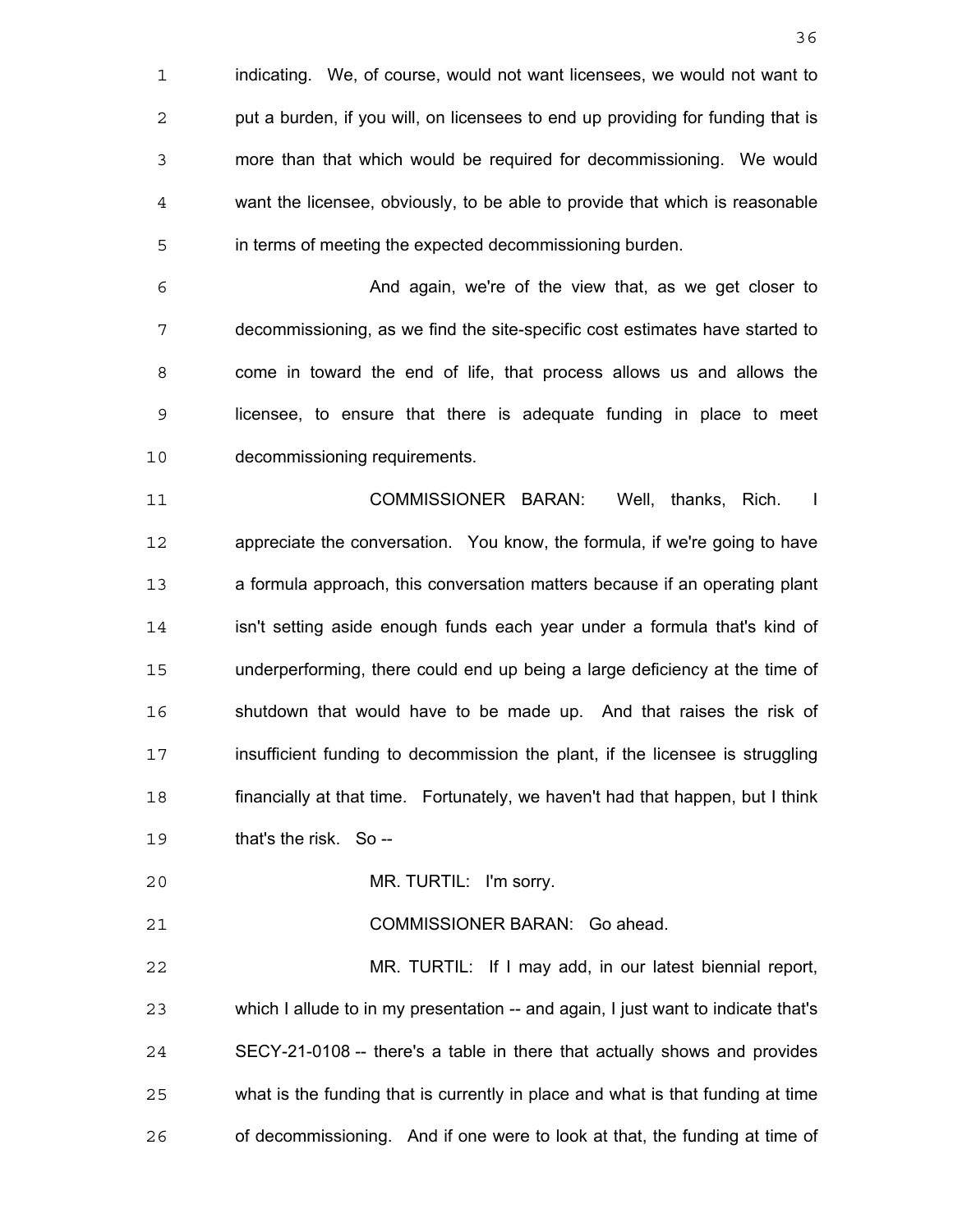| $\mathbf 1$ | decommissioning, in all cases there is more-than-adequate funding to meet         |
|-------------|-----------------------------------------------------------------------------------|
| 2           | that minimum by a large percentage in almost all cases, just as a reflection      |
| 3           | of where would facilities be at time of decommissioning. So, how that             |
| 4           | process is working I think is reflected well in that table, just to provide       |
| 5           | additional information.                                                           |
| 6           | COMMISSIONER BARAN: Okay. Thanks, Rich.                                           |
| 7           | I may have gone over my time. I don't have the benefit of                         |
| 8           | the tracking I usually have. Next time, I'll set a stopwatch myself.              |
| $\mathsf 9$ | Thank you. Thank you, Chairman.                                                   |
| 10          | MR. TURTIL: Thank you.                                                            |
| 11          | CHAIRMAN HANSON: Thank you, Commissioner Baran.                                   |
| 12          | <b>Commissioner Wright?</b>                                                       |
| 13          | COMMISSIONER WRIGHT: Thank you, Mr. Chairman,                                     |
| 14          | and good morning to everyone.                                                     |
| 15          | And thank you for your presentations. Even though I'm                             |
| 16          | seeing you on the screen, I'd much rather see you in person, and I look           |
| 17          | forward to that. But, regardless, I still continue to be impressed by your        |
| 18          | ability to adapt. I mean, things are changing constantly. Even this               |
| 19          | morning, you all have to be nimble, isn't that right, Cathy?                      |
| 20          | (Laughter.)                                                                       |
| 21          | So, your ability to see the possibilities in these times, I                       |
| 22          | mean, it's evident in the presentations today. And the bulk of my questions       |
| 23          | are going to go, really, to hone in on our readiness for the future, I think, and |
| 24          | are we going to be staffed and ready for it. So, Cathy, I'll come back to you     |
| 25          | in a second with that.                                                            |
| 26          | But I want to follow up, very quickly, on something, that                         |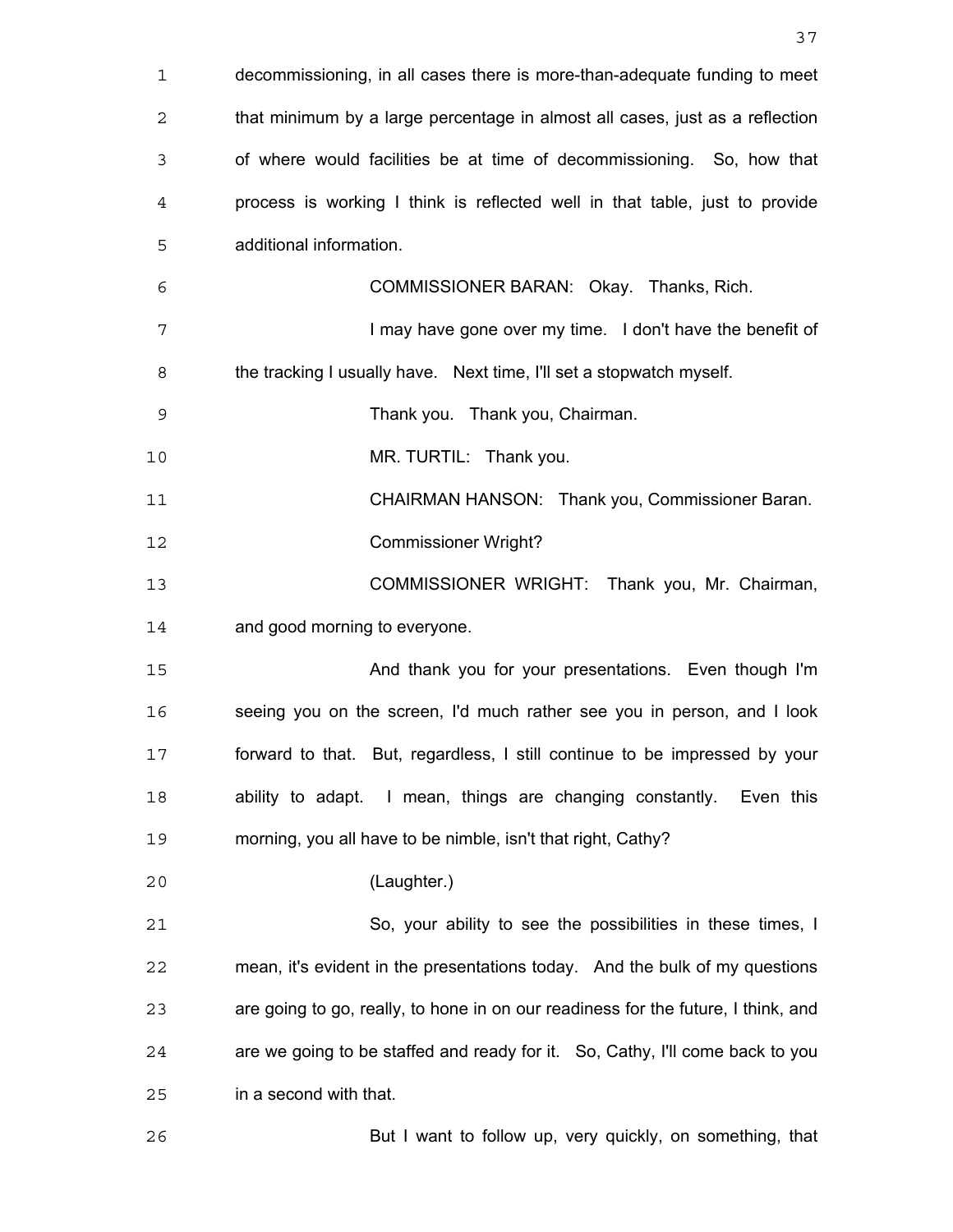line of questioning that Commissioner Baran was on. So Leon, I'll come to you. This is a change for me because in a former life as a state regulator, not even 10 years ago, states were very concerned that the utilities, the Decommissioning Trust Funds that they had could possibly be a slush fund; you know, that they had more money than they need to do the decommissioning, and then in the end, the money that was left would go to the utility, right, and it could be shared for whoever, their stockholders, or whatever. But, in the majority of these utilities that have nuclear operations, this is ratepayer money we're talking about that's funding the Decommissioning Trust Fund. So, there has to be some recognition and balance, which I think that we do at the NRC through the minimum funding 14 thing that you've got while the plant is operating. And it's my understanding -- and I don't think this has changed -- that five years before shutdown, they have to move toward fully funding their Decommissioning Trust Fund, is that correct? MR. TURTIL: So, this is Rich Turtil. So, the case is at five years prior to the termination of operations, the licensee will provide a preliminary site-specific cost estimate. COMMISSIONER WRIGHT: Right. MR. TURTIL: And at that point, staff will evaluate that and ensure that the funding that is presently provided by that licensee within the DTF will meet that site-specific cost estimate. So, that is the case at five

years prior to.

Now what occurs, of course, is some licensees don't allow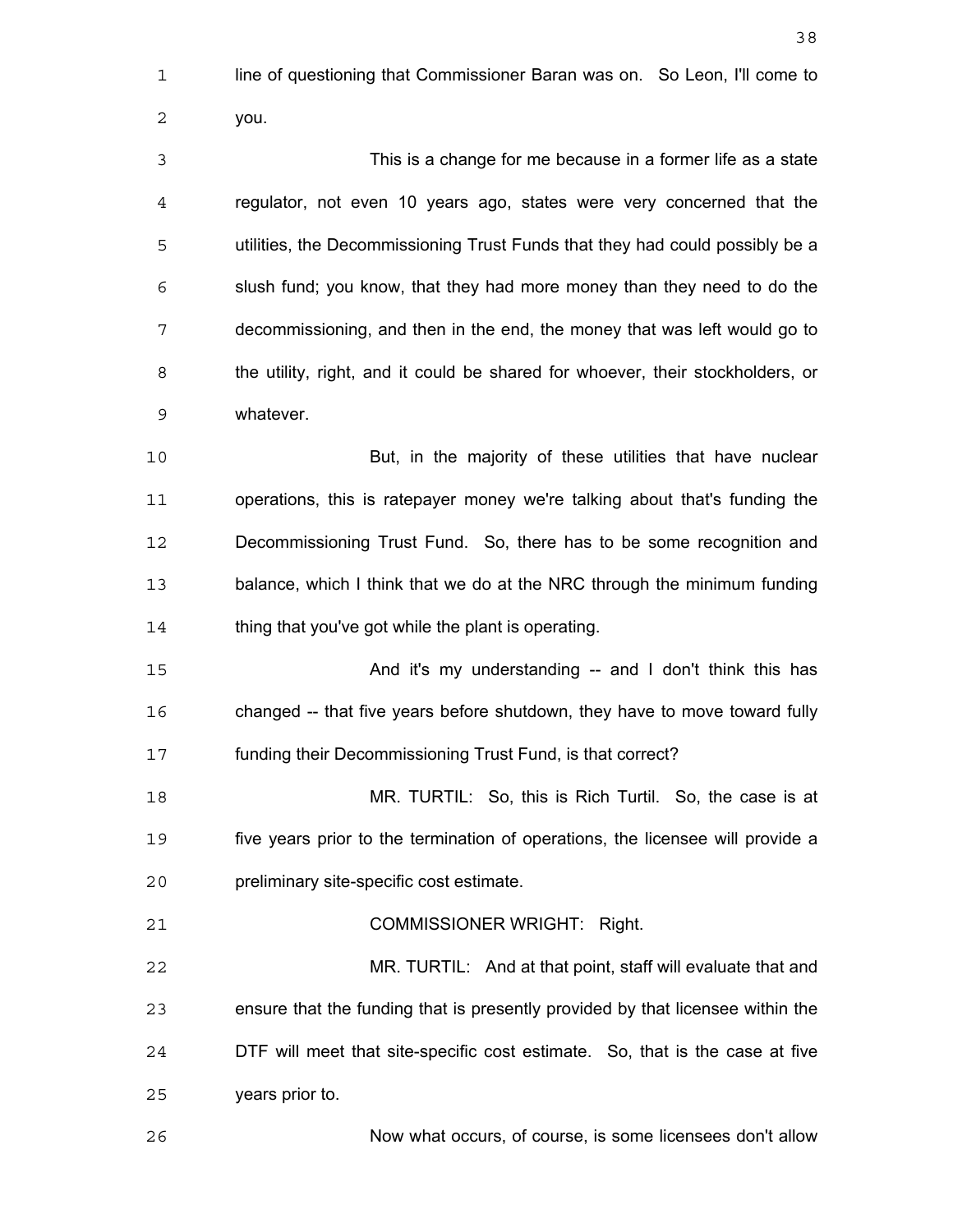for that five-year planning because they'll terminate operations earlier. So, 2 it's at that time we would be seeking site-specific cost estimates. The staff would want site-specific cost estimates at that point as soon as possible. The licensee, if they were to discontinue operations in a very short notice, they must provide a site-specific cost estimate within two years of termination of their operations.

So, as all this comes together, whether it's long-term planning, because a licensee will terminate at its projected operational license termination date, or if it's shorter than that, and if it's a lot less notice than that period, we are looking to receive the site-specific cost estimate and then do those evaluations. And again, at this point, we have found no exceptions, no outliers, to licensees meeting those requirements.

COMMISSIONER WRIGHT: All right. So, thank you for that clarification. I appreciate it. Thank you. So, Cathy, I'm going to come back to you now.

We've heard about the great resignation that they say is out there, and there's concern that employees are going to resign en masse across all sectors of the economy, not just in ours, right? But in talking with Mary Lamary about this, and with Dan earlier, too, it doesn't appear that that's happening overall at the NRC. And I wanted to hear, I guess from you, whether you're concerned about that. Or, in your opinion, are we experiencing higher-than-normal attrition?

And I'll just preface that by saying we all kind of anticipated that, when we came out of COVID and as we started out of COVID, people who had put off retirement because they could work at home might exercise that opportunity now. So, we might see a little bump, anyway.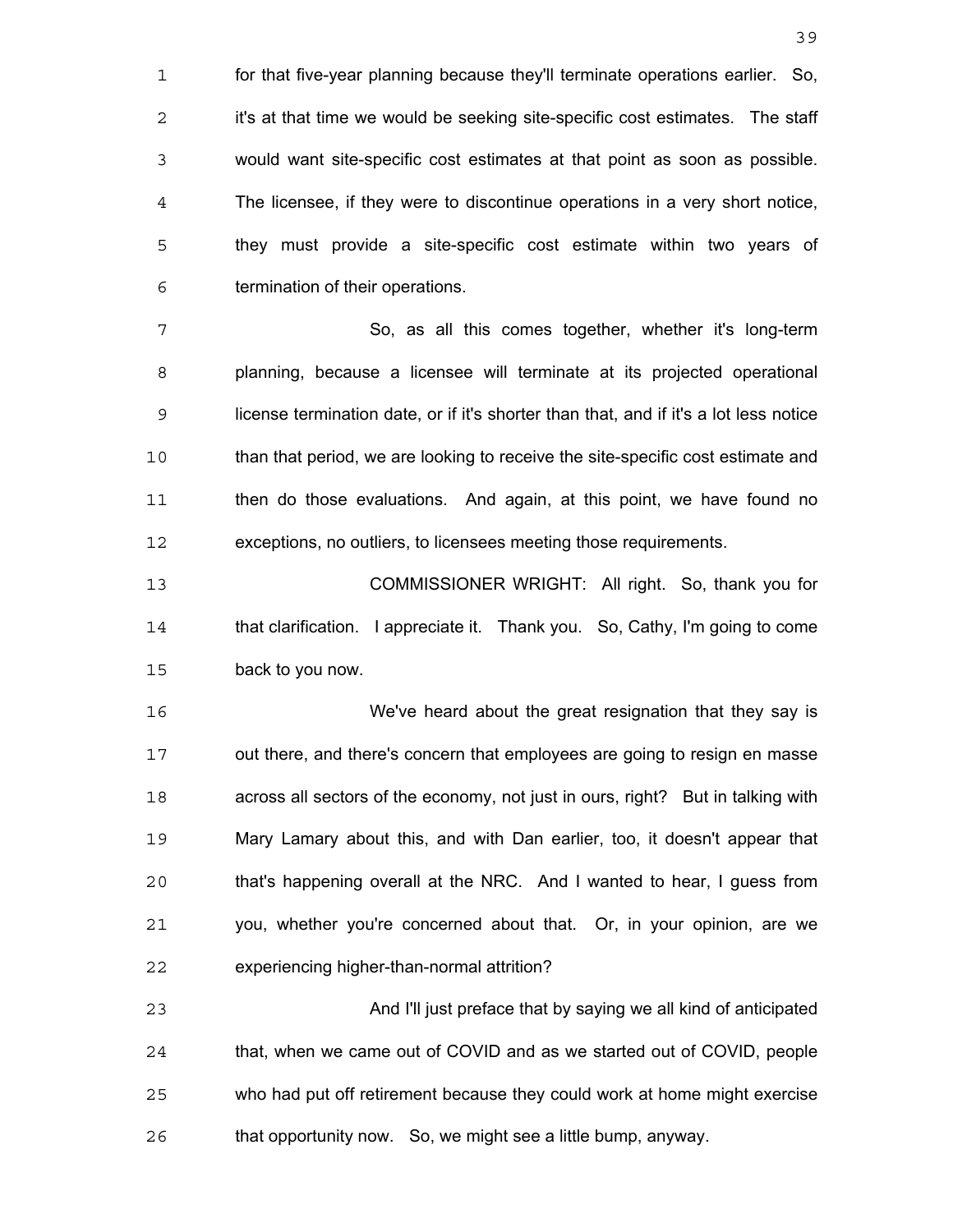| 1              | But, with that as a caveat, could you give me your opinion?                       |
|----------------|-----------------------------------------------------------------------------------|
| 2              | MS. HANEY: Sure. I'd be happy to. Thank you for                                   |
| 3              | asking.                                                                           |
| $\overline{4}$ | So, I think let me start out by looking at, kind of addressing                    |
| 5              | how we've seen the mass exodus. We actually went back and looked over             |
| 6              | multiple years' data on a number of individuals that left the Agency over a       |
| 7              | given year. And we really found a pretty constant -- you know, plus or            |
| 8              | minus a few people, obviously, I believe if you look over an eight-to-ten-year    |
| 9              | span -- but looking at calendar year 2021, we didn't see a larger number of       |
| 10             | people retire than what we had in past years.                                     |
| 11             | Now, with that being said, you used the words, am I                               |
| 12             | concerned about the loss of staff going into the future now? And I kind of        |
| 13             | smiled because it's like I could say yes to that question of whether I was        |
| 14             | concerned or I could say no.                                                      |
| 15             | The reason that I would give you a yes answer is I do think                       |
| 16             | that we need to be sensitive to the number of people that could leave going       |
| 17             | forward, could leave for other agencies, could leave for various reasons.         |
| 18             | So, we do need to be sensitive to that.                                           |
| 19             | The other thing that we need to be sensitive to is we need                        |
| 20             | to be building the workforce for the future. It's not just this year that the     |
| 21             | executive team is looking at. We really are looking out into future years as      |
| 22             | far as the number of people. And it's not just the number of people; it's         |
| 23             | really we need to just look at it from the standpoint of, do we have the critical |
| 24             | skill sets that we need?                                                          |
| 25             | So, with that in mind, we've been working with our Chief of                       |
| 26             | Human Capital Office to look for ways of identifying our needs, which we're       |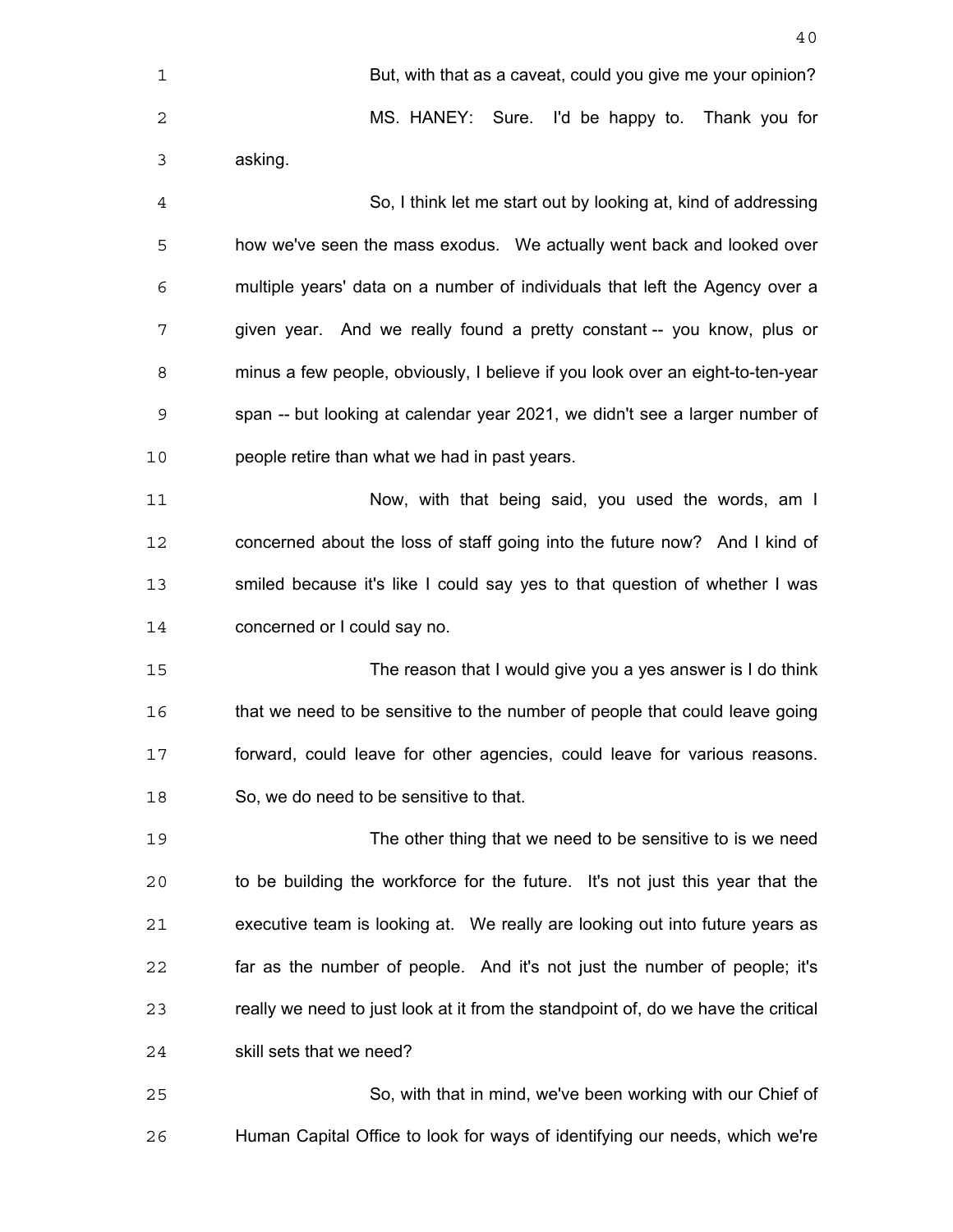using strategic workforce planning, which I believe we've spoken to the Commission before, which is where we go out and look at our needs over the next five years. We've looked at that data. We've been talking with the different Office Directors, the business line leads, and looking for where are those pockets that we need to focus our hiring areas, or that we need to look at specifically.

**And because of that, now Mary, as you mentioned, will** work with her recruiters looking at where to recruit; when to post; how to post; what vehicles to use. There are several different tools that are available to us, taking advantage of that, and we are working very closely on that.

So, back to your question about a concern, we are very sensitive to the needs of building the future workforce, needing these critical 14 skills. There are some pockets within the Agency where we have greater demands and we, as a team, are focusing our attention on making sure that we have the right people.

COMMISSIONER WRIGHT: Okay. Well, thank you for that. And I'm going to follow up real quickly. There are really three questions I really want to get to, but I'll do my best to kind of combine them here.

Thanks for your update on that. Because I, myself, am concerned that there may only be one or two staff members in a certain area that are basically the experts in that area, right? And if they leave, we've got a problem, and that is problematic, you know, for several reasons. And I know you're concerned about the bench strength. I just heard you talk about knowledge management and all that.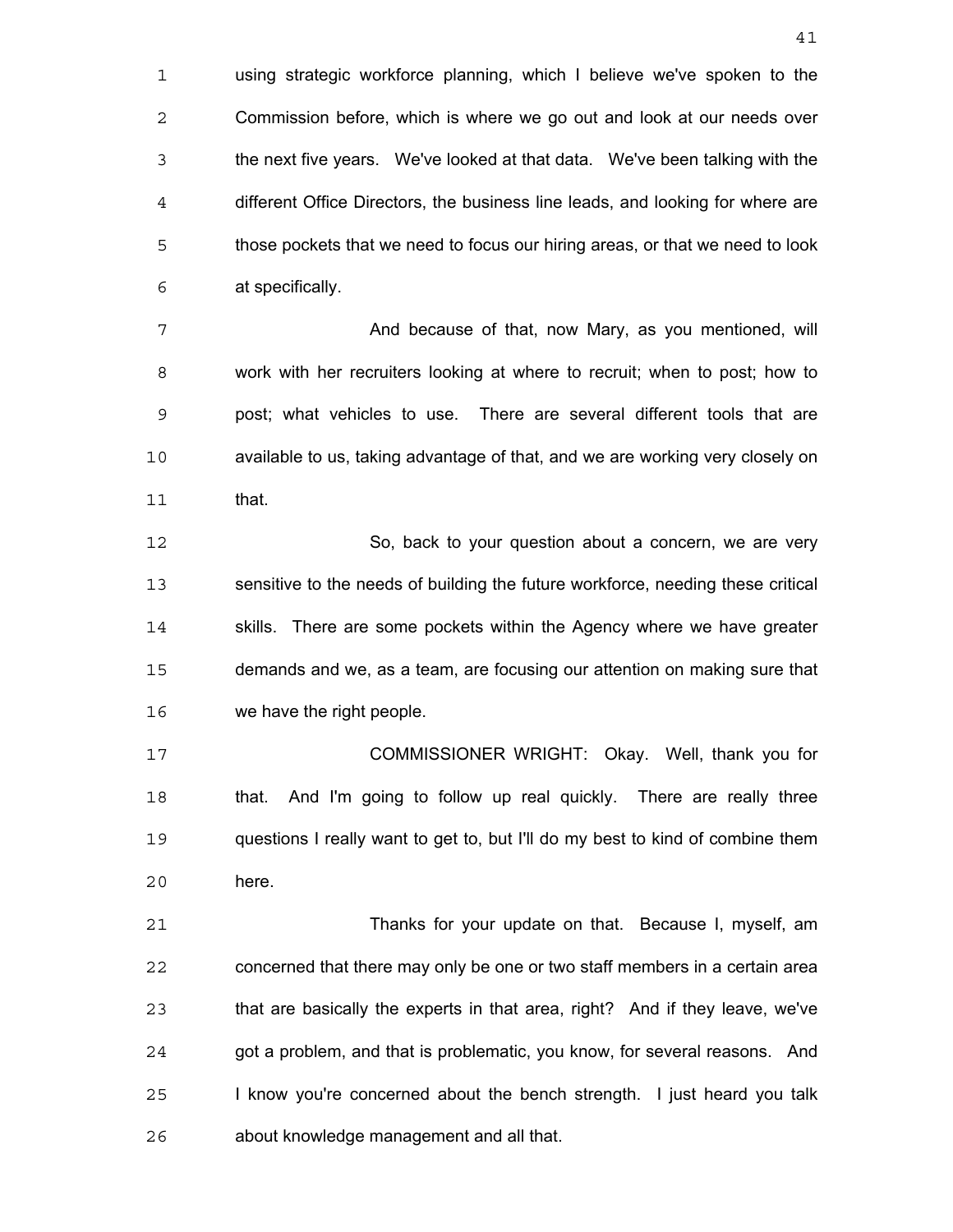| 1              | So, is there anything that you need or you all need from                        |
|----------------|---------------------------------------------------------------------------------|
| $\mathbf{2}$   | the Commission level to address these concerns that you don't have right        |
| $\mathsf 3$    | now? And in the budget process, I certainly would encourage you to be           |
| $\overline{4}$ | vocal about it, including in the budget request and the justifications as well. |
| 5              | MS. HANEY: So, I think if I answer that question right                          |
| 6              | now, "Today is there anything that I need from the Commission?" I would         |
| 7              | say not today. But, really, you're going towards the budget request, and        |
| 8              | that's something that as we're working on the budget going forward and          |
| 9              | we're identifying needs and particular areas that could have an impact on       |
| 10             | our budget, we certainly want to dialogue with the Commission.<br>And           |
| 11             | possibly in the future -- I don't want to say yes -- but when we get into the   |
| 12             | budget areas, I think it's likely that we'll be communicating with you.         |
| 13             | COMMISSIONER WRIGHT: Okay. And my last question                                 |
| 14             | I'm going to be able to spit in here, I hope, Mr. Chairman, is, you know, I've  |
| 15             | heard about and we've talked about some of the activities to retain and         |
| 16             | recruit, especially health physicists, right, including cross-training and      |
| 17             | matrixing licensing and inspection staff.                                       |
| 18             | Can you tell me a little bit more about how we're going to                      |
| 19             | be addressing staff shortages in other skill sets? I mean, are there certain    |
| 20             | skill sets that we expect to be more challenging to recruit or to retain than   |
| 21             | others?                                                                         |
| 22             | MS. HANEY: I would say there's a little bit across the                          |
| 23             | board. Some of the areas, you know, if I focus on the NMSS program              |
| 24             | areas, really the financial area, the decommissioning areas that we've          |
| 25             | spoken about today, those are areas that, in all honesty, have been some        |

challenges over the years, and as you've heard, will continue to be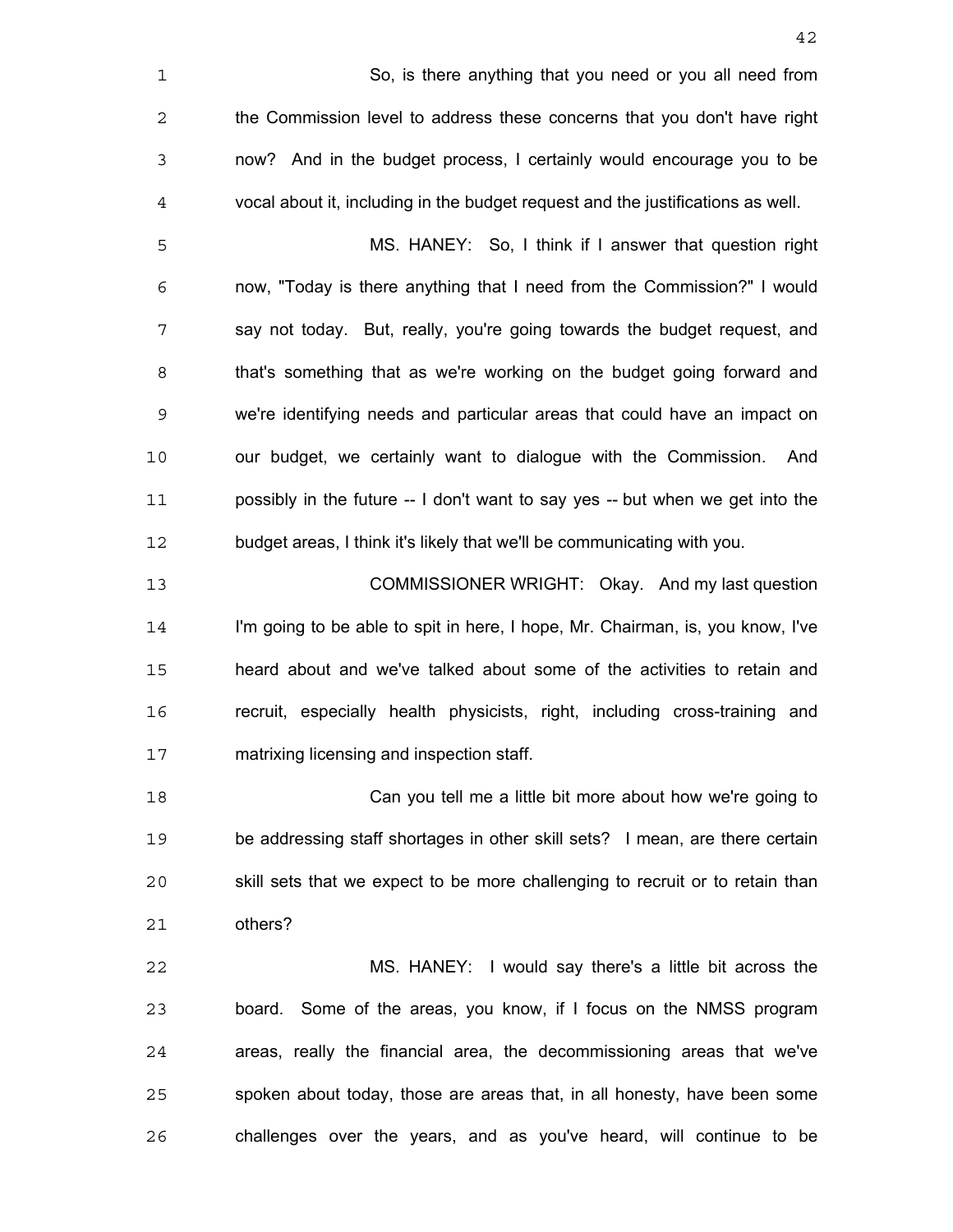challenges. That's the particular areas that we need to look for.

There's also some going into the advanced reactors. I'm going outside of this business line briefing. But, as we're hearing more and more about the advanced reactors, there are different skill sets that we'll need there.

We are competing with industry. We are competing with other federal agencies, as that part of the industry goes. So, that will be a challenge for us there.

There are a couple of other pockets in our Office of Investigations, our agents. We have been doing some specialized targeting 11 there to bring individuals. We've had a large number of agents leave over the last year. So, that's another targeted area. But Tracy, who is the head of our Office of Investigations, is well on top of that, working with OCHCO.

There's a few other pockets in our Office of Administration. So, I mean, that's a very long answer to, yes, there are pockets across the Agency, but using our strategic workforce planning and working with the Office Directors, I think we've done a great job in identifying those. And 18 then, that will help us go out with the targeted recruiting.

COMMISSIONER WRIGHT: Okay. Thank you.

And I know that you're having attrition with the decommissioning inspectors. And I know we're too short on time here, but I would appreciate, maybe later on, you know, learning a little bit more about the knowledge management being incorporated into inspection document revisions, so that the new inspectors benefit from this going forward from the past inspection experience. So, that would be helpful probably to me and the other Commissioners' offices as well. So, thank you.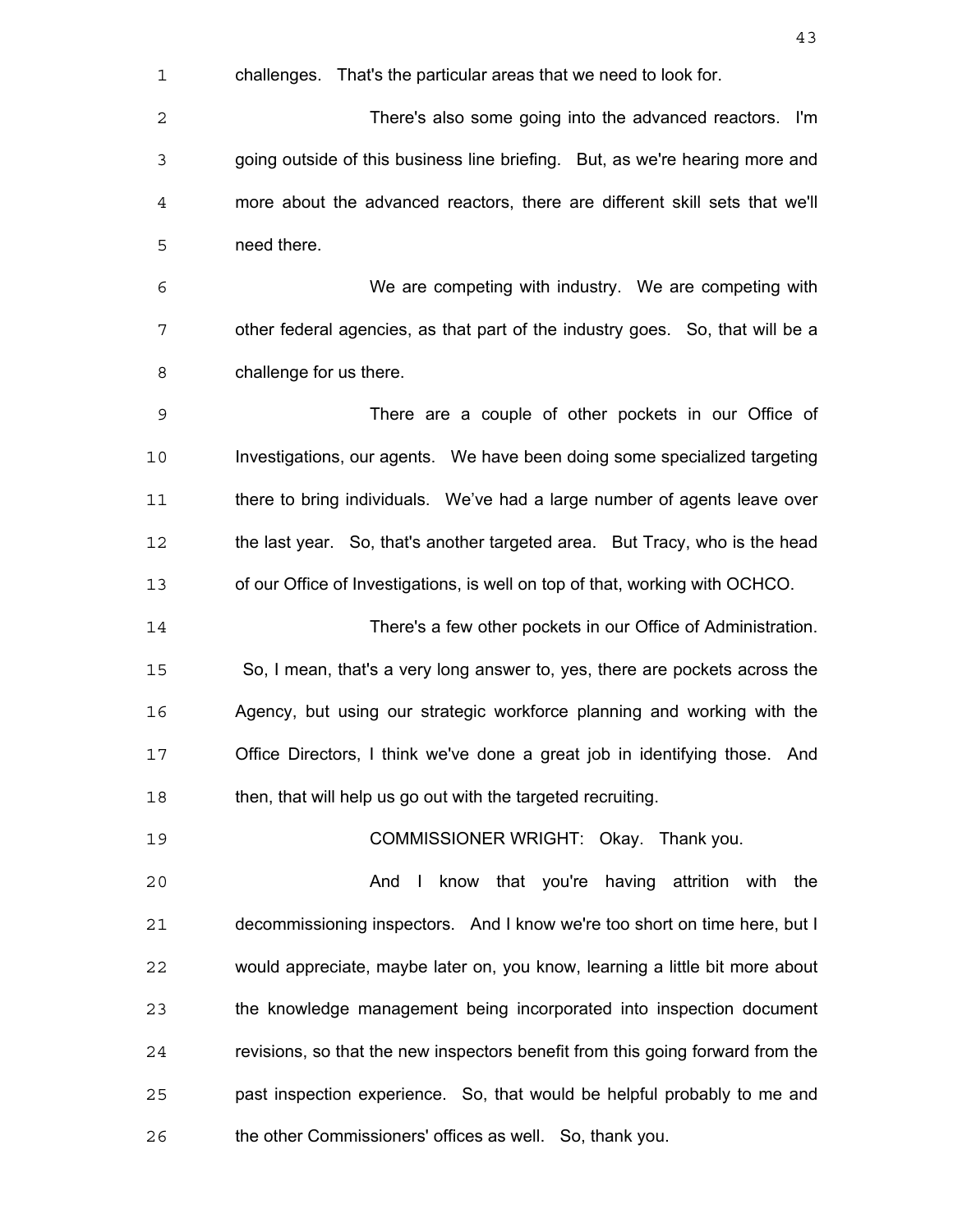| $\mathbf 1$ | MS. HANEY: Certainly.                                                                |
|-------------|--------------------------------------------------------------------------------------|
| 2           | COMMISSIONER WRIGHT: Mr. Chairman, I yield back.                                     |
| 3           | CHAIRMAN HANSON: Thank you, Commissioner Wright.                                     |
| 4           | Really good discussion on I think a lot of really important topics this              |
| 5           | morning.                                                                             |
| 6           | And this is always the risk, I think, of going last in these                         |
| 7           | things, is to think about the other areas that maybe haven't been covered            |
| 8           | this morning by my colleagues.                                                       |
| 9           | Ted, I wanted to start with you. You made a really                                   |
| 10          | interesting comment to me about establishing firm cleanup criteria,                  |
| 11          | radiological criteria, in the LTPs. And I was hoping you could clarify that for      |
| 12          | me and for the public, about how that works, right? Because, you know,               |
| 13          | fundamentally, we have a free release standard in decommissioning, right,            |
| 14          | where it's supposed to be the sites are supposed to be available to anything,        |
| 15          | for any use, after decommissioning is completed.                                     |
| 16          | We also have EPA criteria out there with regard to                                   |
| 17          | exposure for the public. And we also have "As Low As Reasonably                      |
| 18          | Achievable" in our own regulation. So, could you tell me how those things            |
| 19          | kind of interact to establish how we're going to evaluate how clean is clean         |
| 20          | enough for a site at the conclusion of decommissioning?                              |
| 21          | MR. SMITH: Yes, Chairman, I'd be happy to discuss the                                |
| 22          | License Termination Plan.                                                            |
| 23          | The License Termination Plan focuses heavily on the final                            |
| 24          | conditions.<br>The<br>criteria that apply for power<br>site<br>reactors<br><i>in</i> |
| 25          | decommissioning is, as you mentioned, release for unrestricted use, which is         |
| 26          | defined in Part 20 as 25 millirem plus ALARA.                                        |
|             |                                                                                      |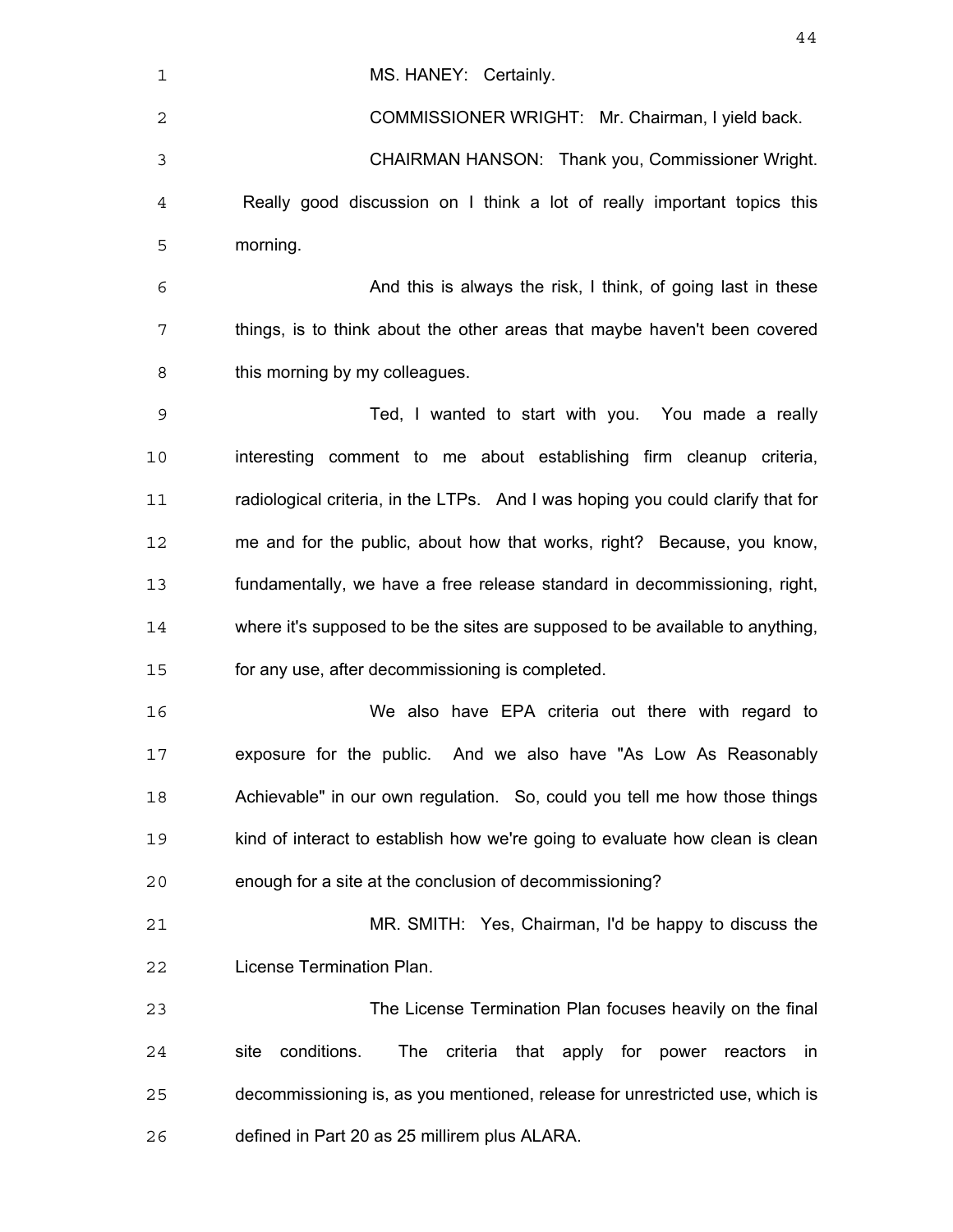And so, what we expect to see, and what we look for and analyze in those License Termination Plans is their analysis of what are the scenarios that could apply. And typically, for power reactors, they look at a very conservative scenario: the resident farmer living on the site. And then, they look at the radionuclides of interest that are remaining at that site, and you basically sum up the potential dose from all pathways, and you confirm that it's under 25. And so, after you run all the computational models, you end up with an allowable concentration by radionuclide for each of the survey units that you've divided the decommissioning area into. So, the areas are divided by where you would expect to see a like kind of contamination. So, you end up with a list of these allowable concentrations, that if they're at those limits, you will be under our standard of 25 millirem a year in that very conservative scenario. So, we have to have those in place, so we can go do surveys and show that they're meeting those allowable concentrations. CHAIRMAN HANSON: You mentioned the survey units across the site. Of course, that could be really important. Are the survey units averaged across the sites? How do you take into account, say, for instance, hot spots, for lack of a better term, at a site? MR. SMITH: Yes. So, a great question. We do look at each survey unit individually for its dose contribution, and those are divided. And the statistical basis for making determinations of them are based upon the radiological history of that particular survey unit. So, for areas in the interior of a plant, or where we know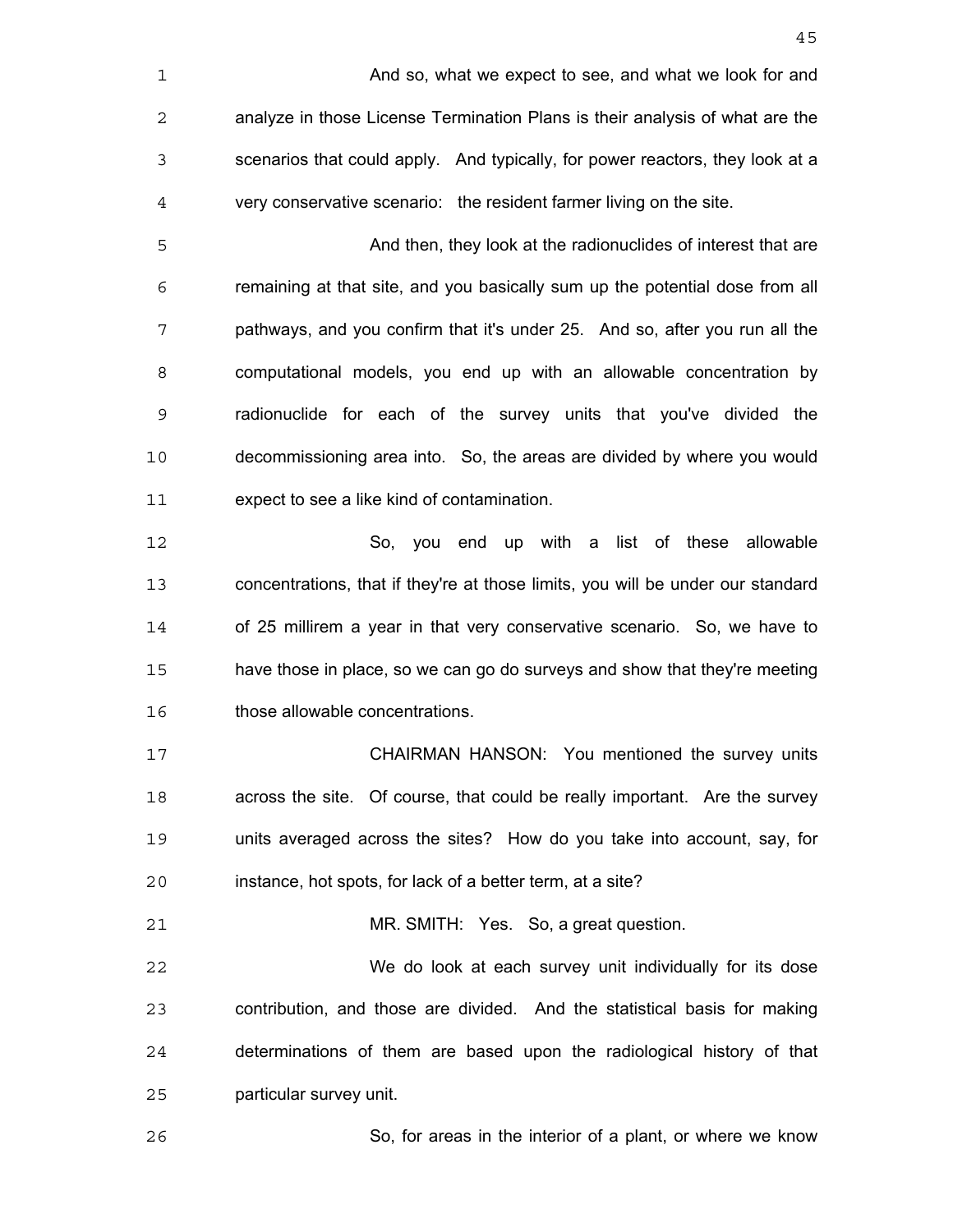there was radiological material, it's a much more robust set of surveying that we do, and up to 100 percent of scans and sampling in a gridded approach. That would minimize the chance for having hot spot concentrations by the statistical process which allows a way of evaluating areas that are elevated by using a grid approach. So, in an area where you would see that kind of potential, it would fall under that rigor of a survey plan. And so, you're right that the classification survey unit is important to ensuring that we're doing enough with those kind of elevated areas.

Now separately is hot spots, which are a little different than elevated areas. It's a very small, discrete hot area. And that's its own challenge, in that it is really looked at site-specifically, depending on those plants' site-specific conditions and history. And so, it's one of those several areas in decommissioning where we really rely upon the expertise of our performance analysts and health physicists to go make sure that the licensees are doing the right things to address the conditions at their site.

CHAIRMAN HANSON: Okay. Great. Thank you. That's very helpful, particularly as I know this is a big concern for the public and community oversight boards, and so forth, understanding how we're making those determinations about what the release criteria for the site are.

Katherine, I've got a couple of questions for you. And I'm very interested in your experience as an onsite inspector. You know, we don't keep inspectors onsite full-time during decommissioning. We go out, the Agency goes out to the site for certain kinds of activities at regular intervals. And I was just wondering if you could talk a little bit about what kinds of activities would bring you to the site to oversee, and what kind of frequency you find yourself onsite to oversee those kinds of activities.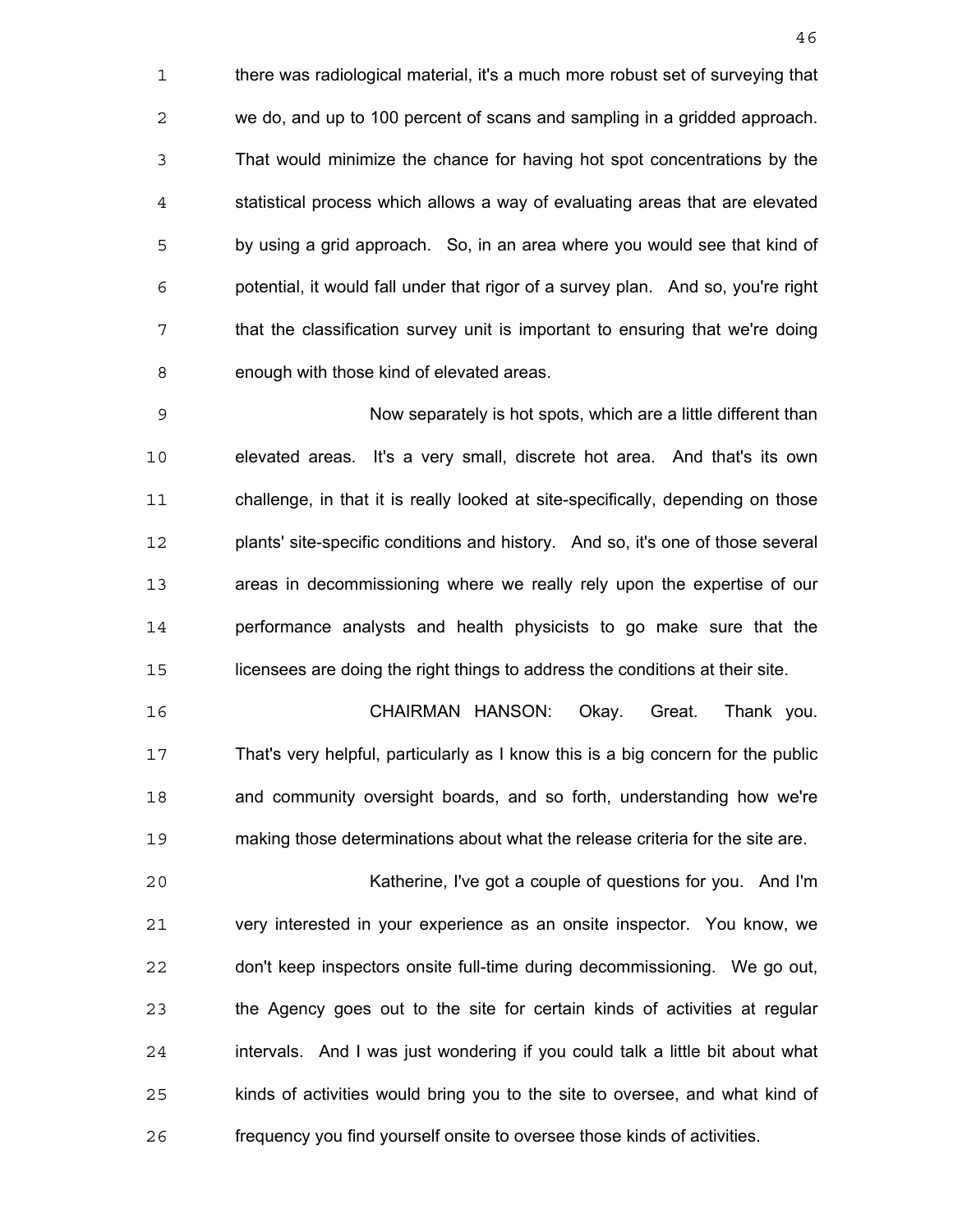1 MS. WARNER: Sure.

So, for reactor decommissioning, a site will be in a different category, whether they're in active decommissioning, post-operational transition and that category determines what procedures and about the amount of effort for each procedure we perform annually.

But a lot of that is based on site activities. So, there's a split. You do inspection for specific site activities that are more radiologically significant, but you also do basically a program review, especially any changes to programs. Like environmental and effluent monitoring is something that we do annually, especially looking at any changes.

So, I find myself, for active decommissioning, we generally go out about every six weeks, but it really does depend again on those site activities. And something that would definitely take need to the site is, say, reactor internal segmentation, setting up for that, actually doing it. Cutting into higher contaminated components, I want to see how they're controlling occupational health physics, making sure their workers are safe, and that 18 they're not releasing into the environment.

Also, for fire protection, as they're getting into decommissioning, it is another focus area for us because they start doing "hot cutting," typically, on some of these contaminated components. And making sure that they're really controlling that work area and controlling transient combustibles in that area we've found to be of importance.

CHAIRMAN HANSON: And do you, say, focus on -- for instance, if you had a repetitive task where there were, say 12 of something that we're going to be decommissioning, do you go at the beginning of, say,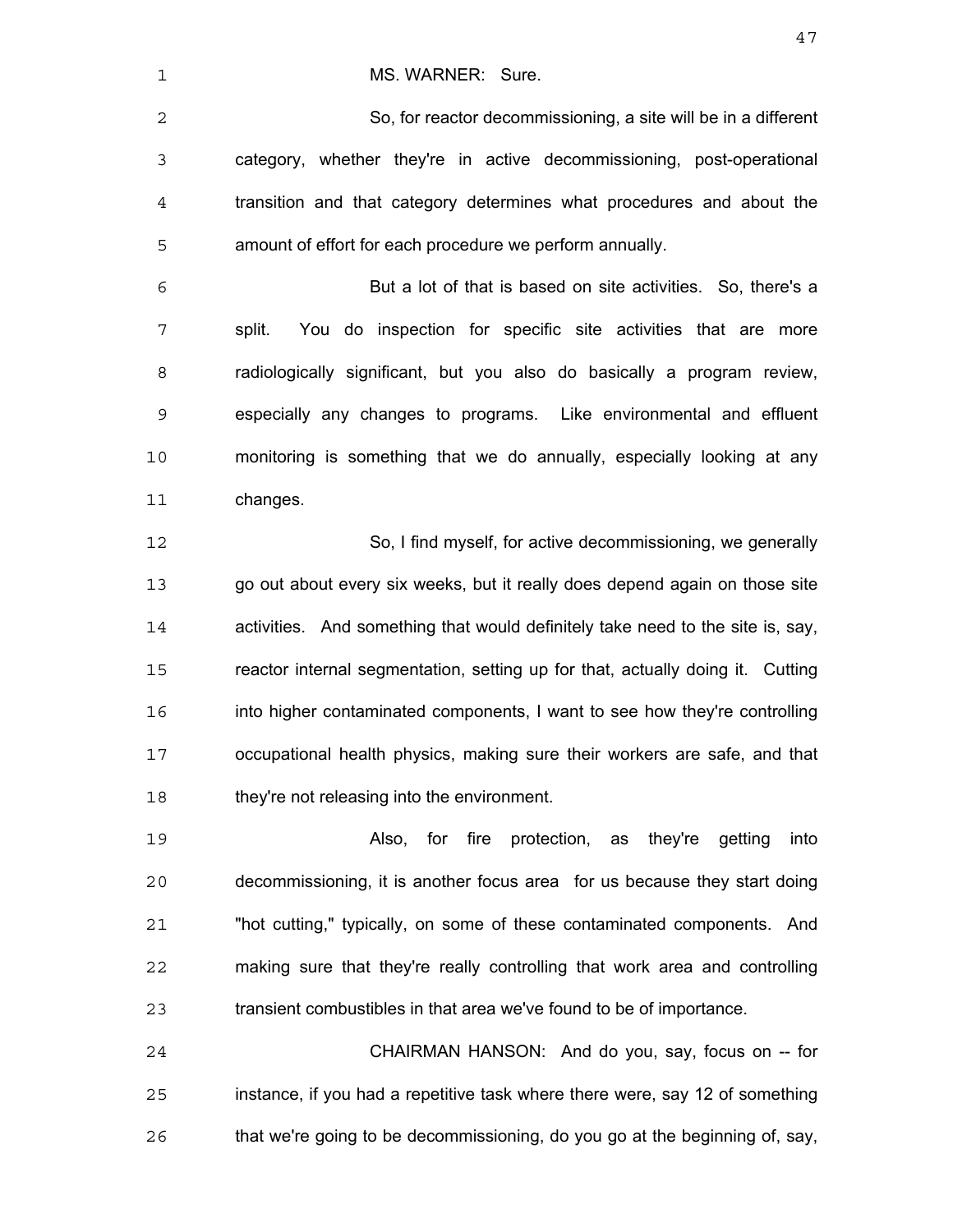| $\mathbf 1$    | taking apart those 12 things, or do you kind of go in the middle or are you    |
|----------------|--------------------------------------------------------------------------------|
| $\overline{c}$ | there throughout? How do you prioritize your efforts in that area?             |
| 3              | MS. WARNER: So, as we're able to, and a good example                           |
| 4              | of this is like removal of a steam generator, right? Sometimes they'll try to  |
| 5              | cut segments of it, and then, groom the segments at a time. So, what I like    |
| 6              | to do for something like that is go near the beginning and take a look at how  |
| 7              | they have everything set up; if they're, again, controlling the area for       |
| 8              | contamination, radiation, airborne. You're always thinking about those         |
| 9              | things.                                                                        |
| 10             | And if they are doing it well and things are going well so                     |
| 11             | far, I might not go back as much, based on licensee performance. But if        |
| 12             | they're having a lot of issues and I'm seeing a lot of CRs, especially like    |
| 13             | personnel contamination events, those are indicators to me that I need to go   |
| 14             | back and watch more of it. And that's what I'm going to do.                    |
| 15             | <b>CHAIRMAN HANSON: CRs being Condition Reports.</b>                           |
| 16             | MS. WARNER: Yes. Thank you for defining that.                                  |
| 17             | CHAIRMAN HANSON: Yes, no problem.                                              |
| 18             | I agree with Commissioner Baran wholeheartedly that                            |
| 19             | nuclear safety is a contact sport. And so, do you feel like, the public health |
| 20             | emergency notwithstanding, that you're onsite at sufficient intervals to       |
| 21             | provide reasonable assurance and to have sufficient situational awareness      |
| 22             | that you could walk out of a plant and go talk to the public, and assuming     |
| 23             | that it was actually the case, that you could tell them that things were       |
| 24             | happening safely and securely?                                                 |
| 25             | MS. WARNER: Yes, absolutely. I believe that our                                |
| 26             | inspection program provides that reasonable assurance of adequate              |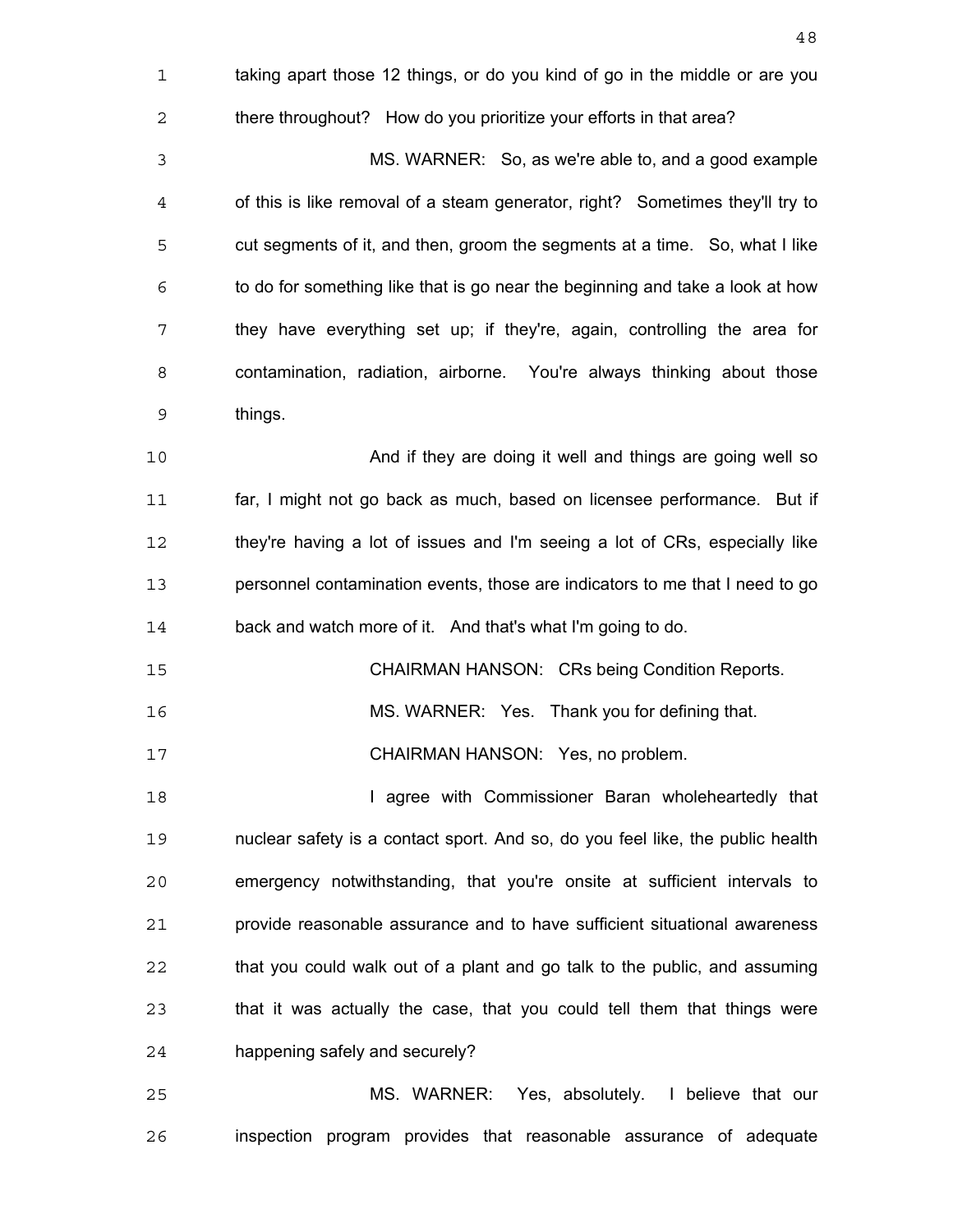protection.

**And I should also point out that, in addition to our onsite** time, we do have periodic calls with these sites, as they're going through decommissioning. So, I have a weekly or biweekly, kind of depending on what's going on, update and they'll give me an update status of what activities they're working on, any issues that they're having. And I do review those Condition Reports on a weekly or biweekly basis so I have initial indications if there's something that I want to go out and see. Any my management is very supportive if I say, "Hey, there's something going on. I want to get out to the site sooner than I had planned." And we make it happen.

CHAIRMAN HANSON: That's great. Thank you very, very much for that. I really appreciate hearing that. The last one of these is 14 kind of out of left field a little bit. This is a questions for John and Ashley. The Department of Energy recently finalized its interpretation of the definition of high level waste and I know that the discussion this morning is really on decommissioning and low level waste, but the Department of Energy's taken moves under its authority under the Atomic Energy Act to potentially change its interpretation about what goes in the high level waste bucket and what goes in the low level waste bucket. And I guess I am just interested to hear what implications that has for us for the waste incidental to reprocessing determinations, for our authorities and equities under the Atomic Energy Act, as well as the Nuclear Waste Policy Act. I wondered if one or both of you could talk about that for a minute.

MR. LUBINSKI: Thank you, Chairman. John Lubinski here. I'll take that one. I appreciate the question.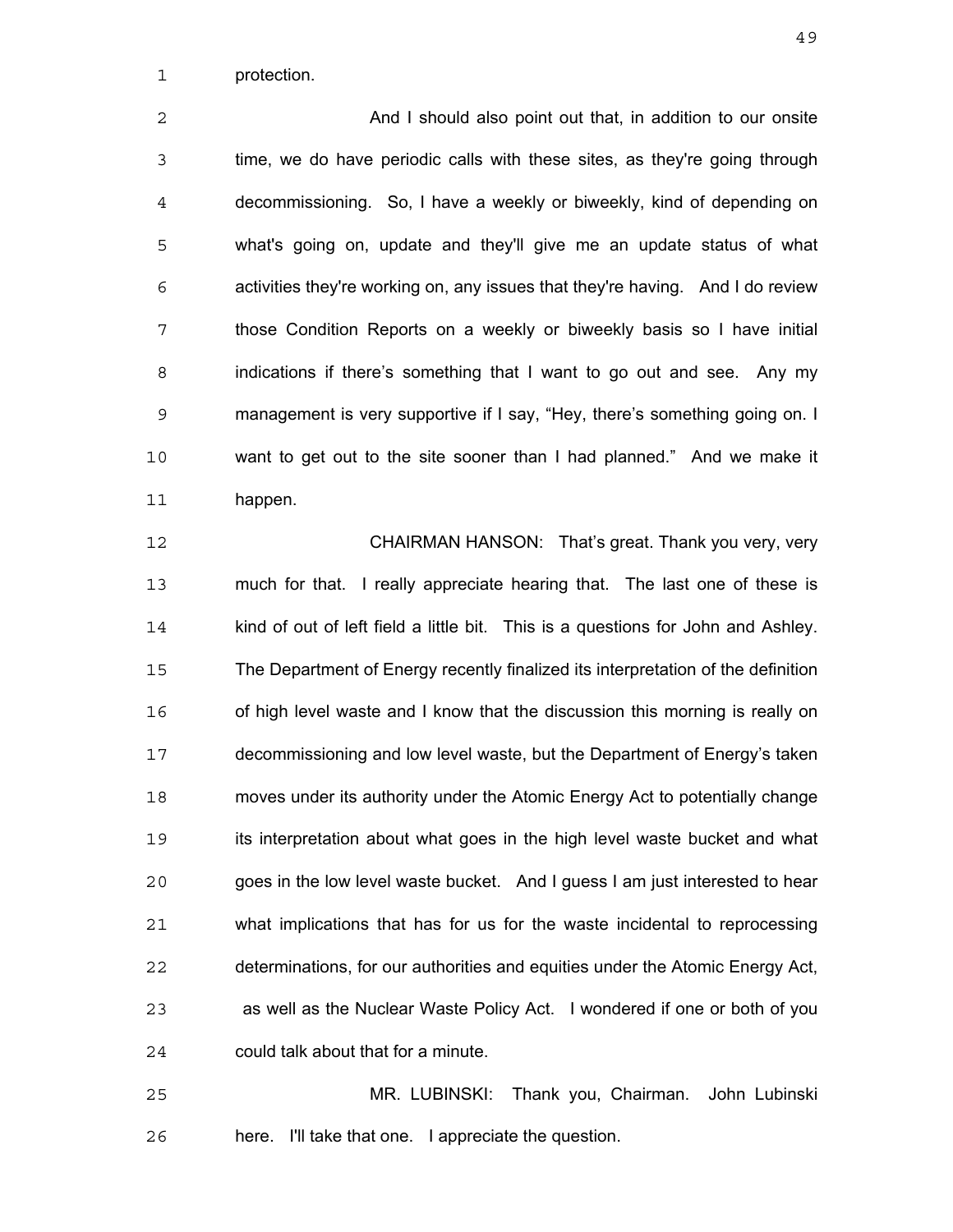| 1              | And as you said, when you start to think high-level waste,                        |
|----------------|-----------------------------------------------------------------------------------|
| 2              | you think other programs. But when DOE was looking at the definition of           |
| 3              | high-level waste, it definitely separates out into low-level waste, which is part |
| $\overline{4}$ | of this program, and is there an impact?                                          |
| 5              | So, let me start with, most recently, the Department of                           |
| 6              | Energy did an affirmation of their definition, which was just issued in           |
| 7              | December. There were no changes from the criteria on which we had been            |
| 8              | engaging with DOE. DOE issued its original definition in 2019. NRC did            |
| 9              | provide comments on that, and we appreciate that DOE did accept and               |
| 10             | address our comments.                                                             |
| 11             | In providing comments, we also worked closely with the                            |
| 12             | Agreement States because they have authority for licensing the low-level          |
| 13             | waste sites, which could be impacted by this.                                     |
| 14             | As you said, the comments were focused on reprocessing                            |
| 15             | waste, and the majority of which were focused on waste incidental to              |
| 16             | reprocessing.                                                                     |
| 17             | With respect to the disposal itself, we generally agree with                      |
| 18             | DOE that we appreciate their considerations of taking risk significance into      |
| 19             | consideration in making those determinations. And we believe they've done         |
| 20             | that in an adequate way.                                                          |
| 21             | We also appreciate the definitions that they had for                              |
| 22             | material that is not high-level waste. That is with respect to reprocessing,      |
| 23             | and it made it clear that that would be, definitions would be that it's not       |
| 24             | greater than Class C waste, and that it would need to meet the                    |
| 25             | requirements, the performance objectives, for a disposal facility, which in our   |
| 26             | case would be 10 CFR Part 61. So, from a safety standpoint, it's very clear       |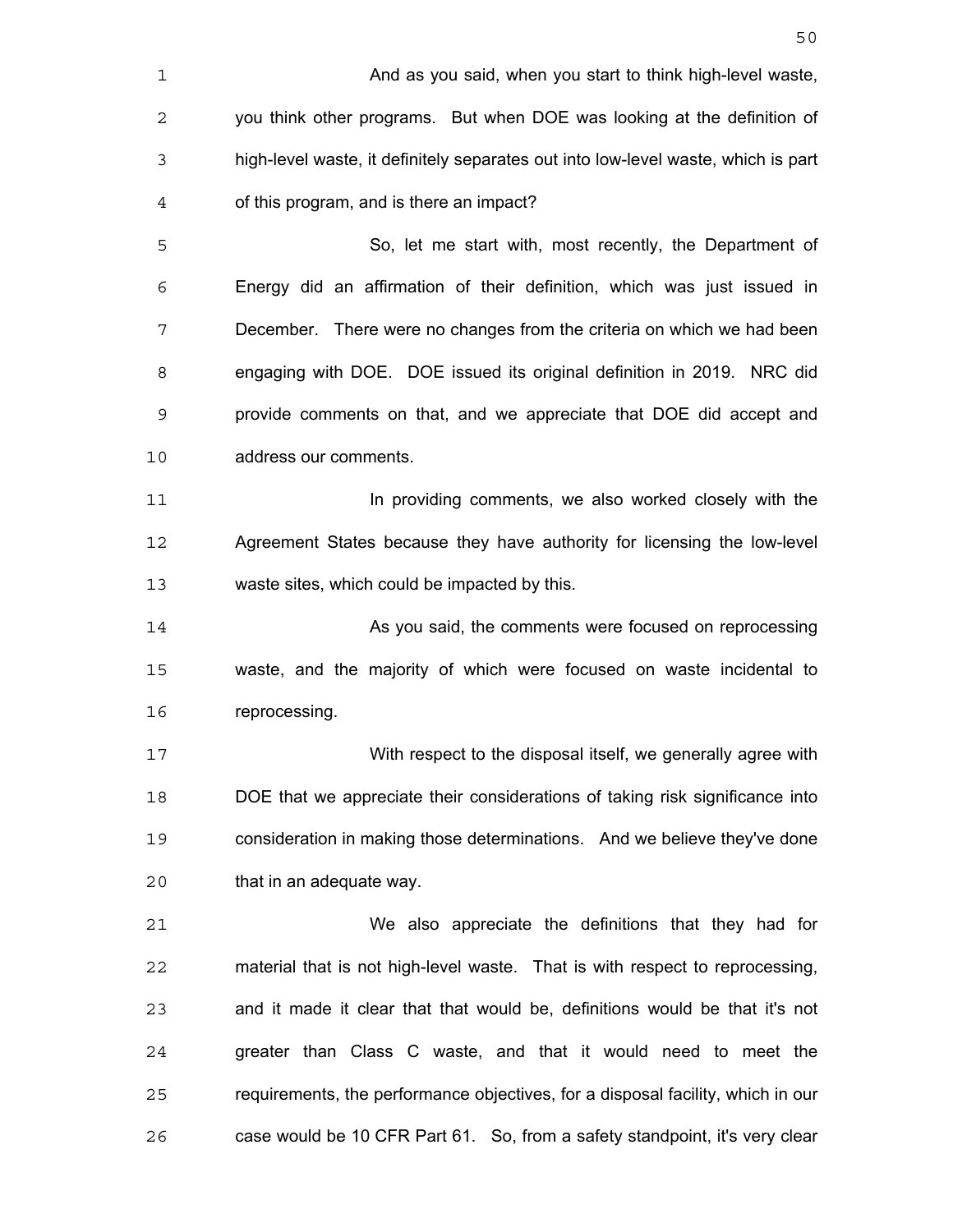that they would be meeting the adequate standards that we already have for low-level waste. Finally, as you know, and I mentioned earlier, we do have a role with respect to an oversight function for DOE with respect to waste incidental to reprocessing. We have done an evaluation of that program recently to make sure that it is effective and incorporating lessons learned. And we continue to work effectively with DOE on the implementation of that program. Finally, DOE did commit to us, as they continue to work through this, that they'll continue to keep us, the NRC, involved in their determinations about specific waste that meets this definition. So, I think we're in a really good place with DOE on this definition. CHAIRMAN HANSON: Thanks, John. That's really helpful. I appreciate the clarification on that this morning. With that, I think my questions are ended. I think, for our first panel, this is a very, very good discussion. We touched on a lot of topics that are really important to the public: NRC's organizational capacity going forward to oversee our licensees and their decommissioning and low-level waste activities; financial assurance of our licensees to be able to complete the work that's set before them; how those sites are evaluated and, ultimately, released for unrestricted use going forward. I want to thank the staff this morning for your insights and your comments, and I'll thank my fellow Commissioners as well for the very robust and excellent discussion. With that, we're going to take a few minutes break, and we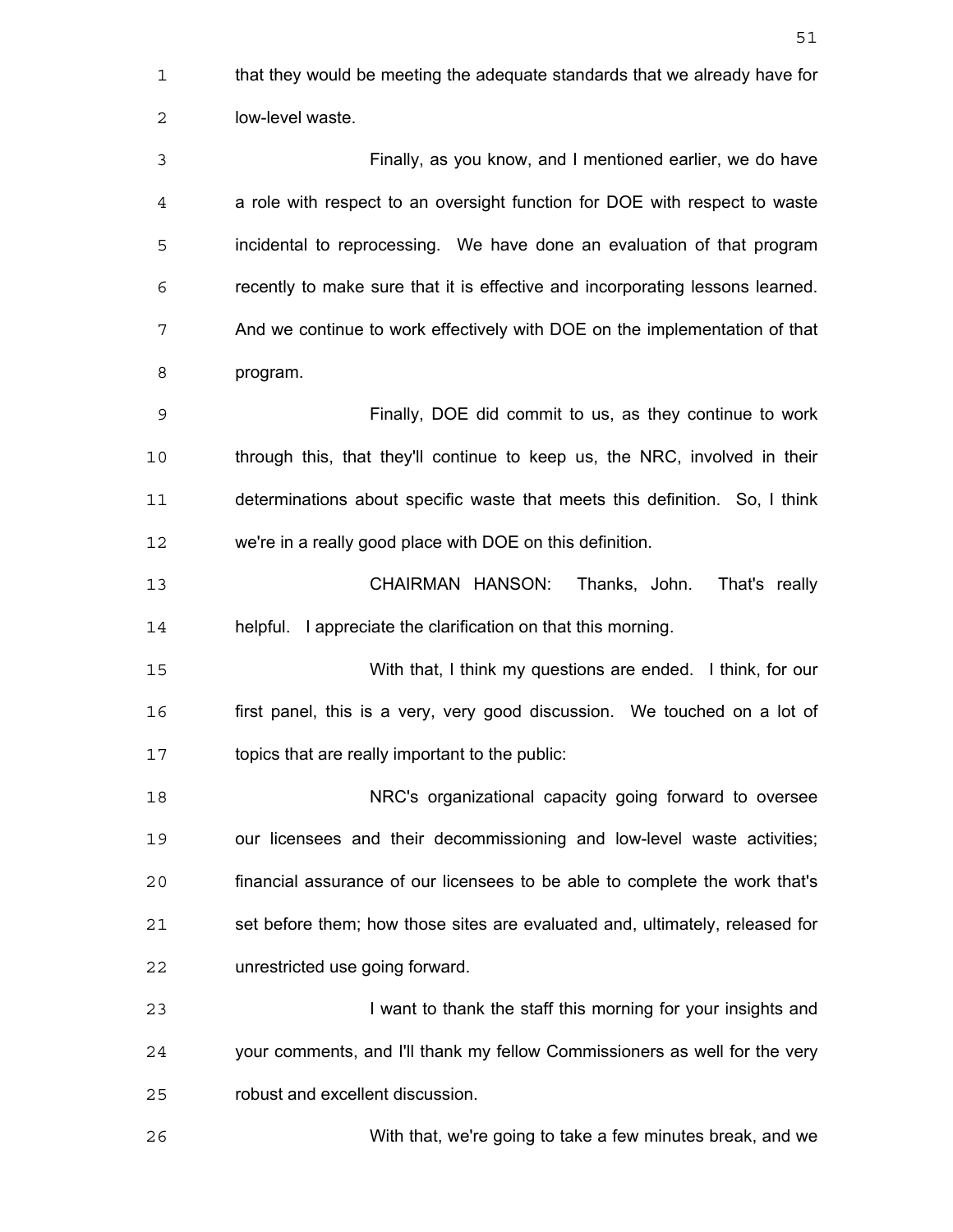| 1  | will reconvene at around 10:30.                                             |
|----|-----------------------------------------------------------------------------|
| 2  | Thanks very much, everybody.                                                |
| 3  | (Whereupon, the above-entitled matter went off the record                   |
| 4  | at $10:23$ a.m. and resumed at $10:31$ a.m.)                                |
| 5  | CHAIRMAN HANSON: OK, welcome back everyone.                                 |
| 6  | We're going to start off here with our next panel on the Nuclear Materials  |
| 7  | Users Business Line. With that, I am going to hand it over to Cathy Haney   |
| 8  | to get us started. Cathy.                                                   |
| 9  | MS. HANEY: Well, hello again, Chairman and the                              |
| 10 | Commissioners. So our second panel this morning features our Nuclear        |
| 11 | Materials Users, or NMU Business Line. This Business Line participates      |
| 12 | with our Agreement State partners in the National Materials Program.        |
| 13 | The Business Line is adapting to workload drivers                           |
| 14 | including rapidly developing new technologies in a medical area and is      |
| 15 | making sure that we have the skills and expertise to ensure safety and      |
| 16 | source security for a wide range of regulated activities.                   |
| 17 | Next slide, please. For this morning's panel Rob Lewis,                     |
| 18 | the Office of Nuclear Material Safety and Safeguards Deputy Director, will  |
| 19 | provide an overview of the Business Line.                                   |
| 20 | Theresa Clark, the Deputy Director of the Division of                       |
| 21 | Material Safety, Security, State, and Tribal Programs, will present on key  |
| 22 | successes and challenges for the NRC and the National Materials Program,    |
| 23 | how we are transforming our hiring strategies for health physicists and how |
| 24 | we are using data in our daily work.                                        |
| 25 | Maryann Ayoade, Medical Physicist in NMSS, will present                     |
| 26 | on changes to our emerging medical technologies review processes and        |
|    |                                                                             |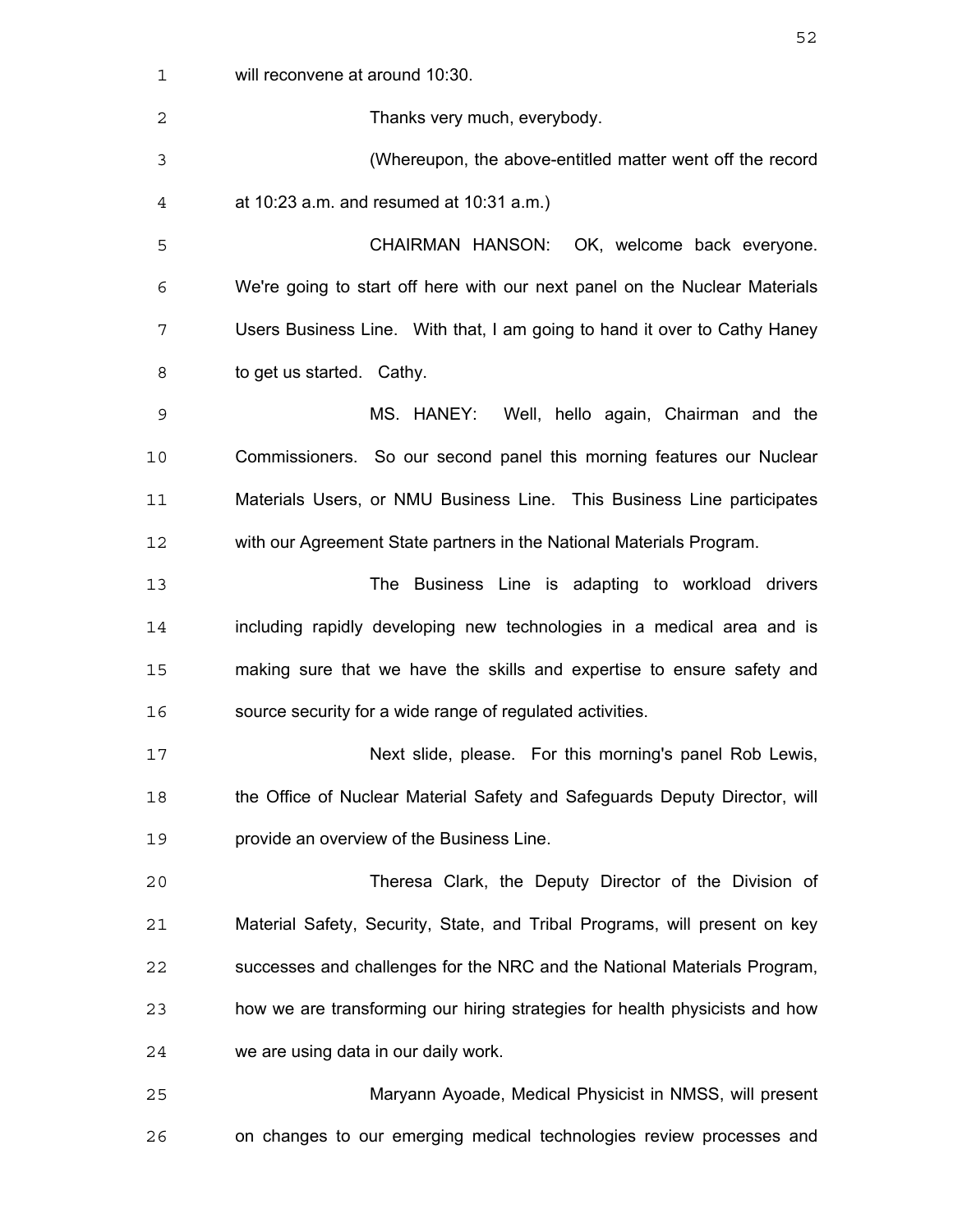| 1  | how we interact with stakeholders to identify new technologies.                |
|----|--------------------------------------------------------------------------------|
| 2  | Finally, James Thompson, Senior Health Physicist in                            |
| 3  | Region IV, will discuss how we are redesigning our materials oversight         |
| 4  | program for the future and how we are working together across regional         |
| 5  | boundaries to meet challenges of our evolving workload.                        |
| 6  | This concludes my opening remarks and I will now turn it                       |
| 7  | over to Rob.                                                                   |
| 8  | MR. LEWIS: Good morning. Good morning, Chairman.                               |
| 9  | Good morning, Commissioners. Nice to see you all again.                        |
| 10 | It has been my pleasure to serve as the Deputy Director of                     |
| 11 | NMSS since June 2019 and I am always grateful to have an opportunity like      |
| 12 | this to highlight our Business Line team's great accomplishments, as well as   |
| 13 | some of the things we'll be focusing upon.                                     |
| 14 | I actually would like to start with the latter, our focus areas.               |
| 15 | So said simply, in the coming year we want to focus on increasing the use      |
| 16 | of data in our decisions.                                                      |
| 17 | We want to focus on recruiting, developing, and retaining                      |
| 18 | our workforce and we want to complete several projects that will standardize   |
| 19 | and optimize several of our processes in this Business Line and across         |
| 20 | <b>NMSS Business Lines.</b>                                                    |
| 21 | Our panelists will cover each of these focus areas. Just                       |
| 22 | like with the last panel the upper-right of today's slides show the focus area |
| 23 | applicable to that slide's content.                                            |
| 24 | So can I have Slide 33, please? A little bit about us for                      |
| 25 | the audience, the Nuclear Materials Users Business Line broadly covers all     |
| 26 | industrial, medical, academic, and research uses of radioactive materials.     |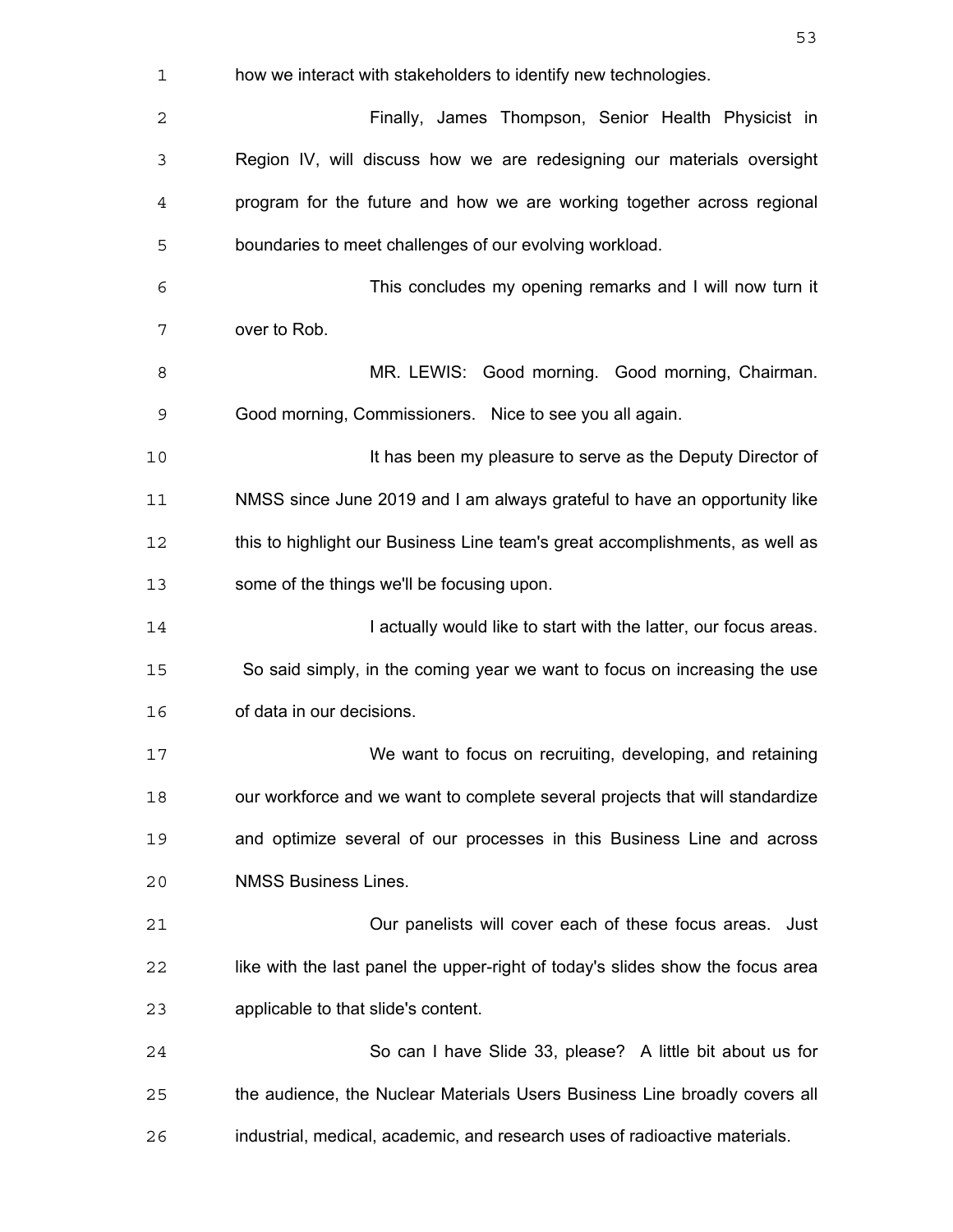Together with our regional office, NMSS regulates nearly 2,300 licensees. We also work with 39 Agreement State programs which regulate another 16,500 licensees. I would also like to highlight three attributes of the Nuclear Materials Users Business Line that distinguish it amongst NRC's other Business Lines. First, we have 40 regulators operating in a partnership. Second, we have a very wide range of regulated activities with strong interstate and international nature to them. And, third, the activities we regulate are and have for some time been rapidly evolving. For example, medical therapies used today are much different than those that were available ten years ago. With respect to our partnership of co-regulators the NRC and the 39 Agreement States coordinate the regulation of radioactive materials throughout our National Materials Program. Agreement State regulations on radioactive materials follow the same standards as NRC regulations, though specific requirements may differ somewhat. The NRC retains a leadership and oversight role of the National Materials Program through the Integrated Material Performance Evaluation Process, or IMPEP, which we use to ensure nationwide uniformity of regulation, and we review all of our programs, NRC included, in the States under a common set of performance criteria. A final note about us, our Business Line is also the home to NRC's Tribal Liaison Program. Our intergovernmental liaison project managers ensure that NRC communicates effectively with over 500 tribal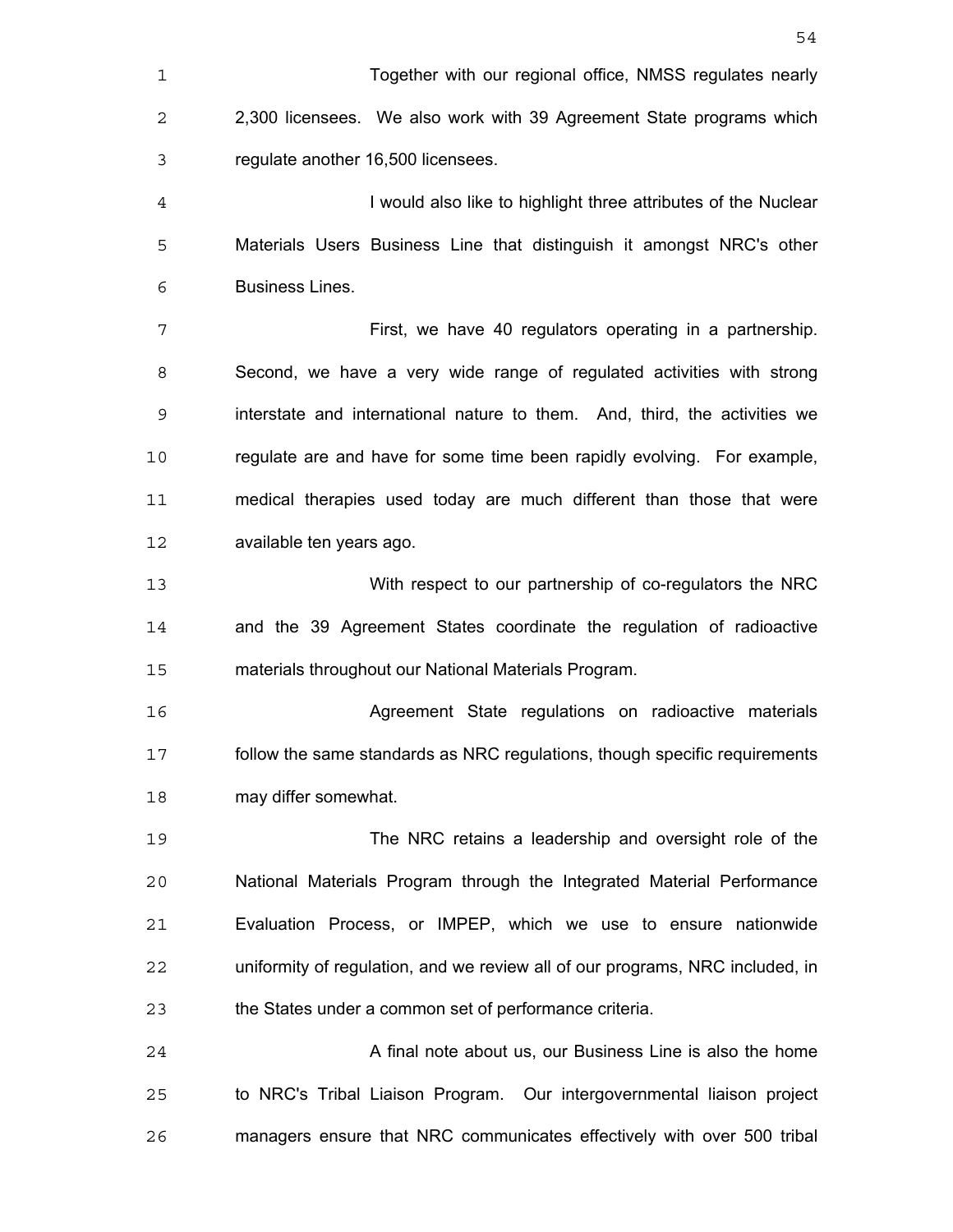governments on all aspects of NRC's reactor, materials, and waste programs. Next slide, please. In the last year and for the coming year the Nuclear Materials Users Program has a conscious focus on knowledge management and staff development and growth. Investing in staff development and growth is particularly important for NMU because we have many different types of regulated activities and because of the pace of change we see in uses of radioactive material. During the last year we have both seen turnover of staff in specialized areas, like materials engineers, project managers, and health physicists. We actually had 12 retirements in NMSS over the last four months. For a bit of perspective, NRC has about 300 people. In the last year we invested in 68 rotational assignments for career growth and we took 79 external training classes. These are classes outside of what is offered through NRC's great Technical Training Center Program. We also processed 25 promotions and 17 external hires. Note these statistics are not Nuclear Materials Business Line, it's all of NMSS. This year our goal is 30 external hires, but I think all of this illustrates our commitment to recruiting and developing and retaining a world-class team. With attrition and retirements, having a healthy knowledge management function is very important for us. It will help us make better informed and more efficient future decisions. So to that end, we have been actively using Nuclepedia as a knowledge management tool. It's an internal version of Wikipedia. On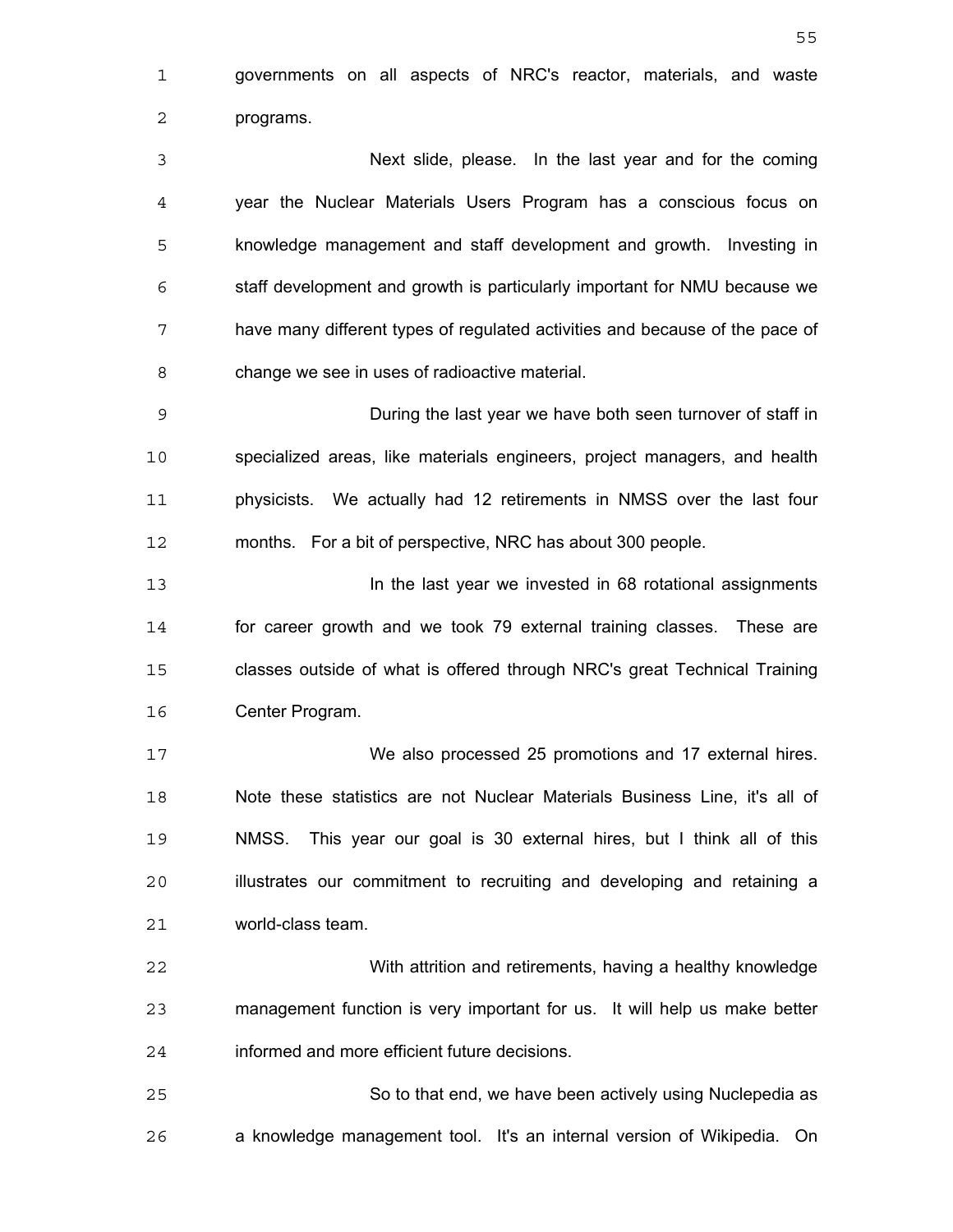this slide you see Taylor Lamb interviewing Duncan White for an 11-episode podcast series related to the National Material Program history and key issues. Duncan is one of our most experienced people when it comes to partnering with Agreement States. Also on this slide you see Dr. Donna Beth Howe, who retired in December with 44 years of medical regulatory experience. In fact, she was a mentor for me when I used to work on medical regulation in the '90s and 2000s. Before she left she was gracious enough to share her experience and expertise through these ten knowledge management videos. We are going to share all of these knowledge management videos with the public through our state communications portal in the near future. Next slide, please. From John and my position, we are very proud of the way the Nuclear Materials Users Business Line adapted to the COVID pandemic, with such a strong commitment by everyone to our licensing and inspection mission. Our operational decisions not only had to consider NRC, but the 39 Agreement State Agency's approaches, and the situation and needs of some of our licensees, such as hospitals, that were on the front 19 lines dealing with the public health response. The feedback we have gotten both internally and externally indicated our situational awareness and our increased communications posture all worked very well and led us to sound regulatory decisions. Today I wanted to highlight that our ongoing look at the pandemic is a great example of our commitment to learning and being receptive to new information, as we take what we learned during the pandemic forward. In the last year a working group collected and evaluated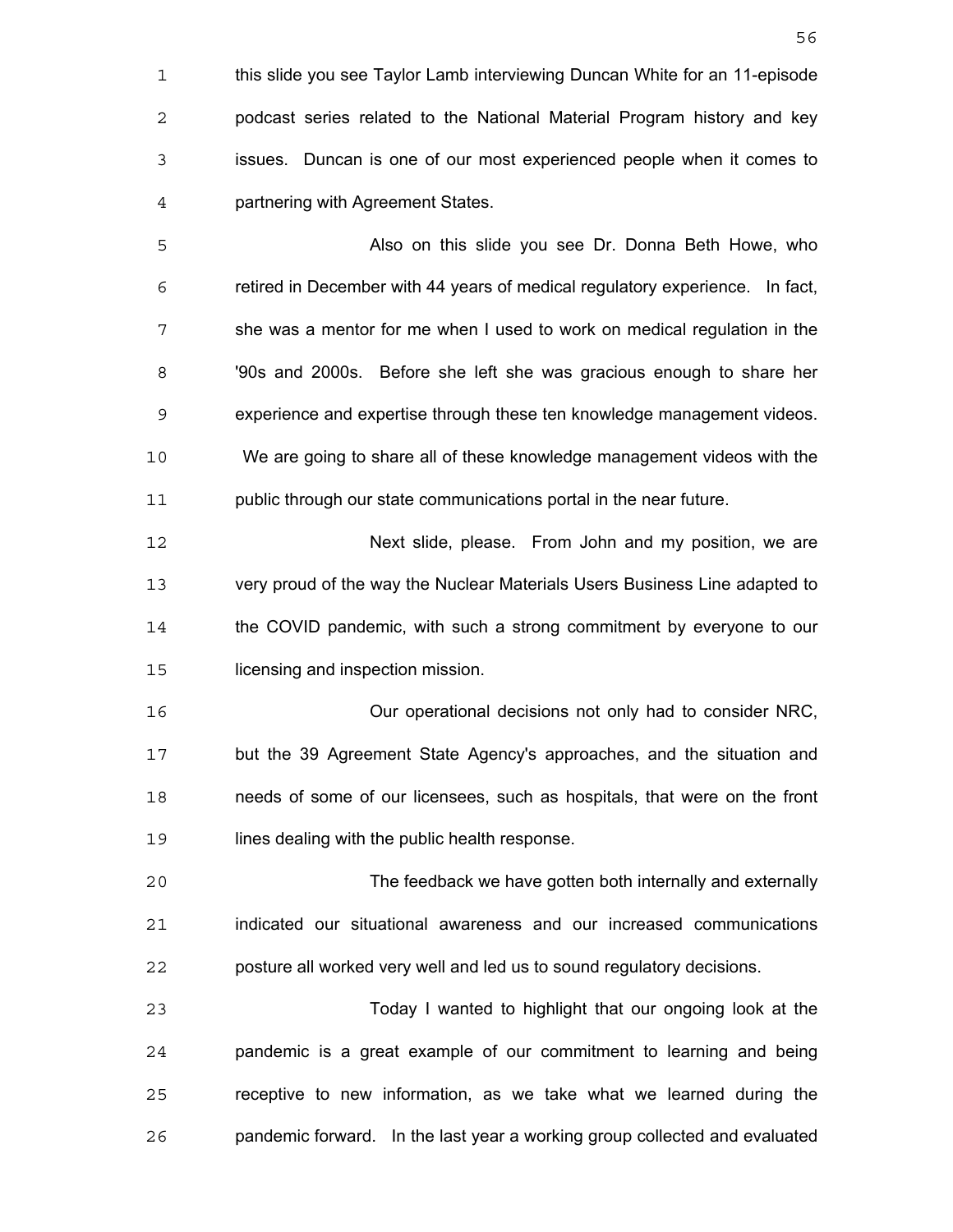lessons from the pandemic for our oversight activities and developed proposed recommendations.

The working group held public meetings in 2021 and meetings with the Agreement States. In November 2021, the working group published its proposed recommendations. It also asked for alignment meetings before decisions are made or actions assigned related to those recommendations. The first of those alignment meetings is coming up on February 9th with John and myself.

As was discussed in the first panel, among recommendations is one that the majority of routine inspection activities return to being performed through direct onsite inspection with some case-by-case considerations.

Just a thought, if I may, on the dialogue that occurred in the first panel. I am quite like-minded to Katherine. I think you will hear later from James that he is in the same group. In-person inspection of operations is best wherever it's practicable.

**I would just offer that for this Business Line, for radioactive** source licensees in particular, it's not always possible to be there to directly observe operations, like radiography field operations, medical procedures. We try to do it when we can, but we can't always be there. So in addition, our inspection manual does reflect conditions for telephone contact for some very low-risk activities, like gas chromatographs or leak testing service licensees.

The key I think to all of this is being open to using all of the tools available to collect information that maintains our ongoing reasonable assurance of adequate protection of public health and safety and us doing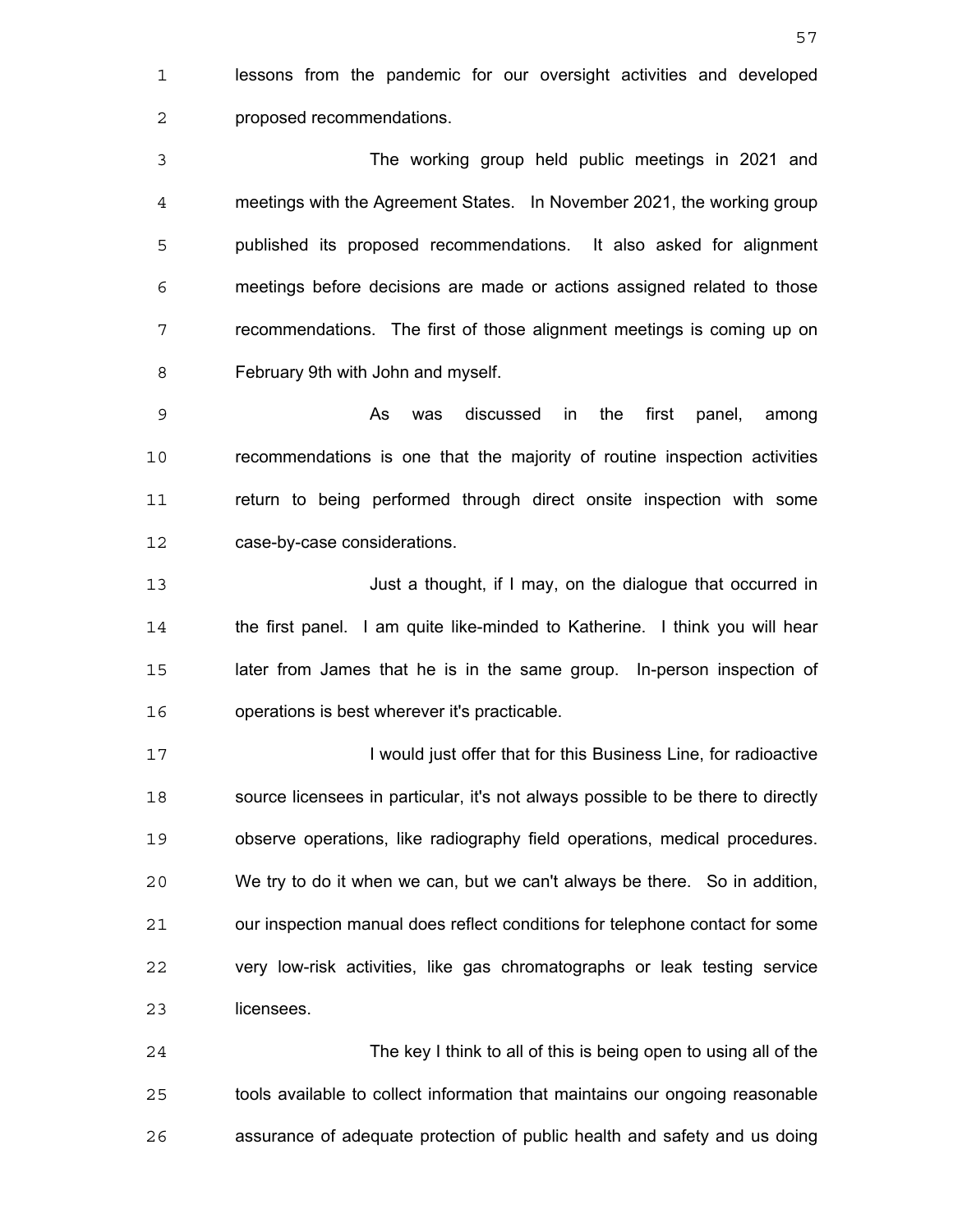| 1  | our mission.                                                                  |
|----|-------------------------------------------------------------------------------|
| 2  | I would say for our pandemic lessons learned we are                           |
| 3  | coordinating our lessons with the Office of Nuclear Reactor Regulation. We    |
| 4  | actually offered a person from our group to support their work.               |
| 5  | That concludes my remarks.<br>Thank you for the                               |
| 6  | opportunity to highlight some of the work and dedication to public service of |
| 7  | our regulatory experts across the Nuclear Materials Users Business Line.      |
| 8  | I did want to take one moment to especially thank Celimar                     |
| 9  | Valentin-Rodriguez from NMSS. She project managed the preparation of          |
| 10 | myself and the entire panel today for this meeting and it was exceptional.    |
| 11 | So the rest of our panel, starting now with Theresa Clark,                    |
| 12 | is designed to complement the focus areas I introduced. I thank you for       |
| 13 | your attention.                                                               |
| 14 | MS. CLARK: Thank you, Rob. Good morning, Chairman                             |
| 15 | and Commissioners. It's a pleasure to be with you this morning to             |
| 16 | showcase three topics for the Nuclear Materials Users Business Line.          |
| 17 | How we are weaving new ideas into our mission work, how                       |
| 18 | we are making sure we have the expertise we need for the future, and how      |
| 19 | we are making the most of data in our decision-making.                        |
| 20 | Next slide, please. This is the first of several slides on                    |
| 21 | how we are being open to new ideas as we meet our everyday mission.           |
| 22 | In 2021, we conducted the NRC's Integrated Materials                          |
| 23 | Performance Evaluation Program, or IMPEP review, as Rob mentioned, as         |
| 24 | one agency for the first time.                                                |
| 25 | In the past each regional office and NMSS received                            |
| 26 | separate IMPEP reviews. This change came from a 2018 self-assessment          |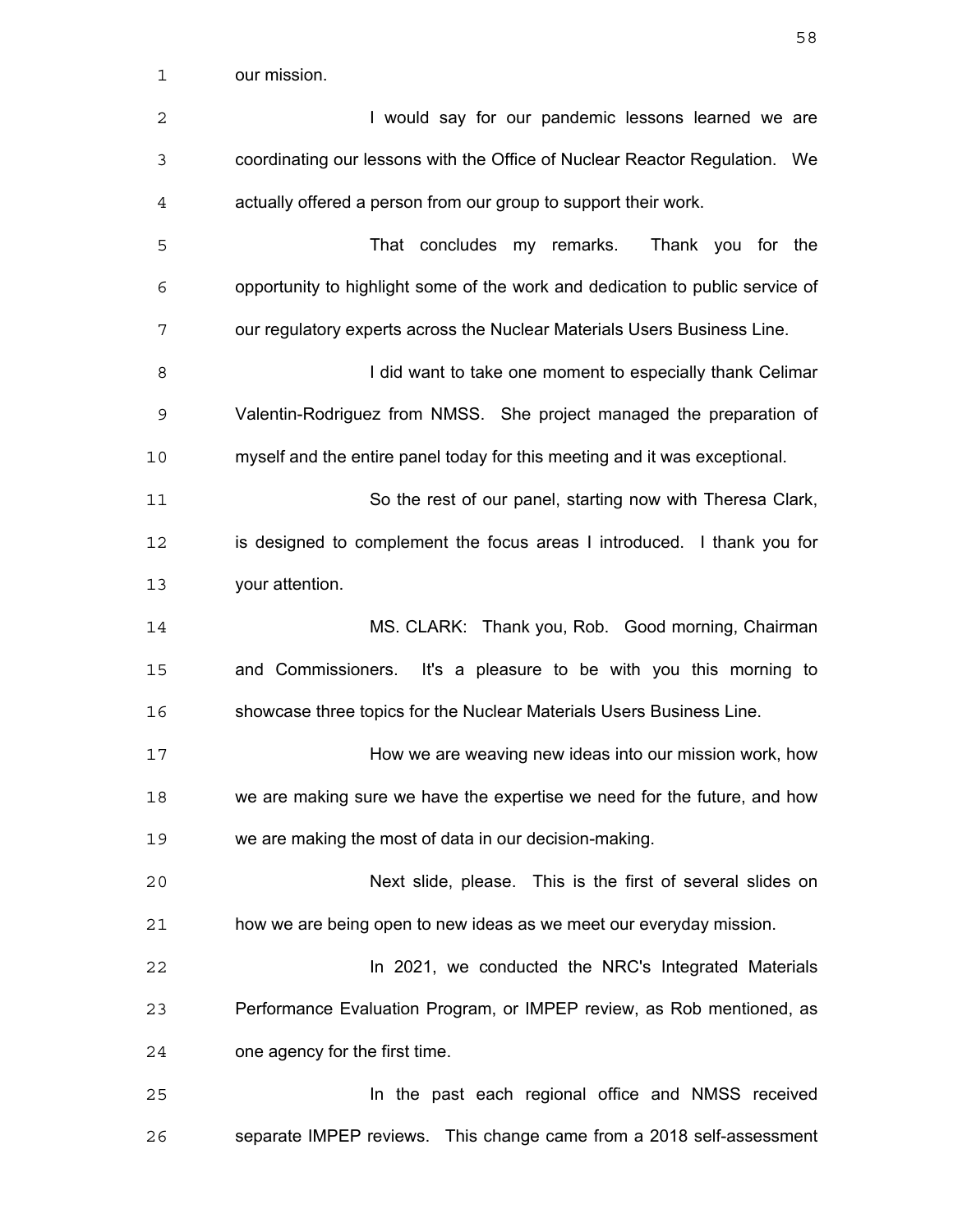and it means that we now look at the NRC like how we would look at large States with multiple agencies involved in radioactive material safety and security.

We took extra measures to make sure that the review was independent and safely performed. The team was nearly half Agreement State staff. We also adapted to the pandemic with a hybrid approach. The review itself was done remotely, but eight of the ten inspector accompaniments were done in person. I am happy to report that the NRC received the highest scores from the team in all review areas and there were no recommendations for improvement.

Next slide, please. Rulemaking is a mission-critical work area for our Agency and it includes essential process steps to make sure we get input from the public and then we develop a sound regulatory basis for the rule. Within these bounds, our rulemaking team has truly embraced innovation.

For example, this month you authorized us to start a rulemaking on emerging medical technologies. This rule will streamline the approval pathway for medical technologies that used to be new but are now licensed routinely. It will also provide for reliable and clear regulation in licensing of rubidium-82 generators.

We also piloted an approach for faster and better integrated decision-making when we look at petitions for rulemaking. During last year's Innovate-a-thon we challenged the whole Agency to come up with ideas and IdeaScale about how we could apply agile project management concepts more broadly.

Then we used these ideas to review a petition for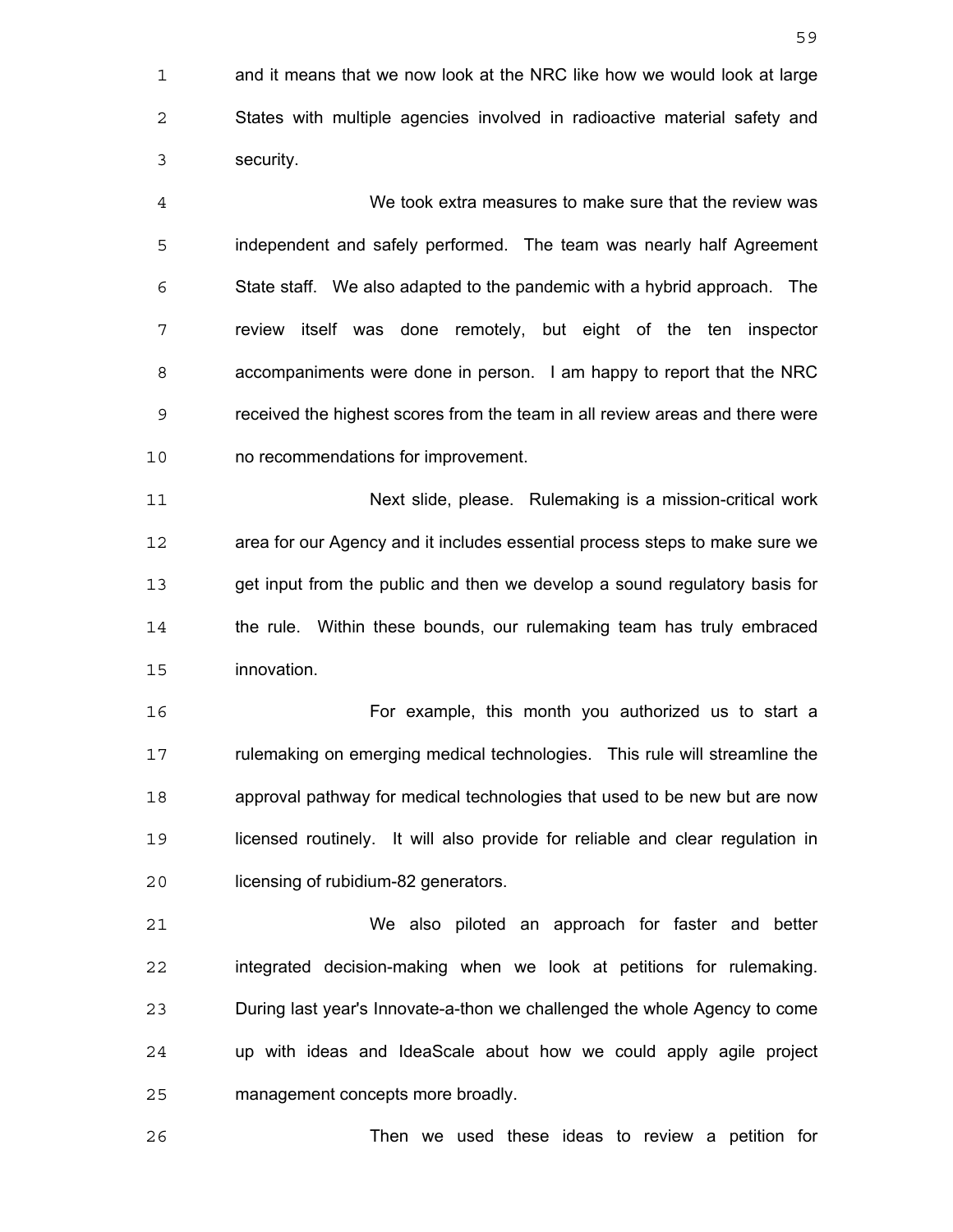1 rulemaking on whether we should require event reports from nuclear medicine injection extravasations. The review of this petition presented particular challenges for us, as we had already started on an independent evaluation and there was high public interest with a large number of petition comments. During this pilot we identified several best practices. It's good to form small cross-functional development teams that have the right background to evaluate the petition.

**It's helpful to break up the work into monthly sprints that** help the team properly react to evolving information. And finally, it's best to have a single project sponsor who can give high-level oversight and help minimize redirection. We are planning to use what we learned on a second 12 pilot petition to make sure we have the process right.

Next slide, please. We continue to look for ways to better 14 gather perspectives from outside the NRC, and particularly from Agreement States on how best to base our challenges.

We have held several topical meetings with the States recently and hot topics included fusion reactor licensing and how we have operated during COVID.

Our National Materials Program co-champions were Duncan White of the NRC and Terry Durst in a Pennsylvania's regulator, continue to lead the way on collaboration across the National Materials Program.

They have held multiple Champions Chats which have high participation by NRC and State regulators. The most recent ones have been on remote inspections, as we discussed a lot today, the future of the IMPEP Program, and misplaced radioactive shipments in transit.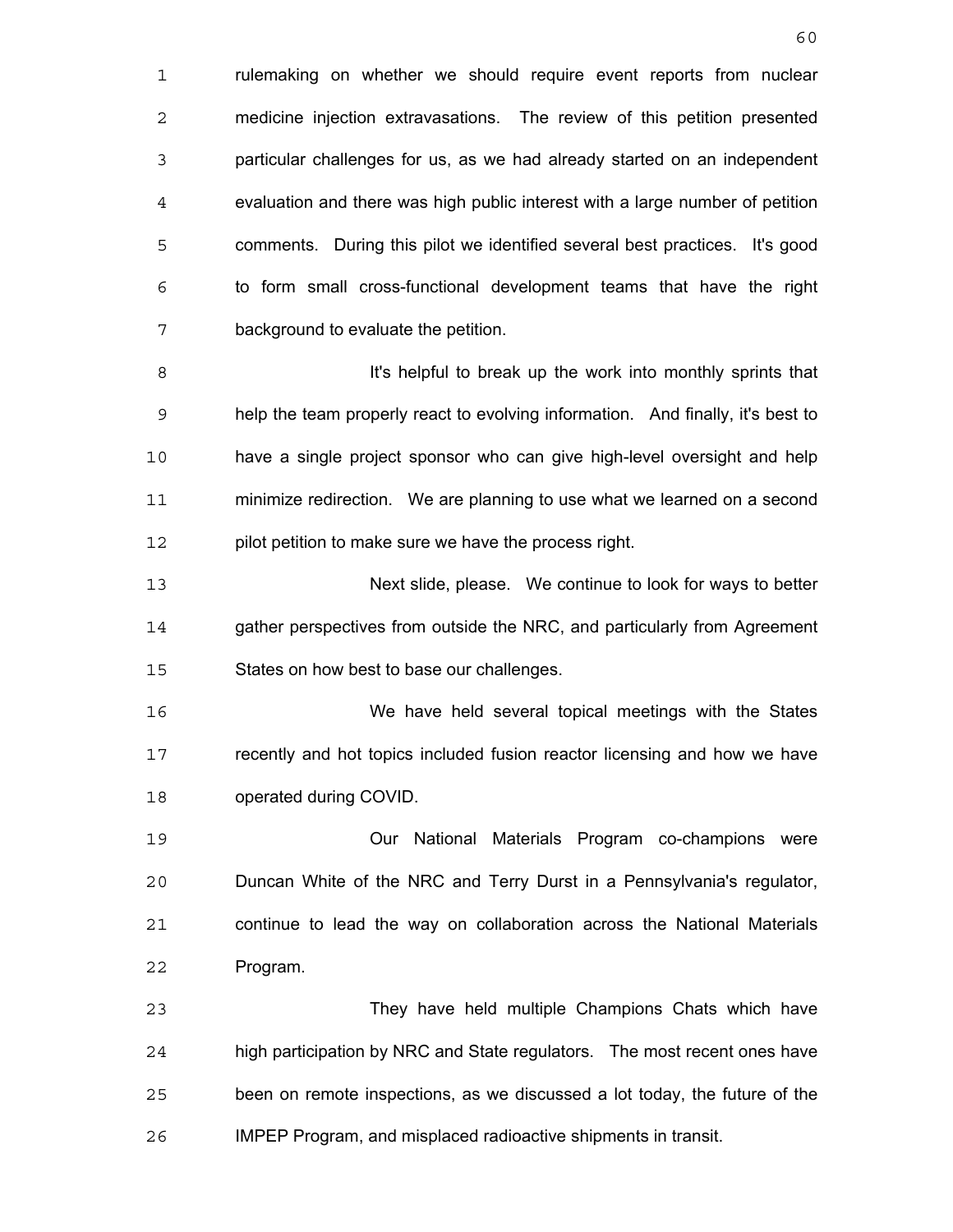These chats give us an open forum on topics of mutual interest and it's part of that partnership that we treasure as part of the National Materials Program. The chats also allow our newer staff to learn from the knowledge and experience of our senior regulators, like Duncan who was introduced earlier.

Next slide, please. Connecticut and Indiana recently declared their intent to become the 40th and 41st Agreement States and we are currently in the application process for that. This development prompted us to ask ourselves how we should best shape a vibrant and effective National Materials Program as Agreement States continue to oversee a greater and greater proportion of the materials licenses in the United States.

We are asking questions like what would our program look like if there are 50 Agreement States? What risks do we foresee? What would we need to do? What decisions do we need to make to address them? To this end, we have established a working group with the Agreement States to help identify and answer these questions, and that group should have its report done by the end of 2022.

Next slide, please. I want to turn now to how we are focusing on our people and our future using strategic workforce planning.

Through our review of projected work and attrition we knew there would be an Agency-wide gap in health physics expertise if we didn't act. To mitigate this risk we took a three-pronged approach of pipeline, development, and community. First, we are building the pipeline of health physicists that we can hire. We are working to increase awareness and profile the NRC among universities and professional societies. We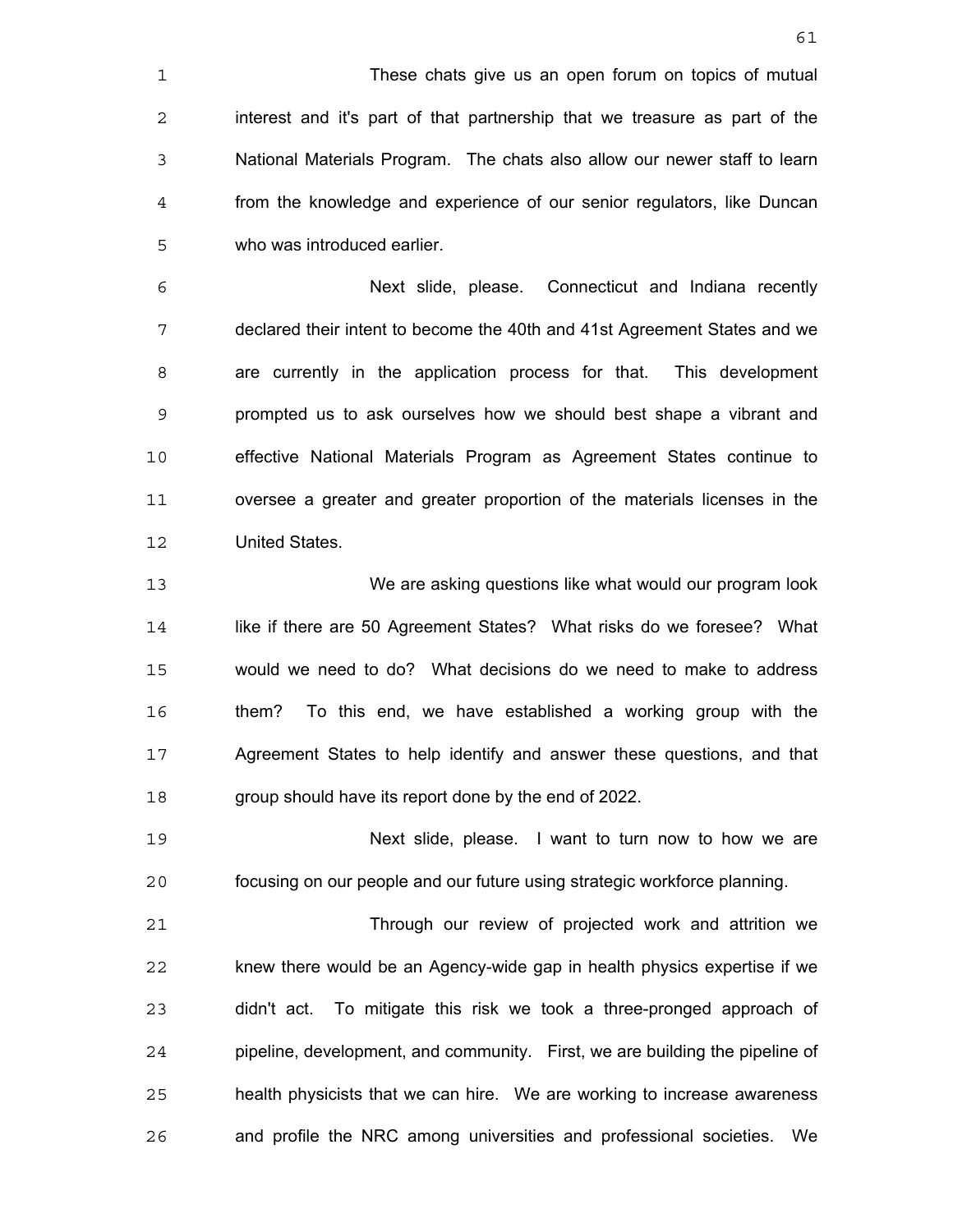highly emphasized our grants program this year, that provides scholarships and fellowships to students and we added health physics detail to the solicitation.

We have also increased our outreach to the universities with big health physics programs, like Colorado State and Oregon State. In fact, one of the professors from Colorado State is on a health physics panel discussion that I am moderating at the Regulatory Information Conference this Spring.

Next, we are developing our staff to meet future needs. We are increasing ways that our existing health physicists can use their skills in new ways. One exciting example is that we have recently chartered a joint working group with the Conference of Radiation Control program directors that will pave the way for more developmental rotations of NRC Staff and States, and vice versa.

Joe Nick, a manger in Region III, is the NRC's co-chair. We also expect the Health Physics Society and the Organization of Agreement States to participate.

Finally, we are keeping a sense of community that is so important in retaining our talented staff. To that end, we recently created a Health Physicists Community of Practice. This is a staff-led group that meets monthly and discusses work of interest across the NRC. For example, they are teaming up to create a study group that will help people prepare for the Certified Health Physicist examination. This is a grassroots effort that was inspired by a similar activity at EPA.

Next slide, please. Finally, I want to spend some time on how we are optimizing by using data.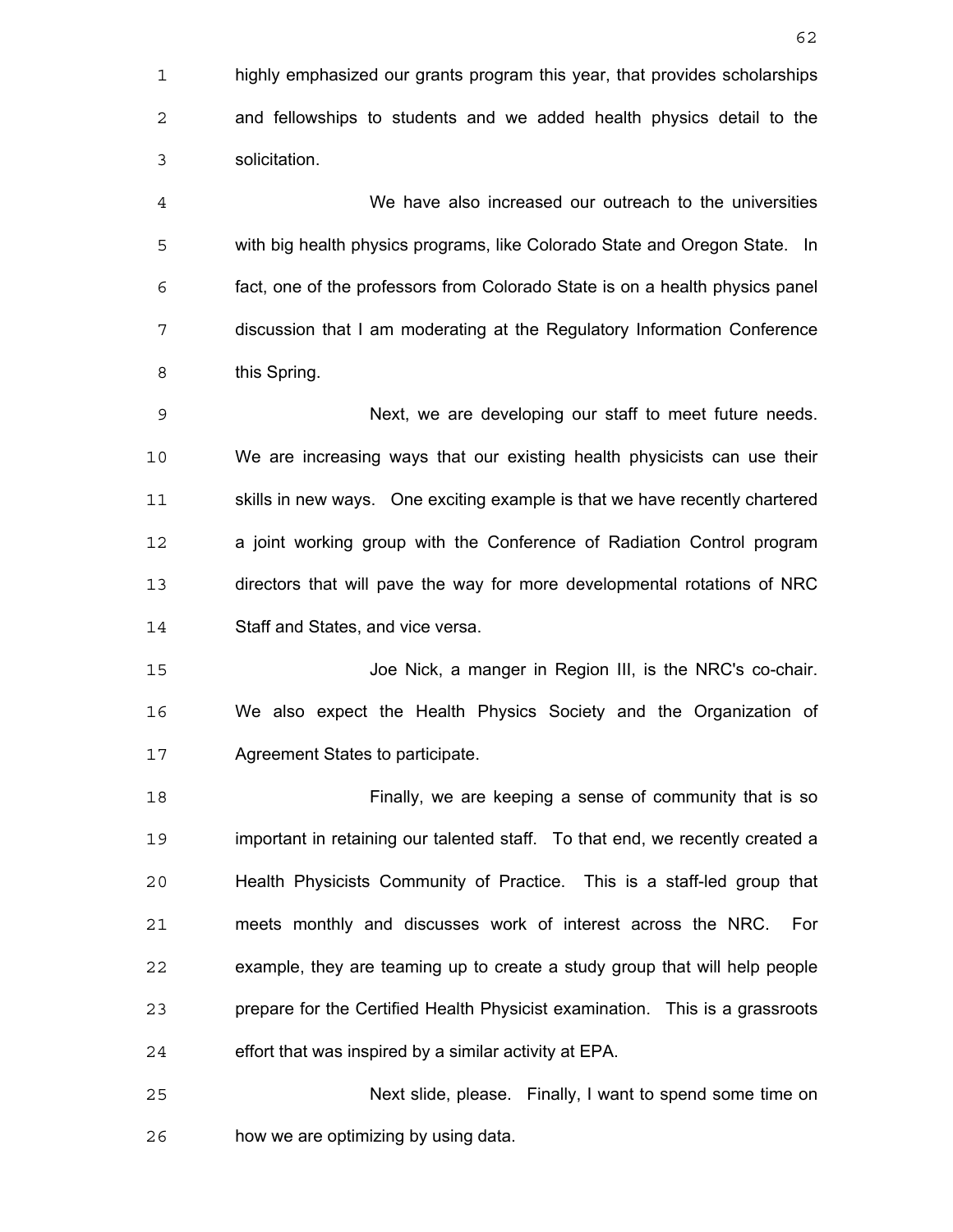| 1  | In 2021, our office established the Data Foundation, so                        |
|----|--------------------------------------------------------------------------------|
| 2  | named because we want data to be at the foundation of the decisions we         |
| 3  | make and the strategies that we take across the office and with our other      |
| 4  | partners.                                                                      |
| 5  | The first tools from this effort are in place and our change                   |
| 6  | management strategy emphasizes having visible near-term successes that         |
| 7  | will get people excited about these new methods.                               |
| 8  | This year we'll use those capabilities to reduce the burden                    |
| 9  | of data gathering and reporting to provide consistent and rapid information to |
| 10 | decision makers and to manage workload better.                                 |
| 11 | My next two slides illustrate the work of the Data                             |
| 12 | Foundation to create tools for both widespread and specialized use.            |
| 13 | Next slide, please. This slide shows a snapshot of our                         |
| 14 | Materials Inspection Timeliness dashboard, displaying Region I's routine       |
| 15 | inspections from the last fiscal year. It uses data directly from web-based    |
| 16 | licensing to show how we are doing both on specific inspections and on the     |
| 17 | overall timeliness metric that we report to Congress.                          |
| 18 | We can spot issues early with this tool and we can address                     |
| 19 | coming challenges. The dashboard also, by the way, shows the number of         |
| 20 | remote inspections, which was a feature that we added during the pandemic.     |
| 21 | In conjunction with other dashboards we are developing on                      |
| 22 | how we plan inspections and which inspections are in progress, this suite of   |
| 23 | tools is going to be widely used across the Regions by inspection planners,    |
| 24 | as well as regional managers. It will also save us about 15 hours a quarter    |
| 25 | by automatically calculating those metrics without the need to run manual      |
| 26 | reports.                                                                       |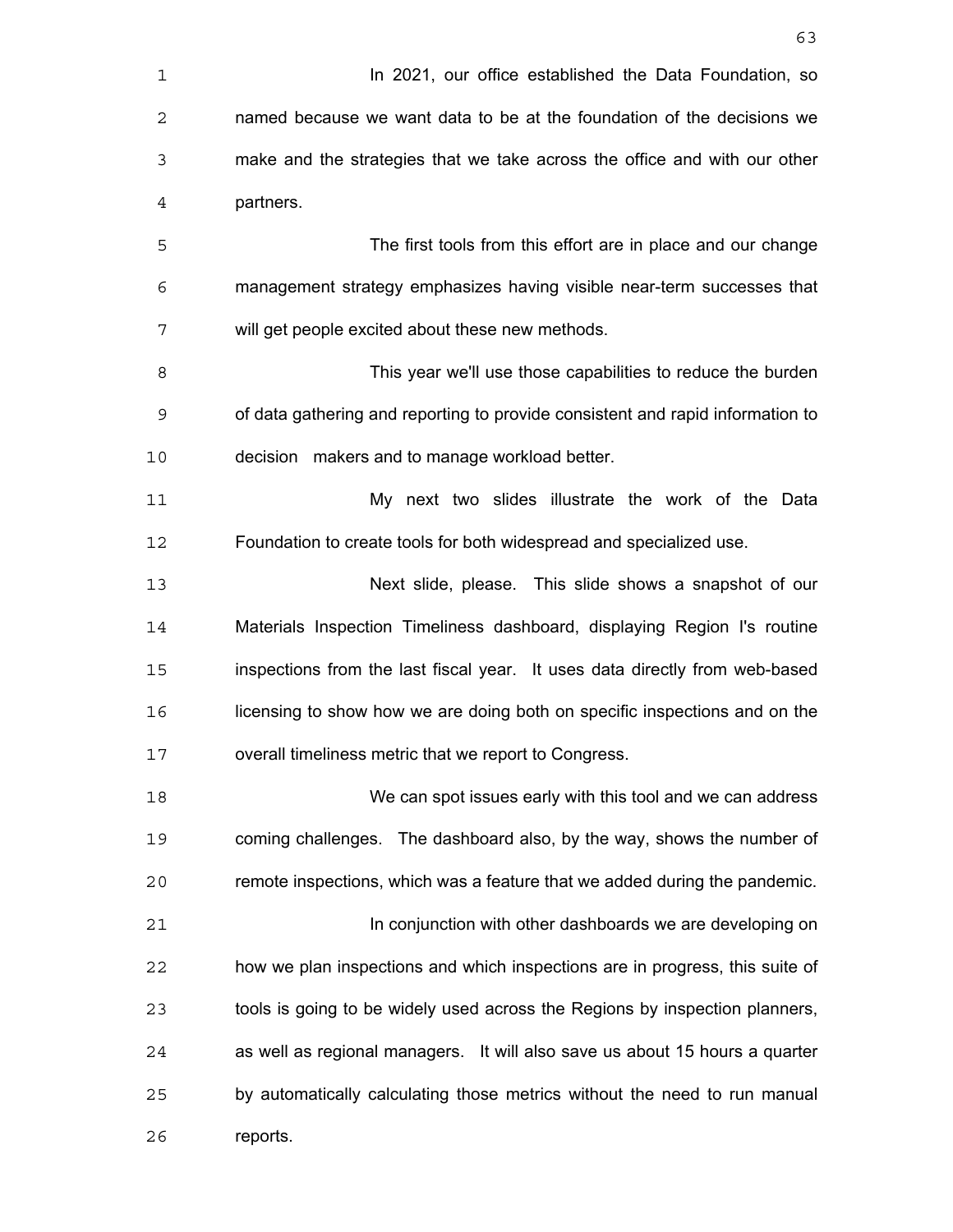Next slide, please. This slide shows a specialty dashboard that is very important to one branch in my Division. Every January, licensees need to do an inventory reconciliation to compare the radioactive sources that they have with the inventory that is located in the National Source Tracking System. This new dashboard was created to help our source management staff monitor the status of this annual requirement by pulling data directly from the National Source Tracking System. The snapshot shown on the slide shows that last year we reconciled the inventory data for all of our NRC licensees and we also resolved all of the escalations, which by whom we get unexpected information. This year, we are using this new dashboard as a one stop shop for information related to the reconciliation. As a result, our analysts are saving time on searching databases and consolidating data to give updates on the status of the task. This is an example of a quick win that builds excitement about how these tools can make our lives easier. This concludes my remarks. I will now turn it over to Maryann Ayoade. Next slide, please. MS. AYOADE: Thank you, Theresa. Good morning, Chairman and Commissioners. My name is Maryann Ayoade and I am currently a medical physicist in NMSS. I was formerly a materials inspector

years.

My presentation will cover the update on the emerging medical technologies review process and how we are leveraging external

and license reviewer in Region I and I have been with the NRC for over 12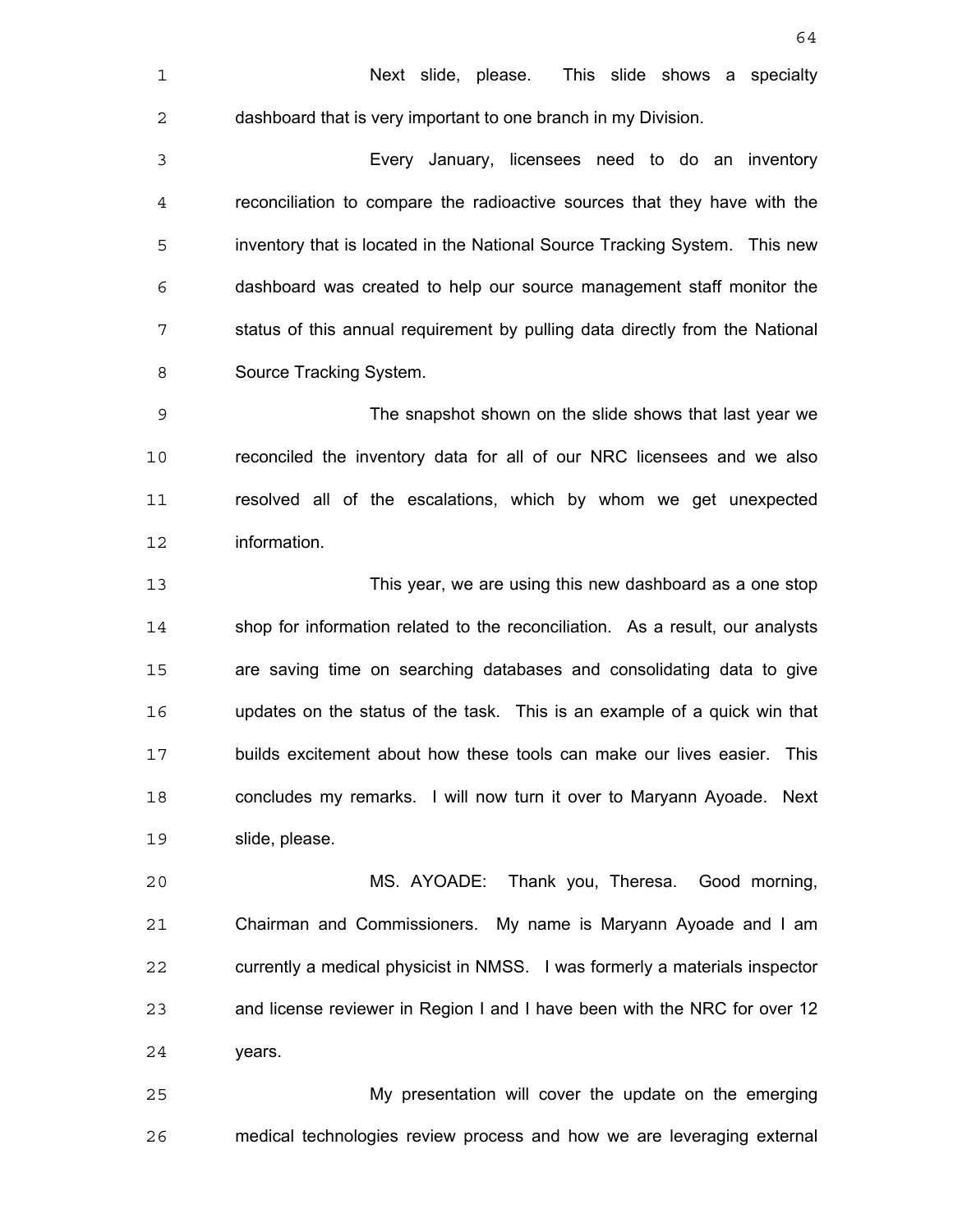partnerships to identify new technologies.

| 2           | Next slide, please. 10 CFR 35.1000 was added to the                            |
|-------------|--------------------------------------------------------------------------------|
| 3           | medical use regulations in Part 35 in 2002 to capture the new and emerging     |
| 4           | medical uses and technologies that are not specifically addressed in the       |
| 5           | current regulatory framework because of their unique characteristics.          |
| 6           | 35.1000 is a one-of-a-kind flexible approach within the                        |
| 7           | NRC's medical use regulations for the licensing of new emerging medical        |
| 8           | technologies while continuing to provide and assure safety for patients, for   |
| $\mathsf 9$ | medical workers, and for members of the public.                                |
| 10          | The creation of 35.1000 and its 20 years of use it reflects                    |
| 11          | favorably on NRC's ability to provide for safety while adapting to the rapidly |
| 12          | changing pace of development of often life-saving new medical technologies     |
| 13          | that are essential to patient care.                                            |
| 14          | Next slide, please. Each emerging medical technology is                        |
| 15          | valuated on a case-by-case basis by NRC and Agreement States and we            |
| 16          | develop licensing guidance with input from the Advisory Committee on the       |
| 17          | Medical Uses of Isotopes, the developers of the new technology, the Food       |
| 18          | and Drug Administration, or the FDA, and the medical community, all to         |
| 19          | determine the risks and the appropriate regulatory requirements for each       |
| 20          | technology.                                                                    |
| 21          | Timely development of licensing guidance from emerging                         |
| 22          | technologies is essential so that we do not limit patient care and so that     |
| 23          | medical professionals can use these technologies safely.                       |
| 24          | Now, to date, we have issued ten licensing guidance                            |
| 25          | documents under the 35.1000 framework, including some of the                   |
| 26          | technologies that you see on this slide, like the NorthStar and RadioMedix     |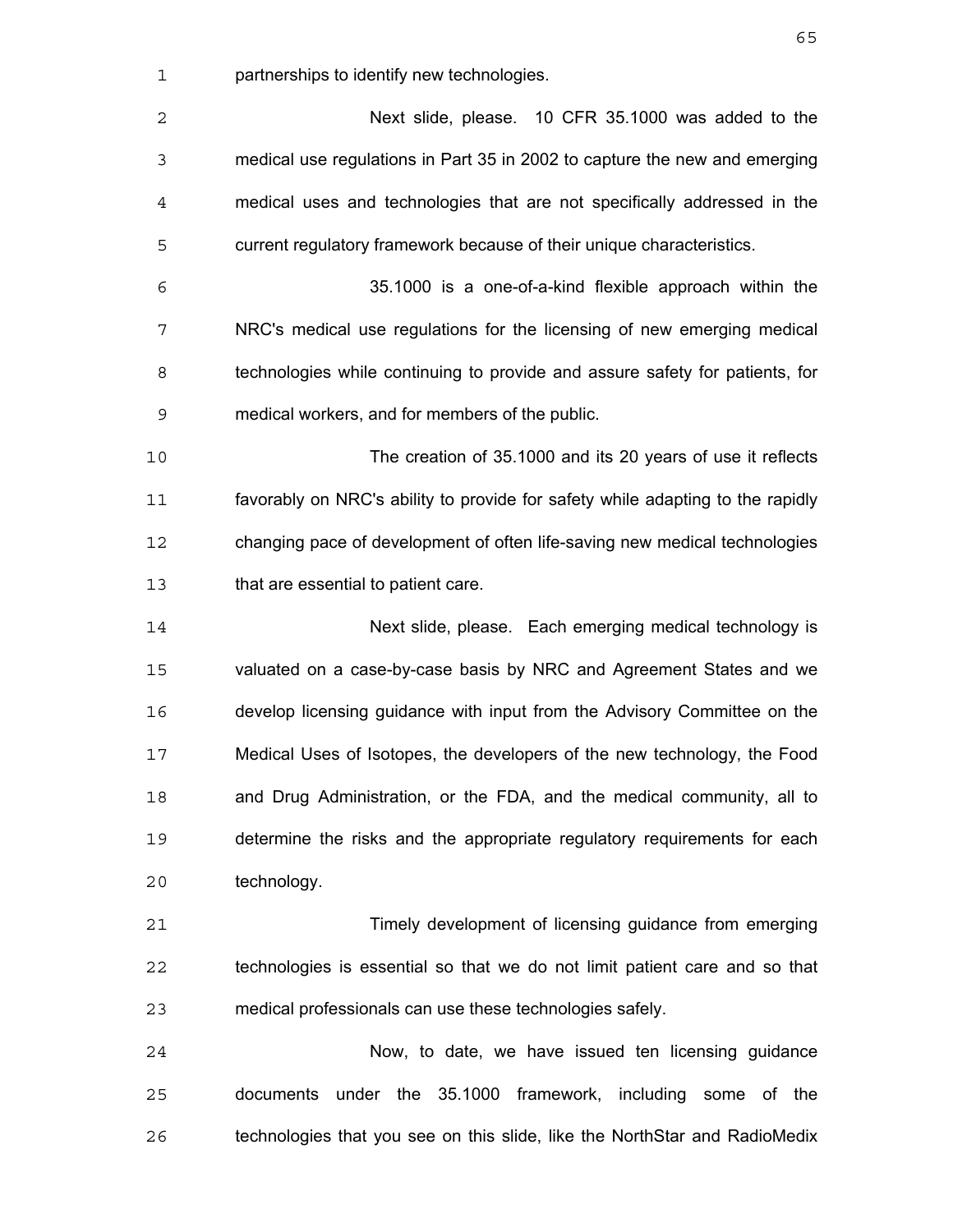1 radionuclide generator systems that produce radiopharmaceuticals, which are then used for different medical procedures, and, also, the Gamma Stereotactic RadioSurgery units that use many precisely focused radiation beams for treatment. We have also licensed Yttrium-90 microspheres which are used to treat liver cancer and is the most used technology under 35.1000.

Next slide, please. We are currently piloting a new licensing guidance development process for emerging medical technologies that streamlines and provides consistency to the existing process by incorporating stakeholder feedback early in the technology review process.

This new review process involves using a Standing Committee that includes NRC and Agreement State staff with experience in medical licensing, oversight, and emerging technologies.

The Standing Committee's role is to provide feedback and to vote on the Staff's recommended licensing determination, and also to review the proposed licensing guidance developed by Staff to ensure that it is adequate and addresses all of the necessary radiation safety considerations.

NRC and Agreement States regulatory expertise is supplemented by the ACMUI's medical expertise during the review process and the ACMUI provides us with practical use and medical feedback on these technologies and they also form subcommittees to review our proposed licensing guidance and make recommendations.

Next slide, please. With our new process we are ensuring that we have the key players involved in the review process early so that we can take advantage of their expertise as we review and develop guidance for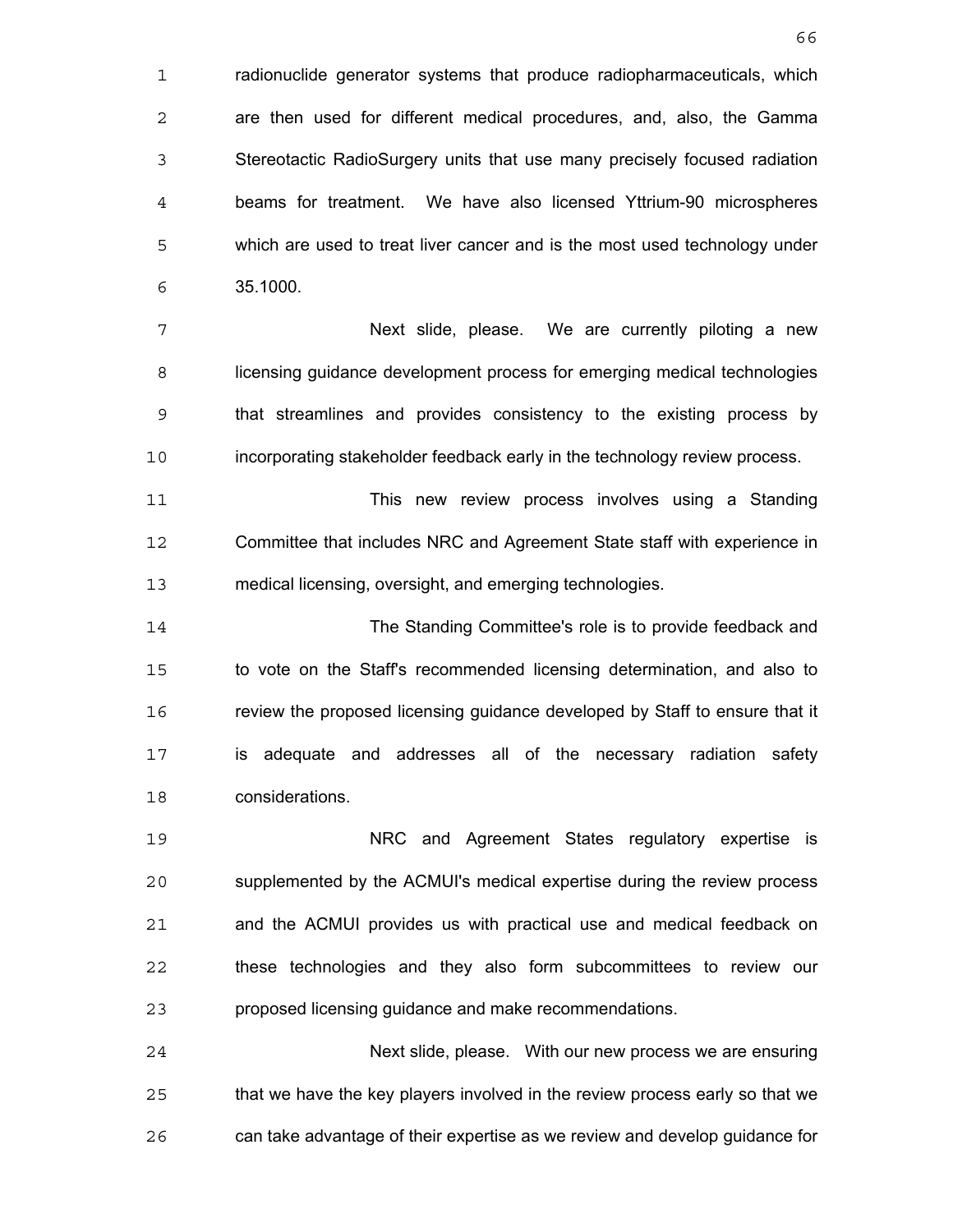1 these new technologies.

Furthermore, we are being proactive in identifying and addressing any regulatory challenges so we can be ahead of the game and ensure medical licensees and patients have access to safe new technologies in a timely manner.

The Standing Committee has been meeting regularly since November of 2020 and we have evaluated three technologies using this new process since the committee's inception. Alpha DaRT is the first manual brachytherapy therapy device that uses alpha-emitting radiation for treatment of superficial solid tumors. We also have the Liberty Vision, which is a new brachytherapy source for eye treatments. That last picture 12 to your right is the CivaDerm, which is a temporary brachytherapy devices that uses gamma-emitting radiation for surface application treatment of skin 14 cancer.

To date, the Standing Committee has approved the Staff recommendation for two of these technologies to be licensed under 35.1000 and for the third technology to be licensed under 10 CFR 35.400.

We are also currently reviewing and evaluating two additional technologies for possible licensing under 35.1000 and the recommendations from the reviews will be provided to the Standing Committee for their approval soon.

Next slide, please. Recognizing the ever-changing landscape for therapeutic and diagnostic medical uses of radioactive materials, we do devote significant time to staying well-informed of the external environment to collect insights on how it might affect our workload and workforce expertise needs.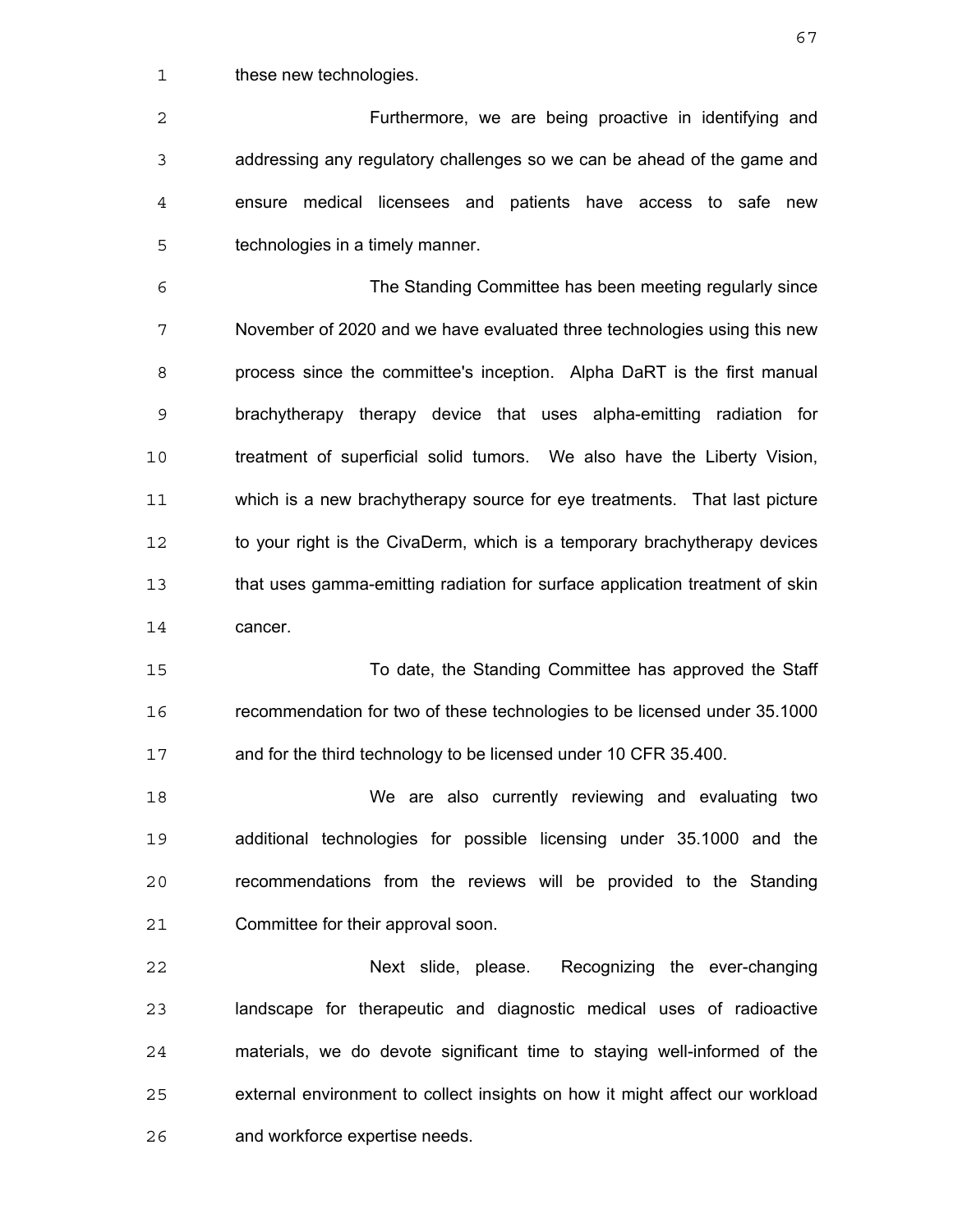The ACMUI continues to serve as a useful resource of information by giving presentations on new technologies and subcommittee recommendations on the staff licensing guidance documents for new technologies.

The ACMUI is instrumental in also helping the NRC prepare for future challenges. In 2021, the ACMUI formed a subcommittee to outline the knowledge, specific practice requirements, and safety considerations for emerging radiopharmaceuticals in theranostics. Now, 12 that subcommittee presented their work and recommendations during the ACMUI's Commission meeting last October.

In 2020 the ACMUI recommended the need for additional expertise and intervention radiology and Yttrium-90 microspheres on the committee. The Yttrium-90 microsphere administrations are the most commonly performed medical procedure that are licensed under 35.1000. In 2021, the NMSS Office Director appointed Dr. John Fritz Angle as a medical consultant at NRC to assist with this need.

The Food and Drug Administration, or the FDA, is another resource for information and NRC Staff continues to engage with the FDA and relevant information on new technologies is shared under the NRC/FDA Memorandum of Understanding.

Since October of 2020, the NRC and FDA have co-hosted two joint workshops that are open and accessible to the public to discuss topics of mutual interest related to new technologies. The workshops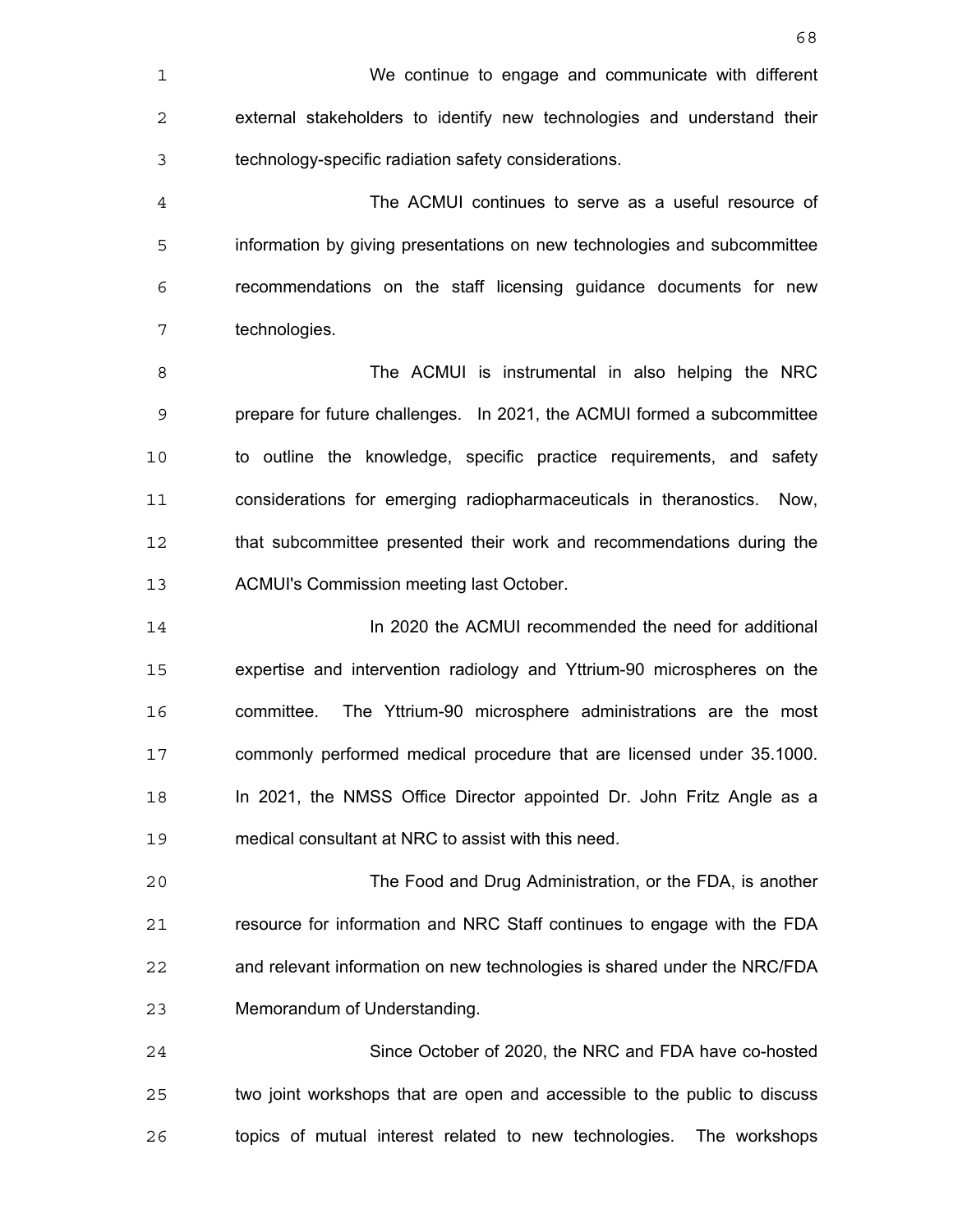focused on how to enhance the development of new radiopharmaceutical and radiological devices and on the development and regulation of new alpha-emitting radiopharmaceuticals. Both workshops were widely attended with over 550 participants in each workshop. Next slide, please. The NRC Staff also continued to engage with the Agreement States via different avenues, such as our monthly calls, also through the Agreement State representatives that serve on the ACMUI and the Agreement State members of the Emerging Medical Technology Standing Committee. We also have opportunities for engagement with different medical professional societies. These medical professional societies continue to share new information and any updates that are related to new technologies directly with the NRC. They also share information on any new or developing standards for different technologies. NRC Staff also interfaces with these stakeholders in their roles as NRC liaisons on several professional society committees and attend professional society meetings throughout the year. We also do hear from the technology manufacturers. These manufacturers share relevant information with NRC directly or during the professional society meetings on new technologies and any updates to existing technologies. This concludes my presentation. I will now direct your attention to James Thompson. MR. THOMPSON: Thank you, Maryann. Good morning, Chairman and Commissioners. I am James Thompson, Senior Health Physicist in Region IV, and have been a materials inspector for just over 20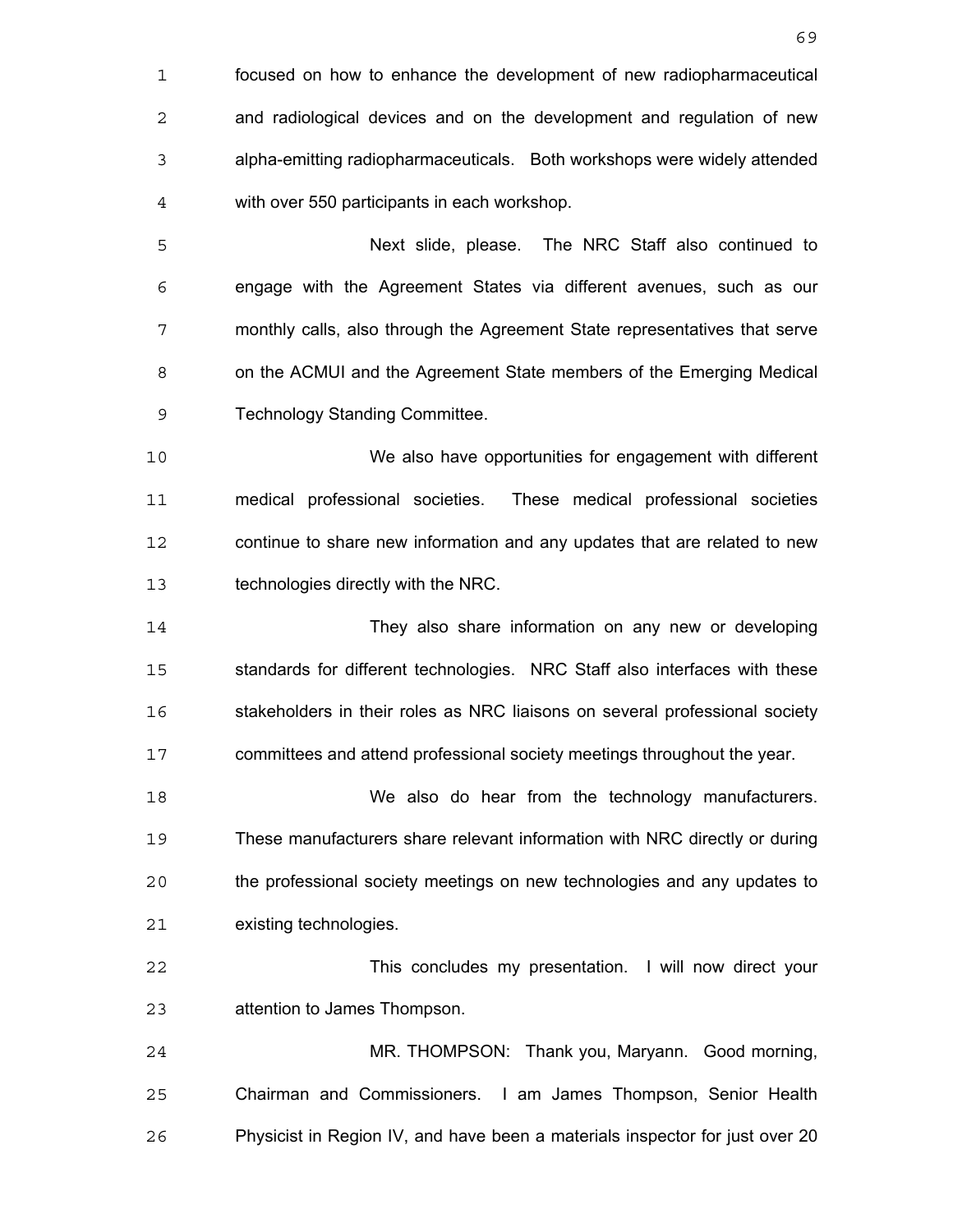years.

Today I am pleased to be talking with you about recent oversight programmatic enhancements undertaken by the Nuclear Materials Users Business Line in today's dynamic environment, as well as our continuing cross-regional support efforts.

Next slide, please. In 2020, the Staff began an effort to review and revise the materials inspection procedures to modernize them and incorporate additional risk and performance insights. A working group of NMSS and regional experts as well as our Agreement State partners have been reviewing 20 procedures and prioritizing their finalization based on potential safety significance, impacts to the program, such as number of affected licenses and inspections, and time since last revision.

Our new approach adopts a new concept of risk modules. Our past inspection procedures had the same focus areas for all types of licensees regardless of whether they are industrial or medical licensees, or whether they are licensees in broad scope or limited scope.

As part of incorporating more risk insights into our oversight program we created tailored risk modules which should focus the inspector's attention to the areas of a licensee's safety program that have the greatest potential to impact public health and safety and the safety of the workers, such as the use of license material at temporary job sites.

We also created new instruction procedures so that these risk modules could be further tailored to the unique risks of specific license activities. For example, we split the existing inspection procedure for industrial, academic, and research programs into six inspection procedures, which will focus on specific activities.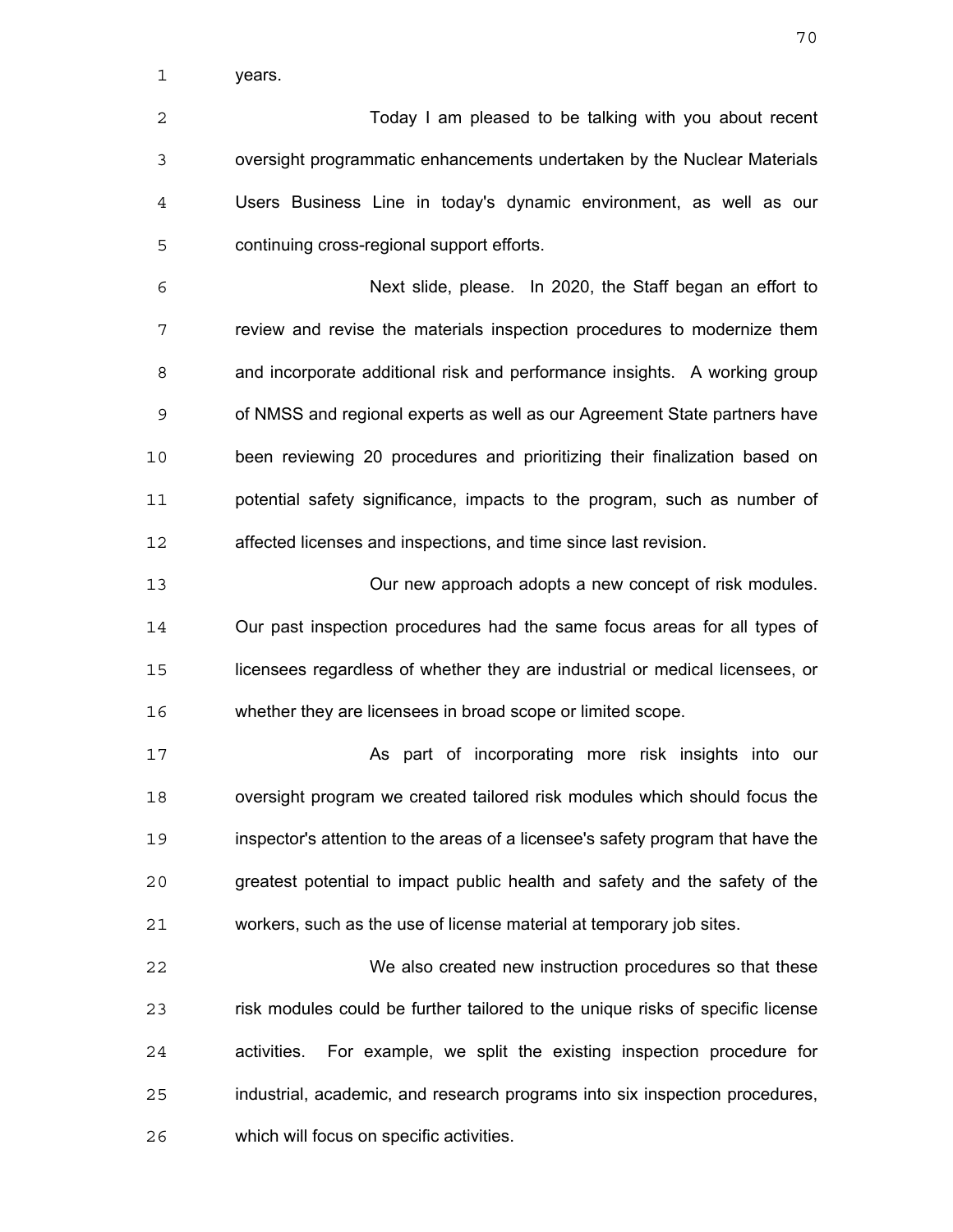| 1              | Some examples of these new inspection procedures are                            |
|----------------|---------------------------------------------------------------------------------|
| 2              | broad scope academic and R&D programs, self-shielded irradiator and             |
| 3              | calibrator devices, and veterinary use programs.                                |
| $\overline{4}$ | Next slide, please. Over the past year and a half, we                           |
| 5              | have been performing many routine materials inspections remotely,               |
| 6              | reflecting appropriate pandemic controls, while at the same time meeting our    |
| 7              | important public health and safety mission.                                     |
| 8              | We used all available tools to adapt to the pandemic by                         |
| 9              | performing materials inspections using email, telephone, and video              |
| 10             | conferencing, aware that the use of these tools was not standard practice for   |
| 11             | performing routine materials inspection.                                        |
| 12             | We used resources such as box and document encryption                           |
| 13             | to exchange security related information with licensees where necessary.        |
| 14             | Note that even at the height of pandemic restrictions, our approach did not     |
| 15             | preclude NRC traveling to a particular licensee site for an inspection or event |
| 16             | response should that be deemed critical for accomplishing our mission.          |
| 17             | After travel restrictions lightened, we resumed performing                      |
| 18             | onsite inspections as our normal approach, although these inspections had       |
| 19             | been announced to ensure that we could comply with any COVID-related            |
| 20             | protocols. In some circumstances, these onsite inspections could not be         |
| 21             | performed as initially planned due to circumstances directly related to the     |
| 22             | pandemic and had to either be postponed or performed remotely instead.          |
| 23             | In May of 2020, two months into the pandemic, we began a                        |
| 24             | self-assessment of oversight activities during COVID-19.<br>In interviews       |
| 25             | conducted as part of the self-assessment, Staff were concerned about how        |
| 26             | the pandemic might shape how we perform inspections in the future.              |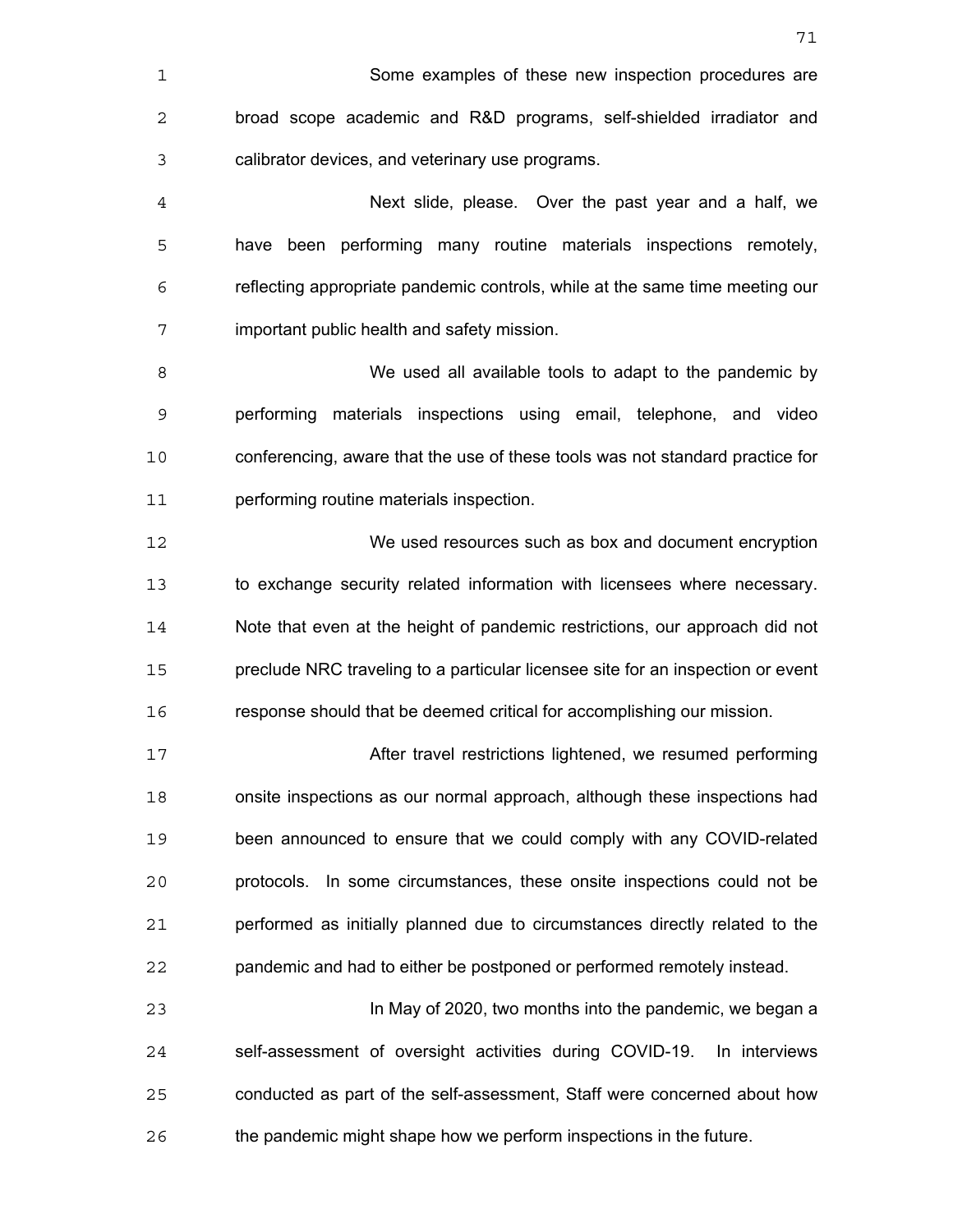| 1              | Early in the self-assessment we realized that remote                            |
|----------------|---------------------------------------------------------------------------------|
| 2              | inspections were a valuable tool for us and could be performed on a             |
| 3              | case-by-case basis, but that these remote inspections were not the preferred    |
| $\overline{4}$ | inspection method during normal operations.                                     |
| 5              | Additionally, many of the Staff agreed, including myself,                       |
| 6              | that under normal operations we should continue to perform announced            |
| 7              | inspections as much as possible. For a small subset of licensees or during      |
| 8              | pandemic conditions, announcing inspections may make it easier for the          |
| 9              | inspector to coordinate with licensees on their licensed activities, especially |
| 10             | in scheduling temporary job site inspections.                                   |
| 11             | Next slide, please. The Staff continues to assure our                           |
| 12             | safety and security mission by engaging efforts to strengthen our partnering    |
| 13             | and share expertise and resources across regional boundaries to ensure          |
| 14             | effective oversight activities of both materials licensing and inspection.      |
| 15             | Given the wide scale and range of regulated activities in                       |
| 16             | industrial medical uses, it makes sense that individual staff experts in        |
| 17             | different regions will have greater experience and expertise for specific       |
| 18             | areas and the use of all of our organizational resources best serves public     |
| 19             | safety.                                                                         |
| 20             | One example of this cross-regional support was the                              |
| 21             | inclusion of inspectors and license reviewers from each materials region, as    |
| 22             | well as from NMSS Program Office on multiple team inspections.<br>These         |
| 23             | team inspections were performed either in response to reported events           |
| 24             | involving radioactive contamination at facilities or for broad scope licensees  |
| 25             | with multiple licenses that were involved in previous escalated enforcement     |
|                |                                                                                 |

actions.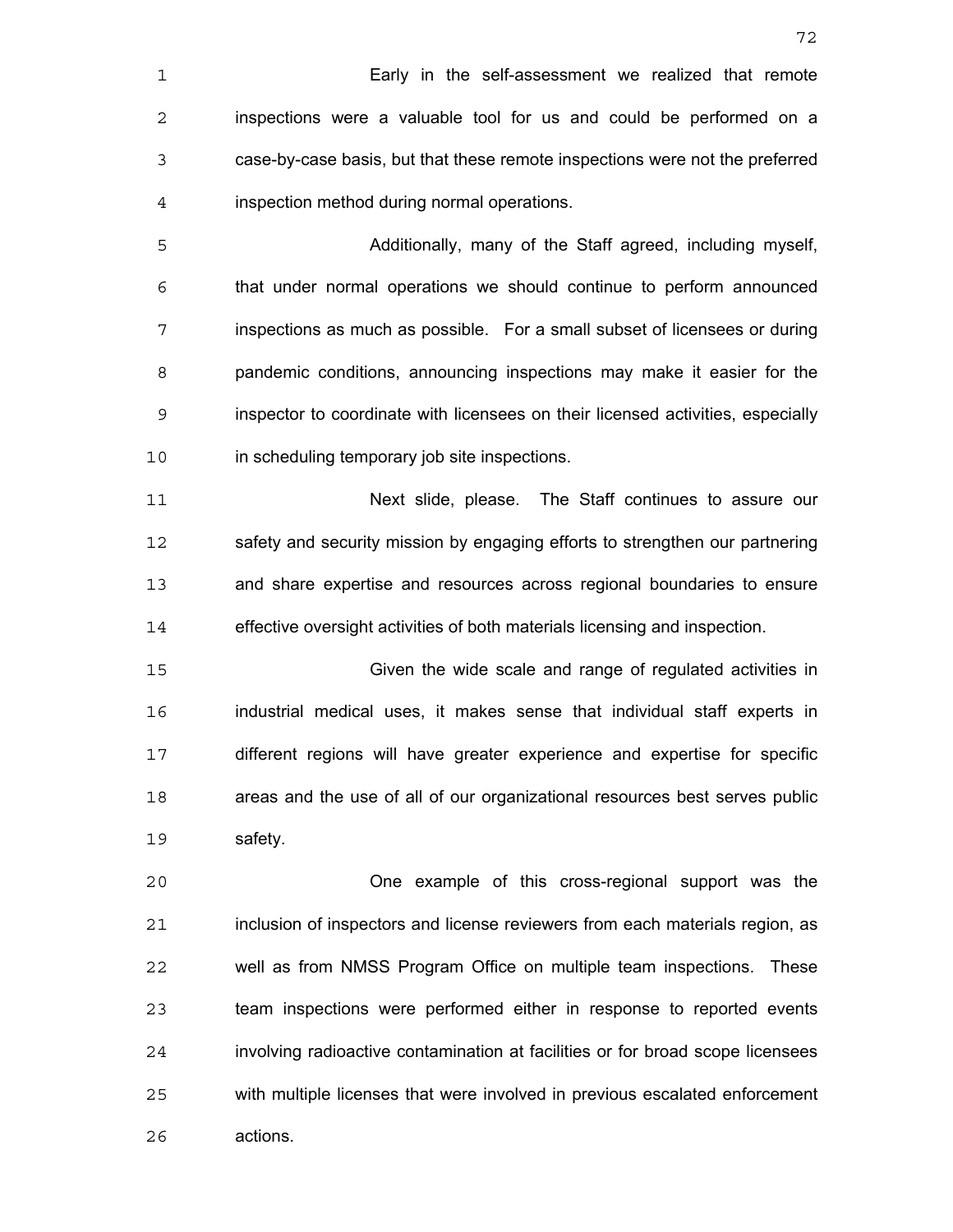These team inspections successfully provided licensee with insights to improve the safety at their facilities and in their radiation safety programs. Those successes can be attributed to the continued inclusion of Agency experts from across the regions and NRC Headquarters on team inspections.

The picture on the slide shows the inspection team for an inspection at Idaho State University in early March 2020, which reviewed the use of license material for research and academic purposes. The team included staff from the Office of Nuclear Reactor Regulation, the Technical Training Center, the Office of Nuclear Material Safety and Safeguards, Region I, and Region IV.

Next slide, please. Another example of these cross-regional support efforts was to share resources across regional boundaries to assist in the processing licensing actions and performing inspections.

The picture on the slide shows a Region III inspector performing an assist inspection for Region IV in October 2021 at the Sanford Underground Research Facility in Lead, South Dakota, when onsite inspections had resumed.

At the beginning of the COVID-19 pandemic, we were forced to quickly adapt our licensing and inspection processes to fully remote. We also had to figure out how to provide the appropriate temporary regulatory relief to our licensees that requested it and process these requests from our licensees in a timely manner. This caused us to get behind on some of our licensing and inspection work. We were resilient, however, and showed our commitment to the NRC mission by working as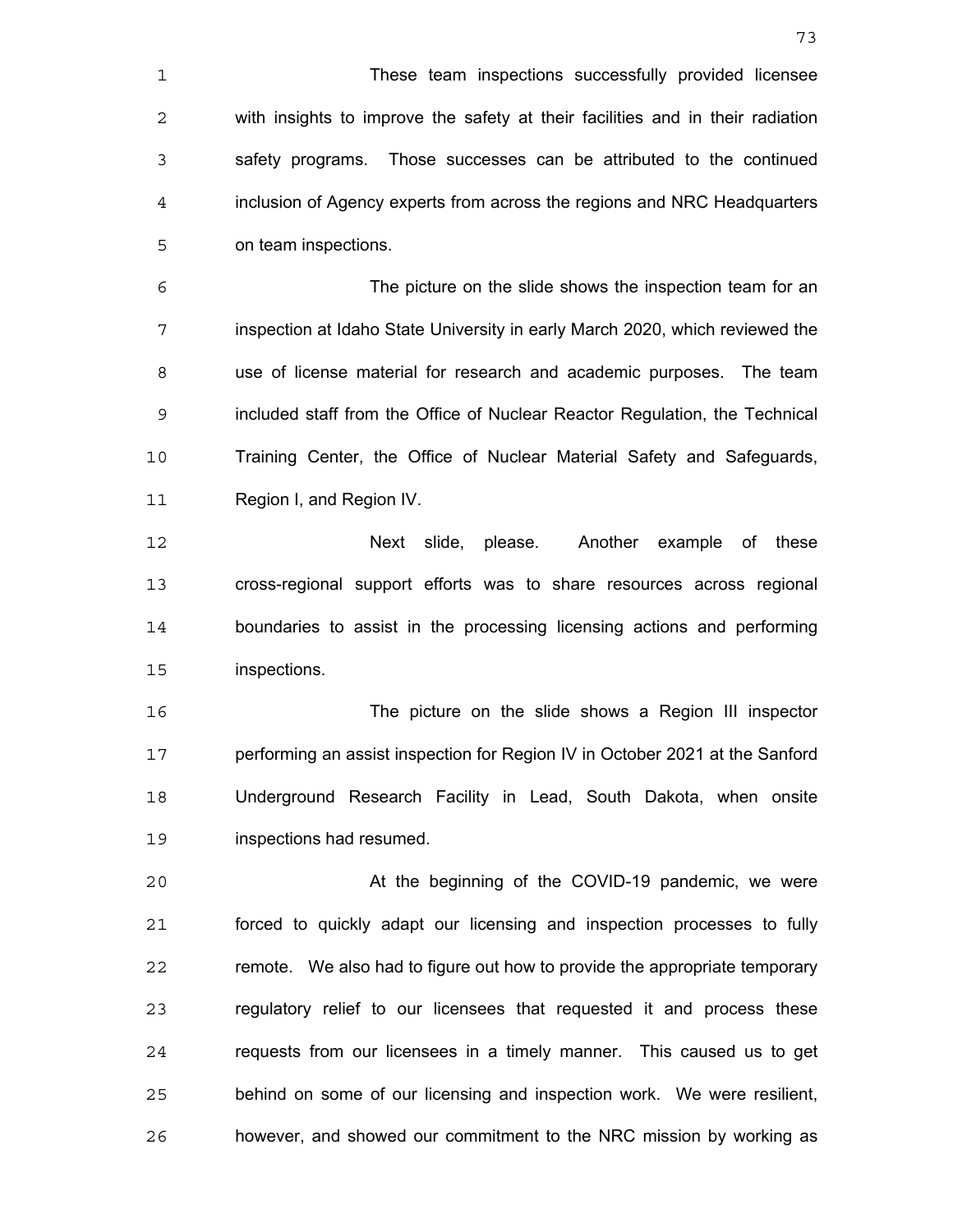| 1  | one NRC and we are now back on track.                                           |
|----|---------------------------------------------------------------------------------|
| 2  | We are now looking closely at how we can continue to                            |
| 3  | work together to train and qualify new inspectors and license reviewers to      |
| 4  | ensure that we can meet future staffing needs.                                  |
| 5  | This ends my presentation. I will turn the meeting now                          |
| 6  | back over to Cathy.                                                             |
| 7  | MS. HANEY: Thank you, James. And thanks for all of                              |
| 8  | the panelists for their presentation. Also, I'd like to thank all the Staff who |
| 9  | supported the development of the presentations this afternoon.                  |
| 10 | I'd also like to thank all the NRC headquarters and regional                    |
| 11 | staff and our Agreement State staff that support and make the national          |
| 12 | materials program assistance. Their hard work and commitment help us to         |
| 13 | successfully fulfill our important safety and security mission for the American |
| 14 | people.                                                                         |
| 15 | This concludes my remarks, and now we will answer any                           |
| 16 | questions you may have. Thank you.                                              |
| 17 | CHAIRMAN HANSON: Thanks, Cathy, and thanks to the                               |
| 18 | staff panel. We're going to start our questions again for the second panel      |
| 19 | with Commissioner Baran.                                                        |
| 20 | COMMISSIONER BARAN: Thanks. Well thank you all                                  |
| 21 | for your work with the National Materials Program.                              |
| 22 | James, I'd like to start by asking about inspections.<br>On.                    |
| 23 | the first panel, Katherine discussed the value of in-person inspections. We     |
| 24 | had a good discussion of it then. Rob talked about it earlier on this panel,    |
| 25 | too.                                                                            |
| 26 | You've been a material inspector for 20 years, what do you                      |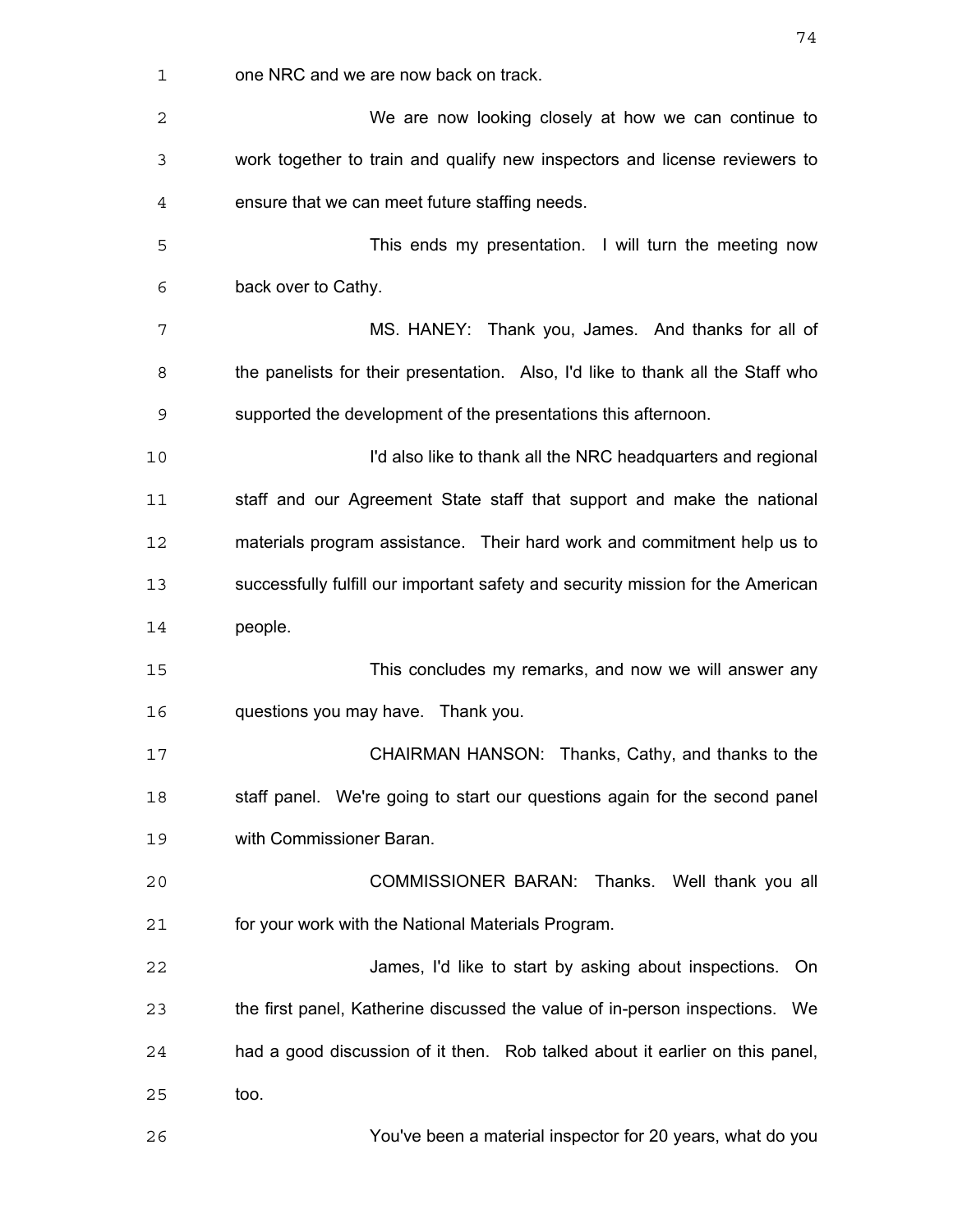think about the value and effectiveness of in-person inspections compared to remote inspections? MR. THOMPSON: That's a good question, Commissioner. And I'd like to start out by saying, I believe that remote inspections served a very valuable purpose during the pandemic. We were faced with an opportunity, with a fact that we could not travel out to the licensee's facilities and we needed to find a way that we could still support our health and safety mission. And I think the performance of remote inspections, during that time, was very valuable. And I'm glad that we did it. Some of the ways that it was successful was through video conferencing. We had some opportunities to observe some license activities. It is difficult to do, but we were able to in some certain circumstances. And some of those opportunities ended up in violations being identified. And that said, if it's a comparison that you're looking for, I, like Katherine, also believe that onsite inspections are always a better indicator of licensed activities, whether they perform safely as opposed to remote. Some of the limitations of the remote inspections are, for instance, performance of independent radiation surveys. It's very difficult to do that remotely. And so there are some things that cannot be performed

remotely, such as, it was alluded to earlier, observation of license activities. In some certain circumstances, those can be observed, but not very often. So the value of onsite inspections is very high as compared to remote inspections.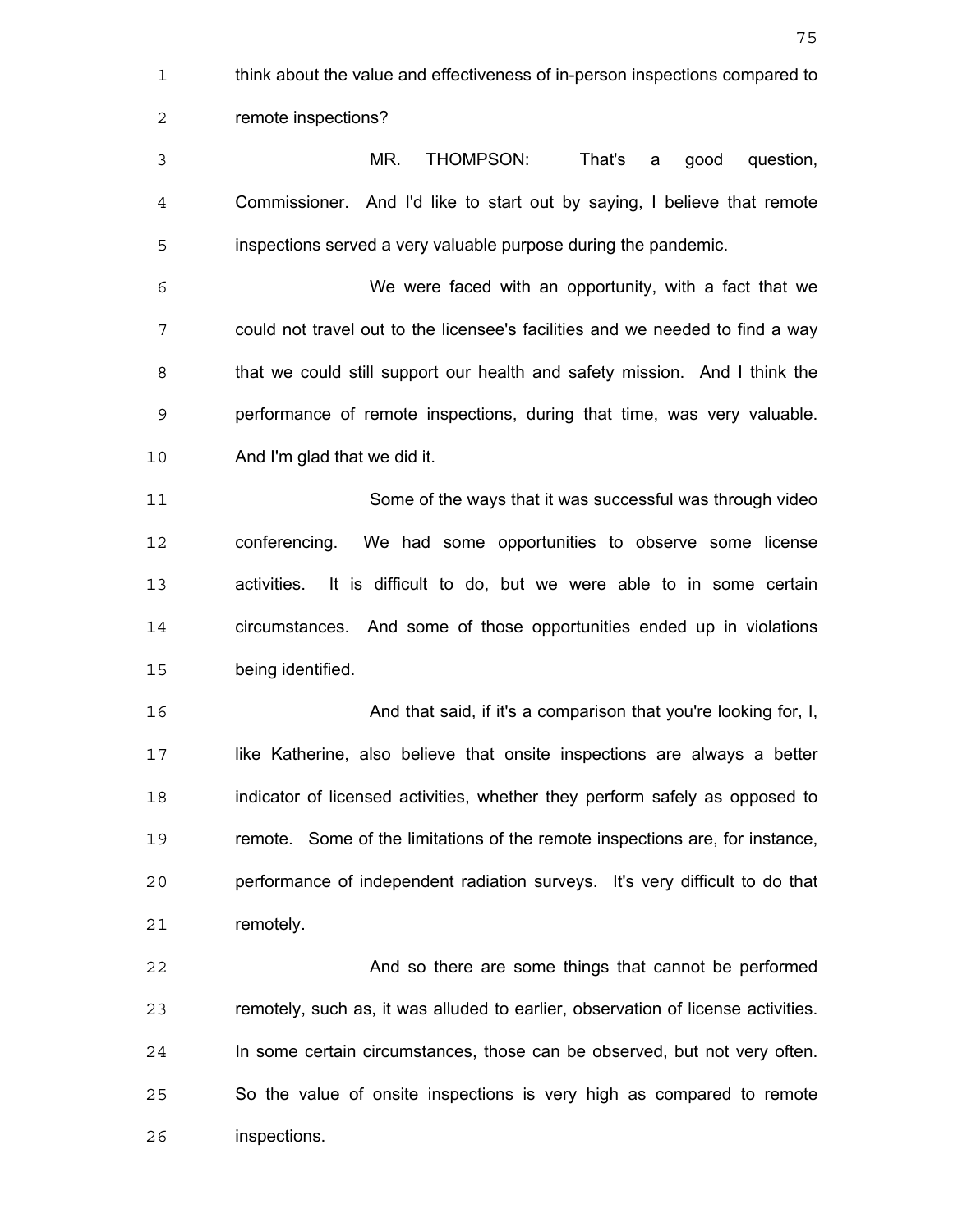| $\mathbf 1$    | COMMISSIONER BARAN: Okay. And you mentioned in                                |
|----------------|-------------------------------------------------------------------------------|
| $\overline{2}$ | your presentation the importance of unannounced inspections. Can you          |
| 3              | talk a little bit about why that is and whether that's practical to conduct   |
| $\overline{4}$ | unannounced inspections remotely?                                             |
| 5              | MR. THOMPSON: Yes, I would be happy to. So, in                                |
| 6              | announcing, or trying to perform inspections unannounced, we're attempting    |
| 7              | to see what the licensee is doing when we're not there. That's our attempt.   |
| 8              | And it serves a very valuable purpose, especially if you're                   |
| $\mathsf 9$    | able to observe activities at temporary job sites. It's very valuable to show |
| 10             | up unannounced in those circumstances so you can just watch them operate      |
| 11             | and see how they interact, especially with maybe members of the public that   |
| 12             | may be around the licensed activities, how they're interacting with them. If  |
| 13             | they're maintaining security and surveillance. And in my opinion, that's best |
| 14             | performed, at least at first, on an unannounced basis.                        |
| $-$            | المحامدة والمستحدث والمسار والمستحدث والمراطلة المراح                         |

I think some of the unattended consequences of performing announced inspections, that I really wasn't aware of until we started announcing a lot of these inspections due to COVID, was the fact 18 that it also has some unintended consequences. And the fact that licensees, they, if you announce the inspection, I've had it told to me by licensees that they prefer actually unannounced inspections, which I wouldn't have thought that they would have ever thought that, but they did. And it was because the fact that we didn't want, we spent the two weeks waiting, worrying about it, we would prefer that you would have just showed up unannounced.

And also I think, one of the things that I identified and I noticed was the fact that when we announce inspections sometimes the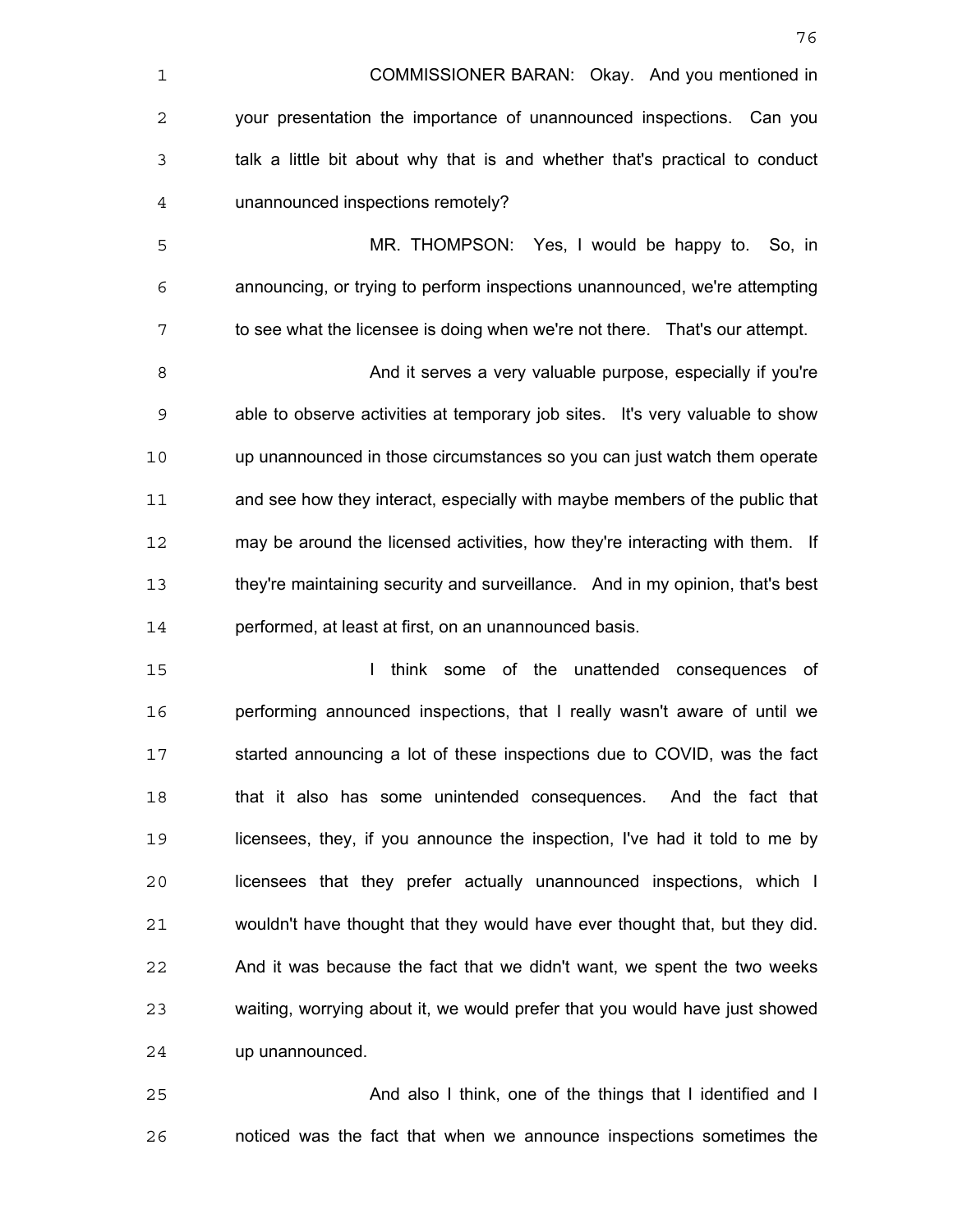licensee, a lot of times the licensee, there will be no licensed activities ongoing during the time of that announced inspection. And I think that's one of the things that is an unattended consequence because I had actually one facility, it was actually a medical facility, that it actually cleared the calendar for the day of the inspection to make sure that they could accommodate the inspection. And as you well know, we try to do performance-based inspections. And if they're not performing licensed activities, it makes it very difficult to actually get a performance-based inspection done. So, I think unannounced, and I think a lot of inspectors would agree, unannounced inspections are a better approach than announcing our inspections. COMMISSIONER BARAN: Great. Well thanks, James, I appreciate it. Rob, the staff and Agreement States are in the midst of Phase 3 of the update to the materials inspection procedures. In the past, there was talk about leveraging remote inspections in the inspection procedures. It sounds like there is a consensus among the staff that in-person inspections should be the norm. Is that what we're going to see in the updated inspection procedures? MR. LEWIS: Yes, thanks for asking me that, Commissioner. I, short answer is, I believe that will be reflected in the inspection procedures, as we talked about in the past panel. We do have in receipt the pandemic recommendations. And their recommendation is, as we heard, that routine implementation should be done in-person. Onsite inspection is favored.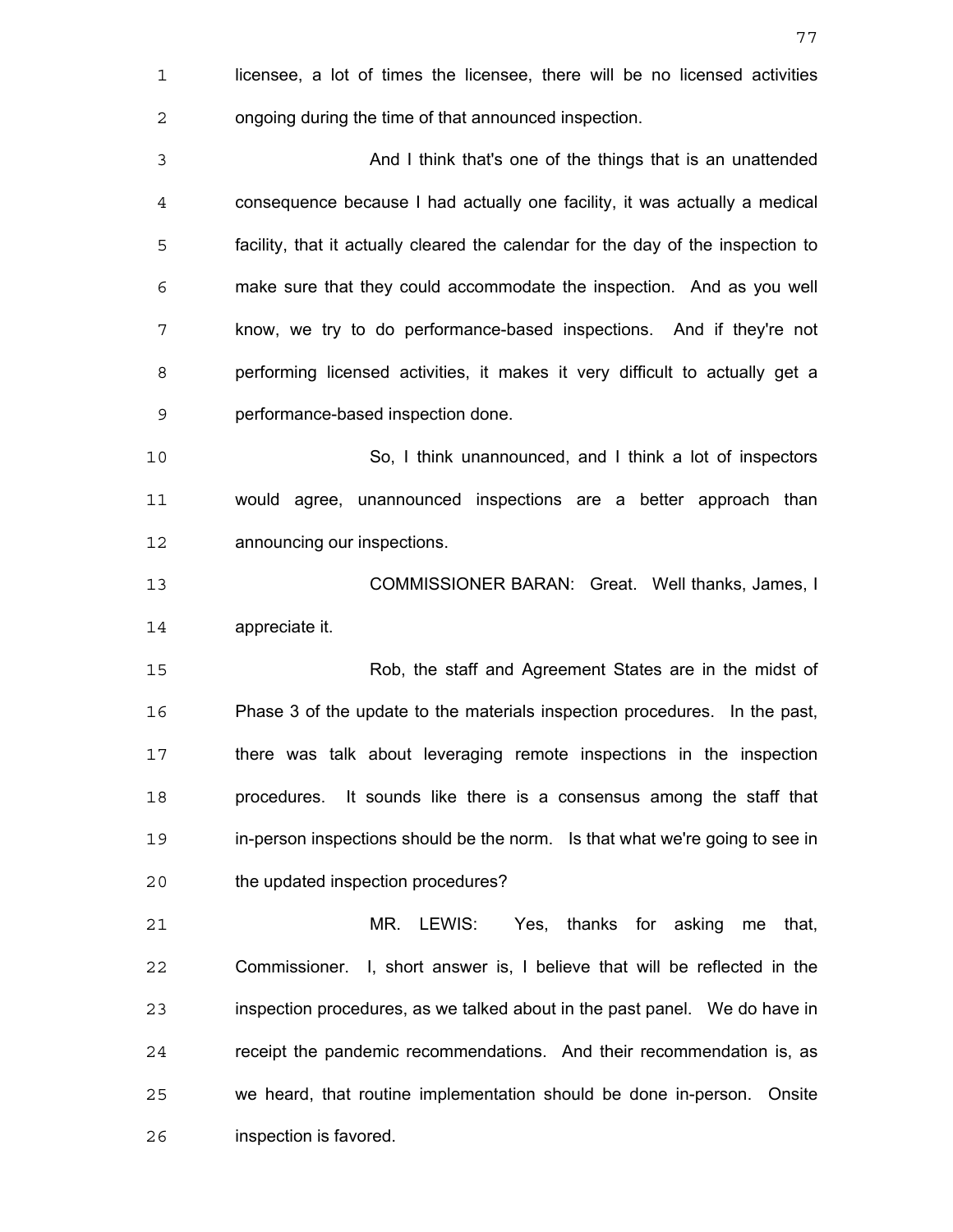However, there is case-by-case basis. Some of the examples James was just saying where the inspector needs some adjustment and we need a process to get that adjustment approved for that particular inspection.

But I will caveat that, as I kind of alluded to in my talk, that we're now in receipt. We got that report November 24th, we're in receipt of their recommendations. They had different views on the working group. And in fact, they also had asked us to, before we decide and take actions based on the recommendations, to have a series of alignment meetings. The first of those alignment meetings is February 9th with John and I.

So I don't want to predetermine the outcome, I want to hear it out before we make a decision. But I'm strongly making a vote, as you heard from Katherine and James, I think we're all like-minded. John, I would say the same. When we can go out it's better to go out. And we should have a predisposition to do onsite inspection of operations. And I'm distinguishing between going to the Headquarters office versus going out in 17 the field and seeing the operating whenever they can.

**I would say also that there is, even before COVID we have** a category of radioactive sources where we have the ability to not travel out and do telephone contact with that licensee. We've had that in our program for a while. The working group on pandemic is not recommending revising that at this time, as I understand it, but we'll look at that as well.

COMMISSIONER BARAN: Okay. Thanks, Rob. Theresa, during your presentation you mentioned Indiana and Connecticut applying to become agreement states. Can you give us just a brief update on the status of those applications and the timeline for review?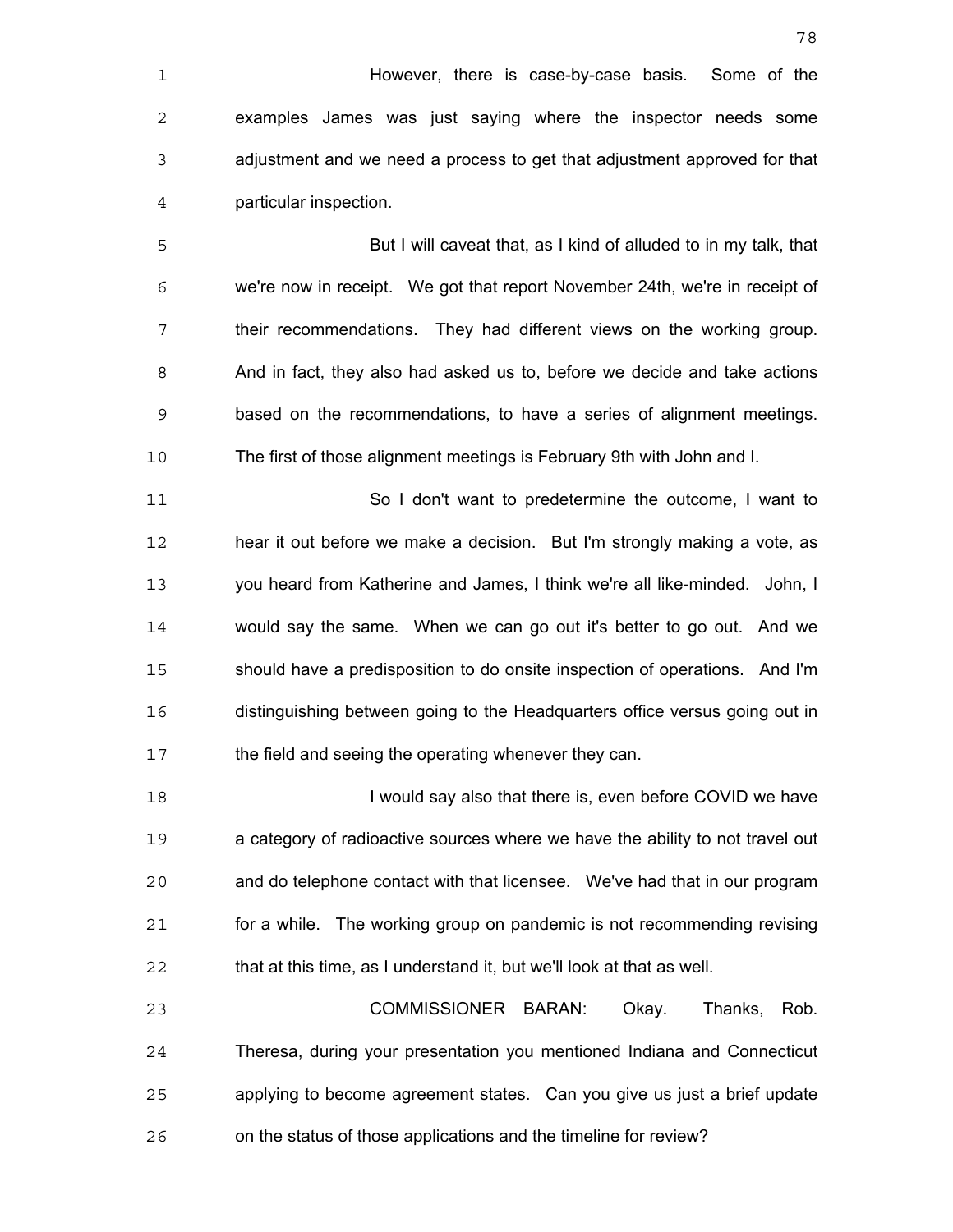MS. CLARK: Thanks for that question, Commissioner. So we're still in the relatively early stages of those reviews. Connecticut was looking for their agreement by 2025 and Indiana by 2026. So this is a process that involves a lot of back and forth between us and the state for them to develop the legislative needs that they have and their regulatory needs within that.

So we've already started engaging with those states to review, for example, draft legislation, to talk with them about their regulations. We've gone out and met with them a number of times so that we understand what each other needs.

And we've also, I mentioned WBL in my talk, those states have been engaged in listening to what we're offering states in web-based licensing so that they can possibly begin from the beginning by having all of their information online in web-based licensing. And we're also beginning the outreach process to tribes who are interested in the conversion to an agreement state as well.

COMMISSIONER BARAN: Great. And the Osage Nation has expressed interest in the Indiana application. I know that in the past some tribes have been concerned about other agreement state applications because states don't have the same trust responsibility with the tribe that the federal government does and states don't have the same title consultation responsibilities as NRC under the National Historic Preservation Act.

Are we hearing those kinds of concerns for the Indiana and Connecticut applications, and if so, what can we do to address those legitimate concerns?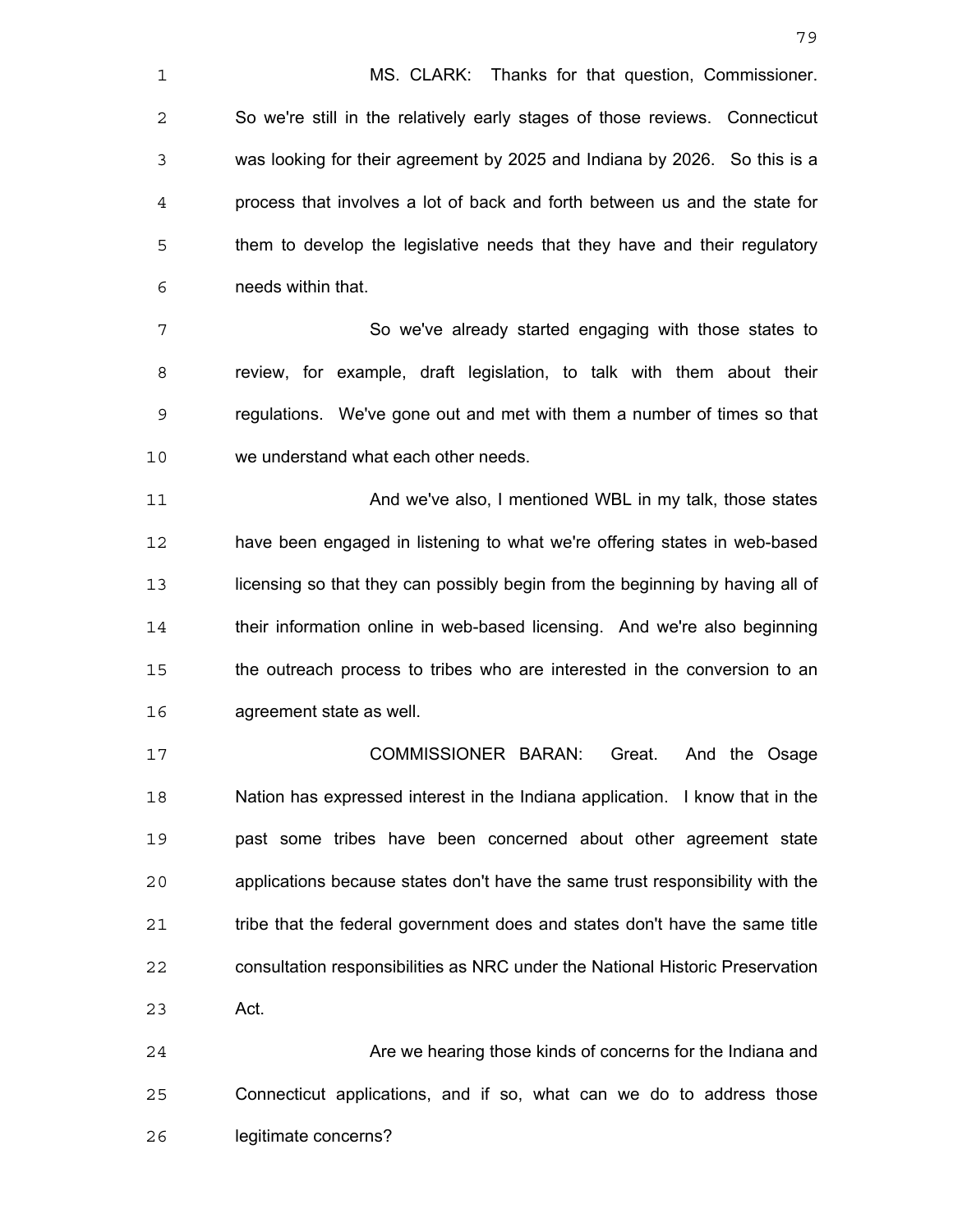| $\mathbf 1$ | MS. CLARK: Thanks for that additional question. This is                       |
|-------------|-------------------------------------------------------------------------------|
| 2           | something that's been very much on our minds because, as you know, we         |
| 3           | have a trust responsibility with the tribes, and we also have a               |
| 4           | government-to-government relationship with them as sovereign nations.         |
| 5           | And so we have heard that feedback in the past about how                      |
| 6           | we handle consultation and historic preservation as we transition from NRC    |
| 7           | jurisdiction to Agreement State jurisdiction. And one of the ways that we're  |
| 8           | getting ahead of that for the Connecticut and Indiana agreements is through   |
| 9           | increased outreach to those tribes.                                           |
| 10          | At the outset, when we heard that those states wanted to                      |
| 11          | become Agreement States, we sent out letters to all the interested tribes. I  |
| 12          | think it was about seven for Connecticut and about 30 for Indiana who had     |
| 13          | either current or historical ties to those states to explain to them what the |
| 14          | process is and to offer our services from an outreach perspective.            |
| 15          | And you mentioned the Osage Nation, we're actually                            |
| 16          | planning to meet with them this afternoon, to make sure they understand       |
| 17          | what is and is not part of an Agreement State application and the             |
| 18          | relationship that we have with them under the tribal policy statement.        |
| 19          | COMMISSIONER BARAN: Okay, thanks.<br>Thank you                                |
| 20          | very much, Theresa. Thanks, Chairman.                                         |
| 21          | CHAIRMAN HANSON: Thank you, Commissioner Baran.                               |
| 22          | <b>Commissioner Wright.</b>                                                   |
| 23          | COMMISSIONER WRIGHT: Thank you, Mr. Chairman.                                 |
| 24          | And that was really good conversation right there.                            |
| 25          | Before I get started, I do want to apologize to the first                     |
| 26          | panel. I had a Microsoft Teams moment, I guess. I called Rich, Leon, I        |
|             |                                                                               |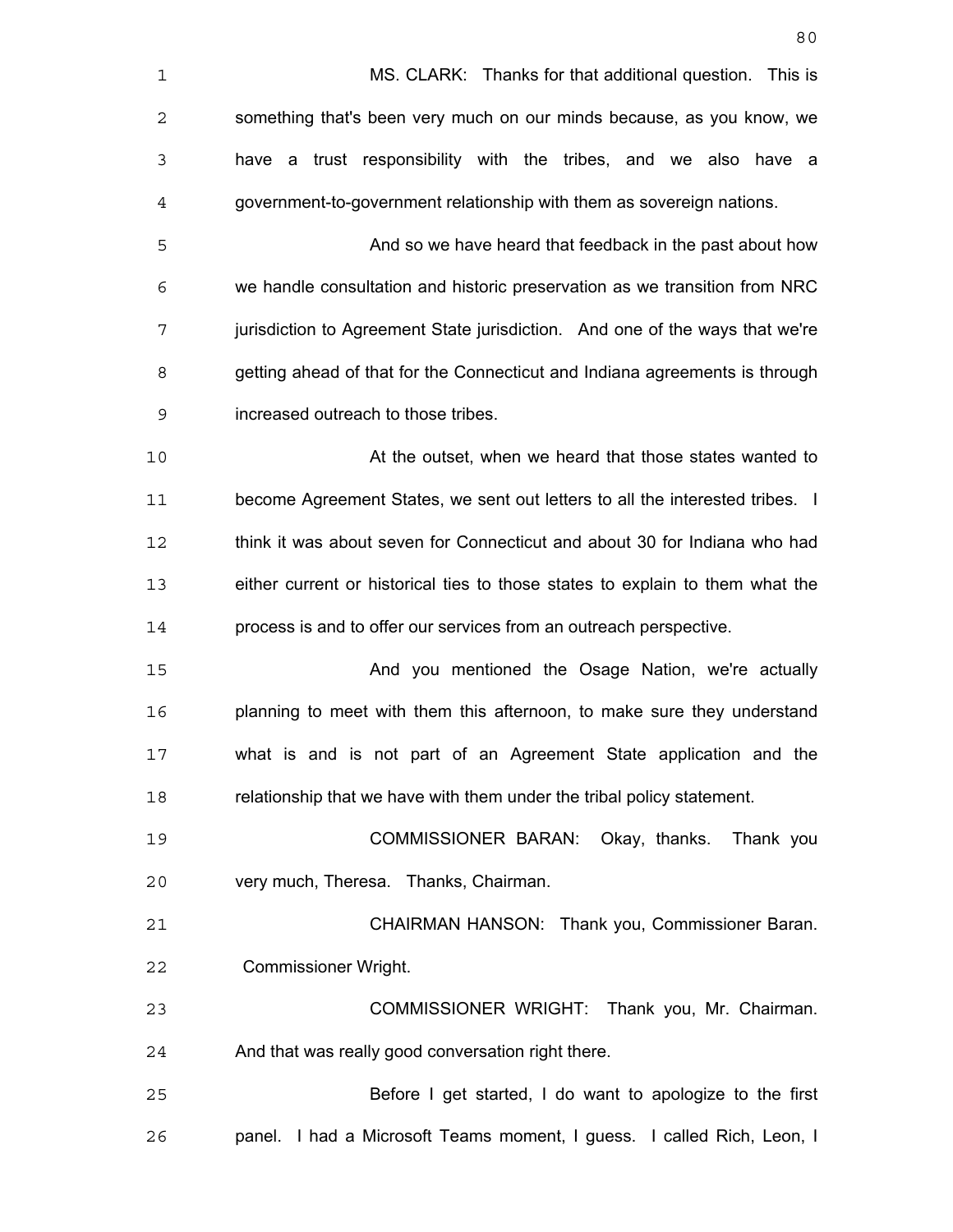| $\mathbf 1$    | believe, and I was looking at the screen where Leon Montgomery's name          |
|----------------|--------------------------------------------------------------------------------|
| 2              | was up and I made that mistake, and I apologize to Rich, but I think I         |
| 3              | probably need to apologize to Leon too because I probably scared him to        |
| $\overline{4}$ | death by calling him out. So I apologize to both guys.                         |
| 5              | I thank each of you for your discussion on this panel here.                    |
| 6              | Theresa, I'm going to come to you.                                             |
| 7              | At the May spent fuel storage and transportation business                      |
| 8              | license meeting, I had a discussion with Jessie Quintero and Allan Barker      |
| 9              | about the tribal liaison programs and methods we've been exploring to          |
| 10             | increase our outreach, including the examples from the Church Rock project.    |
| 11             | Can you maybe provide me an update on how we've                                |
| 12             | enhanced tribal engagement and where you see the program going?                |
| 13             | MS. CLARK: Thanks for providing that. And yes, we, as                          |
| 14             | was mentioned earlier today, the Church Rock outreach was really a novel       |
| 15             | way of thinking about how we engage with tribes and make sure we               |
| 16             | understand their needs versus doing business in the way that we've always      |
| 17             | done it. So that was sort of a marquee accomplishment for us.                  |
| 18             | Tribal is something that we've really increased our focus                      |
| 19             | on over the last year or so, and so we have developed new documents.           |
| 20             | We've got, you know, the tribal policy statement has been in place for         |
| 21             | several years now. We have an update to our procedures, so we have a           |
| 22             | governing management directive about how we do that. And an internal           |
| 23             | procedure about how we do that work on a kind of a day-to-day basis.           |
| 24             | But more important than just those procedures is the                           |
| 25             | relationships that we have within the NRC to make sure that the tribal liaison |
| 26             | program housed in my division is an asset to the entire agency. That we        |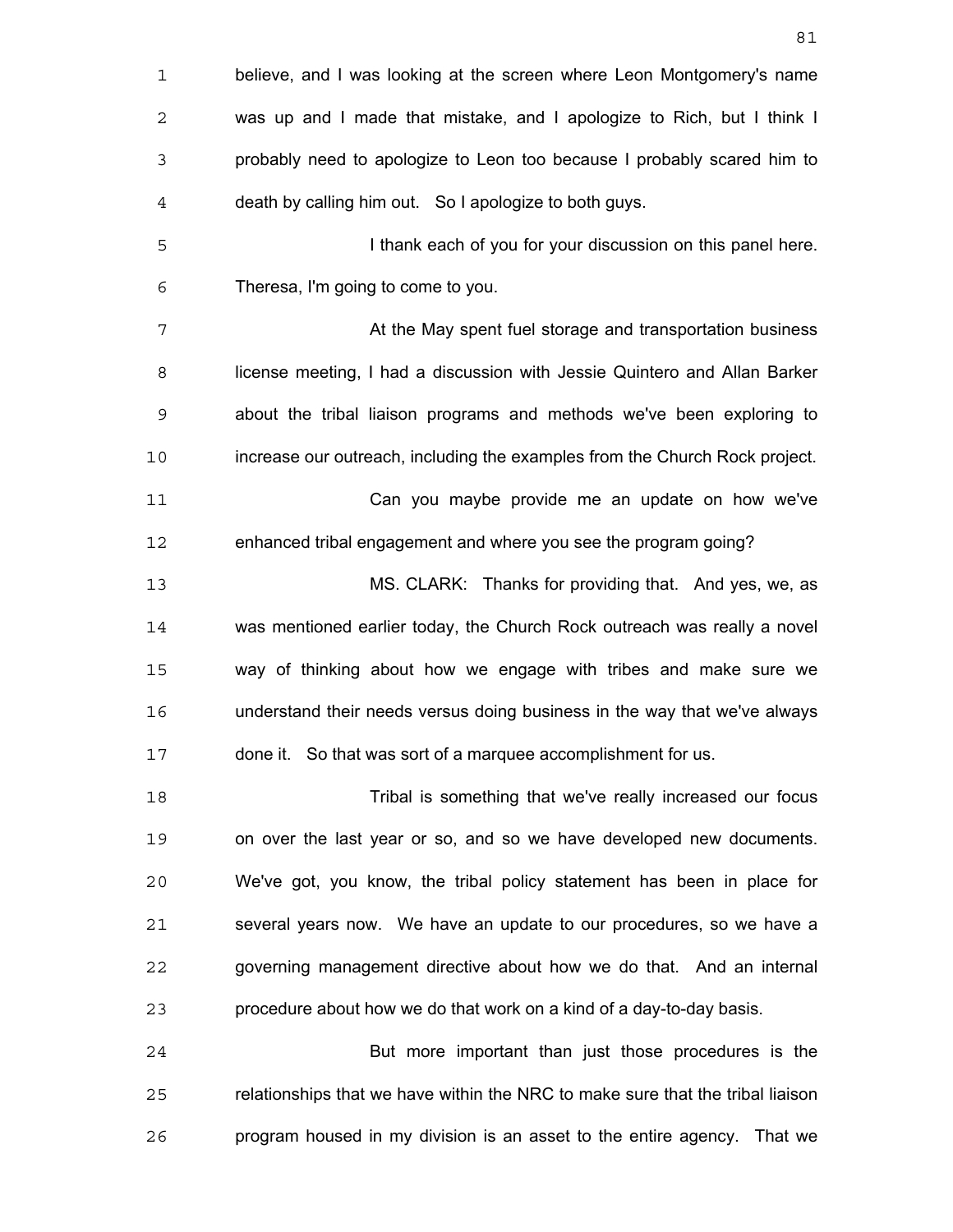can help people in every corner of the agency enhance their outreach to 2 tribes as they're taking on decisions or reviews that may be of interest to those tribes. And so we've started frequent meetings across the agency for managers to be aware of what we're doing. We have our tribal liaison staff augmented now.

And we've been even more engaged in that kind of ongoing outreach. And it's just been something that we have been focusing on significantly over the last couple of years to make our processes even better and more proactive.

COMMISSIONER WRIGHT: Thank you for that. I'm going to stay with you for a second. So, in the first panel, we talked a little bit about the health physicist issue that we got. And again, I'm really pleased to hear about the progress that's being made in NMSS on this. But are there other agencies that have experienced the same issues with recruiting and retaining health physicists as well and have you thought about maybe expanding the developmental rotations or lending of staff from, to other related agencies? From like DOE or NNSA.

MS. CLARK: Thank you, Commissioner, that's a great question and a great idea. And so when I was describing the health physics efforts that we've already taken on, those are sort of the first steps. When we started strategizing in this area we had a lot of ideas and so the partnership area was kind of the next area that we wanted to tackle for doing 23 just the sorts of things that you've talked about.

There are health physicists that we interface with at the Department of Transportation for transportation of hazardous materials. There's health physicists at EPA, like I mentioned, that we were talking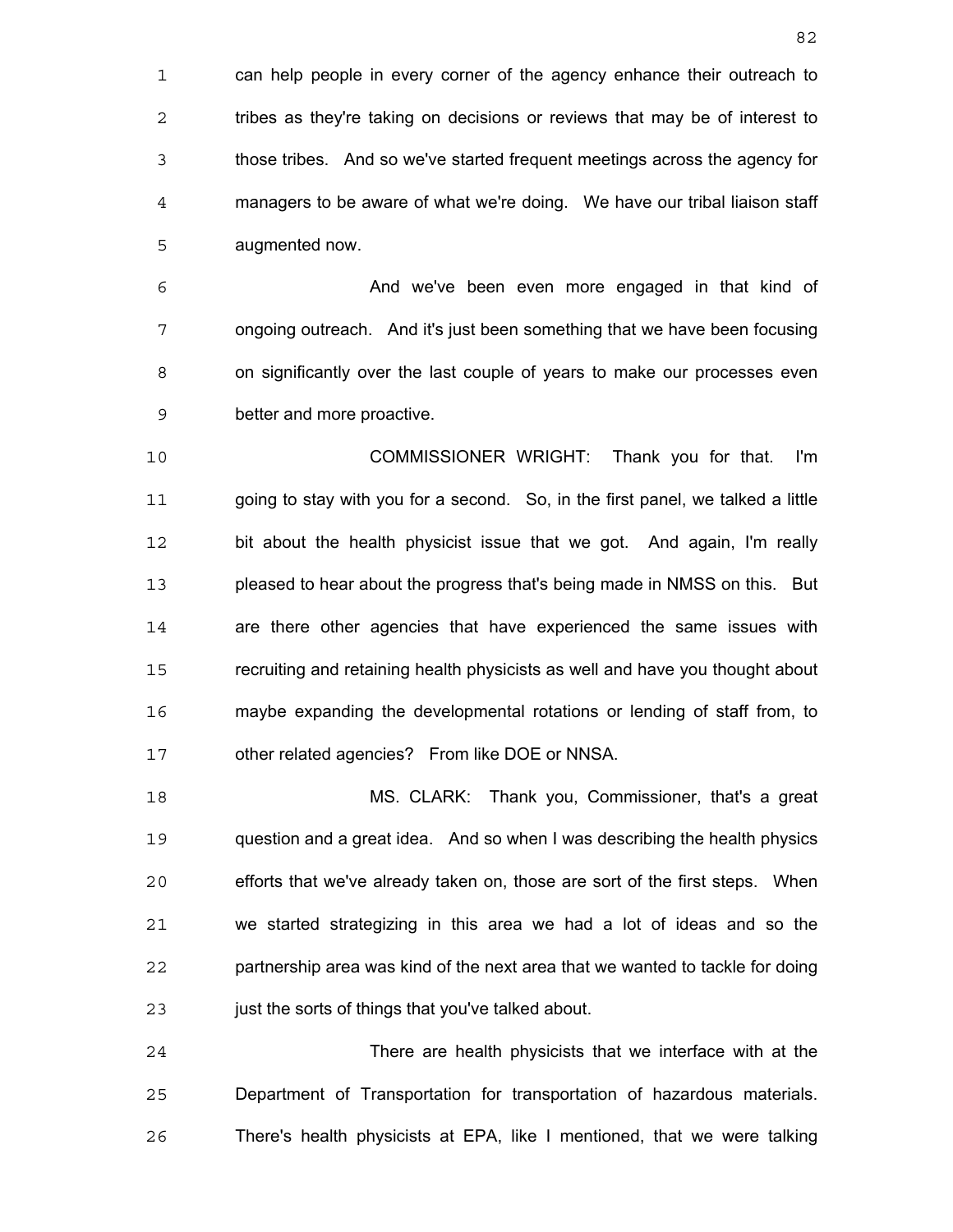about how they have their certified health physics study group. And of course at the agreement states we already have that robust relationship with them. So we're looking to do more of that. In the last year or so we've focused on the quicker wins in the areas that I mentioned earlier. COMMISSIONER WRIGHT: Thank you so much. I'll shift gears over to Maryann for a minute. Hi, I hope you're doing well today. And thank you for your discussion on EMTs. So the Commission, we recently approved the Staff's plan to initiate a rulemaking that would establish regulatory requirements for well-established EMTs. Given that that rule is, will now include the well-established EMTs, do you anticipate future rulemakings will be needed to incorporate other EMTs into the rules once they are considered well established? MS. AYOADE: Thank you, Commissioner, for your question. And I am doing well. And so, just to repeat your question, you wanted to know if we would anticipate any more rulemakings based on what we're currently seeing for emerging medical technologies. Right now we do not. But, again, as we continue to receive requests for us to license new emerging medical technologies, and as we do that on a case-by-case basis, we will make sure to look at also the new requirements that we have in place to anticipate any, which is what we currently do right now, anticipate any changes that we might need to make for, to the requirements in Part 35. But right now we do not currently anticipate that. We do, we will go through our usual process, which is, as new technologies come in, we do keep track of things in the regulations that may need to be changed.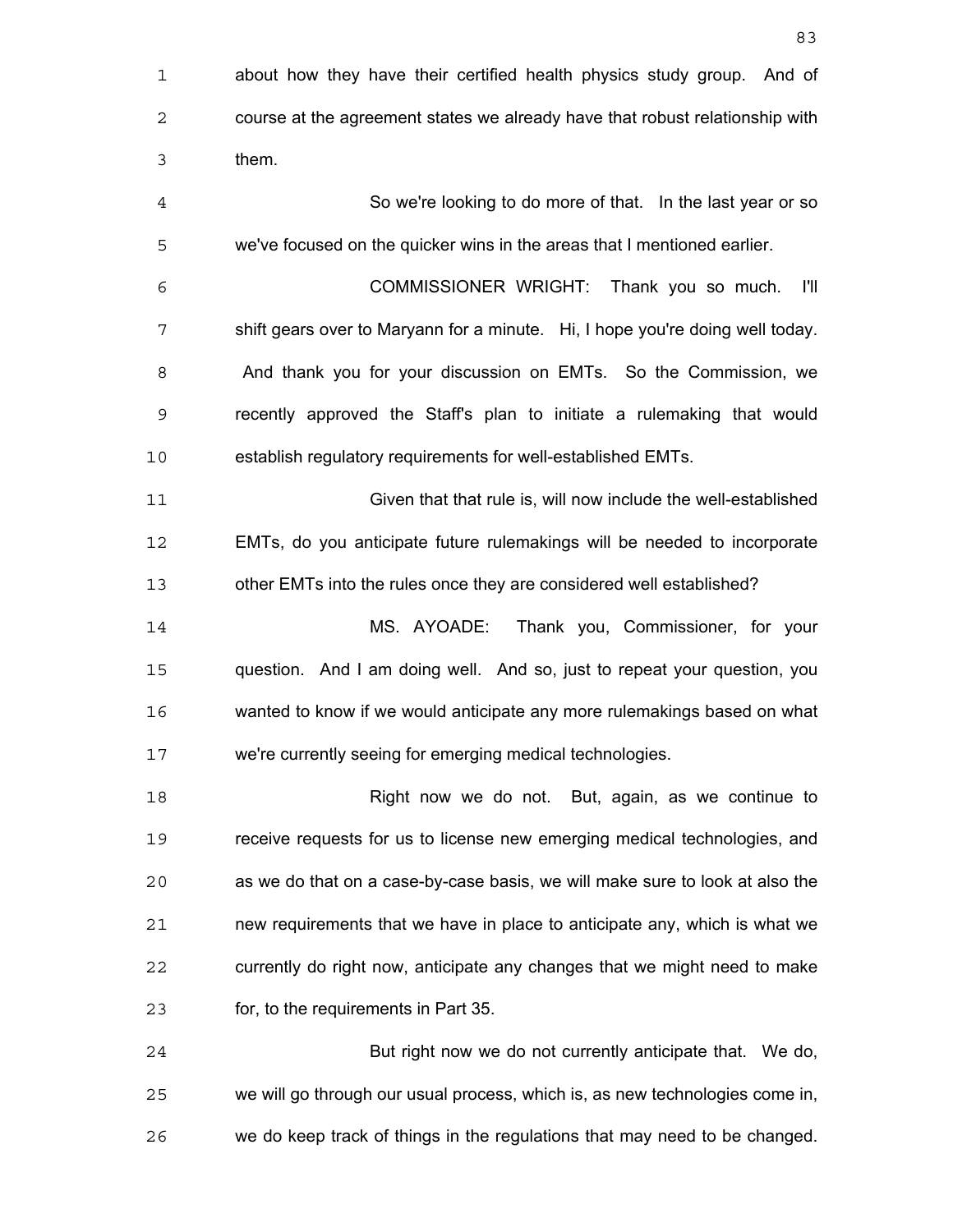| $\mathbf 1$ | Which is how we build over the years enough operational experience,             |
|-------------|---------------------------------------------------------------------------------|
| 2           | enough just, as we go through the licensing process with these emerging         |
| 3           | medical technologies. And we realize how much we need to change as we           |
| 4           | move forward in Part 35.                                                        |
| 5           | COMMISSIONER WRIGHT: All right. So to follow, just                              |
| 6           | to let me probe a little bit more on that.                                      |
| 7           | MS. AYOADE: Yes.                                                                |
| 8           | COMMISSIONER WRIGHT: So right now I'm hearing you                               |
| 9           | say, I think that you don't have, you don't really see any other challenges     |
| 10          | right now to licensing or regulating these technologies at the moment? Or       |
| 11          | do you really anticipate some other challenges?                                 |
| 12          | MS. AYOADE: As far as anticipating challenges as it                             |
| 13          | relates to licensing, moving forward after the --                               |
| 14          | <b>COMMISSIONER WRIGHT: Correct.</b>                                            |
| 15          | MS. AYOADE: -- rulemaking process?                                              |
| 16          | <b>COMMISSIONER WRIGHT: Yes.</b>                                                |
| 17          | MS. AYOADE: Not, again, not right now. We believe                               |
| 18          | that this, with this new process that we have, it's going to make things better |
| 19          | in terms of things like the different type of microspheres that we get in the   |
| 20          | future.                                                                         |
| 21          | COMMISSIONER WRIGHT: Okay.                                                      |
| 22          | MS. AYOADE:<br>We'll be able to hopefully incorporate                           |
| 23          | them into being licensed under the rulemaking after it's completed. And         |
| 24          | also, the bigger technologies where, with the gamma knife units, we             |
| 25          | anticipate being able to incorporate them into being licensed under the         |
| 26          | regulations after the rulemaking is completed.                                  |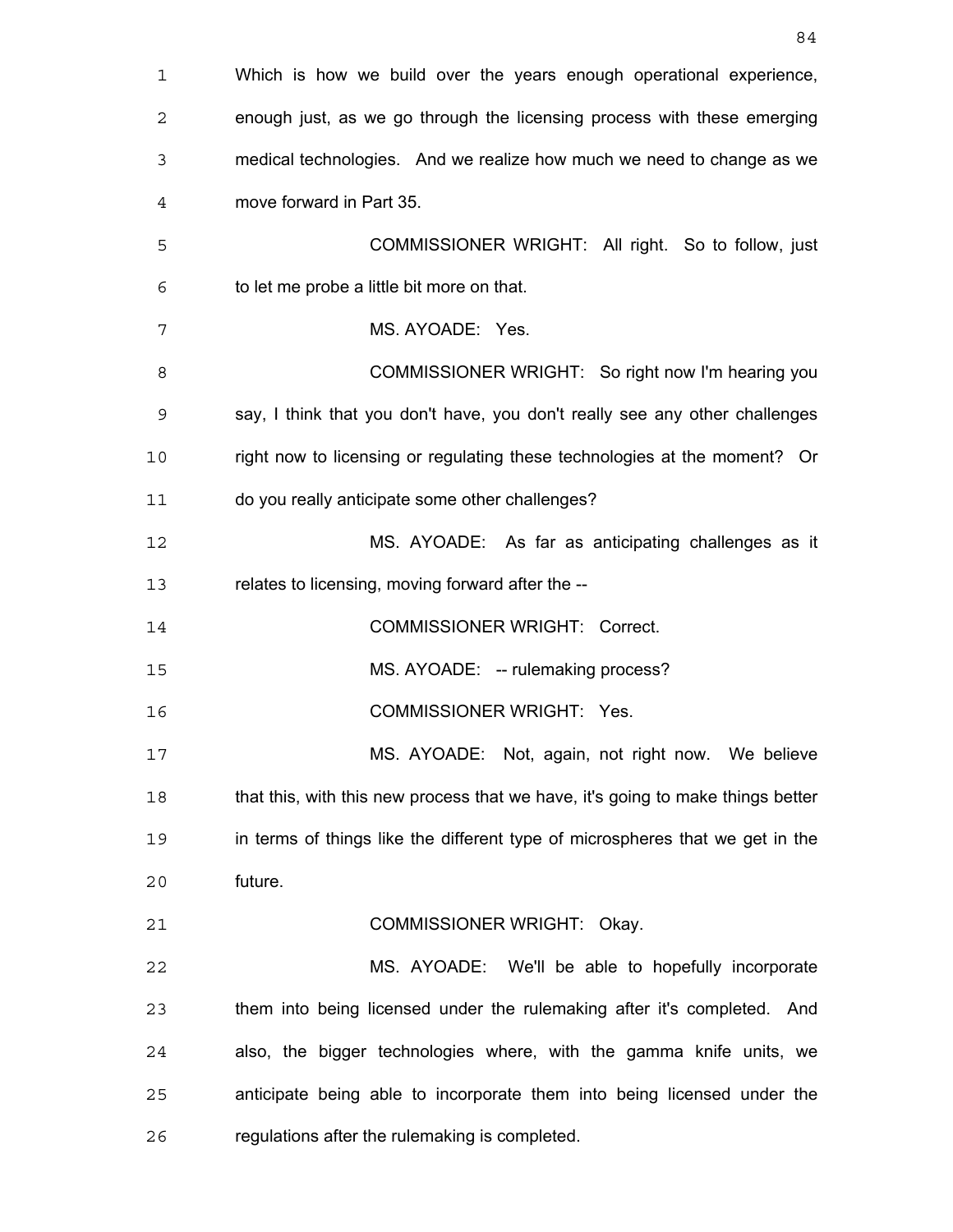| 1              | COMMISSIONER WRIGHT: All right. So at the last                                |
|----------------|-------------------------------------------------------------------------------|
| 2              | meeting, the last business line briefing that we had, the staff had just      |
| 3              | established the emergency medical technology standing committee, right?       |
| $\overline{4}$ | MS. AYOADE: Yes.                                                              |
| 5              | COMMISSIONER WRIGHT: And so now you've had it                                 |
| 6              | mid going, quite a little bit more than a year now. So how is that going and  |
| 7              | how did the review of the three technologies evaluated by the Standing        |
| 8              | Committee differ from maybe previous reviews?                                 |
| 9              | MS. AYOADE: So, it's been going well so far.<br>The                           |
| 10             | Standing Committee was the big thing that we incorporated into the review     |
| 11             | process. And it was great because we integrate earlier on, we get feedback    |
| 12             | from them.                                                                    |
| 13             | The Standing Committee includes members from the                              |
| 14             | Agreement State, from the regions that have medical expertise, also           |
| 15             | expertise with emerging technologies. And we also have somebody from          |
| 16             | our legal counsel as well on that committee.                                  |
| 17             | And so we're able to get feedback from them earlier on in                     |
| 18             | the process. And so far it's helping to ensure that when we review and        |
| 19             | evaluate these technologies we're getting earlier feedback that we didn't get |
| 20             | before when we had the working group. And it's making it better for a more    |
| 21             | thorough, a more prompt, and safer product at the end of the day for the      |
| 22             | licensing guidance documents.                                                 |
| 23             | COMMISSIONER WRIGHT:<br>Thank you.<br>So, 1                                   |
| 24             | appreciate that. So, James, I'm going to end with some questions for you      |
| 25             | real quick. Or a question.                                                    |
|                |                                                                               |

<u>85 and 2001 and 2001 and 2001 and 2001 and 2001 and 2001 and 2001 and 2001 and 2001 and 2001 and 2001 and 200</u>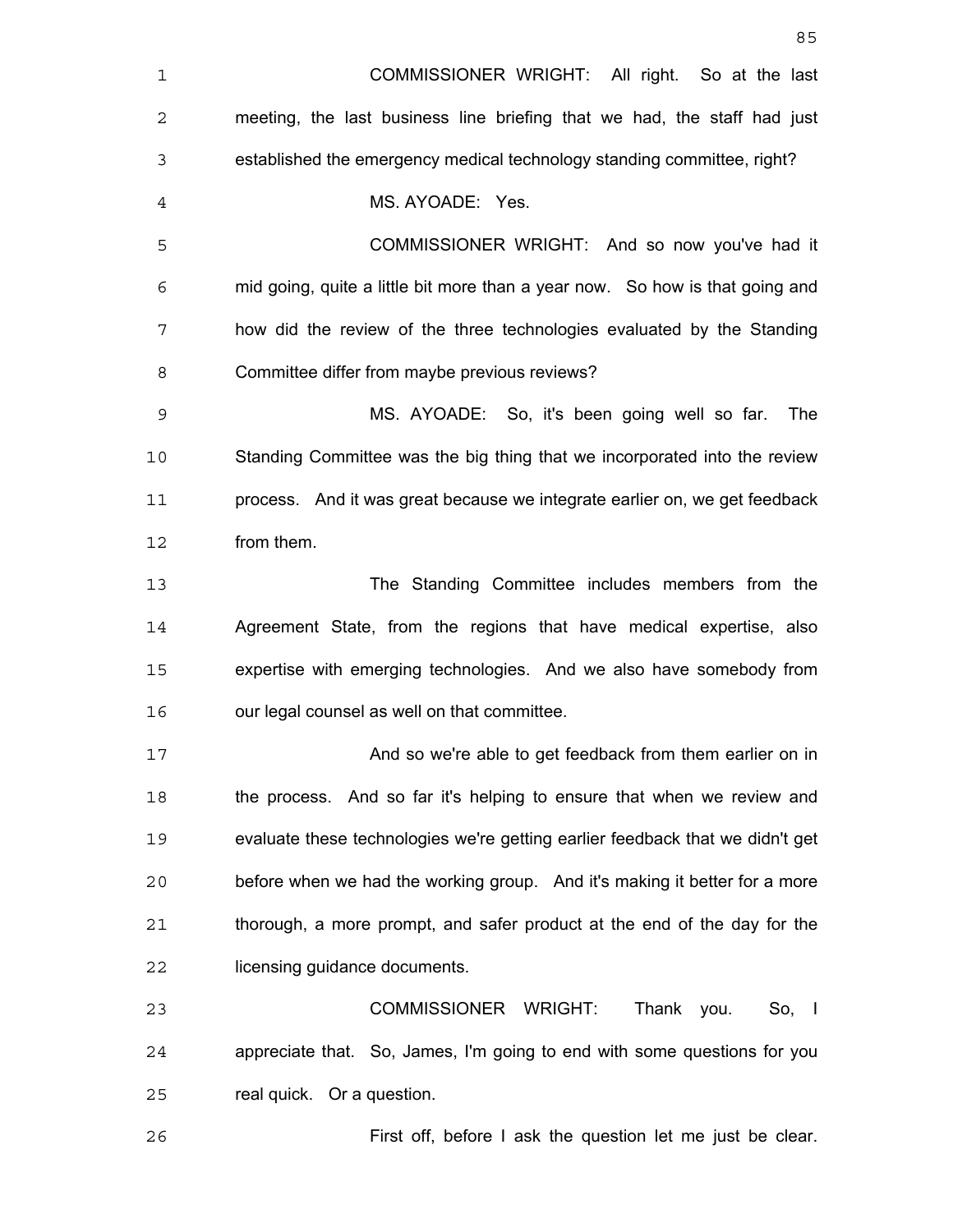Like Commissioner Baran and like the Chairman, and I believe every other person out there, I don't think anything beats boots on the ground for inspections. And that would be preferred in every scenario, in a perfect world. But I do know that there are, and I agree that there is a place for remote inspections and for doing things a little bit differently. Especially if it's not compromising safety and we're able to accomplish what our mission goals are. And I really appreciated your dialogue with him about the unannounced inspections versus announced inspections. That was interesting. So, you had, you talked about cross-regional support. How, if at all, do inspectors regularly perform cross-regional knowledge

management and are there any regular forums like quarterly training or inspector meetings that focus on that?

MR. THOMPSON: Thank you, Commissioner. So, basically I think the question is, for these cross-regional support efforts is 18 there any type of routine training associated with that?

COMMISSIONER WRIGHT: Or anything that, where you can share, especially with the new inspectors, right, where you're sharing, training would be one way to put it, yes. But where you're gathering this knowledge, maybe housing it somewhere and do you have regular forums where you're doing that already?

MR. THOMPSON: Well, as far as regular forums, what we do for newer inspectors is, when we have an inspection, especially complex inspections where there are multiple modalities of use involved, we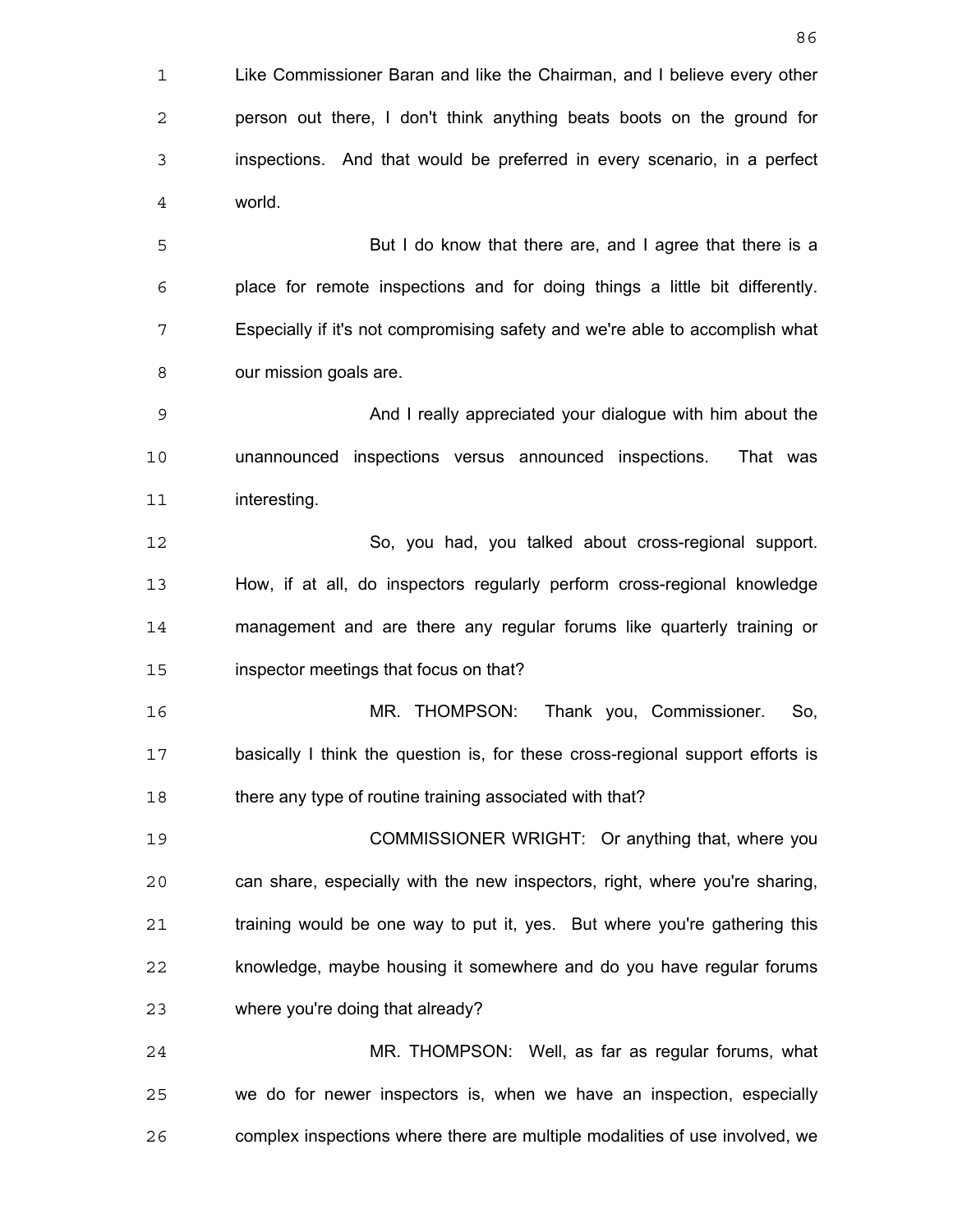| 1  | always try to bring out the inspectors along on all of those inspections.       |
|----|---------------------------------------------------------------------------------|
| 2  | And the thing is, the important thing to remember is, also,                     |
| 3  | different regions have different types of licensees that other regions may not  |
| 4  | have. For instance, Region IV has a lot of well-logging licensees. Not,         |
| 5  | Region III doesn't have that many, Region I probably doesn't have as many       |
| 6  | as Region IV.                                                                   |
| 7  | So, we like to reach across the regional boundaries and                         |
| 8  | pull in inspectors, and even trainees from the other regions, to assist them in |
| 9  | learning about a certain type of licensed activity that may not exist in their  |
| 10 | region.                                                                         |
| 11 | And additionally, we like to pull inspectors from the                           |
| 12 | different regions for these team inspections. It's a wonderful asset for us to  |
| 13 | be able to use because of the vast amounts in knowledge and experience          |
| 14 | that exists across the regional boundaries.                                     |
| 15 | COMMISSIONER WRIGHT: Thank you for that answer, I                               |
| 16 | appreciate it. And, Mr. Chairman, I yield back. Thank you.                      |
| 17 | CHAIRMAN HANSON: Thank you, Commissioner Wright,                                |
| 18 | very much. I wanted to start this morning with picking up, actually             |
| 19 | Commissioner Wright, on a line of question you had about certified health       |
| 20 | physicists. And this kind of gets back to, I think the previous panel as well.  |
| 21 | And, Theresa, I really thought your framework for building                      |
| 22 | the pipelines, staff development community was a really interesting one.        |
| 23 | And yet I'm acutely aware that the NRC is competing for, potentially for        |
| 24 | CHPs with other elements, right? With industry, with the states. And I          |
| 25 | worry about that. And so, I'm thinking about that element on the one hand,      |
| 26 | and on the other hand, we have this opportunity for cross training. Which I     |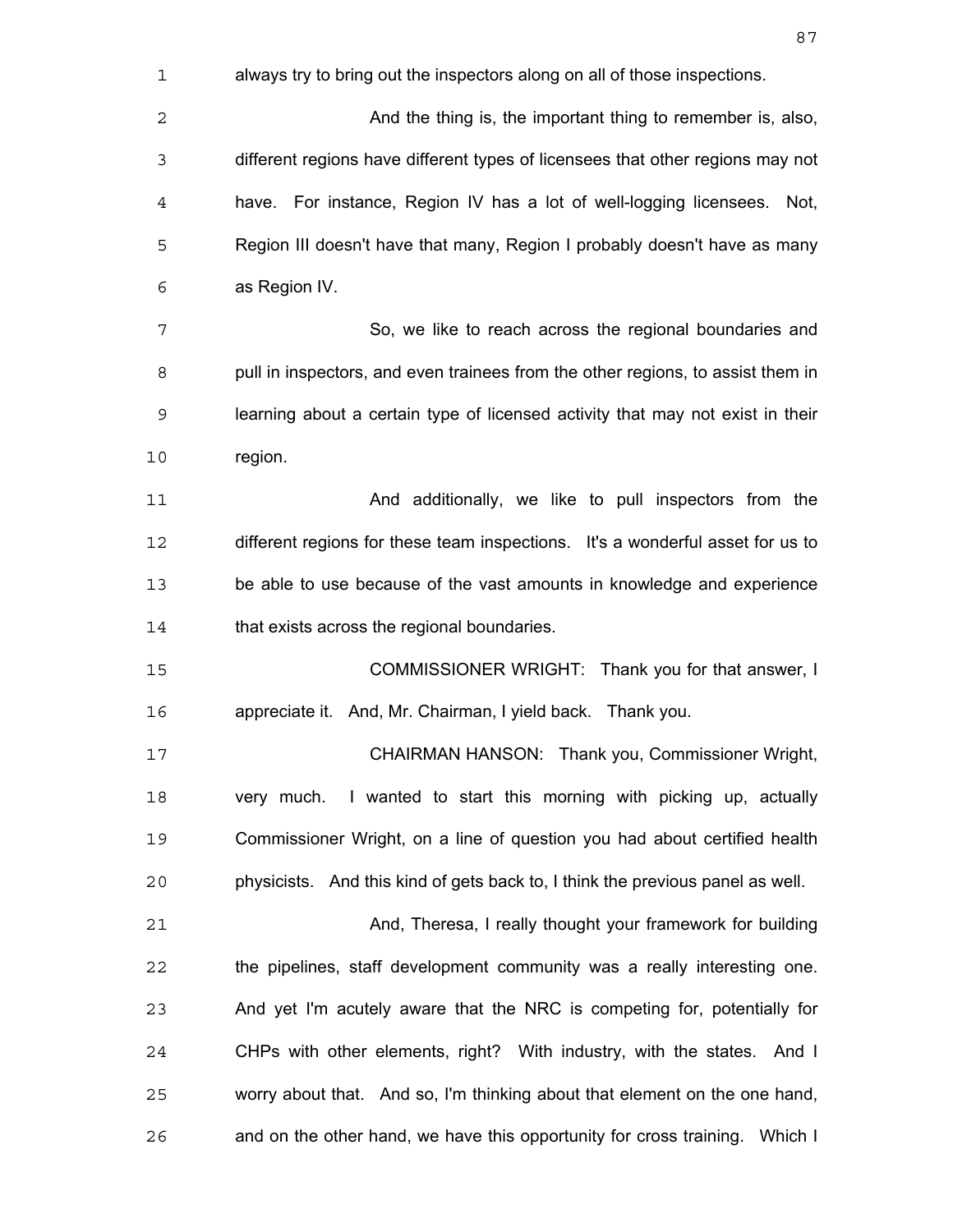think was mentioned by Katherine and some other folks in the first panel about taking inspectors in the regions or at Headquarters and teaching them to do different things and whether that's taking formal resident inspectors for sites that have been shut down and reorienting them towards overseeing decommissioning, or providing opportunities for folks to expand their skill set. And so I'm thinking about, in the universe of certified health physicists how to, to quote former President Bush, "how to make the pie higher," if you will. And wondering if what you think about what we might need in terms of additional authorities within human capital, whether or not things like tuition reimbursement or other kinds of staff development might 12 be useful in terms of expanding the total universe of CHPs? MS. CLARK: Thank you, Chairman, for that very thoughtful question. And you raise a number of things that we're already thinking about and talking about amongst the staff. And so, when Commissioner Wright brought up this topic, he mentioned other agencies, and I failed to emphasize. This is a nation-wide, and perhaps a worldwide, challenge. There is only so many programs that are accredited to provide health physic degrees and curricula. And the people who are choosing those degrees, similarly to how we've looked at nuclear engineer in the past, need to see that there is a future for them when they choose that degree. So that really goes into the pipeline piece. And where we're very grateful that the NRC has this grants program that provides for

curriculum development, scholarships, and fellowships for students who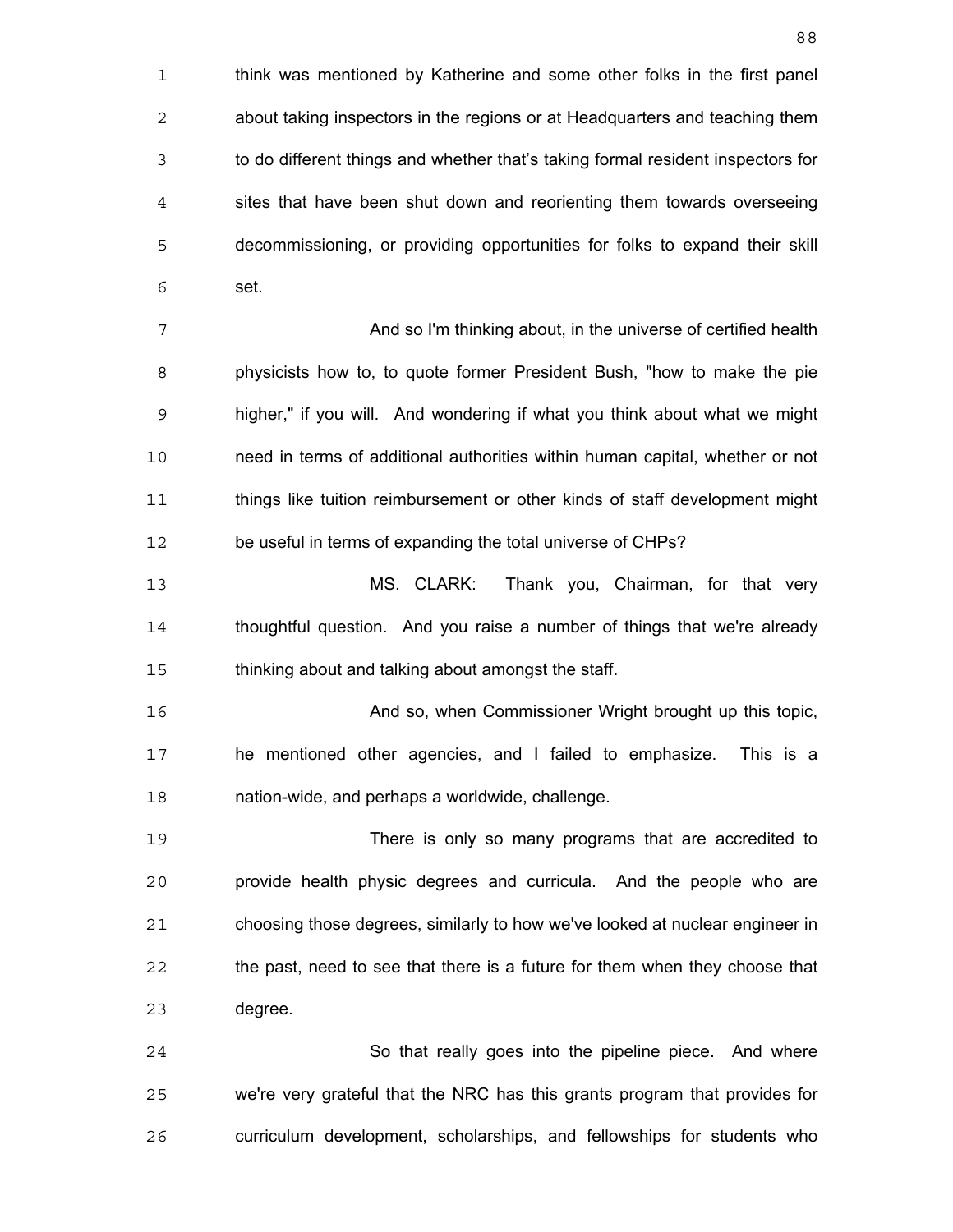want to go into these fields. It's a number of engineering and science fields, of course, not just health physics.

But we've been really amping that up because that will help increase that pipeline, not just for us, but for the entire industry. Because those students who receive the scholarships, they don't commit to the NRC they commit to the nuclear industry. So that's been a, kind of a marketing point for the states when we say, hey, please help us market these grants because you can benefit from this as well.

Another point that I think I'll make on the "expanding the pie" idea is that, yes, there are certified health physicists, but not everybody needs to be a certified health physicist. That requires a certain amount of exams, practical experience, and other exams to do the work that we do.

There's a lot of health physicist adjacent fields, if you will, that can be trained to do our work. And one of the things that I was really excited to see as we were going through the hiring process for the next Nuclear Regulator Apprenticeship Network class was that we were able to draw in additional people in these sorts of adjacent fields so that we can 18 train them up on what the NRC needs out of people as a health physicist.

And I think the final thing that I'll mention in terms of other authorities or ideas, one thing that has been successful, in some cases in the past, is using the NRC's fellowship program to pay for degrees when we know we need them in specialized areas.

And one example of that where we don't need a ton of medical physicists, but the ones that we need, we need them to really know their stuff. And we have used the fellowship program in the past to support that activity.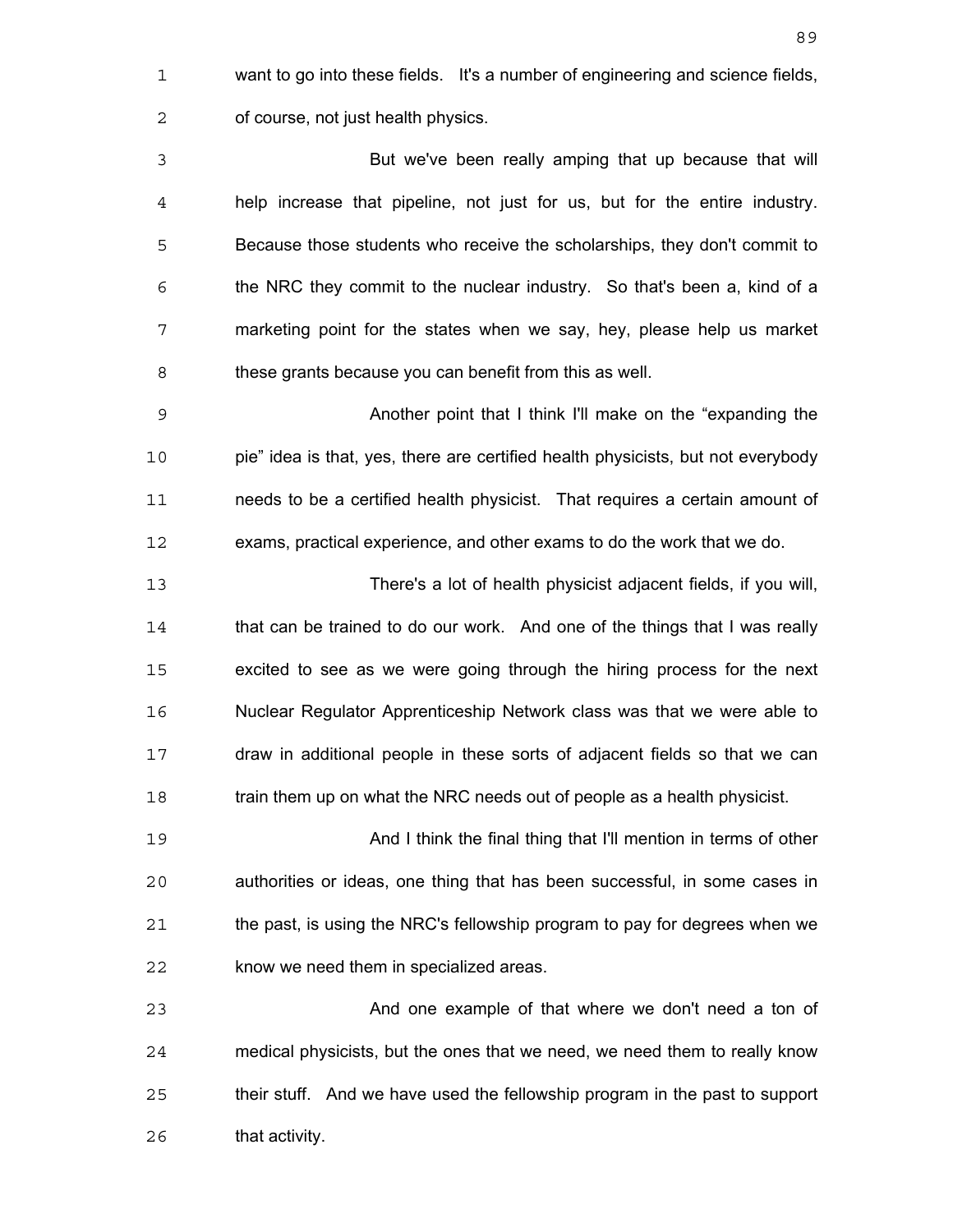| 1              | CHAIRMAN HANSON: Yes, thank you, that's just great.                            |
|----------------|--------------------------------------------------------------------------------|
| 2              | I'm really glad to see that we're kind of thinking creatively about how to use |
| $\mathsf 3$    | all the tools in the tool box to meet the kind of ongoing and emerging needs.  |
| $\overline{4}$ | If I can, Theresa, I just wanted to stick with you for a                       |
| 5              | You mentioned some innovation and some<br>couple more minutes.                 |
| 6              | efficiencies around evaluating petitions for rulemaking. And I know we've      |
| 7              | only done, I guess one agile petition for rulemaking review so far, but have   |
| 8              | you, what are the lessons learned on kind of that PRM pilot and do you have    |
| 9              | a sense of kind of the time savings around this and how to maybe apply         |
| 10             | some of those lessons learned going forward, at least initially?               |
| 11             | MS. CLARK: Thanks for that question, Chairman. And                             |
| 12             | our rulemaking group has this really good habit of doing small lessons         |
| 13             | learned activities after many of their projects, so we actually do have some   |
| 14             | documented lessons learned from that first petition review. And that went      |
| 15             | into what I was saying earlier.                                                |
| 16             | So, some things worked really well in this review.<br>They                     |
| 17             | liked having these monthly check-ins if things weren't languishing. They       |
| 18             | were able to stay on schedule with the working group and with the process      |
| 19             | owner who was driving that petition. That was very helpful.                    |
| 20             | Something that they thought they might have gotten to but                      |
| 21             | they weren't able to for this situation was, if there was so much coordination |
| 22             | throughout that process through these monthly check-ins, you may not even      |
| 23             | need the formal petition review board at the end of the petition review,       |
| 24             | because everyone would have been looped in and it would have just been a       |
| 25             | formality.                                                                     |
| 26             | They didn't get there in this case just because of the                         |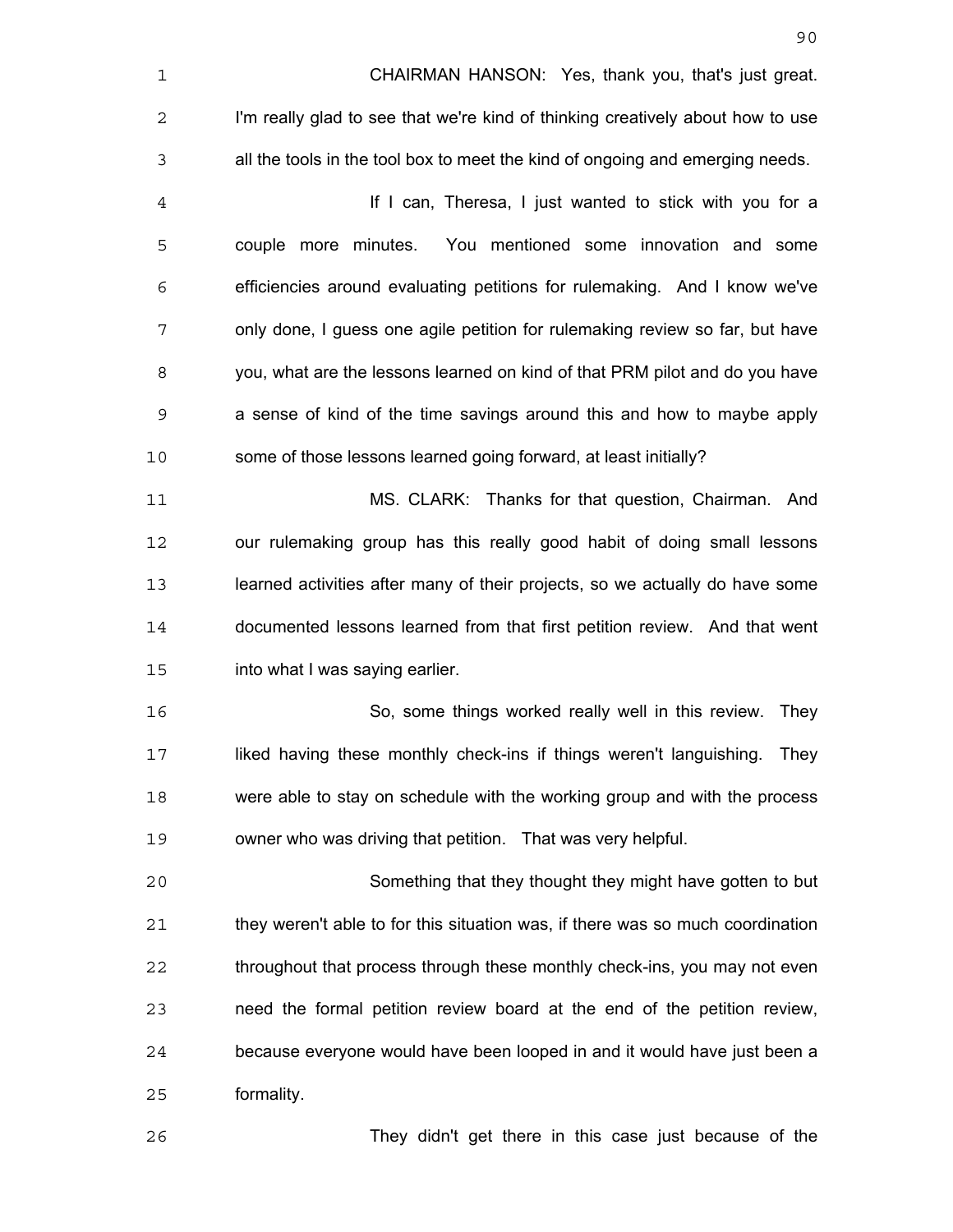complex nature of the petition. And I don't think they achieved a tremendous time savings, but they learned a lot that they want to apply to another pilot where they do see that they might be able to save some time. And also remove some of the process steps that would be a mere formality if everyone is plugging along every month in these sprints. CHAIRMAN HANSON: Thank you, that's super helpful. I'm really, I'll be interested to follow this going forward, right, because we know, just even in my limited tenure on the Commission I can clearly see that sometimes these petitions rulemaking take a long time to process, right? But we'll get a paper on the Commission and we'll say, the petitioner submitted this request for rulemaking like five or six years ago. And certainly, I don't want to short-change the public participation process as part of those because I think that's really important. But if we can have, if we can put in parallel some of review processes and other things so that we can be more responsive, both to the petitioners, and more transparent to the 16 public about how we're reviewing some of these things, I think that's all the better. And I'll be super curious to kind of see if the lessons that you guys are reaping from this can be shared with, say NRR or NSIR or other parts of the organization too. So I'm really looking forward to this. And I appreciate your, I appreciate your remarks this morning. That's really it for me in terms of questions. I want to thank everyone this morning. I think the Nuclear Materials Users business

line is really critically important.

**I know sometimes the operating reactors gets a lot of focus** within the agency. We have 94 operating reactors, but we have tens of thousands of materials licensees around the country, and so the breadth of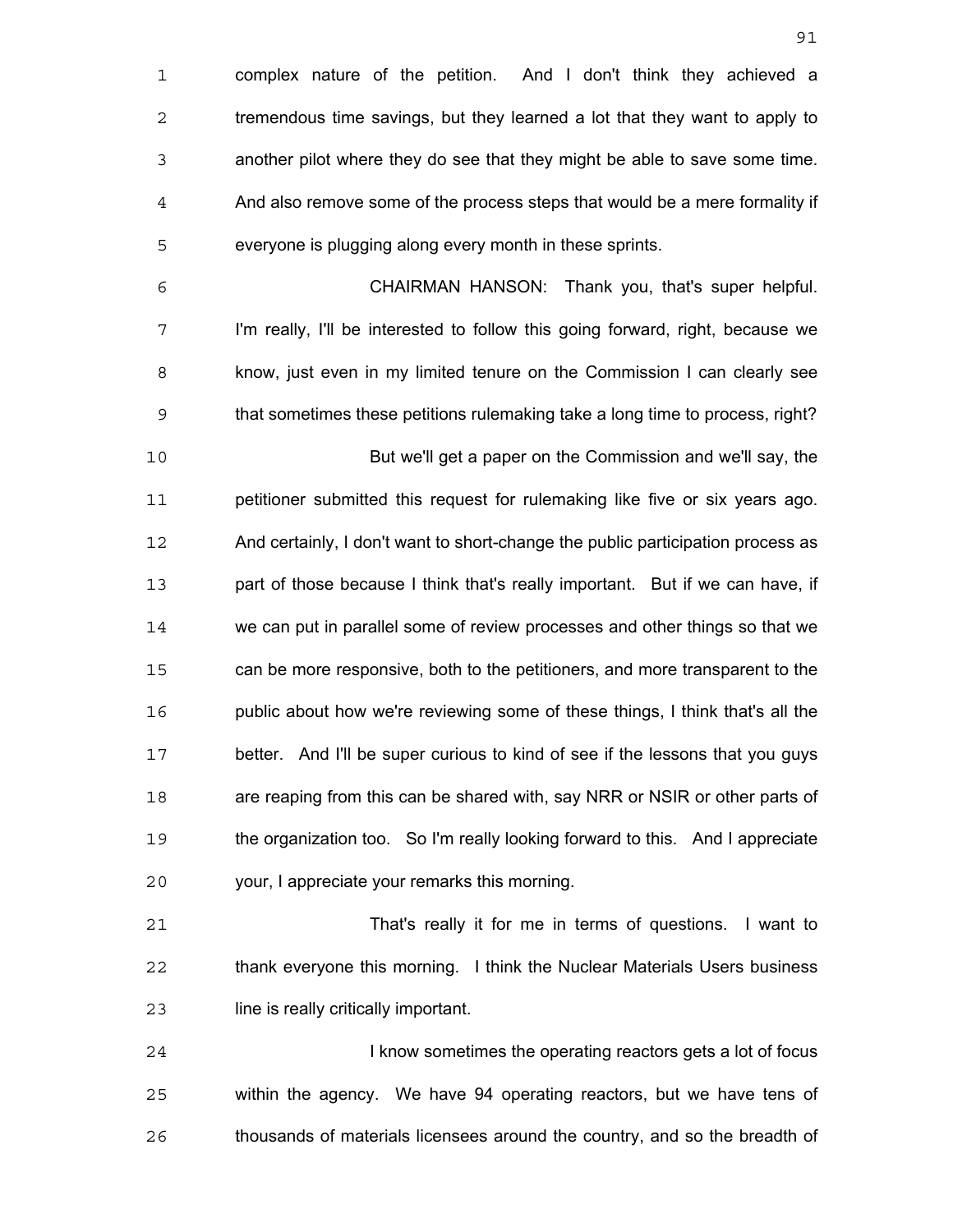| $\mathbf 1$ | work that NMSS does in this area, in partnership with our agreement states,          |
|-------------|--------------------------------------------------------------------------------------|
| 2           | really touches the everyday lives of Americans in an entire myriad of ways           |
| 3           | and so I want to thank you all for your commitment to public service and to          |
| 4           | the agency's mission.                                                                |
| 5           | I want to thank my colleagues, I think, for their comments                           |
| 6           | this morning, for their emphasis on how to strengthen the programs that we           |
| 7           | have in front of us. I'm sorry, I'm going to take just two minutes here.             |
| 8           | I did have one last question as I was wrapping up and I                              |
| 9           | just remembered it so I'm going to, I think I had a little bit of time left so I'm   |
| 10          | going to use my prerogative to do that.                                              |
| 11          | mentioned the emphasis sometimes on operating<br>L                                   |
| 12          | reactors and we have, there is an emphasis on that internationally, as well in       |
| 13          | terms of sharing expertise around the world. But we see that countries who           |
| 14          | may not want to build a reactor still have a need for expertise on materials         |
| 15          | uses.                                                                                |
| 16          | Countries that want to have medical devices or industrial                            |
| 17          | devices, that they climb the economic and social development ladder. And             |
| 18          | I'm just, I know we do some of these activities, I'm wondering if Cathy or Rob       |
| 19          | can just kind of speak to some of our activities in this area and your thoughts      |
| 20          | about how we may be able to expand those going forward.                              |
| 21          | MS. HANEY: So I'll start, but then I'll turn to Rob for the                          |
| 22          | specifics. So, Chairman, thanks for the question.                                    |
| 23          | L<br>think it's very important that we are working                                   |
| 24          | internationally, just as well for working domestically with our partners. We         |
| 25          | do a lot of work through NEA and the International Atomic Energy Agency,             |
| 26          | as I said, I'll Rob hit on some of the specifics, but I do think it's important that |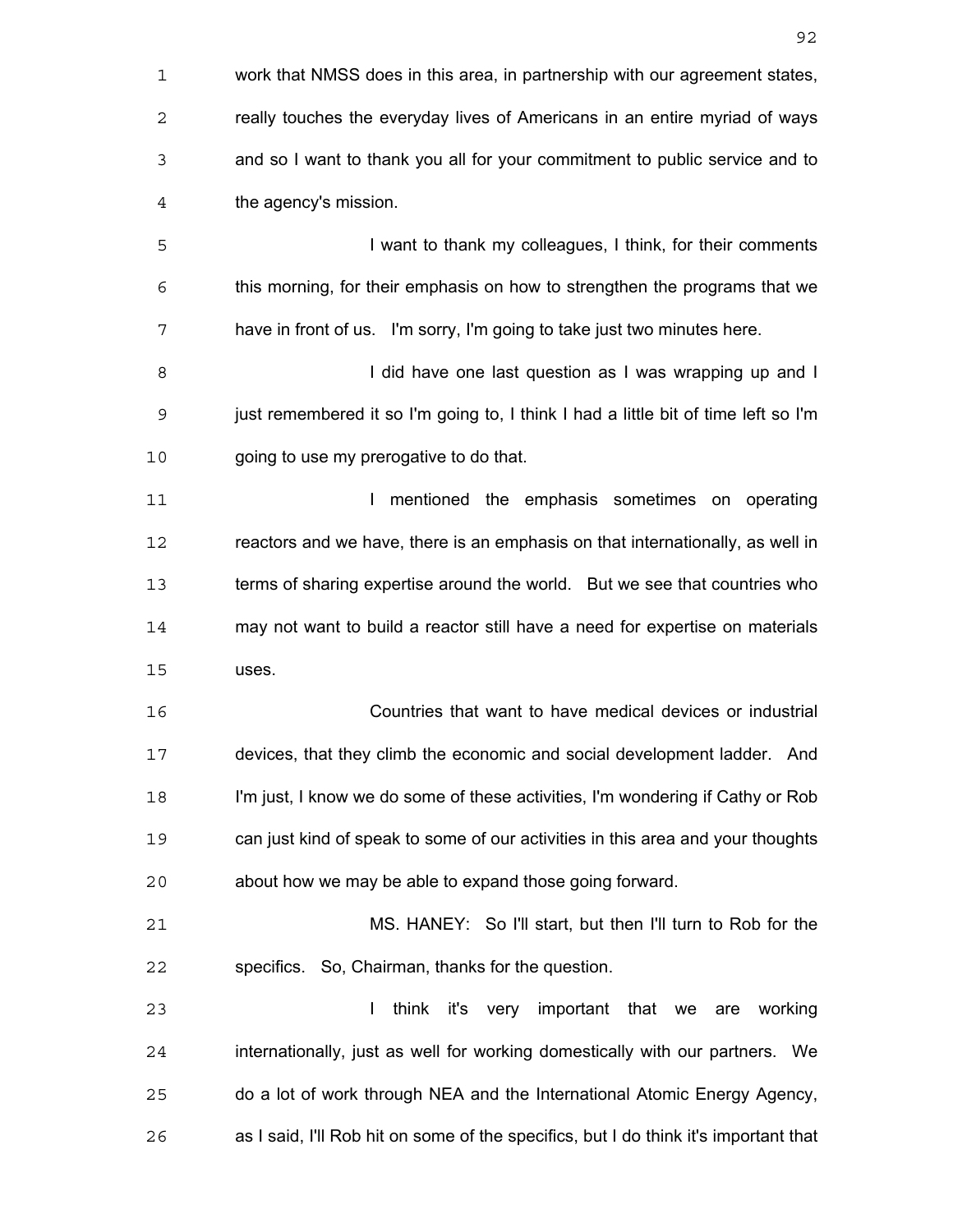we keep up that effort.

| $\overline{2}$ | But we learn a lot. We also contribute a lot. There are                        |
|----------------|--------------------------------------------------------------------------------|
| 3              | several cases where our staff has gone out on a different, providing support   |
| $\overline{4}$ | to an individual state. And when I say state, another international regulator. |
| 5              | And I think the feedback that I've gotten, whether it's been personal          |
| 6              | feedback or through our Office of International Program, is that the receiving |
| 7              | country is very appreciative of the work.                                      |
| 8              | We've also hosted individuals from other countries coming                      |
| 9              | in and working with, side-by-side, with the NRC Staff to share that            |
| 10             | knowledge. So there are formal mechanisms and informal.                        |
| 11             | And, Rob, if you want to touch on any of the specific                          |
| 12             | outreach efforts that would be good.                                           |
| 13             | MR. LEWIS: Yes, thanks, Cathy, that was great, a great                         |
| 14             | start. Yes, I would just, we also value our international partnerships. Our    |
| 15             | licensees appreciate that we value those international partnerships,           |
| 16             | especially on the medical side and the sources side.                           |
| 17             | They're selling their equipment across the world, so when                      |
| 18             | it's transported across the world, we all try to use the same standards.       |
| 19             | When it's licensed in individual countries, we want the same foundational      |
| 20             | standards for, to support that international business provided they provide    |
| 21             | for safety.                                                                    |
| 22             | So to do that, the, actually, Kevin Williams, the Division                     |
| 23             | Director on Theresa's division, he's a member of the IAEA radiation safety     |
| 24             | standards committee. They meet twice a year. We participate in their           |
| 25             | activities and the sub-tier groups that meet the standards and guidance that   |
| 26             | they developed. We're very active in that program.                             |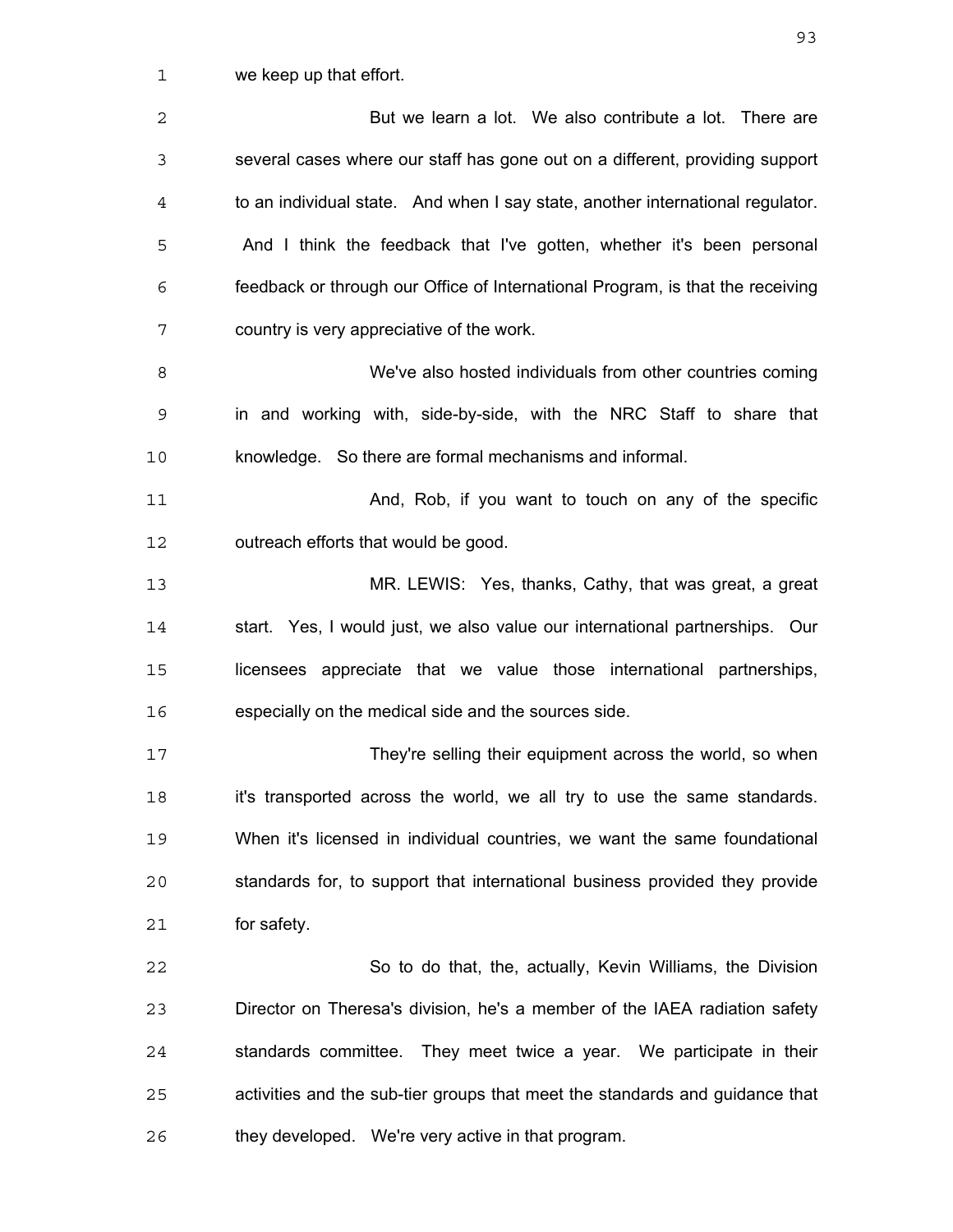| $\mathbf 1$ | We participated as well in IRS missions for non-nuclear                      |
|-------------|------------------------------------------------------------------------------|
| $\mathbf 2$ | countries. We've had several of our staff do those, including myself. I was  |
| 3           | team leader for IRS mission to Poland, they're an embarking country but a    |
| 4           | big part of our review included their nuclear radioactive materials program. |
| 5           | And then also in the bilateral support area we work very                     |
| 6           | closely with Nadar Mamish and OIP people. They have a very active            |
| 7           | assistance program. Many of the countries that we're working on in that      |
| 8           | assistance program are non-nuclear reactor countries, but they do have a     |
| 9           | radioactive materials program, medical and industrial uses.                  |
| 10          | And we actually have our staff join Nadar's staff and some                   |
| 11          | of the contractors that OIP has on trips to those countries to assist        |
| 12          | developing the regulatory program. A lot of that recently has been focused   |
| 13          | on source security.                                                          |
| 14          | Particularly in the country of Africa. We've done several                    |
| 15          | workshops in that area in the last few months. And they're remote            |
| 16          | obviously. But we're a very active participant in those.                     |
| 17          | And the last point I'll make is, it's not just the NRC. I think              |
| 18          | when we're dealing with countries that are developing a regulatory program   |
| 19          | for radioactive sources, we partner with the NNSA, the DOE NNSA, and they    |
| 20          | go as well. And they have a security interest. We have a safety and          |
| 21          | security interest and I think we complement each other well as we interact   |
| 22          | internationally.                                                             |
| 23          | CHAIRMAN HANSON: That's great, Rob, thank you very                           |
| 24          | much. I think you hit on all the right notes.                                |
| 25          | We heard a lot this morning about how our nuclear                            |
| 26          | materials program and the business line today really interacts with both our |